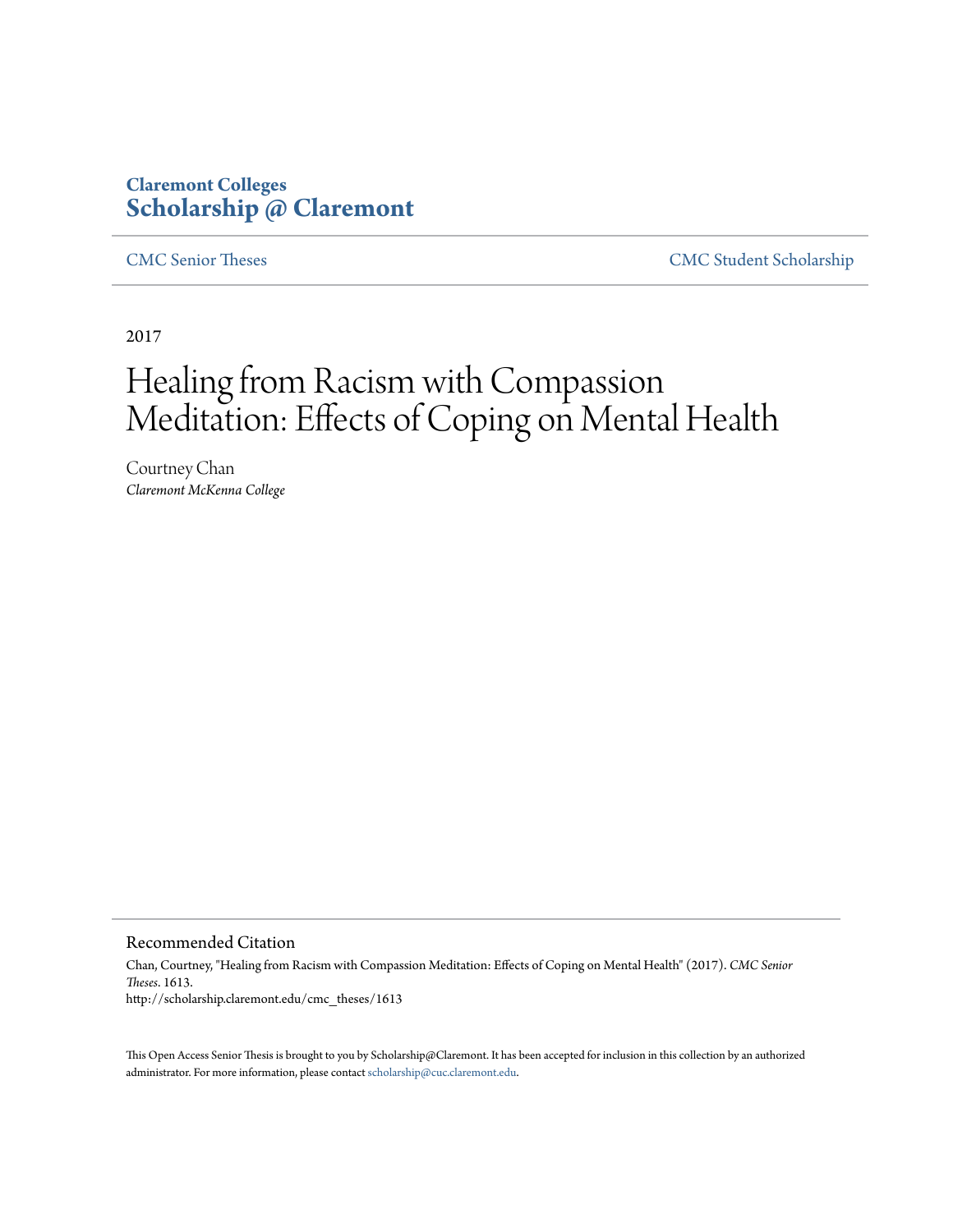Claremont McKenna College

Healing from Racism with Compassion Meditation: Effects of Coping on Mental Health

submitted to

Professor Wei-Chin Hwang

by

Courtney Paige Chan

for

Senior Thesis

Spring 2016

April 24, 2017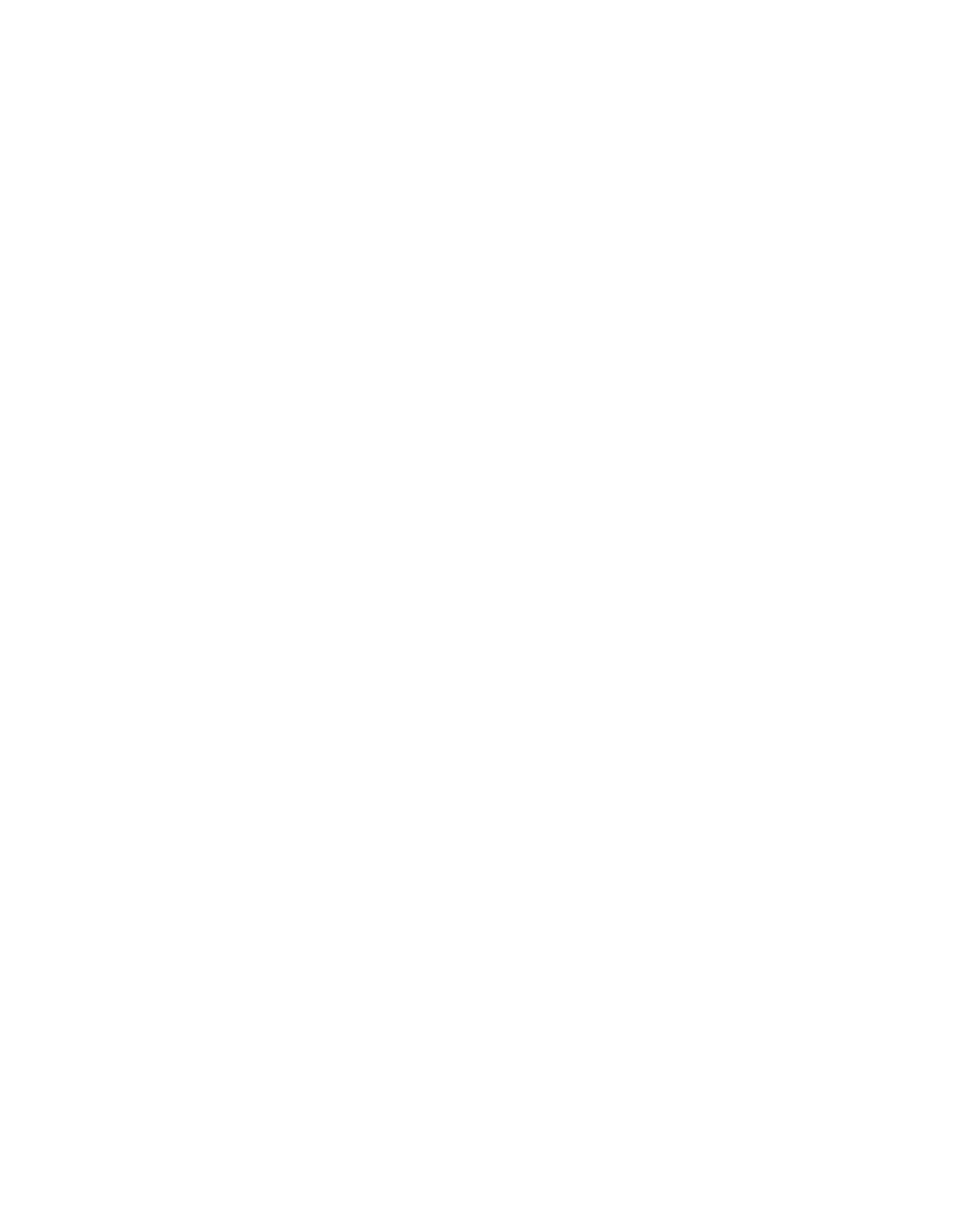#### **Acknowledgements**

I would like to thank my parents, first and foremost, for supporting me in all aspects of my life. This thesis is as much the product of your hard work as it is mine. Your love, dedication, and sacrifice have brought me to where I am today.

I would especially like to thank Professor Wei-Chin Hwang for his overwhelming encouragement, guidance, and patience. Over the past two years, you have helped me grow as a researcher, clinician, and person. More importantly, you have helped me build the knowledge, the aptitude, and the confidence to succeed in my future endeavors. The commitment you have to your students, to mental health, to ethnic minorities and the marginalized, and to social justice is unparalleled, and I hope to be as great of an inspiration one day as you are.

To the lab members of the Cultural Influences on Mental Health Center, thank you for being the most incredible people to work with. This study couldn't have run without your tireless patience and efforts. To the nine individuals referenced in this thesis, thank you for trusting me to lead you through this Compassion Meditation intervention. You are more than the anonymous clinical participants that this paper makes you out to be, and this study would not exist without you.

Finally, to my fellow "Fall 2015" members of CMCers of Color, Asian Pacific American Mentoring (APAM) program, Black Student Alliance (BSA), GenU, ¡Mí Gente!, and Sexuality and Gender Alliance (SAGA), thank you for your unwavering dedication to pursuing justice for marginalized students at CMC. Thank you for exposing the critical issues that most would rather stay hidden and waking me up to organize against the injustice in our communities. You are the spark and motivation for this thesis.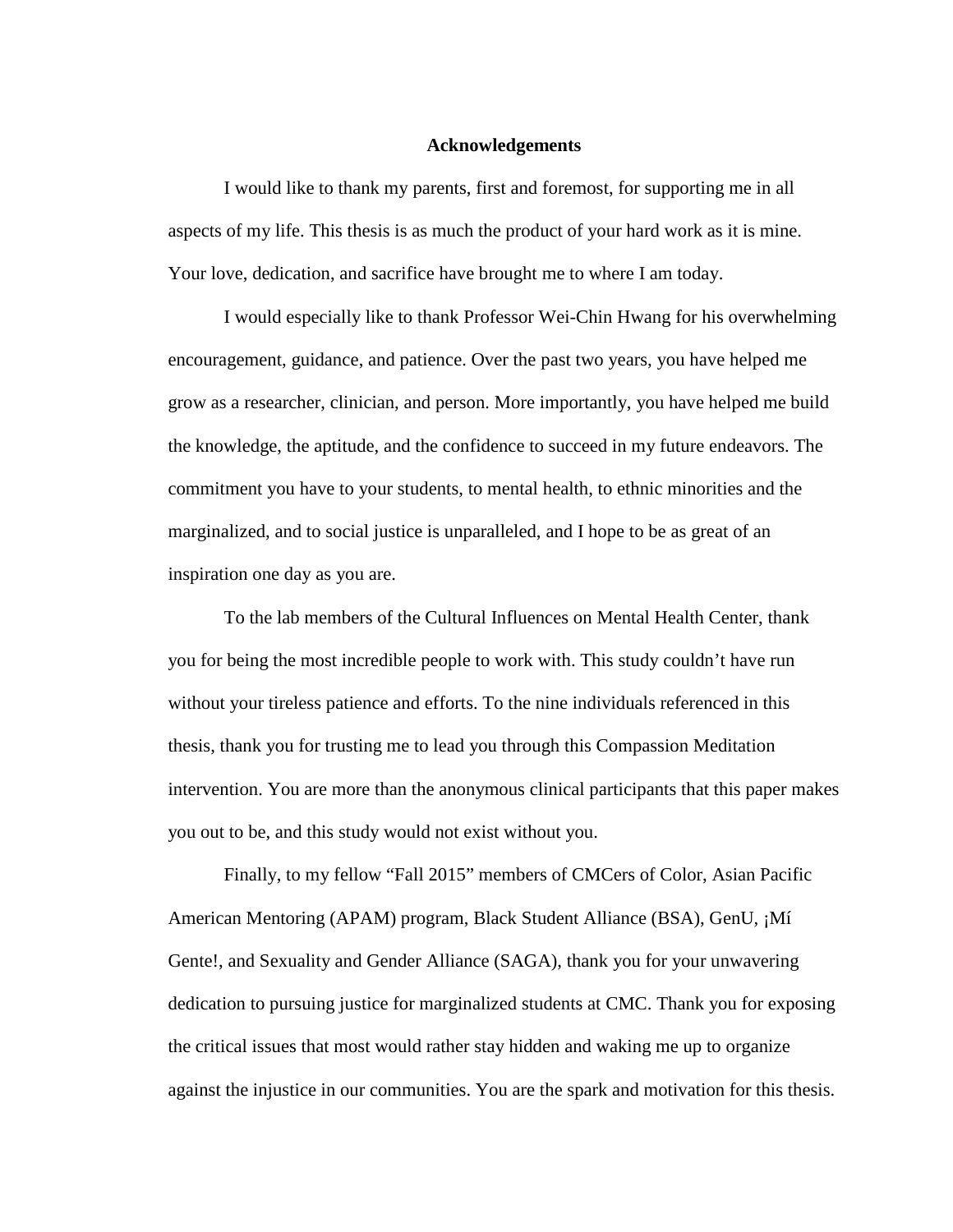| Distinguishing the frequency vs. severity of race-related stress 5                   |  |
|--------------------------------------------------------------------------------------|--|
|                                                                                      |  |
|                                                                                      |  |
|                                                                                      |  |
|                                                                                      |  |
|                                                                                      |  |
|                                                                                      |  |
|                                                                                      |  |
|                                                                                      |  |
|                                                                                      |  |
| Common Strategies Utilized by Ethnic Minorities to Cope with Race-Related Stress .13 |  |
| Adaptive coping strategies strengthen ethnic minority mental health14                |  |
| Maladaptive coping strategies worsen ethnic minority mental health 15                |  |
| The Development and Implementation of Compassion Meditation 16                       |  |
|                                                                                      |  |
| LKM improves mental health through cultivating loving acceptance17                   |  |
|                                                                                      |  |
| Conceptualizing Compassion Meditation as a Coping Mechanism for Racism 18            |  |
| Mindfulness interventions lead to symptom improvement for depression and PTSD.       |  |
|                                                                                      |  |
| Mindfulness interventions hold potential for use among ethnic minorities. 19         |  |
|                                                                                      |  |
|                                                                                      |  |
| Coping with racism via internalization evidencing improvements in mental health. 21  |  |
| Coping with racism via detachment evidencing improvements in mental health21         |  |
|                                                                                      |  |

### **Table of Contents**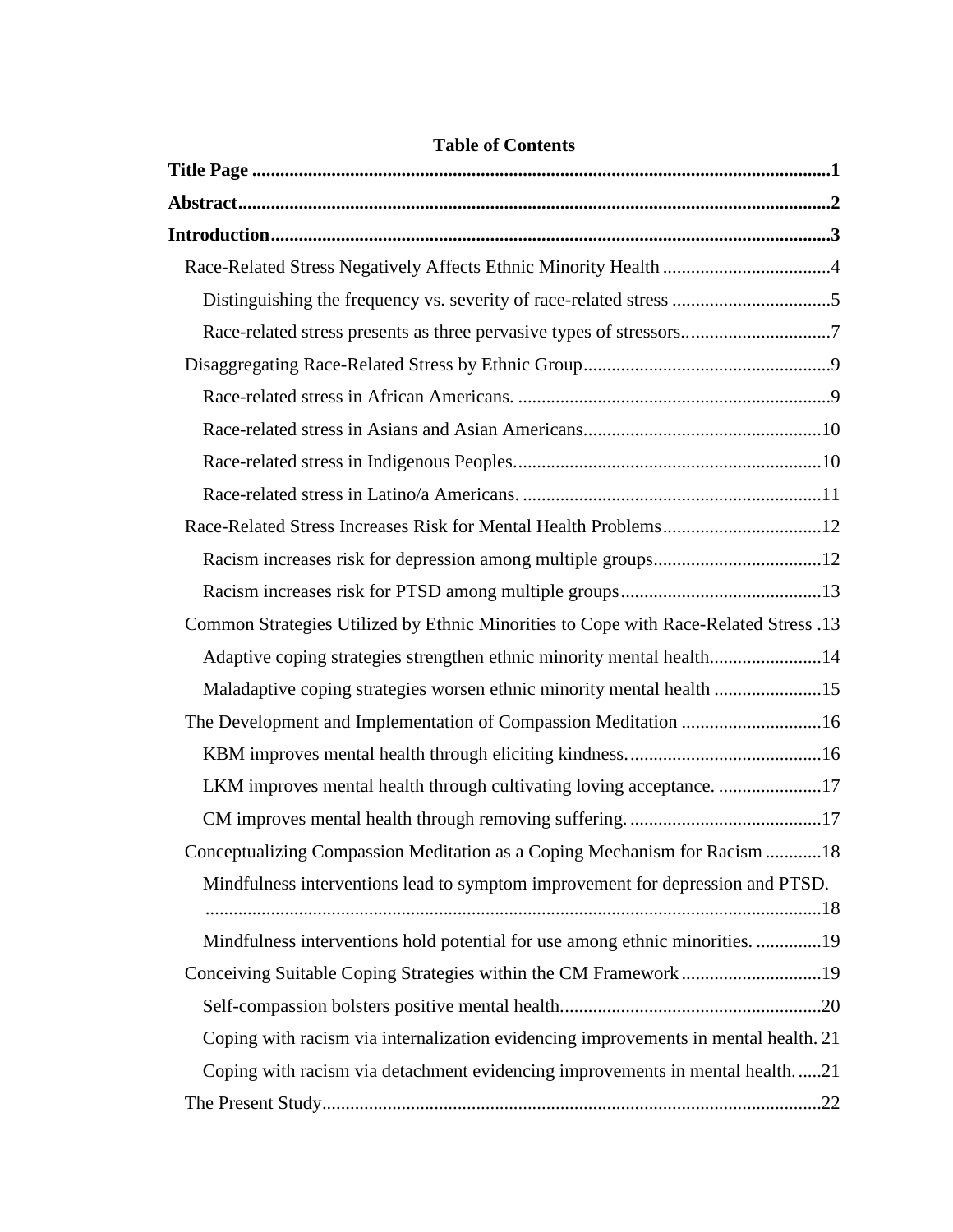| PTSD. | 33 |
|-------|----|
|       |    |
|       |    |
|       |    |
|       |    |
|       |    |
|       |    |
|       |    |
|       |    |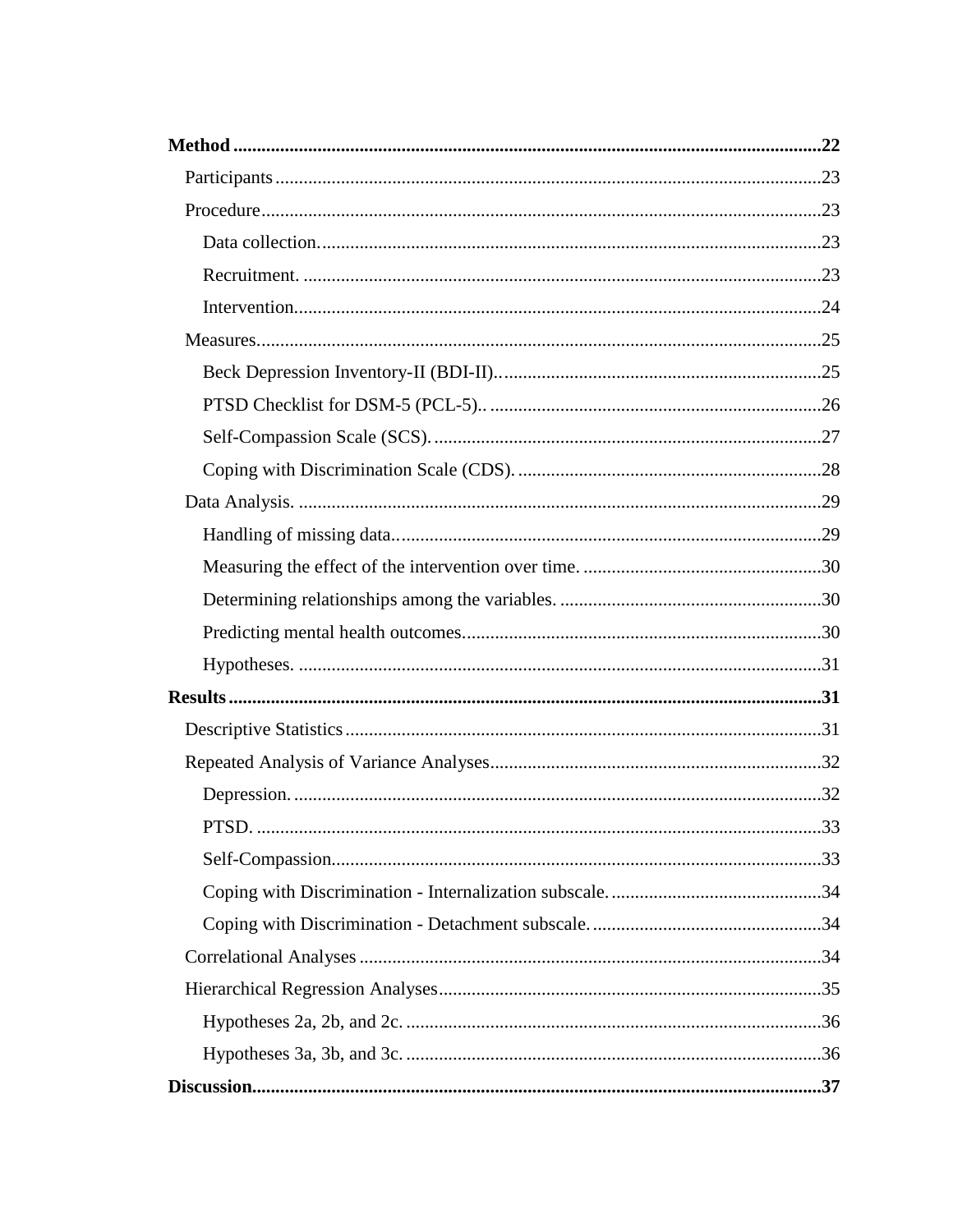| Does participation in CM lead to pre-post changes in clinical and coping outcomes?41   |
|----------------------------------------------------------------------------------------|
| Do clinical variables decrease as a result of improving strategies for coping with     |
|                                                                                        |
|                                                                                        |
|                                                                                        |
|                                                                                        |
|                                                                                        |
|                                                                                        |
|                                                                                        |
|                                                                                        |
|                                                                                        |
|                                                                                        |
|                                                                                        |
|                                                                                        |
|                                                                                        |
|                                                                                        |
|                                                                                        |
| Table 1. Demographic Characteristics of Intervention Participants ( $N = 9$ )96        |
| Table 2. Descriptive Statistics for Time Point and Change Score Variables ( $N = 9$ ). |
| Table 3. Repeated Analysis of Variance for Differences in Clinical and Coping          |
| Table 4. Spearman's Rank Order Correlation Matrix for Clinical and Coping Time-        |
| Table 5. Spearman's Rank Order Correlation Matrix for Clinical and Coping Change       |
| Table 6. Hierarchical Regression Model for Coping Variables Predicting Depression      |
| Table 7. Hierarchical Regression Model for Coping Variables Predicting PTSD            |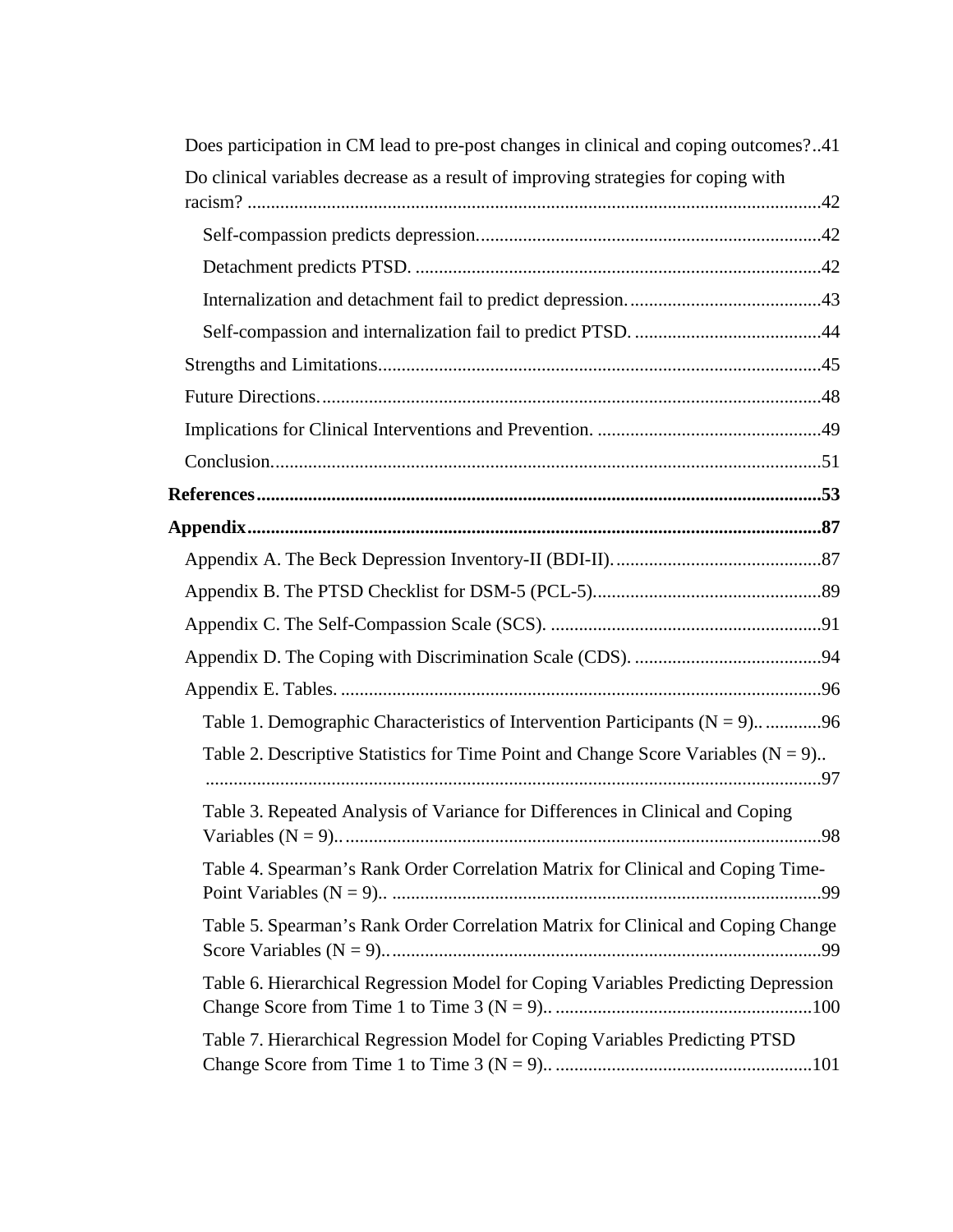Healing from Racism with Compassion Meditation: Effects of Coping on Mental Health

Courtney Paige Chan

Claremont McKenna College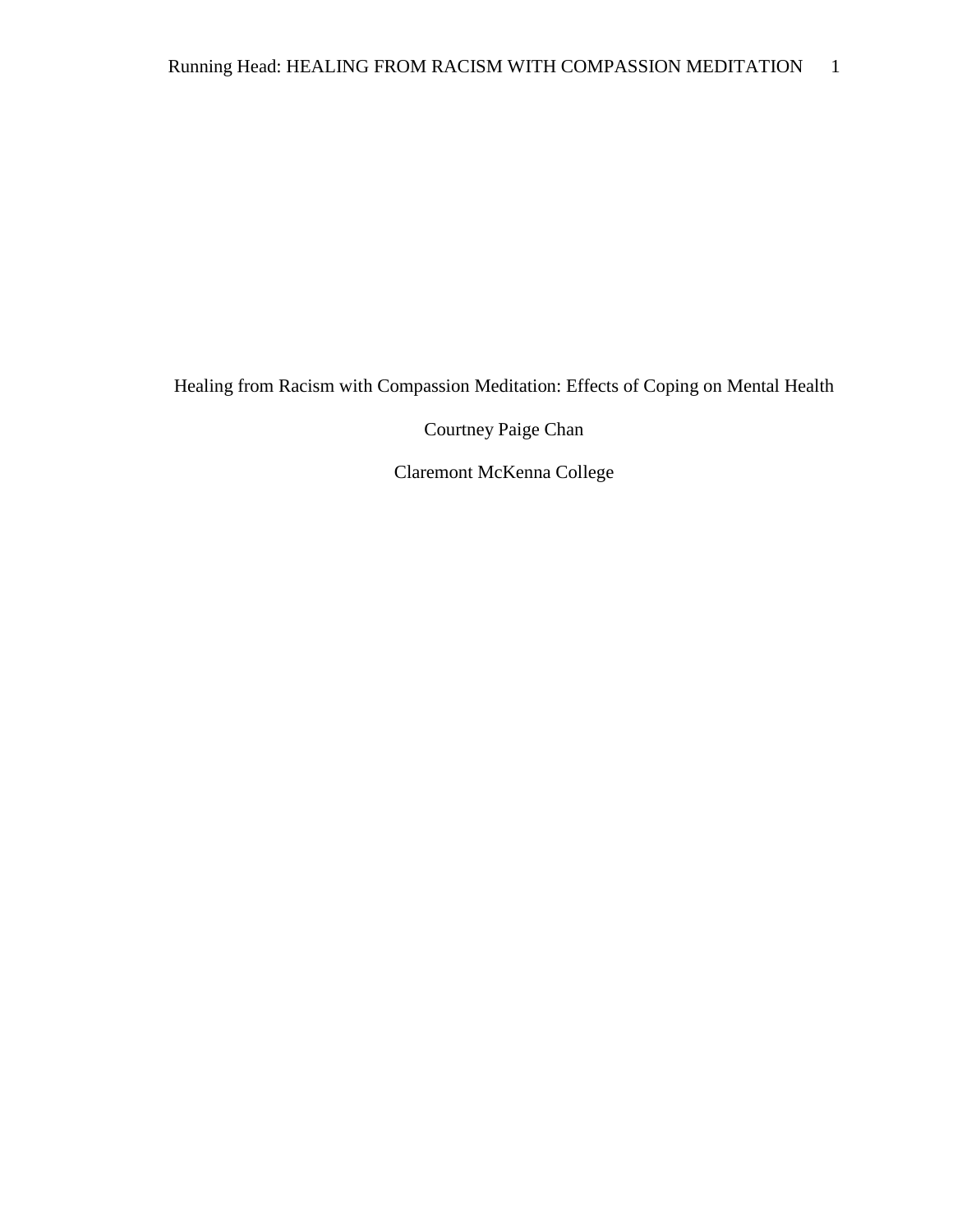#### Abstract

This study examines whether Compassion Meditation (CM) can help ethnic minority college students heal from race-related stress. The present study hypothesized that through participation in a CM intervention, the augmentation of adaptive coping strategies (i.e., self-compassion) and the reduction of maladaptive coping strategies (i.e., internalization, defined as self-blame, and detachment, defined as social isolation) would reduce depression and PTSD. Participants  $(N = 9)$  participated in an 8-session weekly CM intervention and completed three questionnaires at the beginning, middle, and end of the intervention. Results demonstrated that increasing self-compassion predicted decreases in depression, and that reducing coping via detachment predicted decreases in PTSD. In addition, all nine participants met the clinical cutoff for major depression at pre-intervention, but only five remained above the cutoff point by post-intervention. Implications for future CM interventions, research, and prevention strategies are discussed.

*Keywords:* race-related stress, compassion meditation, coping, self-compassion, internalization, detachment, depression, PTSD, ethnic minority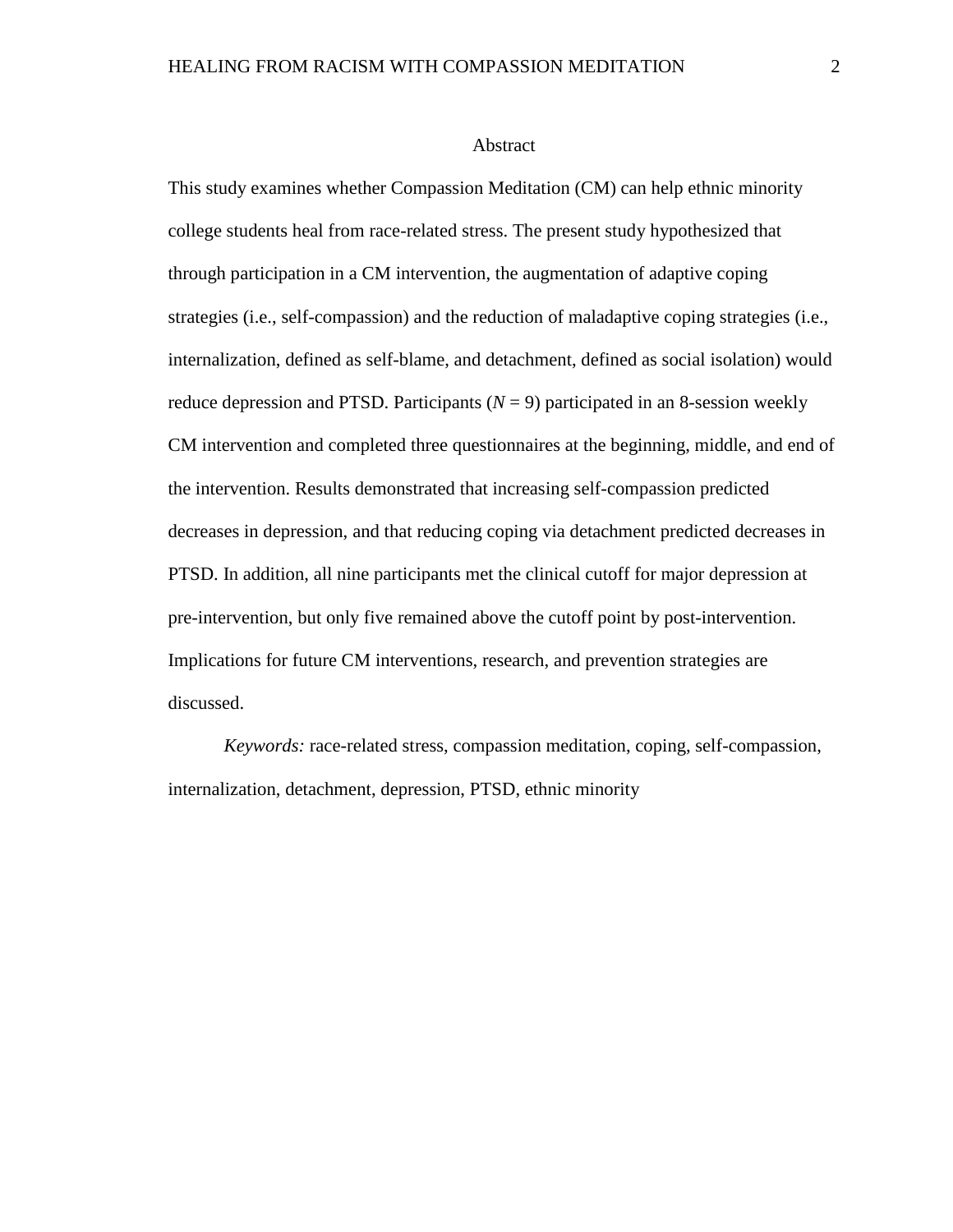#### **Introduction**

In the United States, racism and race-related stress plagues the lives of people of color. Whether real or perceived, racism and discrimination leads to the experience of race-related stress, which can have a considerable impact on the development of mental health problems and clinical disorders (e.g., depression and post-traumatic stress disorder (PTSD); Carter, 2007; Carter, Forsyth, Mazzula, & Williams, 2005; Clark, Anderson, Clark, & Williams, 1999; Harrell, 2000; Lee & Ahn, 2012; Pieterse, Todd, Neville, & Carter, 2012; Shavers et al., 2012; Sue & Sue, 2003). Race-related stress has been defined as "the race-related transactions between individuals or groups and their environment that emerge from the dynamics of racism, and that are perceived to tax or exceed existing individual and collective resources or threaten well-being" (Harrell, 2000, p. 44). Furthermore, race-related stress can be both acute and/or chronic.

According to Brondolo and colleagues (2009), one of the most serious challenges facing minorities is the need to develop a broad range of coping responses to deal with different types of race-related stressful situations. Previous research indicates that ethnic minorities have coped using a variety of strategies, including seeking social support, ignoring or reinterpreting a race-related event, educating racist perpetrators, blaming oneself for a racist incident, invoking racial or ethnic identity as a source of empowerment, isolating oneself from family and friends, and denying racial or ethnic identity for self-protection (Hughes et al., 2006; Mellor, 2004; Miller & Kaiser, 2001; Wei, Alvarez, Ku, Russell, & Bonett, 2010). However, additional research needs to be conducted to better understand how specific strategies can be used to help individuals cope from race-related stress.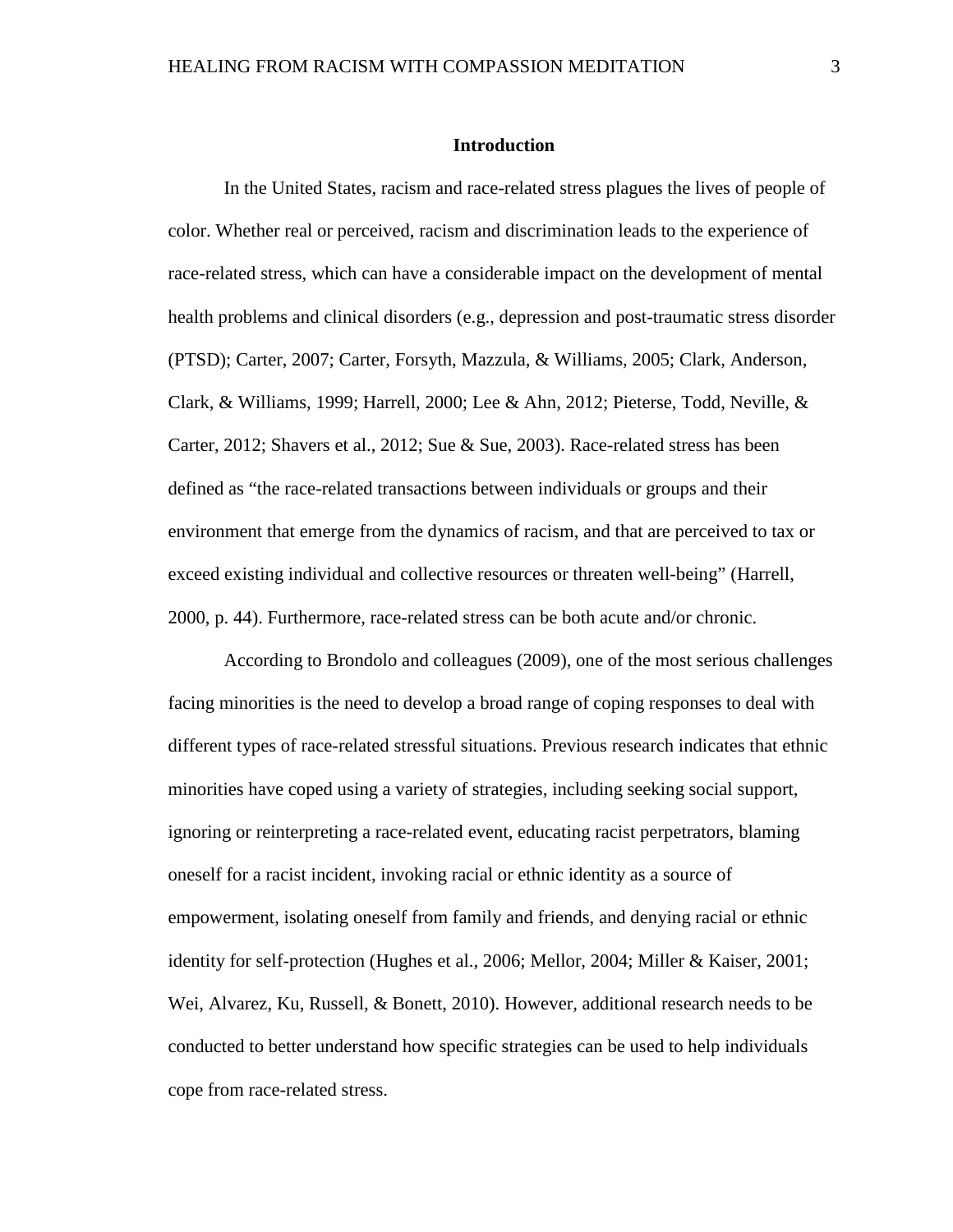One promising strategy that has yet to be fully studied is the use of mindfulness and meditation techniques, such as Compassion Meditation, to help individuals heal from race-related stress (CM; Hopkins, 2001). Compassion meditation is a meditative technique that helps individuals let go of anger and suffering through the development of compassion towards the self, close ones, neutral strangers, enemies, and humanity. Initial studies implementing CM as a clinical intervention have evidenced encouraging results with regard to mental health outcomes (Gilbert & Procter, 2006; Kuyken et al., 2010; Mayhew & Gilbert, 2008). Ethnic minorities may benefit greatly from the development and implementation of a compassion meditation intervention. When integrated with other common coping strategies (e.g., internalization through blaming oneself for a racist incident, or detachment through isolating oneself from social support), the CM intervention may help mitigate the deleterious effects of race-related stress and provide a mechanism with which ethnic minorities can more effectively cope.

#### **Race-Related Stress Negatively Affects Ethnic Minority Health**

The National Institutes of Health has designated several ethnic minority populations as being at risk for health disparities (i.e., Blacks/African Americans, Hispanics/Latinos, Native Americans, Alaskan Natives, Asian Americans, Native Hawaiians, and Pacific Islanders; NIH, 2006). However, often such groups that have been the targets of racial discrimination are unable to recognize and report those discriminatory experiences (Kaiser & Major, 2006), whether due to inaccessibility to such services or threat to their well-being. Racism, both real and perceived, has been identified as a distinct type of stress that increases risk factors for both mental and physical health problems (Carter, 2007; Carter et al., 2005; Clark et al., 1999; Harrell,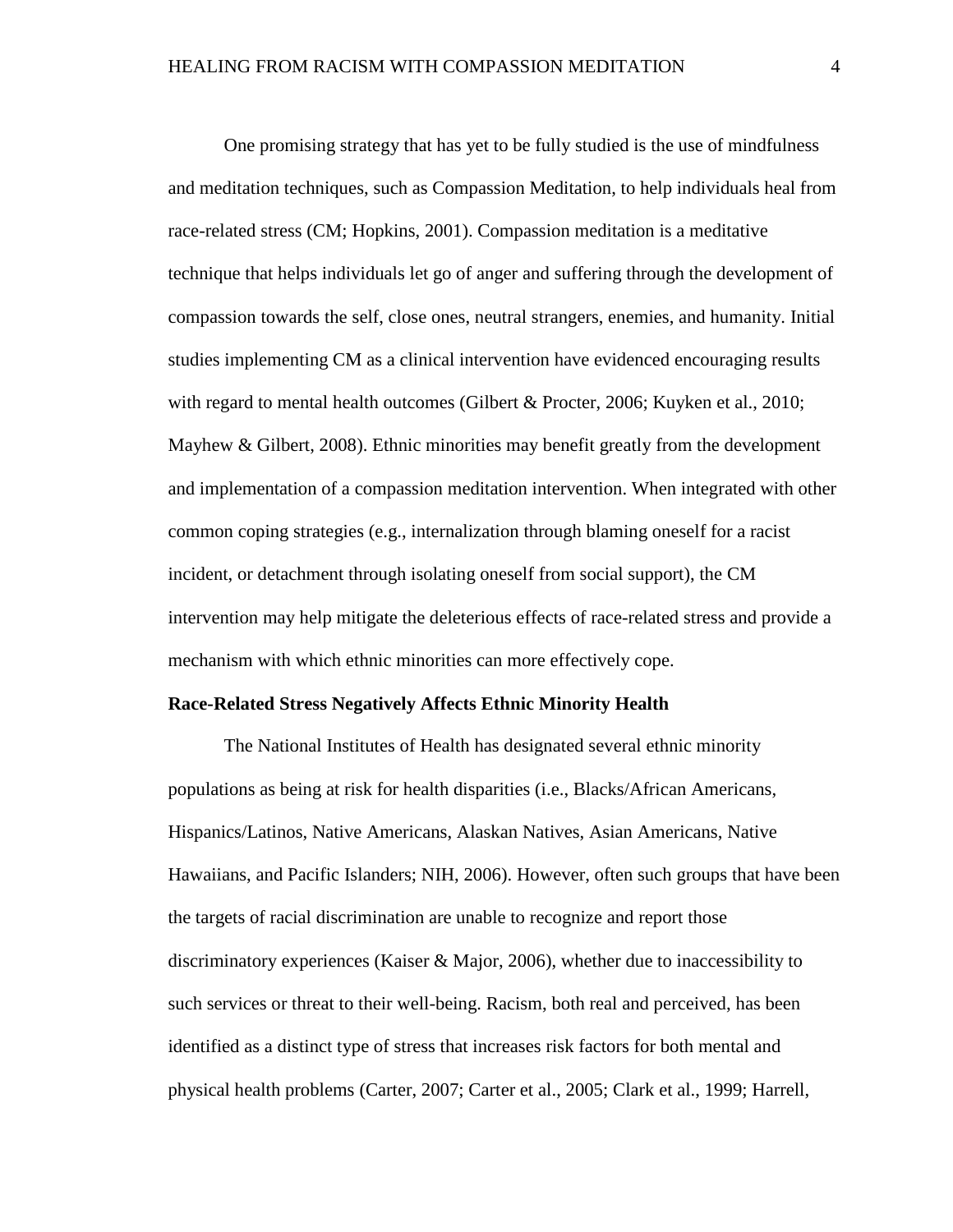2000; Landrine & Klonoff, 1996; Lee & Ahn, 2012; Pieterse et al., 2012; Pieterse & Powell, 2016; Shavers et al., 2012; Slavin, Rainer, McCreary, & Gowda, 1991; Utsey, 1999; Utsey & Ellison, 2000).

Despite the breadth of literature examining race-related stress, there has not been a singular definition for this catchall phrase that may encompass physical, mental, psychological, and emotional factors. Harrell (2000) defines race-related stress as "the race-related transactions between individuals or groups and their environment that emerge from the dynamics of racism, and that are perceived to tax or exceed existing individual and collective resources or threaten well-being" (p. 44), whereas Essed (1990) describes it as living "with the threat of racism [which] means planning, almost every day of one's life, how to avoid or defend oneself against discrimination" (p. 260). As criteria for race-related stressors, the multicultural stress model devised by Slavin and colleagues (1991) includes life events that are stressful for ethnic minorities, but not for Whites or people who identify with White American culture. Alternatively, Utsey and Ponterotto (1996) construe race-related stress within the African American experience as the "stress associated with the experiences of racism and discrimination encountered by African Americans in their daily lives" (p. 491). Although these definitions are multifaceted and distinct, they share similar themes. This study will employ the definition conceptualized by Harrell (2000), as it is the most comprehensive and inclusive of individual, institutional, and interpersonal factors that influence the onset of race-related stress.

**Distinguishing the frequency vs. severity of race-related stress.** In pursuing an accurate and comprehensive approach to operationalizing and measuring race-related stress, researchers have explored a number of avenues. The majority of measures in the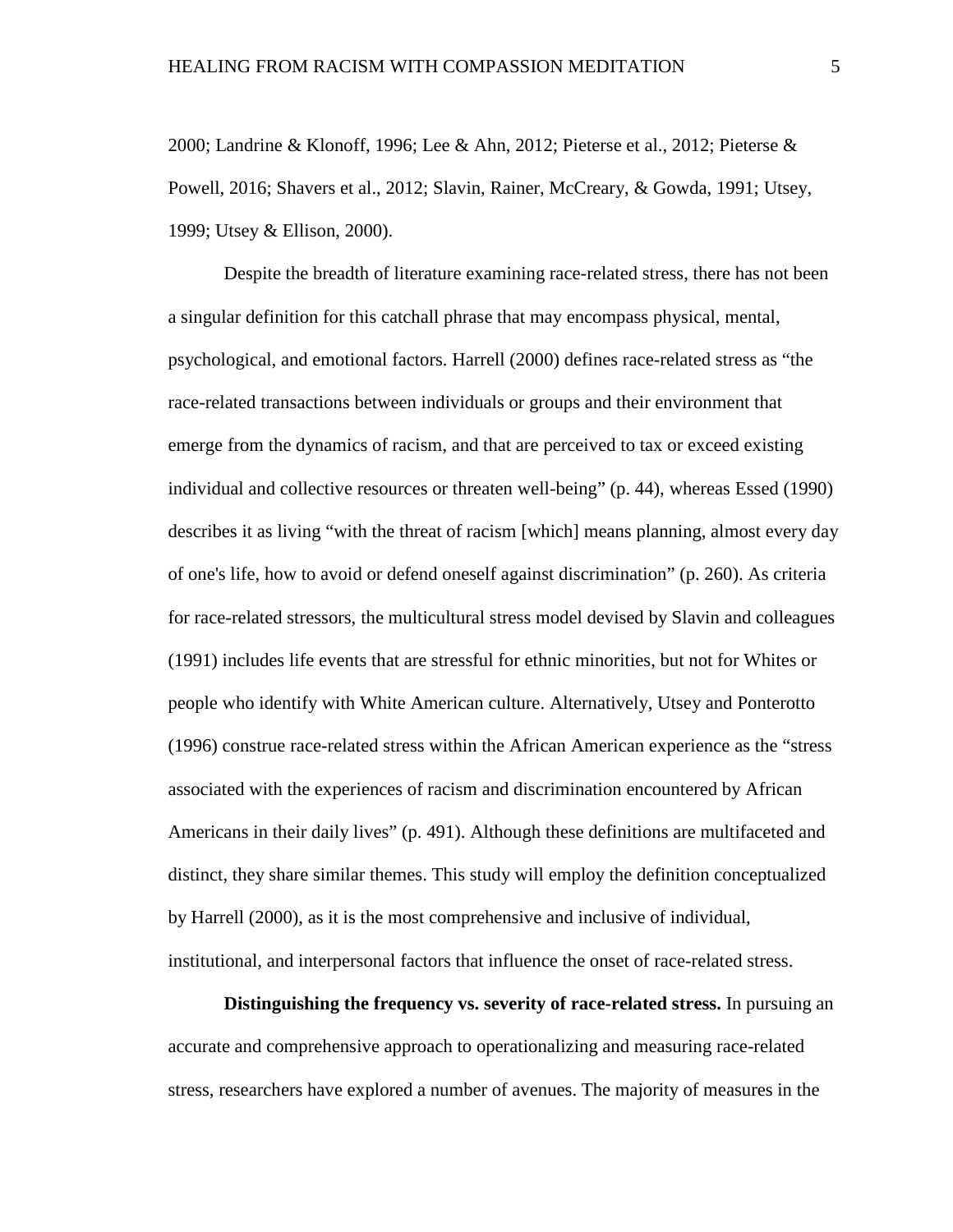literature examine race-related stress by assessing the frequency of racist incidents, including the General Experiences of Discrimination Scale (GED; Landrine, Klonoff, Corral, Fernandez, & Roesch, 2006), the Major Racist Events Scale (MRE; Williams, Yu, Jackson, & Anderson, 1997), the Racism and Life Experience Scale (RaLES; Harrell, 2000), the Race-Related Events Scale (Waelde, Pennington, Mahan, C., Mahan, R., Kabour, & Marquett, 2010), the Perceived Racism Scale (PRS; McNeilly et al., 1996), the Index of Race-Related Stress (IRRS; Utsey & Ponterotto, 1996), the Schedule of Racist Events (SRE; Landrine & Klonoff, 1996), and the Race-Based Traumatic Stress Symptom Scale (RBTSSS; Carter et al., 2013). Researchers then determine stressfulness by summing participant scaled responses toward various racial experiences. In doing this, researchers are able to determine the impact of stress as it relates to the chronicity or duration of the stressor(s) (Williams, 2016).

However, other studies have approached operationalizing race-related stress by measuring racist experiences by their severity instead of their frequency, as the general stress literature has uncovered stronger associations between stressful life events and mental health through this approach (Dohrenwend, 2006). One such measurement is the GED, which examines severity by asking participants to rate the stressfulness of the experience (Landrine et al., 2006). Other measurements include the Reactions to Race module of the Behavioral Risk Factor Surveys (Centers for Disease Control and Prevention, 2013), the discrimination module of the national Midlife in the United States study (MIDUS; Kessler et al., 1999), and a group of three questions capturing the burden of lifetime discrimination in the Jackson Heart Study (Sims et al., 2012). Williams (2016) suggests that the severity approach reveals the more insidious nature of racism, by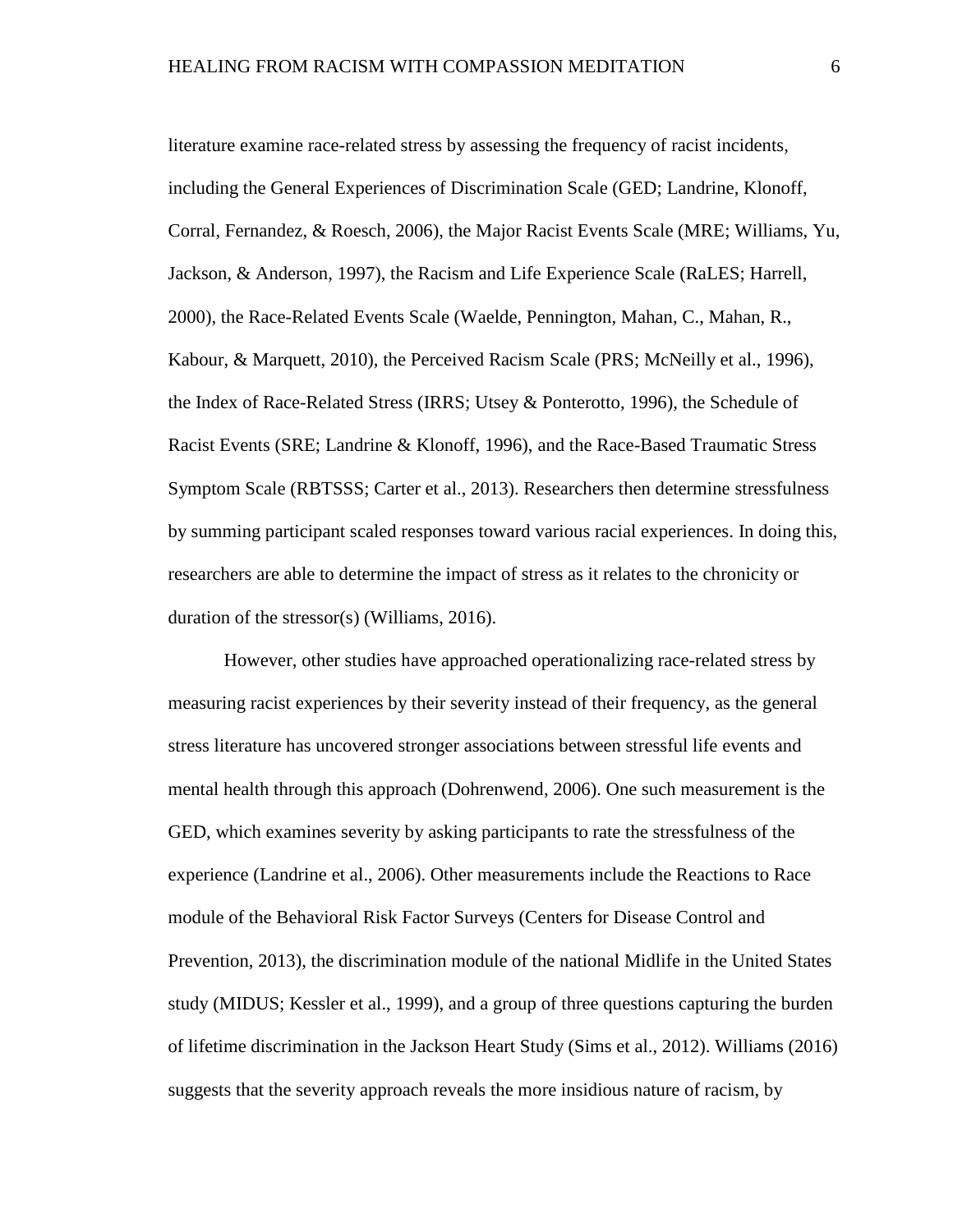revealing not only the attributional source of the racism, but also the stressfulness evoked by that experience. In fact, subtle or ambiguous racist experiences, ones that are less likely to be assessed by frequency measurements, may evidence stronger and more negative effects than those resulting from blatant racist events (Bennett, Wolin, Robinson, Fowler, & Edwards, 2005). Thus, it is important for researchers to pay careful attention to how they choose to measure race-related stress.

**Race-related stress presents as three pervasive types of stressors.** Because racism is so pervasive in society, race-related stress can take on a number of different forms: episodic, chronic, and daily hassles. *Episodic race-related stressors* are ones in which a direct but time-limited racist experience occurs to the victim (Feagin, 1991). They can include major discriminatory life events, which capture acute, observable discriminatory experiences comparable to life events in the stress literature (Bastos, Celeste, Faerstein, & Barros, 2010; Williams, 2016). These stressors include police harassment and housing discrimination. At a greater extreme, episodic race-related stressors may also refer to *traumas*, which are life events that are overwhelming and have long-term adverse effects on health (Pearlin, Schieman, Fazio, & Meersman, 2005; Stam, 2007). Examples of traumas include life-threatening accidents, kidnappings, sexual assaults, and torture.

*Chronic race-related stressors* are experiences that are ongoing or recurrent (Williams, 2016), and may continually, though sometimes subversively, impact the victim's long-term quality of life. For example, many events can become chronic stressors if those events lead the individuals to be adversely affected across time (e.g., because of housing or workplace discrimination, they are unable to find a good job or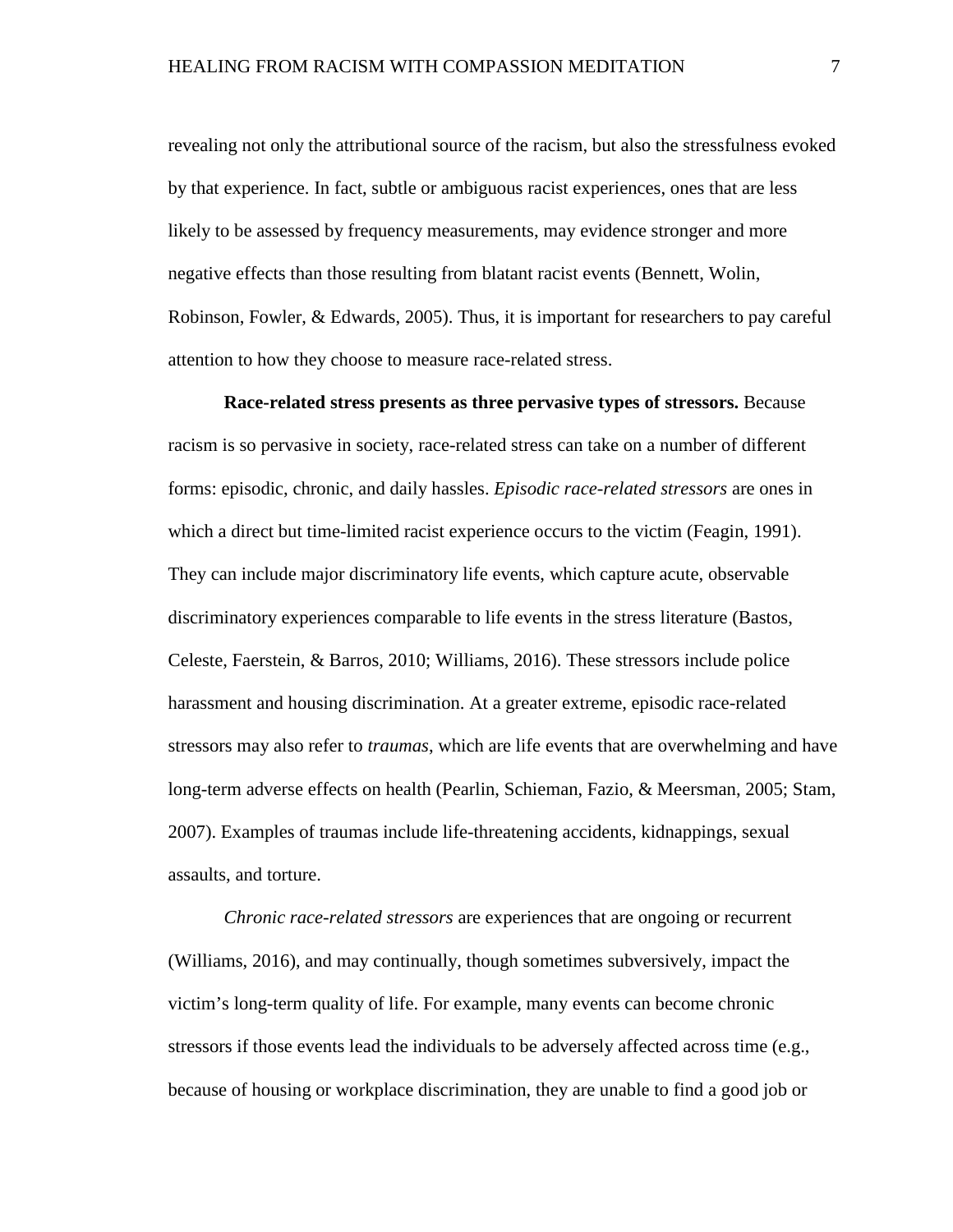provide food and shelter for their families). Other types of chronic stressors include being employed in a racially hostile work environment, dealing with problems related to visas and residency, and experiencing transportation problems. At a systems level, racial stressors can include the deprivation of resources, outdated textbooks, and technology access at local public schools. Moreover, there have been a number of studies indicating that race plays a primary role in difficulties with accessing and utilizing healthcare (Alegría et al., 2008; McGuire & Miranda, 2008; Smedley, Stith, & Nelson, 2003; Wang, Berglund, Olfson, Pincus, Wells, & Kessler, 2005). They can also occur as experiences of racism on a regular basis from people in one's social network, such as a boss, classmates, and friends.

Finally, *daily race-related hassles*, which are a form of chronic race-related stressors, are unintentional degradations of a victim's psychological well-being based on their race (Essed, 1991; Guthrie, 1995; Taylor & Seeman, 1999). This kind of stressor provides persistent negative exposure to threat or excessive demand (Baum, Cohen, & Hall, 1993), and can include experiences such as shopping, running errands, or picking up children from school. Ethnic minorities in particular may experience stress as a result of these daily hassles because of difficulties with transportation, child care, or accessibility to stores. This stress may become exacerbated over a lifetime, resulting in the development of chronic stress and a subsequent loss of energy (Thompson-Miller & Feagin, 2007).

Additionally, daily race-related hassles can include *racial microaggressions*, which Sue and colleagues (2007) define as "brief, everyday exchanges that send denigrating messages to people of color because they belong to a racial minority group"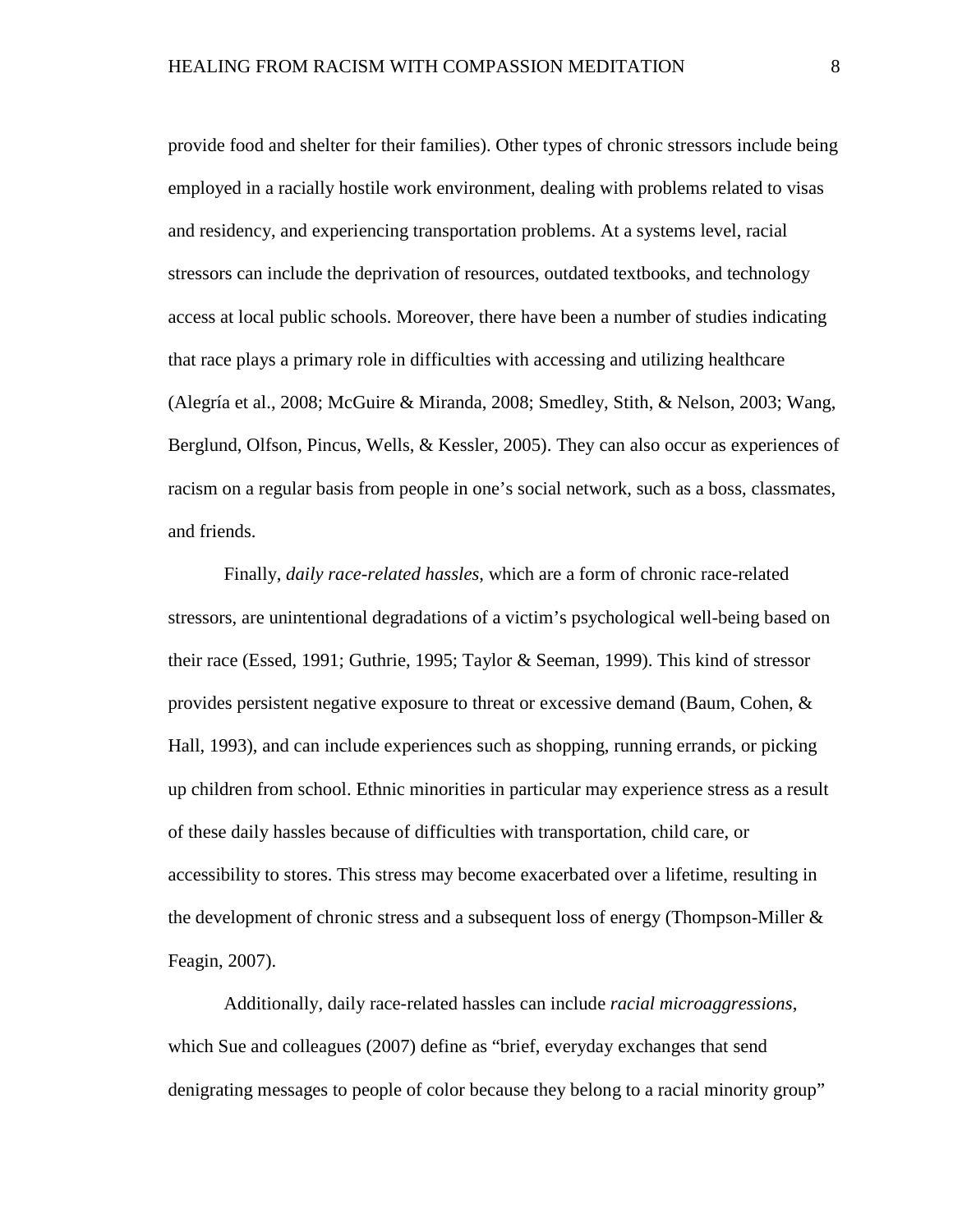(p. 273). These experiences have been shown to predict general mental health problems (Nadal, Wong, Sriken, Griffin, & Fujii-Doe, 2015) and specifically depression, anxiety, and trauma (Sue, 2010). Examples include being treated unfairly by others, being profiled or accused of doing something wrong, being called a racial slur, being made the object of jokes, and being threatened or hurt by racially motivated violence (Landrine & Klonoff, 1996).

These different types of stressors occasionally interact, and can even develop into one another. For example, an individual may experience a daily race-related hassle at work, such as a microaggression. This individual may report the incident to a supervisor, who subsequently fires that individual, resulting in the onset of an episodic stressor. Subsequently, the individual may experience chronic stress for being unable to find a new job and pay the bills. Thus, race-related stressors affect ethnic minorities from multiple angles, and can lead to the development of both race-related and non-race-related stressors.

#### **Disaggregating Race-Related Stress by Ethnic Group**

**Race-related stress in African Americans.** The study of race-related stress began as an exploration into the African American experience (Essed, 1991; Lalonde & Cameron, 1994; Lazarus & Folkman, 1984). Being disproportionately exposed to environmental stimuli (i.e., substandard housing, lower wages, and lack of skilled labor/ managerial jobs; Sigelman & Welch, 1991), African Americans are at increased risk for exposure to race-related chronic and episodic stressors (James, 1993; Outlaw, 1993; Sears, 1991; Thompson, 1996). When compared to their Asian and Latino/a American counterparts, African Americans have been shown to experience higher levels of race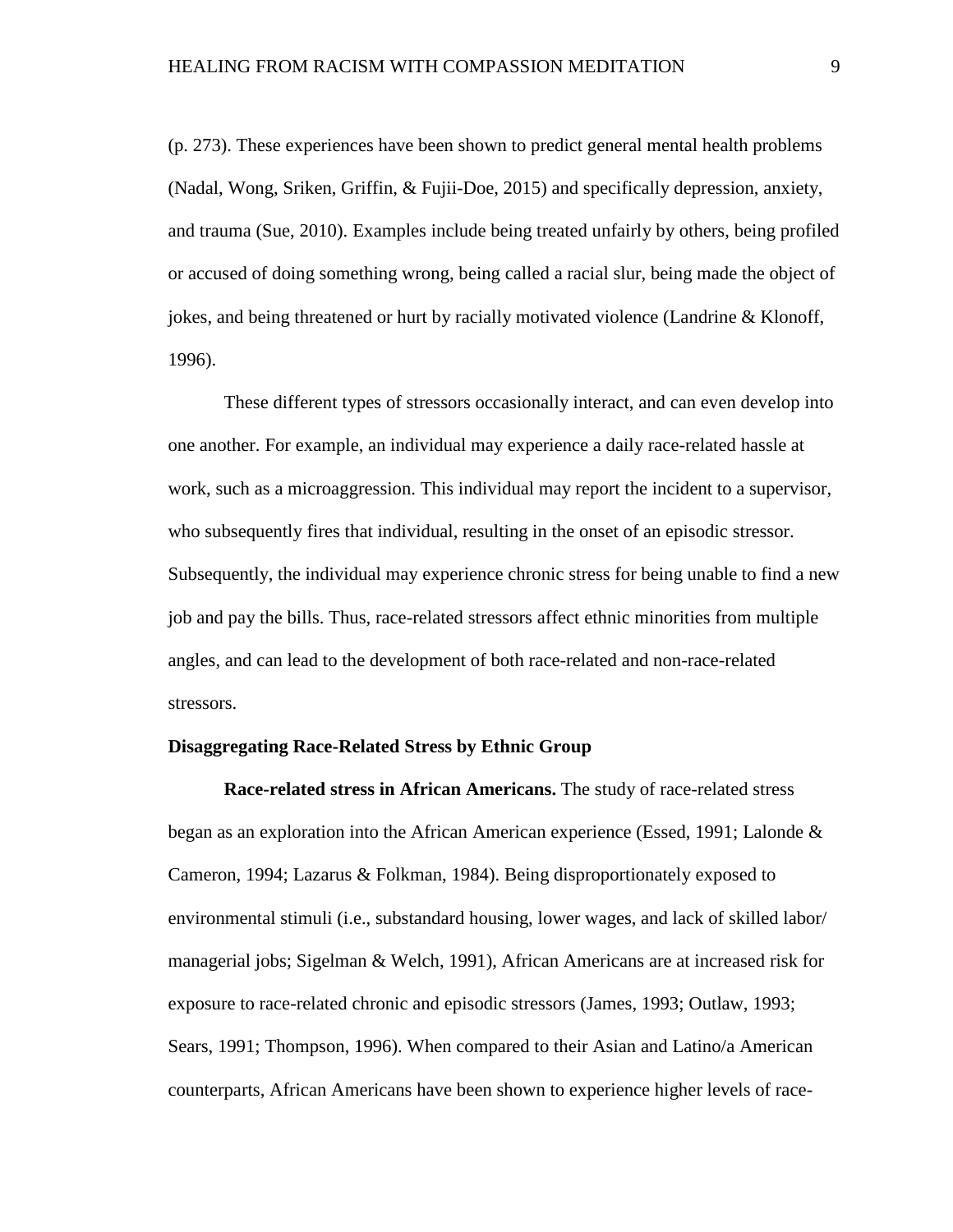related stress (Utsey, Chae, Brown, & Kelly, 2002). Thus, it follows that studies have demonstrated a link between racism and negative mental health in African Americans (Franklin-Jackson & Carter, 2007; Greer, Laseter, & Asiamah, 2009; Pieterse & Carter, 2007; Thompson, 2006; Utsey & Constantine, 2008). Race-related stress has also been found to act as a moderator for the relationship between poverty-related risk factors and subjective well-being (Utsey & Constantine, 2008).

**Race-related stress in Asians and Asian Americans.** Despite the popularity of the model minority myth (Crystal, 1989), Asian Americans have been and continue to be affected by racism and race-related stress. Perceived racial discrimination in Asian Americans has been linked to negative mental health outcomes, such as psychological distress, suicidal ideation, state anxiety, trait anxiety, and depression (Gee, Spencer, Chen, Yip, & Takeuchi, 2007; Hwang & Goto, 2008). This racial discrimination can present as microaggressions, but may vary based on their geographic location, education, and age (Nadal et al., 2015). In spite of this influence, race-related stress has been reported to significantly predict mental health in Asian Americans above and beyond that of perceived general stress and perceived racial discrimination (Wei, Heppner, Ku, & Liao, 2010). Further studies on this population have evidenced associations negatively relating race-related stress with outcomes such as well-being (Iwamoto & Liu, 2010), self-esteem (Liang & Fassinger, 2008), and social connectedness (Wei, Wang, Heppner, & Du, 2012).

**Race-related stress in Indigenous Peoples.** Among Indigenous peoples in North America (i.e., people who identify as Alaskan Native, First Nations, Native Hawaiian, Native American, and/or Pacific Islander), much of what we conceptualize as race-related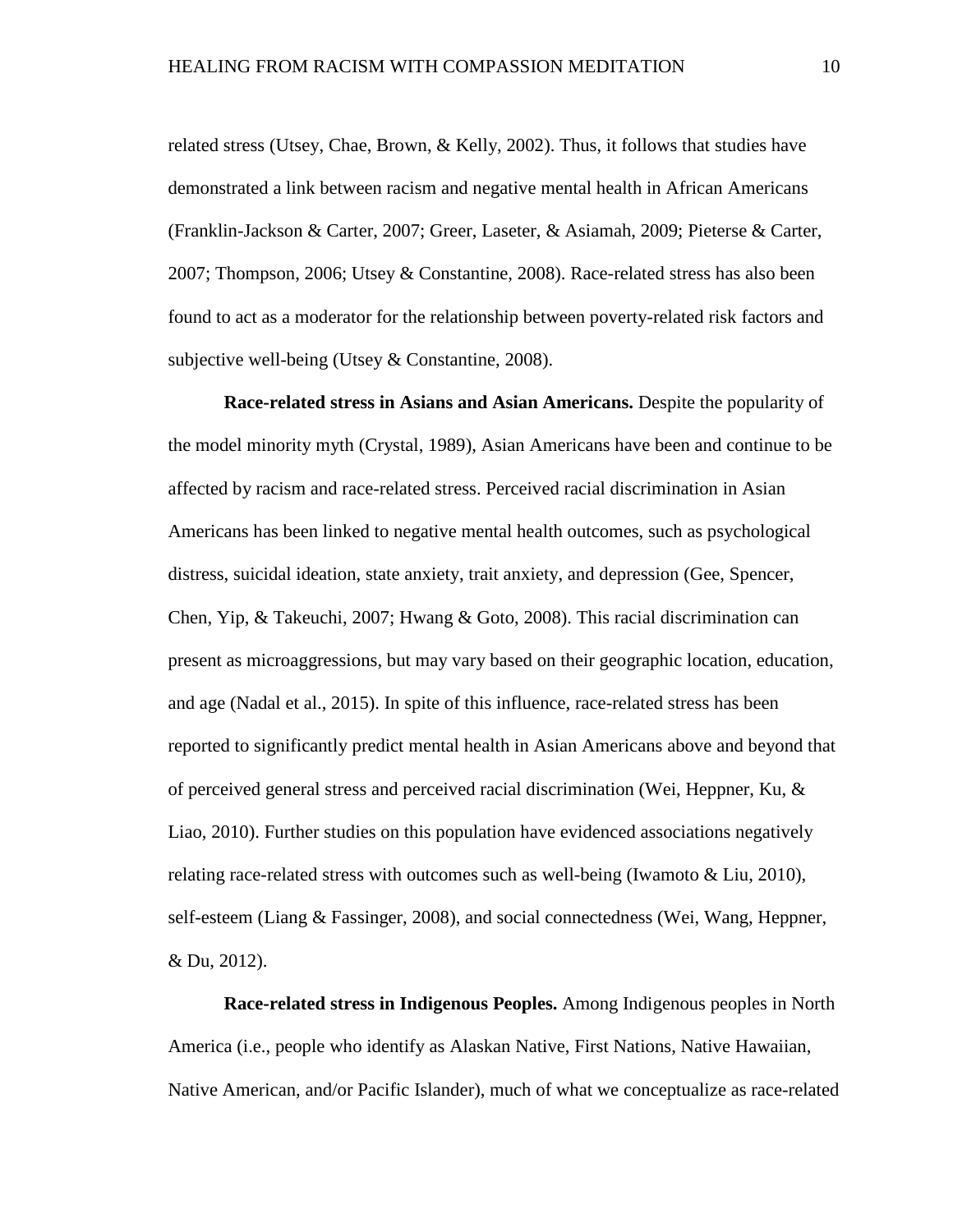stress among Indigenous individuals stems from the historical and ongoing impact of colonialism that has caused a detrimental effect across generations (Kirmayer, Boothroyd, Tanner, Adelson, & Robinson, 2000). This effect is also known as *historical trauma*, or the cumulative psychological impact of genocidal and violent history experienced because of colonizers on individuals and their groups (Williams, 2016). As a result of this historical trauma, Indigenous people are at a significantly higher risk for developing physical (Kaholokula et al., 2012) and mental health (Caron & Liu, 2010; Hawkins, Reading, & Barlow, 2009; Iwasaki, Bartlett, & O'Neil, 2004) concerns. Additionally, Native Hawaiian college students who evidence increased perceived discrimination may concomitantly enhance their substance use behavior as their awareness of historical trauma increases (Pokhrel & Herzog, 2014). In other words, historical trauma may beget the onset of race-related stress for Indigenous peoples in North America. Accordingly, race-related stress has been linked to negative mental health outcomes in Polynesian women (Allen, Conklin, & Kane, 2017), Native Americans (Hill, Kim, & Williams, 2010), and Indigenous women in Canada (Benoit et al., 2016).

**Race-related stress in Latino/a Americans.** There is a growing body of research indicating a relationship between race-related stress and negative mental health consequences for Latino/a Americans (Alamilla, Kim, & Lam, 2010; Huynh, Devos, & Dunbar, 2012; Moradi & Risco, 2006). Specifically, race-related stress in Latino/a Americans has been linked to clinical disorders, such as depression (Hwang & Goto, 2008; Lee & Ahn, 2012) and PTSD (Alcántara, Casement, & Lewis-Fernández, 2013; Chou, Asnaani, & Hofmann, 2012; Kaczkurkin, Asnaani, Hall-Clark, Peterson, Yarvis, &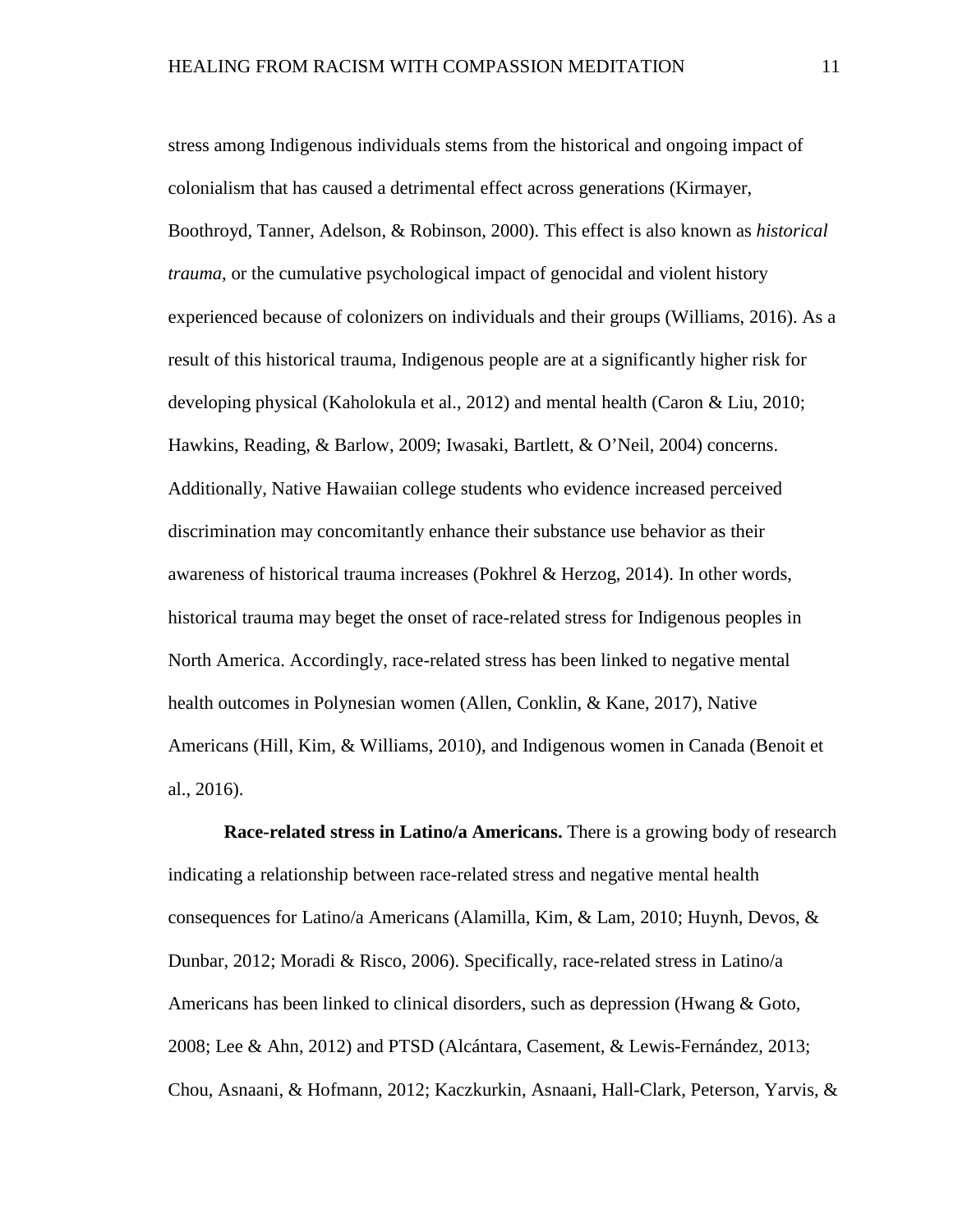Foa, 2016). Other studies have investigated the role of moderators in the relationship between discrimination and mental health; namely, ethnic identity exploration has been found to exacerbate the relationship, whereas ethnic identity commitment buffered it (Torres & Ong, 2010; Torres, Yznaga, & Moore, 2011). Thus, for Latino/a Americans racism and race-related stress have been demonstrated to affect mental health in negative ways.

#### **Race-Related Stress Increases Risk for Mental Health Problems**

**Racism increases risk for depression among multiple groups.** A sizable body of research has investigated the presentation of depression in ethnic minorities. Even when considering that depression presents as the same underlying disorder across Whites and ethnic minority groups (Aneshensel, Clark, & Frerichs, 1983), it is notable that studies have evidenced the higher risk many of these ethnic groups face for developing depression in comparison to White populations (Okazaki, 1997; Lopez et al., 2016; Siegel, Aneshensel, Taub, Cantwell, & Driscoll, 1998). Experiences with racial discrimination have contributed to this development of depression among African Americans (Chou et al., 2012; Jones, Cross, & DeFour, 2007), Pacific Islanders (Allen, Conklin, & Kane, 2017), and Indigenous women (Benoit et al., 2016), as well as Latino/a Americans and Asian Americans (Araújo & Borrell, 2006; Chou et al., 2012; Lee & Ahn, 2012; Pieterse et al., 2012). The evidence linking racism to both depressive symptoms and diagnosis of MDD is consistent, with effects seen across ages and across racial and ethnic groups (Miehls, 2011; Paradies, 2006; Priest, Paradies, Trenerry, Truong, Karlsen, & Kelly, 2013). Furthermore, studies have confirmed that race-related stress can predict depression (Gaylord-Harden & Cunningham, 2009).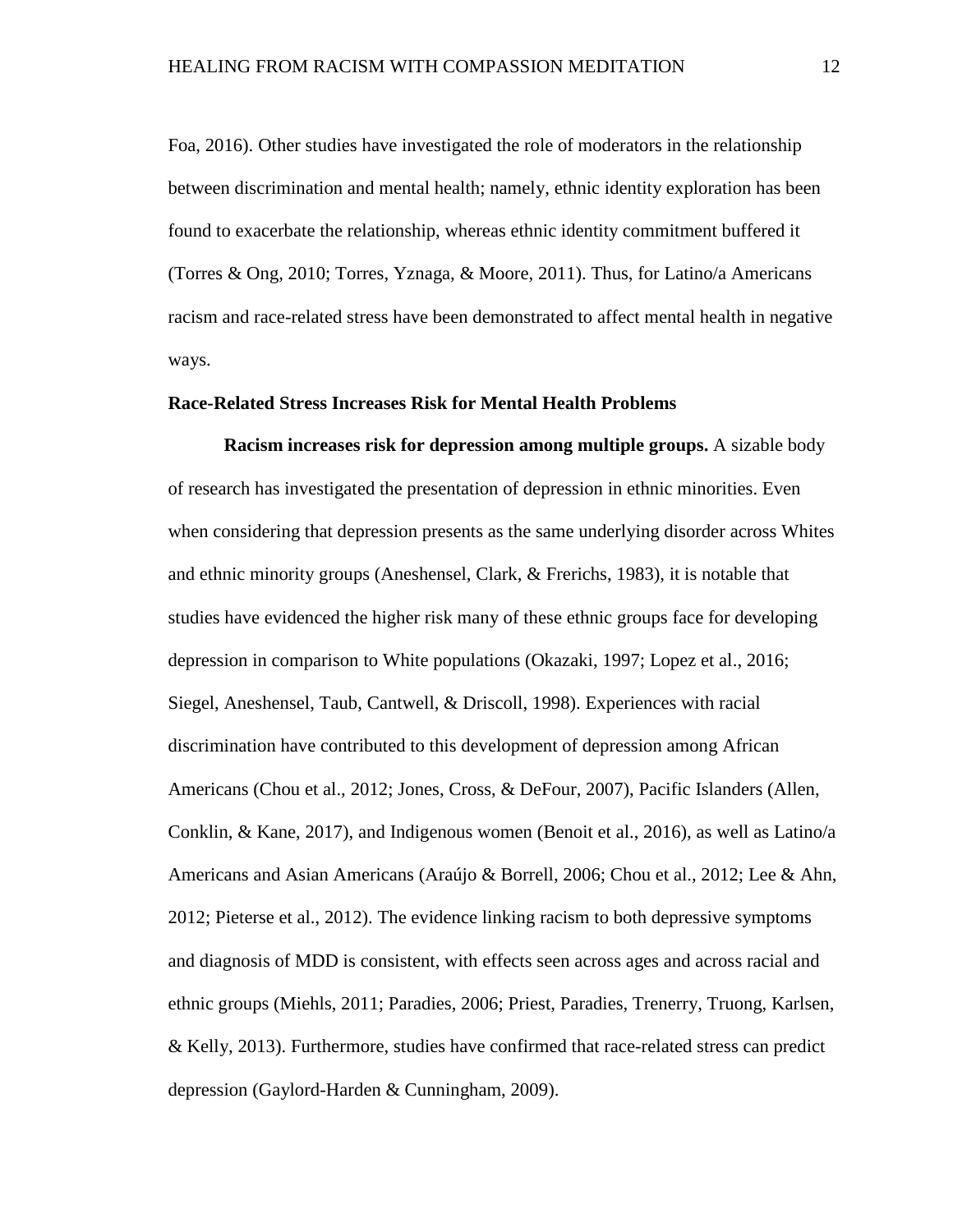**Racism increases risk for PTSD among multiple groups.** Likewise, PTSD has been reported to be more prevalent in Latino/a Americans (Alcántara et al., 2013; Kaczkurkin et al., 2016; Pole, Best, Metzler, & Marmar, 2005) and African Americans (Kaczkurkin et al., 2016; Roberts, Gilman, Breslau, J., Breslau, N., & Koenen, 2011) than in their White counterparts. Although Asian Americans as a whole were reported to have lower rates of PTSD than Whites (Roberts et al., 2011), other studies cited Southeast Asian refugees as having high rates of meeting PTSD diagnostic criteria as a result of the trauma experienced in their home countries (Blair, 2000; Carlson & Rosser-Hogan, 1991; Kinzie, Boehnlein, Leung, Moore, Riley, & Smith, 1990; Moore & Boehnlein, 1991). Regardless, studies have shown that ethnic minorities are more likely to develop PTSD after experiencing a traditionally defined traumatic event (Perilla, Norris, & Lavizo, 2002) and to evince elevated PTSD levels that are not fully explained by a specified traumatic event or other factors (Norris, 1990). Furthermore, the presentation of trauma and trauma-like symptoms in ethnic minorities has been linked to racial discrimination (Miehls, 2011; Pieterse, Carter, Evans, & Walter, 2010; Watson, DeBlaere, Langrehr, Zelaya, & Flores, 2016) and race-related stress (Franklin, Boyd-Franklin, & Kelly, 2006; Khaylis, Waelde, & Bruce, 2007; Waelde et al., 2010).

#### **Common Strategies Utilized by Ethnic Minorities to Cope with Race-Related Stress**

Evidently, race-related stress takes a huge physical, emotional, and psychological toll on ethnic minorities who experience racism and racial discrimination. The extant body of literature has reported a wide variety of coping strategies that ethnic minorities have developed to cope with racism (Choi, Han, Paul, & Ayala, 2011; Noh, Beiser, Kaspar, Hou, & Rummens, 1999; Noh & Kaspar, 2003; Vera et al., 2011), which are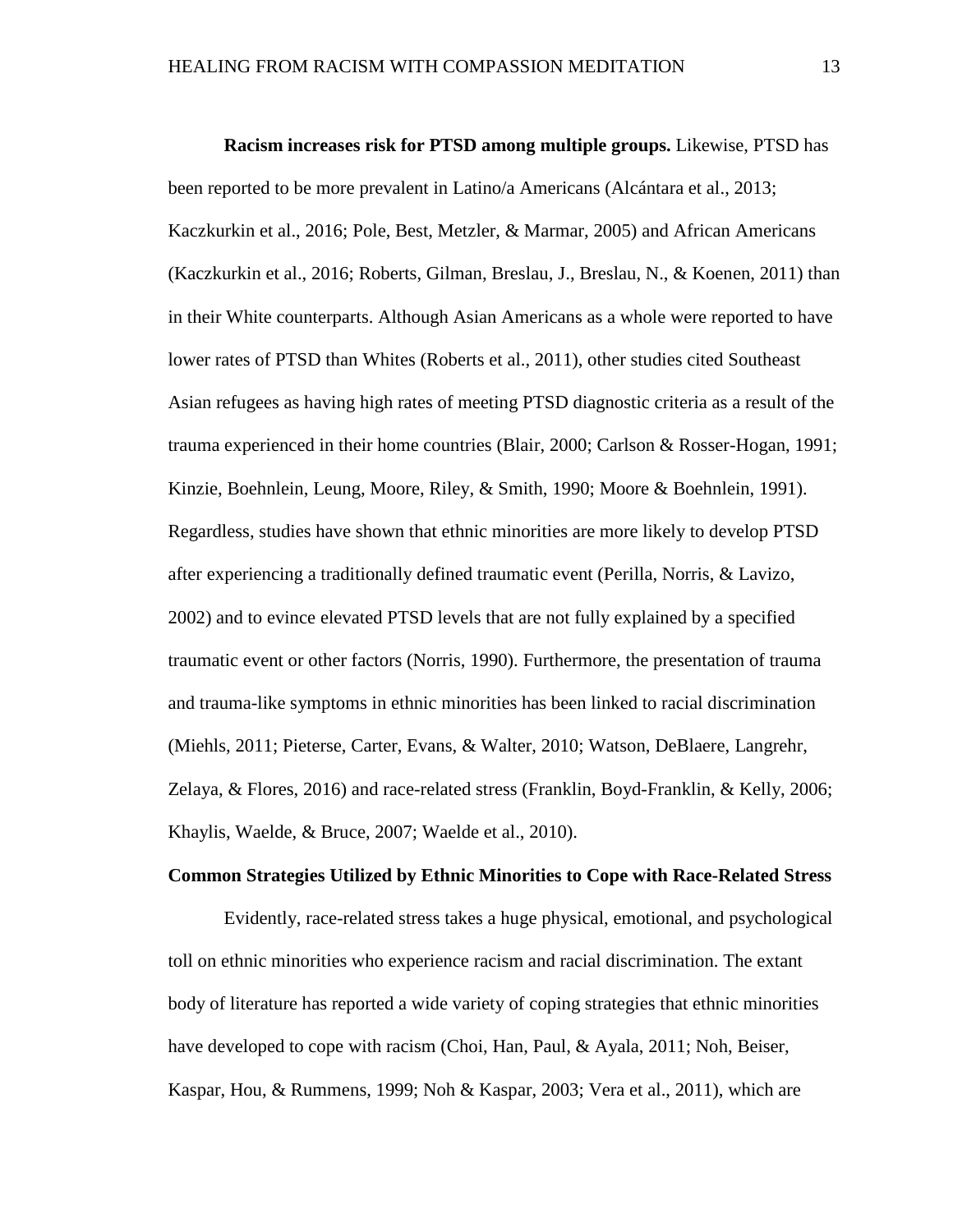influenced by factors such as gender, generational status, identity centrality, acculturation, and educational or social capital (David & Knight, 2008; Noh & Kaspar, 2003). Some strategies may be considered positive or adaptive, as they are speculated to mitigate enduring stress responses, thus potentially reducing detrimental effects of racism on health (Burchfield, 1979). Negative or maladaptive coping strategies, on the other hand, are ones that do not mitigate stress responses and may negatively affect health as a result (Burchfield, 1985; Clark & Harrell, 1982). However, the utility of either approach is often dependent upon the situation for which it is being used, as studies have cited both approaches as being related to increased psychological distress, poorer well-being, and more chronic conditions (Williams et al., 1997). Nevertheless, for the sake of this study, it will be assumed that adaptive strategies strengthen ethnic minority mental health, whereas maladaptive strategies worsen it.

**Adaptive coping strategies strengthen ethnic minority mental health.** Because of both the physical and psychological impact that racism can have on ethnic minorities, a number of positive and adaptive coping strategies have been found to be beneficial. Such strategies include development of multicultural identity attitudes (or attitudes that accept and connect with others from diverse cultures and worldviews; Jones et al., 2007) and exposure to social support (Utsey, Giesbrecht, Hood, & Stanard, 2008). Social support or collective gathering appears to be an especially well-documented coping strategy for African Americans (Lewis-Coles & Constantine, 2006; Plummer & Shane, 1996; Utsey et al., 2008; Utsey, Lanier, Williams, Bolden, & Lee, 2006), Asian Americans (Wei et al., 2010; Wei et al., 2012; Yoo & Lee, 2005), Indigenous peoples (Billow, 2012) and Latino/a Americans (Finch & Vega, 2003; Lopez, 2005). Moreover,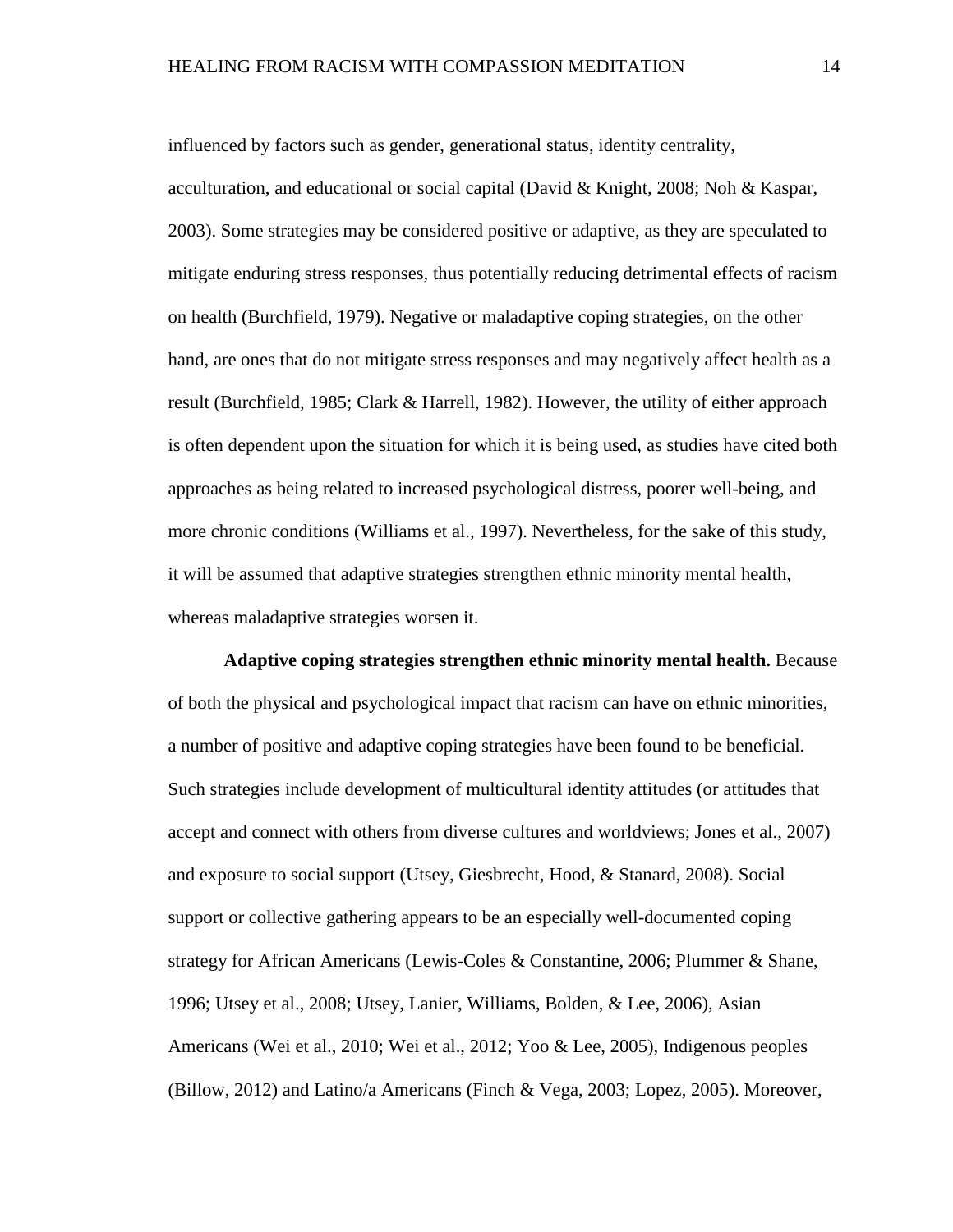Latino/as with lower levels of self-efficacy have been reported to evidence higher levels of emotion-focused coping (Lopez-Kinney, 2002). Self-compassion, which involves the easing of one's own suffering and introducing of greater kindness towards the self, is another recommended coping strategy, as it has been linked to improved mental health outcomes (Diedrich, Grant, Hofmann, Hiller, & Berking, 2014; Neff, 2003; MacBeth & Gumley, 2012).

**Maladaptive coping strategies worsen ethnic minority mental health.** Due to systemic, financial, and/or language barriers, ethnic minorities often have difficulty accessing and adopting adaptive strategies for coping with racism. As a result, they may turn to negative or maladaptive coping strategies, which include the following: avoidant coping, which protects the user by avoiding the stressors (Edwards  $\&$  Romero, 2008); internalization, a type of avoidant coping that involves self-blaming or criticizing oneself (Wei et al., 2010; Pole et al., 2005); detachment, a type of avoidant coping that involves social isolation (Wei et al., 2010); and substance use, which involves the intake of illicit substances to mitigate the negative effects of the stressor (Pokhrel & Herzog, 2014). Internalization and detachment, in particular, are two of the more noteworthy strategies that researchers may wish to target. The central nature of the internalization construct involves a sense of self-blame for discriminatory incidents, and this self-blame is a common symptom for certain clinical disorders, such as depression and PTSD. Detachment, on the other hand, can be described as the inverse of seeking social support, which has been an empirically supported coping strategy in the adaptive coping literature. Thus, researchers may want to show the progression of such maladaptive coping strategies, as reducing the use of internalization and detachment may evidence beneficial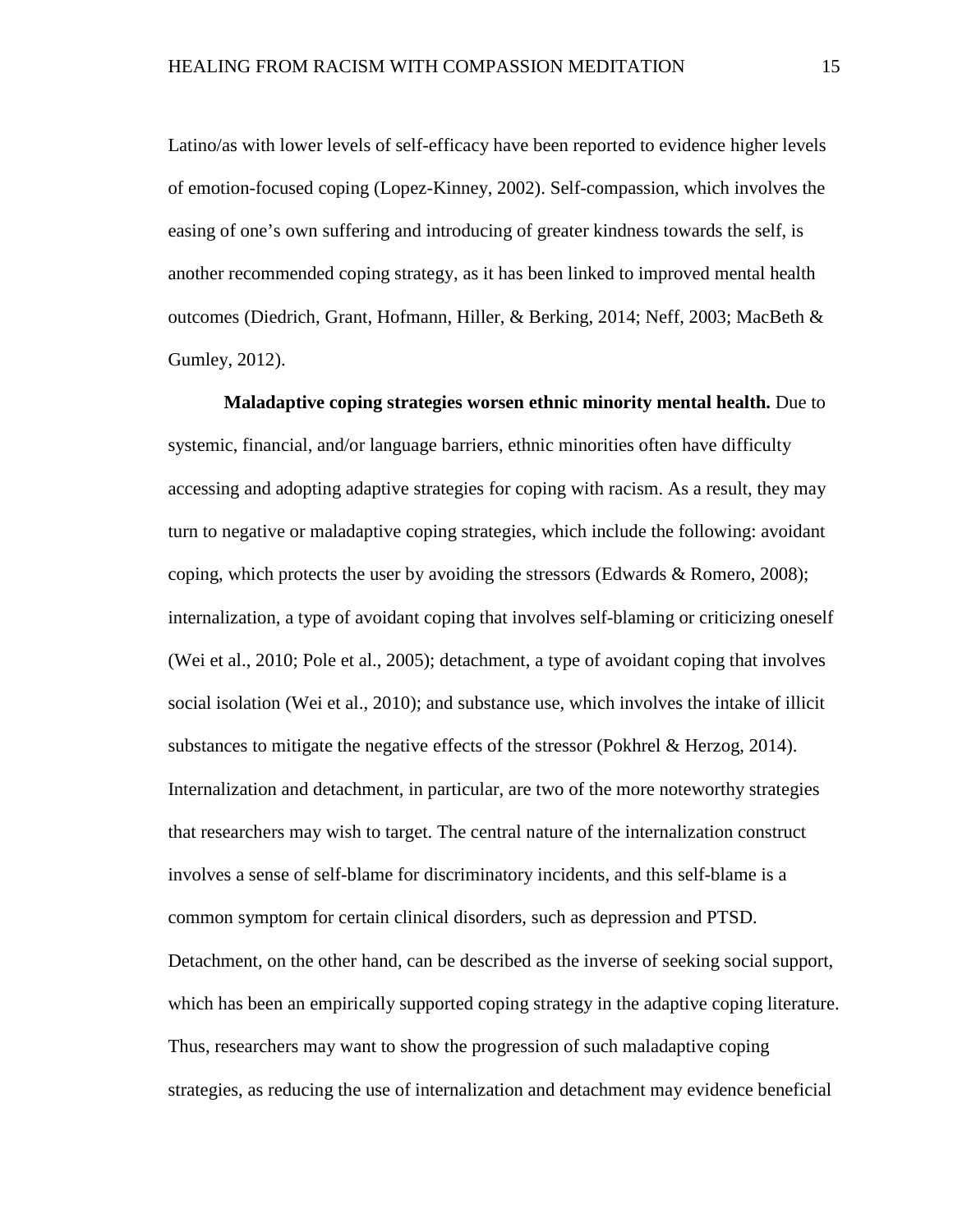mental health outcomes.

#### **The Development and Implementation of Compassion Meditation**

Although the specific practice of Compassion Meditation (CM) has not been explored in the racial coping literature, its potential benefits may be promising (Hofmann, Grossman, & Hinton, 2011). Compassion meditation, also known as "*karuṇā*" meditation, originated as a part of the Theravāda school of Buddhism. *Karuṇā* (in Pali canon) is one of the four "divine abodes," or *brahmavihāras*, and it is defined as the desire to remove harm and suffering (Davids & Stede, 1921). The other three mental states are loving kindness (*mettā*), sympathetic joy (*mudita*) and equanimity (*upekkha*). Developing all four virtuous mental states will enable the practitioner to purify one's mind and achieve happiness in one's present life (Gethin, 1998). In the psychological literature, CM is considered a specific form of Loving-Kindness Meditation (LKM), which is a branch of Kindness-Based Meditation (KBM); all three forms of meditation have been widely researched in the meditation literature.

**KBM improves mental health through eliciting kindness.** Kindness-based meditation (KBM) is a meditative technique developed to elicit kindness in a conscious manner. It is not a meditative form that originated in Buddhism; instead, it was developed as a Western categorization of meditations that were derived from Buddhism, such as compassion (*karuṇā*) meditation and loving-kindness (*mettā*) meditation. KBM involves techniques that are developed to more strongly evoke an understanding of others' needs (Kristeller & Johnson, 2005), rather than evoking a desire to remove one's suffering as in CM. It has also demonstrated moderate effectiveness at decreasing self-reported depression and increasing mindfulness, compassion, and self-compassion (Galante,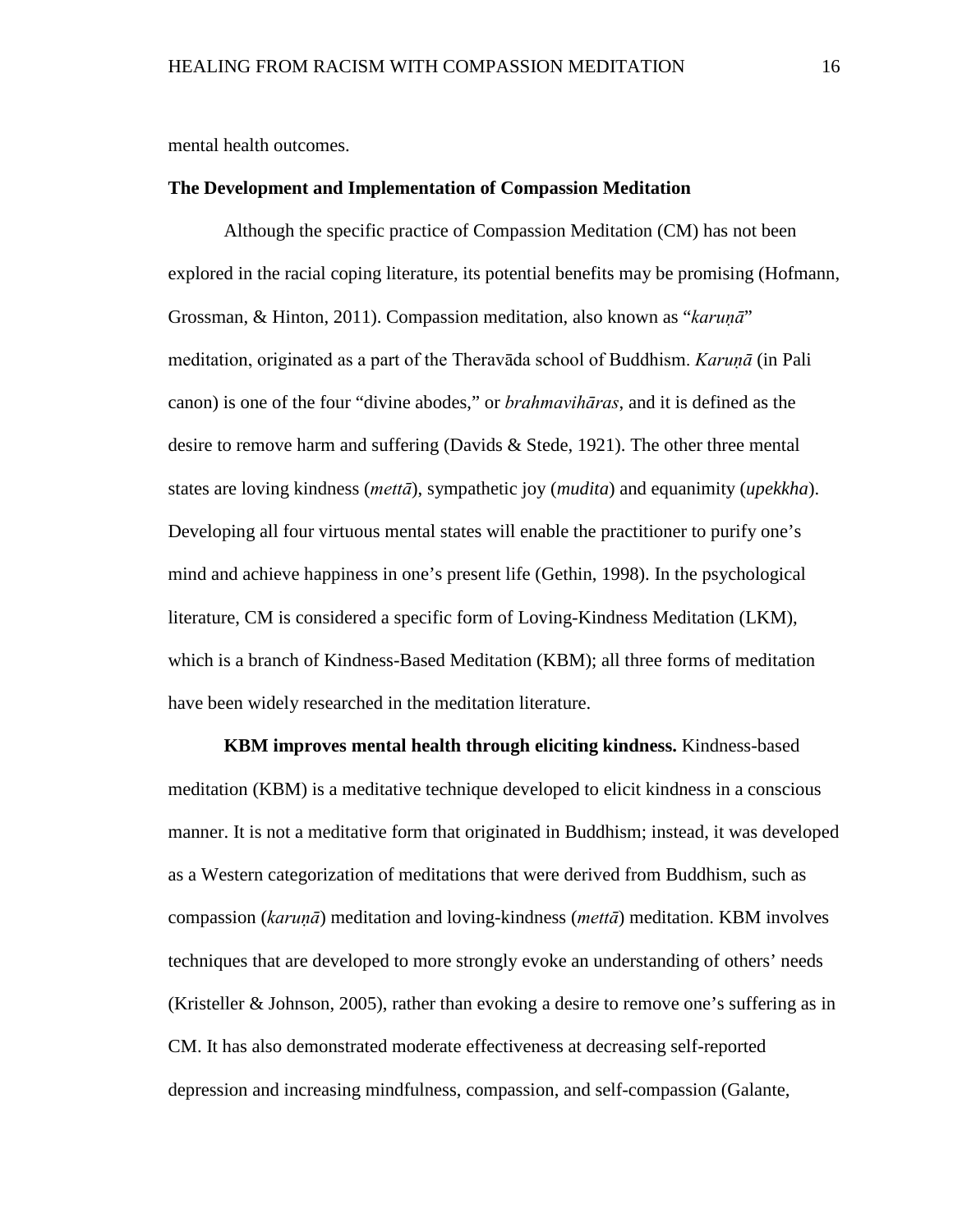Galante, Bekkers, & Gallacher, 2014).

**LKM improves mental health through cultivating loving acceptance.** Lovingkindness meditation (LKM) consists of the inner cultivation of a loving acceptance feeling toward all sentient beings (Salzberg, 2000). The term *mettā* means benevolence, loving-kindness, friendliness, amity, friendship, good will, kindness, and active interest in others. Like *karuṇā*, this meditation is a *brahmavihara* or an immeasurable that leads to a meditative state by being a counter to ill-will (Harvey, 2012). However, it differs from *karuṇā* in that it is the desire to bring about the well-being and happiness of others, rather than a desire to remove their harm and suffering (Davids  $\&$  Stede, 1921). The focus of LKM exercises is to engage a particular aspect of self, but in a mindful way, rather than analytical or judgmental (Kristeller & Johnson, 2005). It has been associated with increased positive emotions and reduced symptoms of depression (Fredrickson, Cohn, Coffey, Pek, & Finkel, 2008), greater positive affect toward neutral strangers (Hutcherson, Seppala, & Gross, 2008), and increased self- and other-based compassion (Boellinghaus, Jones, & Hutton, 2012). Neurological studies have evidenced links between the practice of LKM and activation in brain areas controlling reward and motivation (i.e., the mesolimbic dopamine system, specifically the ventral tegmental area and orbitofrontal cortex; Kim et al., 2009; Klimecki et al., 2013). LKM has also been associated with longer telomeres in women compared to controls (Hoge et al., 2013).

**CM improves mental health through removing suffering.** Compassion meditation, as defined in the scientific literature, involves techniques to cultivate compassion, or deep, genuine sympathy for those stricken by misfortune, together with an earnest wish to ease this suffering (Grossman & Van Dam, 2011; Hopkins, 2001).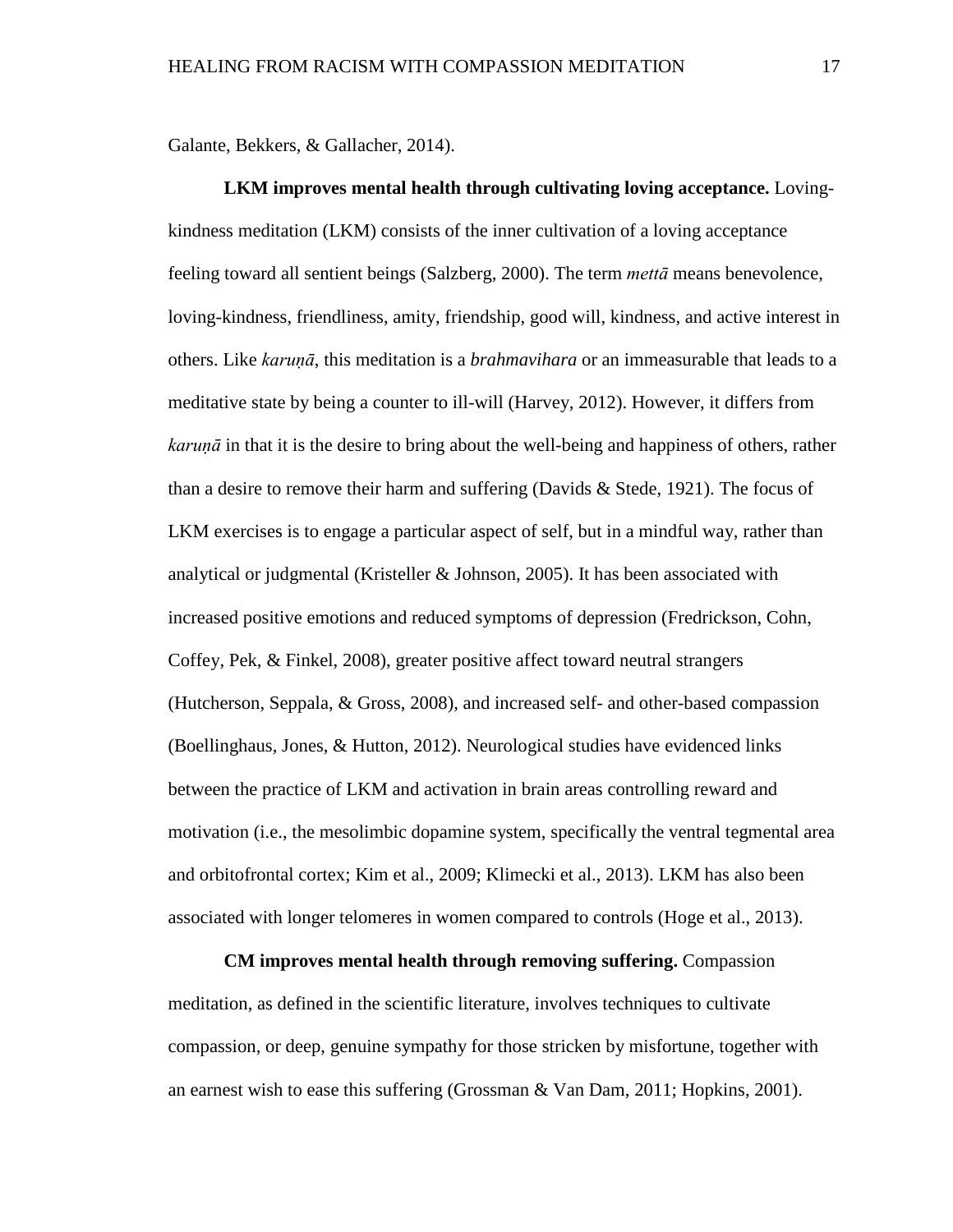There are a number of programs that specifically train compassion through meditation, including a cognitively based compassion training program (Ozawa-de Silva, Dodson-Lavelle, Raison, & Negi, 2012), and a mindful self-compassion program (MSC; Neff & Germer, 2013). Initial studies testing a treatment called compassionate mind training found post-intervention improvements in depression and anxiety (Gilbert & Procter, 2006; Mayhew & Gilbert, 2008). CM has been associated with activation in brain areas controlling empathy and happiness (i.e., the left medial prefrontal cortex and the anterior cingulate gyrus; Engström & Söderfeldt, 2010), reward and motivation (i.e., the ventral striatum and the medial orbitofrontal cortex; Klimecki et al., 2014), and emotional and somatosensory brain representations of other people's emotions (Lutz, Brefczynski-Lewis, Johnstone, & Davidson, 2008; Lutz, Greischar, Periman, & Davidson, 2009; Lutz, Slagter, et al., 2008) Additionally, neuroendocrine studies suggest that CM may reduce stress-induced subjective distress and immune response (Pace et al., 2009, 2010). Thus, although the compassion meditation literature is scarce, mental health outcomes appear to be encouraging.

#### **Conceptualizing Compassion Meditation as a Coping Mechanism for Racism**

**Mindfulness interventions lead to symptom improvement for depression and PTSD.** The mindfulness literature has shown promise for mindfulness-based or compassion-based interventions to improve symptoms in depression and PTSD (Falsafi, 2016; Hilton et al., 2016; Kearney, 2015; Lang et al., 2012). Prior research has evidenced the link between compassion-based interventions and reduction of trauma symptoms (Au, Sauer-Zavala, King, Petrocchi, Barlow, & Litz, 2017). LKM in particular has been found to increase positive emotion (Garland et al., 2010; Zeng, Chiu, Wang, Oei, & Leung,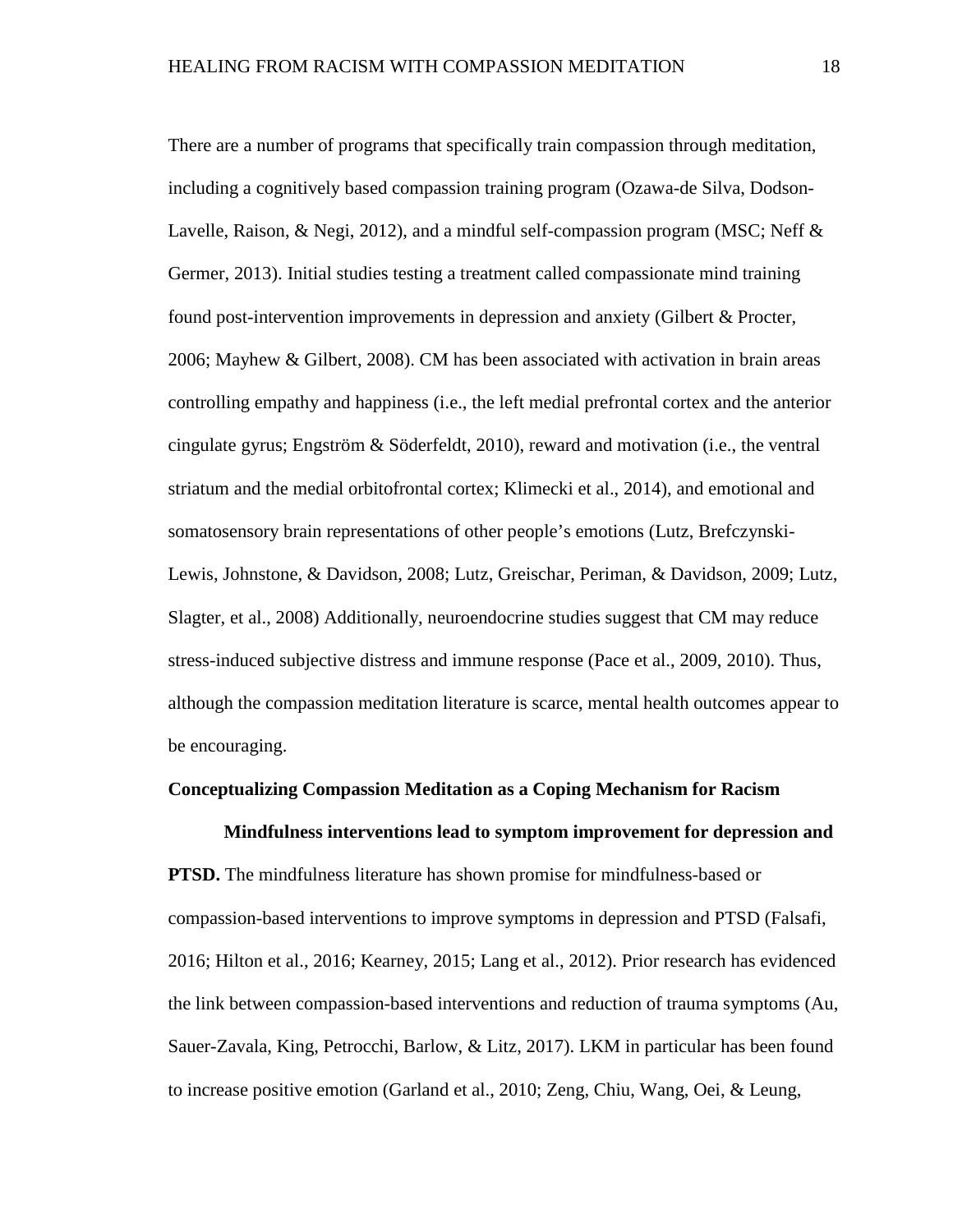2015), reduce symptoms of depression and PTSD (Graser, Hofling, Weblau, Mendes, & Stangier, 2016; Kearney, 2015; Kearney, Malte, McManus, Martinez, Felleman, & Simpson, 2013), and improve psychological distress (Shonin, Van Gordon, Compare, Zangeneh, & Griffiths, 2015).

**Mindfulness interventions hold potential for use among ethnic minorities.** Similarly, previous research on mindfulness interventions has demonstrated benefits for improving ethnic minority mental health. Such interventions have been implemented with underserved trauma populations (Dutton, 2015), Latino/a adolescents (Edwards, Adams, Waldo, Hadfield, & Biegel, 2014), African American men (Elligan & Utsey, 1999) and women (Woods- Giscombé & Black, 2010), and incarcerated Native Hawaiian/Pacific Islander youth (Le & Proulx, 2015). As for kindness-based meditations, LKM specifically has evidenced affective benefits for Southeast Asian and Latino/a immigrants (Hinton, Ojserkis, Jalal, Peou, & Hofmann, 2013), and CM has been demonstrated to decrease depressive symptoms in African American college students (Johnson, Goodnight, Zhang, Daboin, Patterson, & Kaslow, 2017). Furthermore, Helms and colleagues (2012) have recommended that clinical interventions be developed for the purpose of effectively addressing race-related stress in cultural settings in which the clients feel comfortable.

#### **Conceiving Suitable Coping Strategies within the CM Framework**

Given this recommendation, it is imperative that any intervention developed for the sake of reducing race-related stress be conscious of ethnic minorities, who may evidence mental health concerns such as depression and PTSD. Further, the strategies that participants would learn to cope with racism must not only help them successfully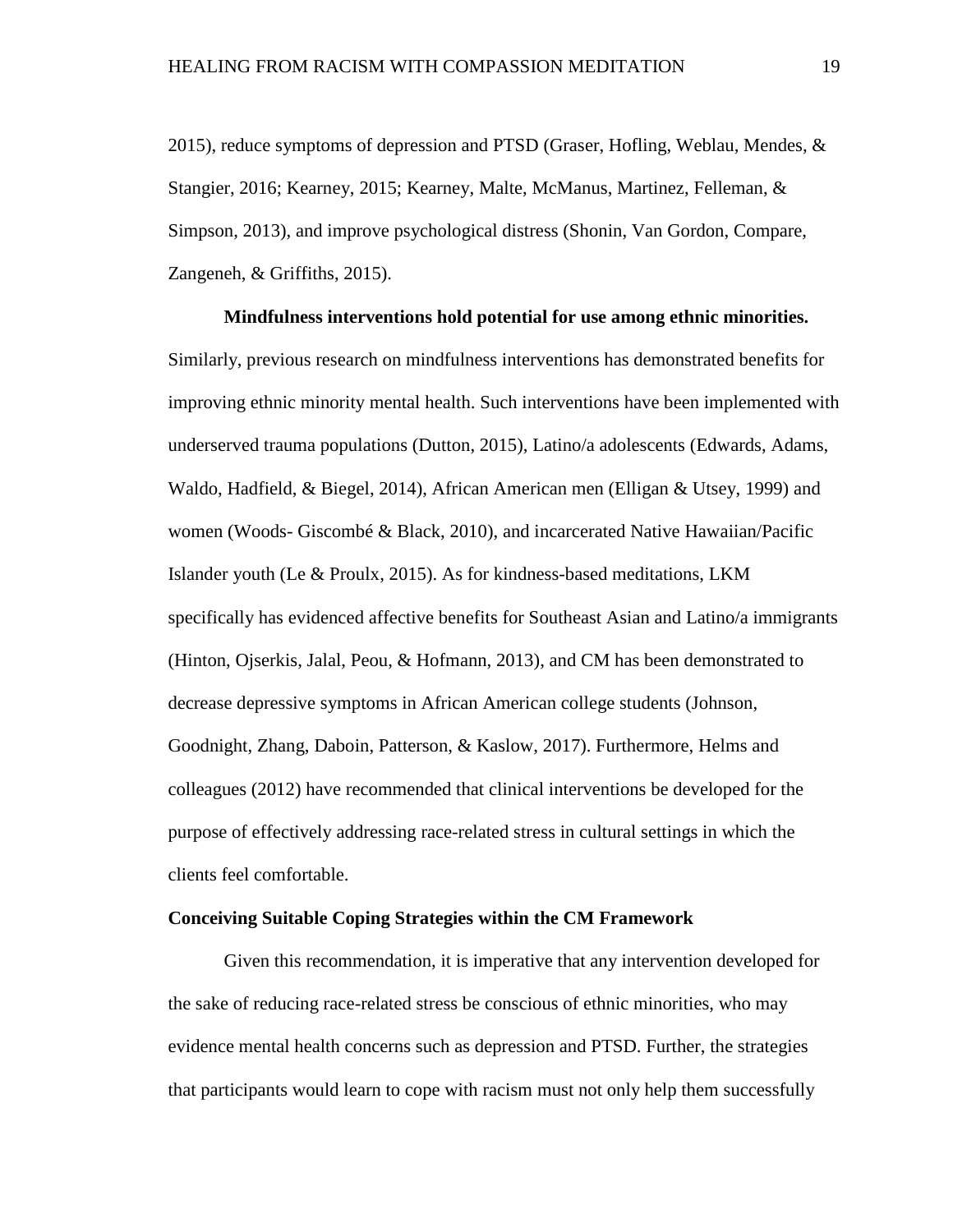reduce race-related stress, but the strategies must also be effective in ensuring that there is no re-traumatization or worsening of negative mental health outcomes. Augmenting the usage of adaptive coping strategies and mitigating the usage of maladaptive coping strategies may be one way of establishing the framework for a receptive and applicable compassion meditation intervention.

**Self-compassion bolsters positive mental health.** It has been suggested that people suffering from depression may benefit from participating in interventions fostering self-compassion (Kuyken et al., 2010). Indeed, the use of self-compassion has been found to reduce depression in first-year college students (Terry, Leary, & Mehta, 2013), community populations (Maheux & Price, 2016), and patients diagnosed with major depressive disorder (Diedrich et al., 2014). Furthermore, self-compassion may hold a more specific role related to depression, as it has been found to act as a mediator between depression and maladaptive perfectionism (Mehr & Adams, 2016), self-criticism (Joeng & Turner, 2015), and overdependency (Denckla, Consedine, & Bornstein, 2017). Self-compassion has also been negatively related to PTSD symptoms in at-risk youth (Zeller, Yuval, Nitzan-Assayag, & Bernstein, 2015), patients diagnosed with PTSD (Germer & Neff, 2015; Hoffart, Øktedalen, & Langkaas, 2015; Palgi, Klein, & Shamay-Tsoory, 2016), community populations (Maheux & Price, 2015, 2016), trauma survivors (Valdez & Lilly, 2016), college undergraduates (Seligowski, Miron, & Orcutt, 2014; Thompson & Waltz, 2008), and U.S. and Iraq and Afghanistan war veterans (Hiraoka, Meyer, Kimbrel, DeBeer, Gulliver, & Morissette, 2015). Thus, the literature connecting self-compassion to strengthened mental health outcomes supports the use of selfcompassion as a strategy for coping with racism, specifically within the context of a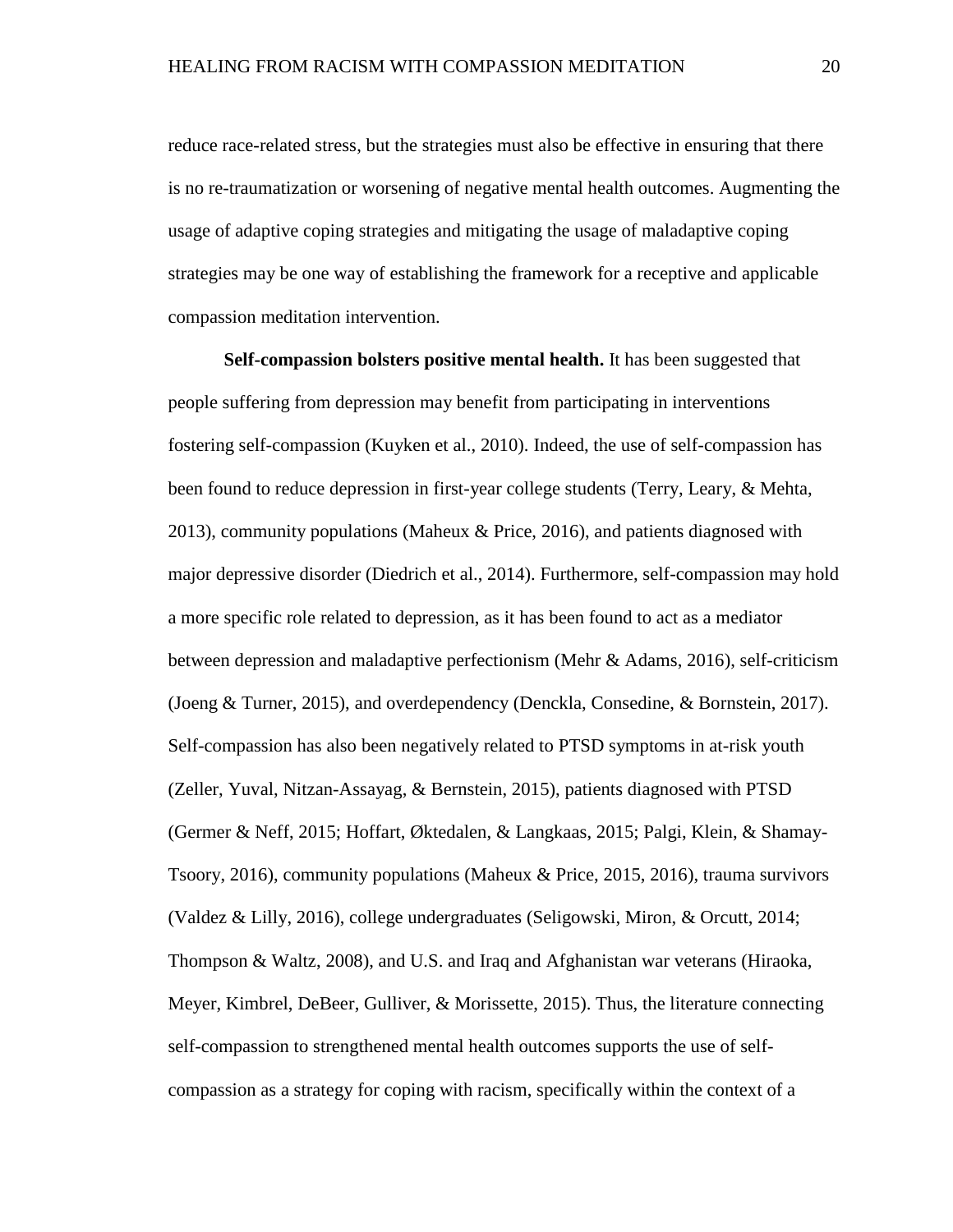clinical intervention that heals with compassion meditation.

**Coping with racism via internalization evidences improvements in mental health.** Internalization is a maladaptive coping strategy defined as "the tendency to attribute the cause or responsibility of a discriminatory incident to oneself" (Wei et al., 2010, p. 331). The literature on this construct has revealed that using this coping strategy, which is avoidant in nature, can protect against psychological distress as a result of gendered racism for African American college-aged women (Szymanski & Lewis, 2016), sexist oppression for sexual minority women (Szymanski, Dunn, & Ikizler, 2014), and sexual objectification for heterosexual women (Szymanski & Feltman, 2014). Furthermore, coping via internalization has been shown to be positively related to depression in racial and ethnic minority (Carr, Szymanski, Taha, West, & Kaslow, 2014; Tomes, Brown, Semenya, & Simpson, 1990; Wei et al., 2010; Williams & Chung, 1999) and sexual minority populations (Ngamake, Walch, & Raveepatarakul, 2016). Similar results in the literature were reported for PTSD (Ullman, Filipas, Townsend, & Starzynski, 2007). Thus, the less one blames themselves for their situations, the less likely one will evidence symptoms of depression and PTSD, a trend that indicates an improvement in coping with racism.

**Coping with racism via detachment evidences improvements in mental health.** Detachment is a coping strategy defined as "distancing oneself from social support and having no idea how to deal with discrimination" (Wei et al., 2010, p. 331), though the literature on detachment as a coping strategy is more limited. Szymanski and colleagues (2014) found that coping with multiple minority stressors via detachment mediated a number of links between psychological distress and various forms of sexist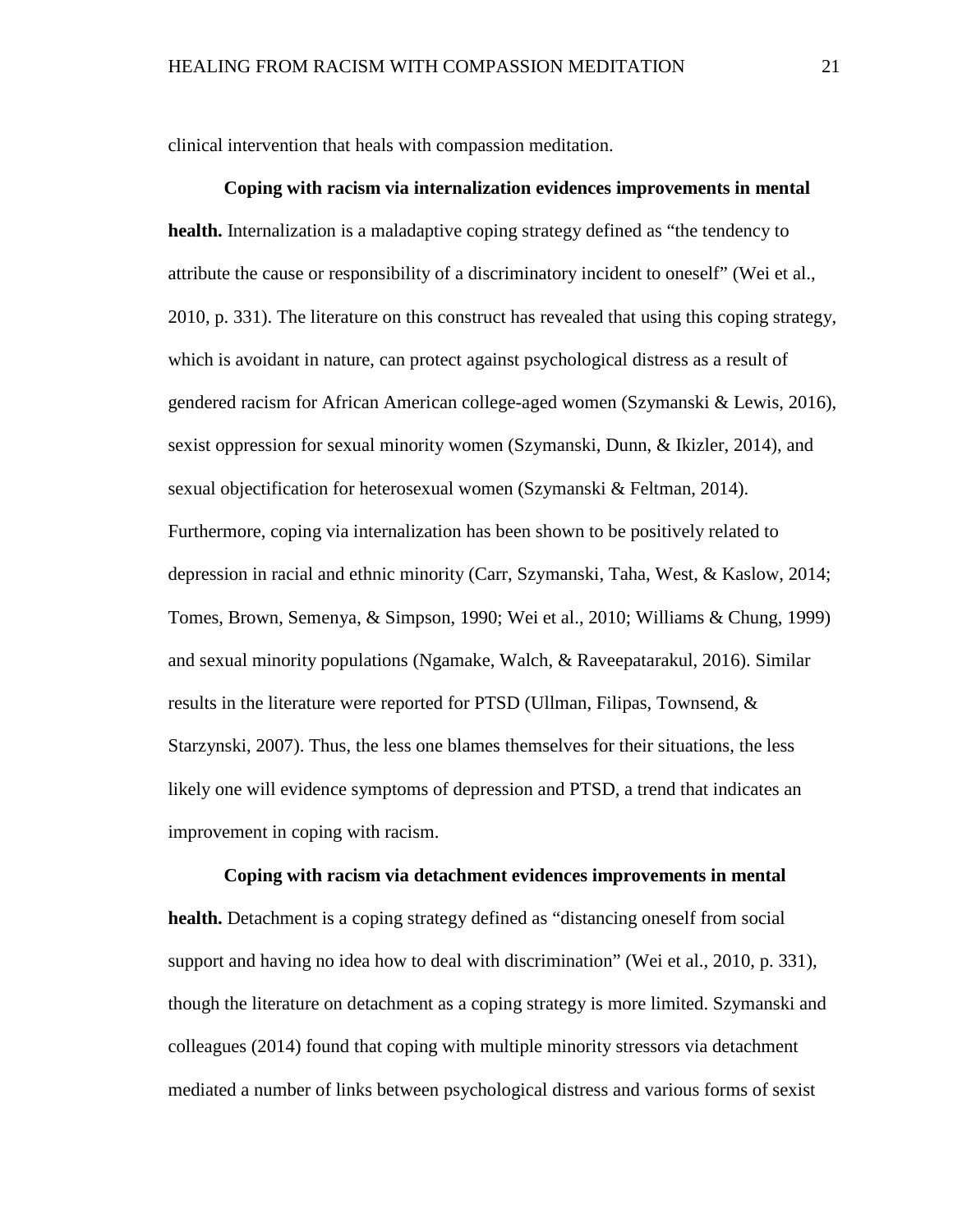oppression. Among African American women, coping with discrimination via detachment was also demonstrated to mediate a link between gendered racism and psychological distress (Szymanski & Lewis, 2016). Additionally, qualitative interviews have revealed that multiracial Black individuals cope with racism by "limiting their social interactions to those in their small established circle" (Snyder, 2016, p. 269). Therefore, given the evidence in the extant literature, reducing the usage of detachment as a strategy for coping with racism may result in improved mental health outcomes in the compassion meditation intervention.

#### **The Present Study**

There is an explicit and urgent need to develop and implement a CM intervention specifically designed to help ethnic minority students heal from racism. Basic and clinical research has found that CM interventions can be beneficial for a multitude of problems. Therefore, CM interventions may also be a promising strategy for helping students heal from race-related stress. Developing and implementing such an intervention would enable researchers to test for effective coping strategies that successfully improve mental health outcomes. This intervention would also address the paucity of mental health services accessible to ethnic minorities. The goal of this study is to examine whether CM can help ethnic minority students heal from and cope with race-related stress and its consequent impact on mental health. Specifically, the study examines whether the augmentation of adaptive coping strategies (i.e., self-compassion) and the reduction of maladaptive coping strategies (i.e., internalization and detachment) significantly predicts a reduction in mental health symptoms (i.e., depression and PTSD).

#### **Method**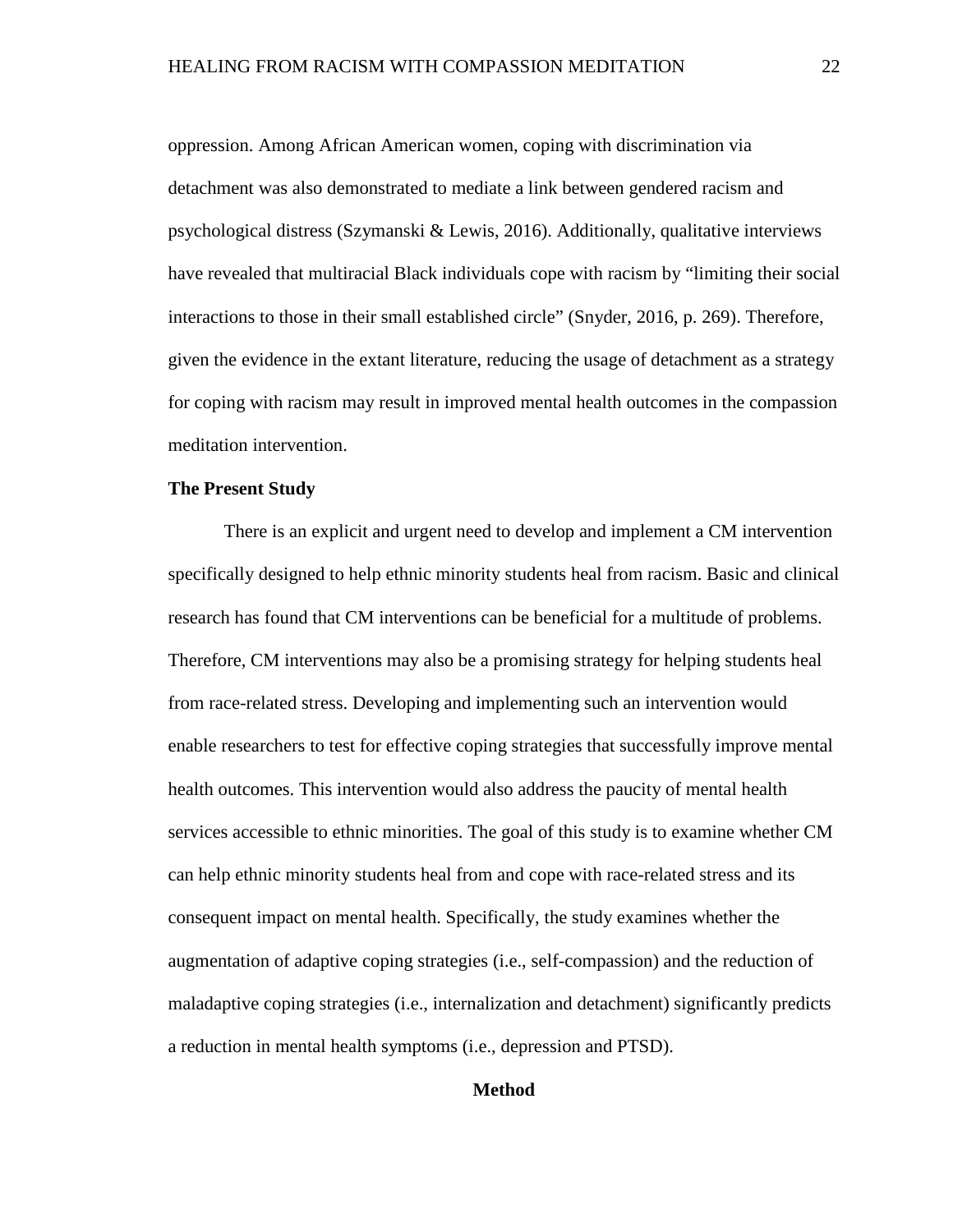#### **Participants**

Participants were nine undergraduates attending a consortium of five small liberal arts colleges in Southern California (7 female, 2 male). Ages ranged from 19 to 22-yearsold  $(M = 20.3, SD = 1.1)$ . Five participants identified as Asian American, three as multiracial (Filipina: *n* = 1; Asian, Pacific Islander, and White: *n* = 1; Black, Japanese, and Indigenous:  $n = 1$ ), and one as Latino/a American. Inclusion criteria included being an ethnic minority, attending college for at least one semester, and experiencing racerelated stress. Participants received no compensation for participating in the study.

#### **Procedure**

**Data collection.** Participants were assigned confidential research identification numbers that leaders of the group were not privy to. They completed three questionnaires, one at each of three time-points throughout the intervention (Time 1: One week before the intervention start date, Time 2: Four weeks after the intervention start date, and Time 3: Eight weeks after the intervention start date). These questionnaires were hosted on an online survey platform called Qualtrics, and contained self-reported measures assessing clinical symptoms (depression and post-traumatic stress), selfcompassion, and coping with discrimination.

**Recruitment.** Participants were recruited via flyers, campus-wide informs, emails to specific student organizations that serve ethnic minority populations, and word of mouth. They were directed to sign up through a Google Form. This form requested the following information: name, class year, school within the consortium, preferred email address, phone number, ethnic background (i.e., option to select multiple ethnicities among African/African American/Black, Asian/Asian American, Native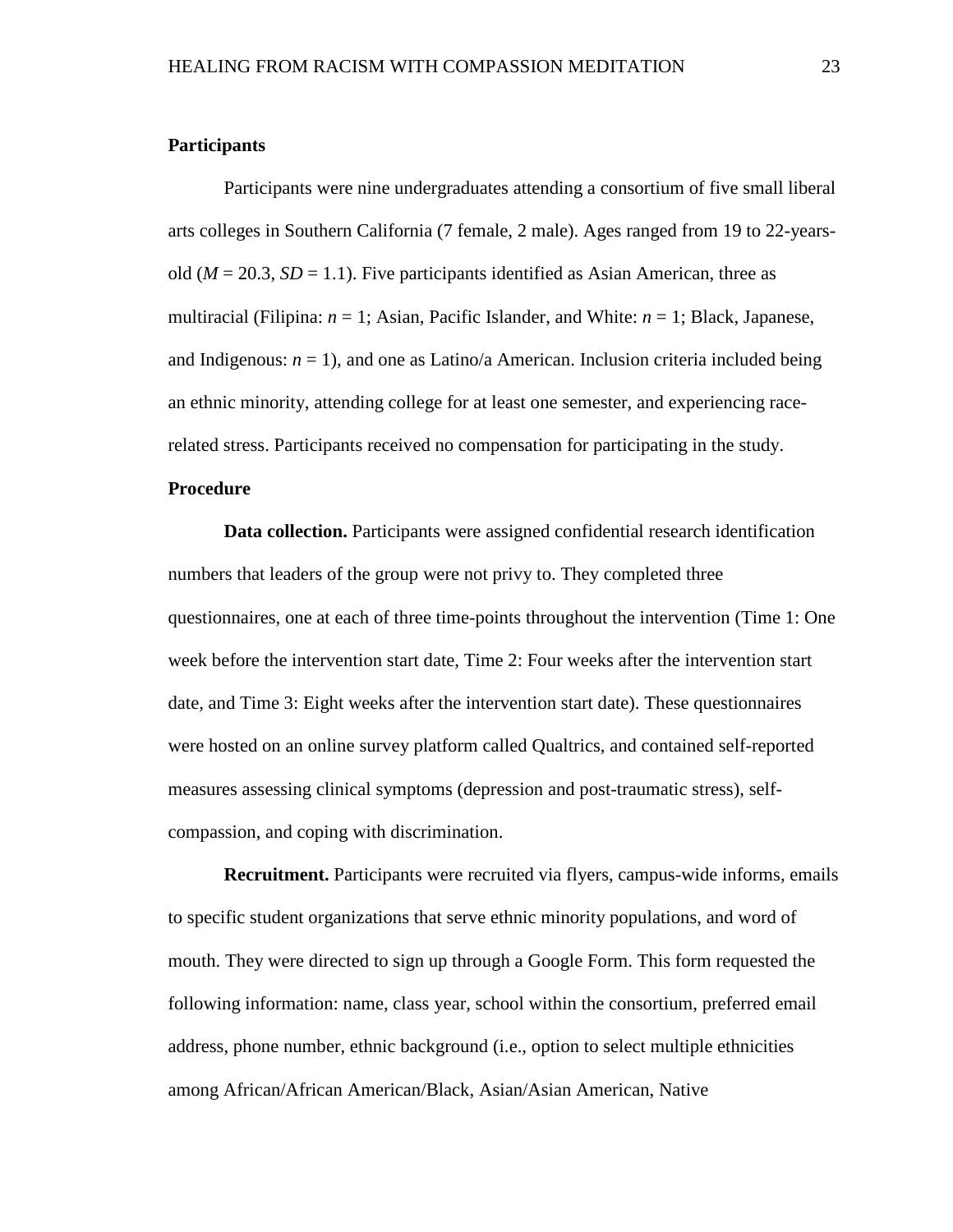American/Alaskan Native, Native Hawaiian or Other Pacific Islander, Latino/a), whether the student could make the session at the indicated dates and times, as well as alternative time availabilities. All students who had filled out the form a week and a half before the intervention start date were contacted via email. A total of eighteen students initially filled out the form indicating their interest in the program. Nine students withdrew their participation, for reasons such as inability to commit to the full eight weeks, not meeting the prerequisite intervention criteria, and loss of interest in the program. The remaining nine students confirmed their participation and met the prerequisites for the intervention. A week before the intervention start date, participants received email invitations to complete the online Time 1 questionnaires before Session 1.

**Intervention.** Participants completed an 8-week compassion-based meditation program. Each session began at 6 PM and lasted approximately 75 minutes. The eight sessions took a total of nine weeks to complete because of a school-mandated Thanksgiving holiday break in November. Two undergraduate research assistants (one of whom was the author) co-led the program under the supervision of the principal research investigator, a licensed clinical psychologist who also co-led a few of the sessions. Group leaders met weekly to discuss and prepare for each session, and also debriefed with each other immediately after each session. Because this was the first implementation of the program, the meetings were used to discuss how to further revise and improve the curriculum. For example, participants conveyed to the group leaders that some meditations were more beneficial than others, so the group leaders made adjustments in the sessions to provide for the needs of the participants. The sessions varied in content, and included psychoeducation on race-related incidents, practice with guided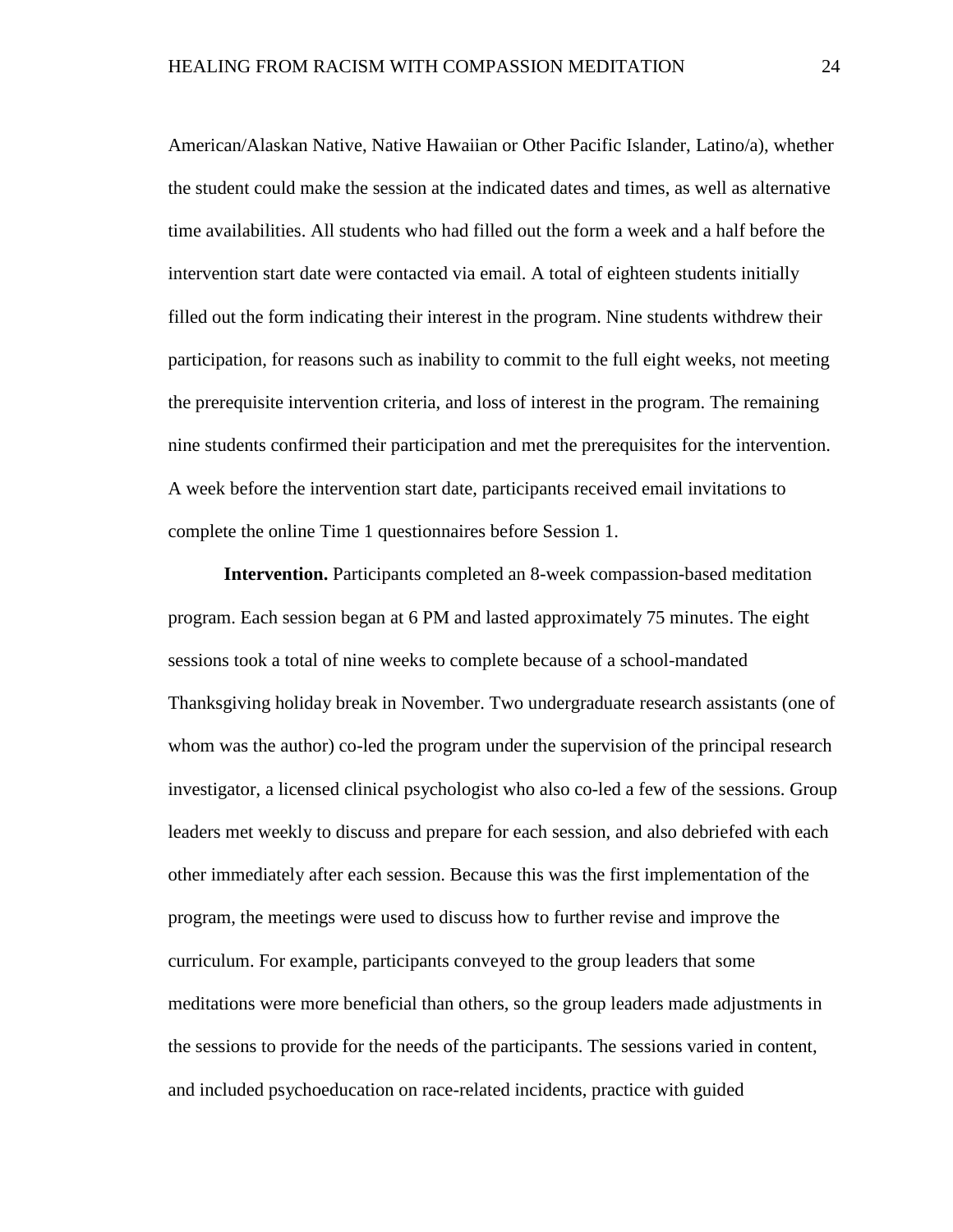meditations, and practice with cognitive-behavioral coping techniques. Some sessions included worksheets for the participants to use during each session.

Before each session, the group leaders sent the participants a reminder email; after each session, they sent a session recap email and audio files of the guided meditations recorded during the session. Three weeks after the intervention end date, they held an additional "review" session for participants to review anonymous group average outcomes. Individual participant results were emailed to participants by a research assistant blind to the study after the intervention was completed.

#### **Measures**

**Beck Depression Inventory-II (BDI-II).** The Beck Depression Inventory-II was used to assess the participants' depression symptom severity (BDI-II; Beck, Steer, & Brown, 1996). The BDI-II is a widely used 21-item inventory that assesses severity of self-reported depressive symptoms within the past two weeks, with each item being composed of a group of statements for each symptom. These statements are rated on a 4 point Likert-type scale ranging from 0 to 3, with scale responses varying by the item and with higher scores indicating higher levels of depression. For example, one item assesses the symptom of "past failure," offering the following scale choices: 0 (*I do not feel like a failure*), 1 (*I have failed more than I should have*), 2 (*As I look back, I see a lot of failures*), and 3 (*I feel I am a total failure as a person*). The total score was calculated by summing all 21 items. Clinical cutoffs suggest that a score of 0 to 13 indicates no to minimal depression, 14 to 19 indicates mild depression, 20 to 28 indicates moderate depression, and 29 to 63 indicates severe depression. The BDI-II has demonstrated high internal consistency among psychiatric outpatients ( $\alpha$  = .91) and college students ( $\alpha$  =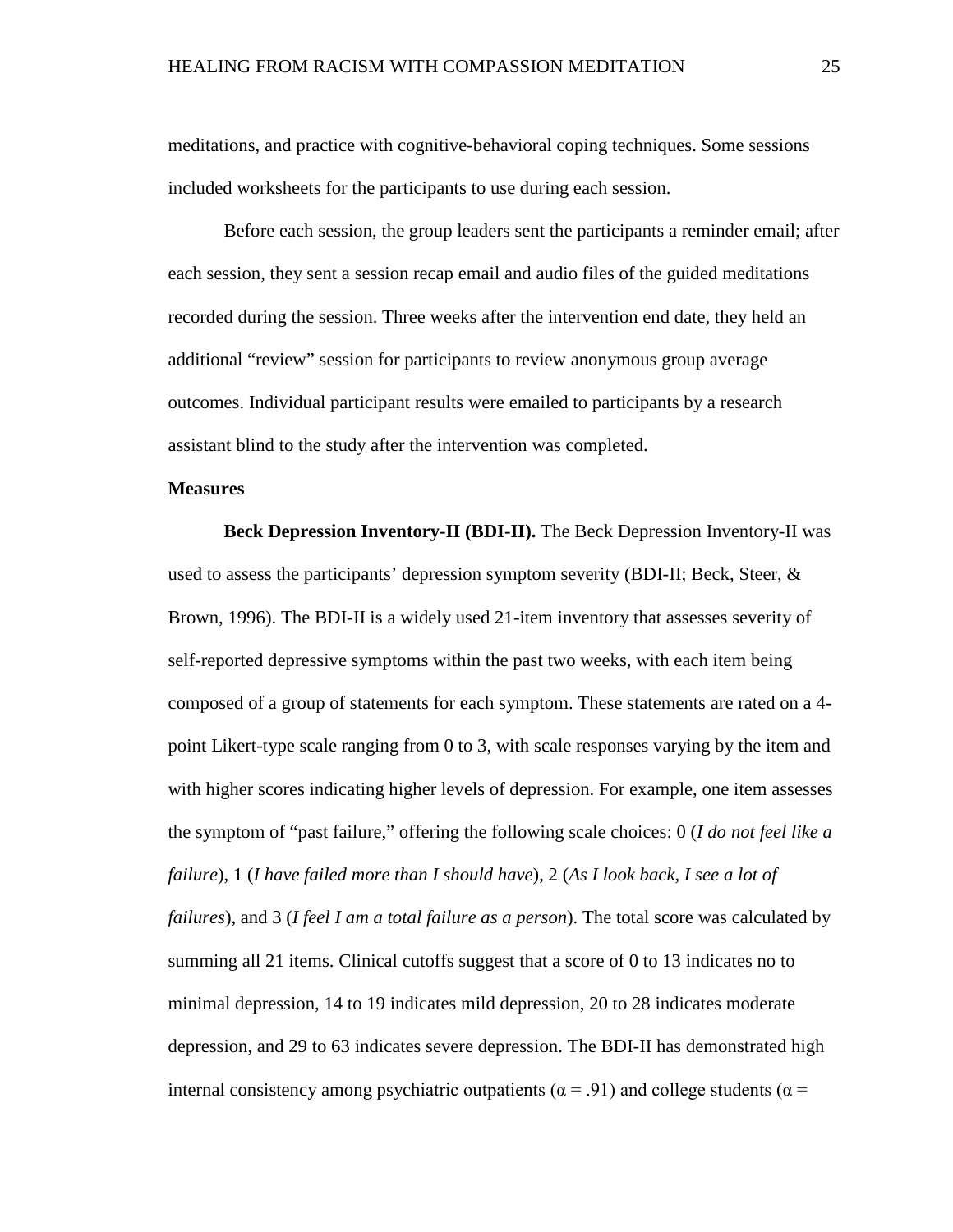.93) (Beck, Steer, Ball, & Ranieri, 1996; Dozois, Dobson, & Ahnberg, 1998), as well as with different ethnic groups ( $\alpha$  = .92, Carmody, 2005;  $\alpha$  = .91, Sashidharan, Pawlow, & Pettibone, 2012;  $\alpha$  = .90, Whisman, Judd, Whiteford, & Gelhorn, 2013;  $\alpha$  = .91, Whisman & Richardson, 2015). In this study, the BDI-II demonstrated strong internal consistency (Time 1:  $\alpha$  = .63; Time 2:  $\alpha$  = .89; Time 3:  $\alpha$  = .86) (see Appendix A).

**PTSD Checklist for DSM-5 (PCL-5).** The PTSD Checklist for DSM-5 is a 20 item scale that evaluates the degree to which an individual has been bothered in the past month by PTSD symptoms specified in the *DSM-5* (PCL-5; Weathers, Litz, Keane, Palmieri, Marx, & Schurr, 2013). The PCL-5 items reflect changes to existing symptoms and the addition of new symptoms in *DSM-5*. Participants were asked to indicate how much they have been bothered by a race-related incident in the past month. Each item was rated on a 5-point Likert-type scale ranging from 0 (*not at all*) to 4 (*extremely*). Sample items included "In the past month, how much were you bothered by repeated, disturbing, and unwanted memories of the stressful experience?" and "In the past month, how much were you bothered by feeling jumpy or easily startled?" The total score was calculated by summing all 20 items.

The PCL-5 can be used as a severity score or as a confirmation of PTSD diagnoses. There are two ways in which diagnoses can be confirmed. First, those who score 2 or higher on items within each of the following clusters met criteria for a PTSD diagnosis: At least 1 item from cluster B (questions 1-5), 1 item from cluster C (questions 6-7), 2 items from cluster D (questions 8-14), and 2 items from cluster E (questions 15- 20). Second, a PTSD diagnosis can be made when an individual has a total score of 33 or higher. Change scores in the PCL 5 can also be used to indicate patient progress.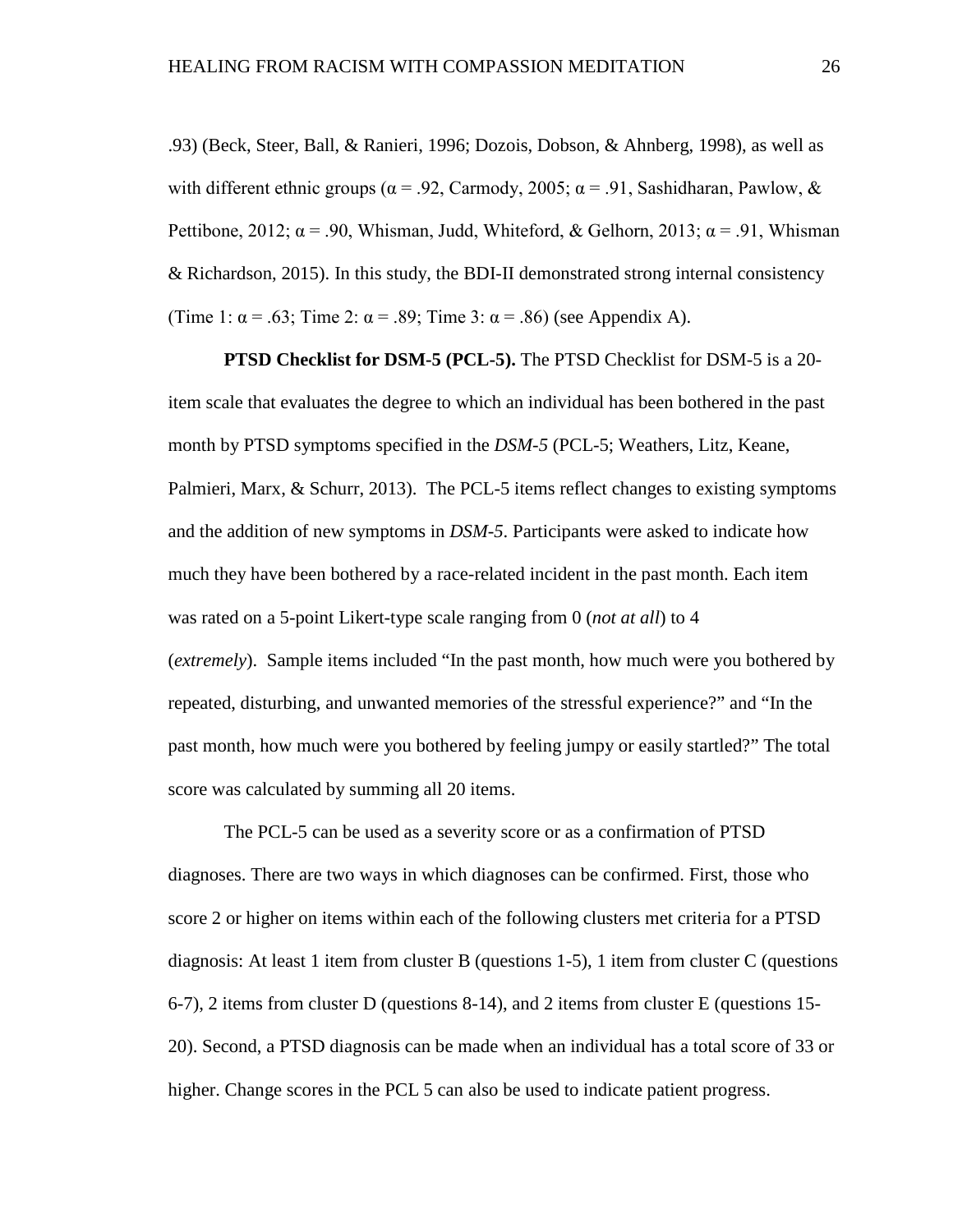Specifically, a reduction of five points is the minimum threshold for treatment response and a score of 10 points indicates clinically meaningful change.

Among college students, the PCL-5 has demonstrated strong internal consistency  $(\alpha = .94)$ , test-retest reliability ( $r = .82$ ), and convergent ( $rs = .74$  to .85) and discriminant (*rs* = .31 to .60) validity (Blevins, Weathers, Davis, Witte, & Domino, 2015). Among veterans, it has evidenced similar strength in internal consistency ( $\alpha$  = .96) and test-retest reliability  $(r = .84)$  (Bovin et al., 2016). Because the PCL-5 is a relatively new measure, it has not been tested specifically with ethnic minorities. However, studies that have evaluated PTSD using other measures in ethnic minority populations reveal similar Cronbach's alpha scores ( $\alpha$  = .94, Cheng & Mallinckrodt, 2015;  $\alpha$  = .64, Davis et al., 2012;  $\alpha$  = .89, Hoyt & Yeater, 2010;  $\alpha$  = .69; Lipsky, Kernic, Qiu, & Hasin, 2016) to those extrapolated from the PCL-5 in this study (Time 1:  $\alpha$  = .93; Time 2:  $\alpha$  = .95; Time 3:  $\alpha$  = .90) (see Appendix B).

**Self-Compassion Scale (SCS).** The Self-Compassion Scale is a 26-item selfreport measure of the degree to which individuals exhibit a kind and accepting attitude toward themselves (SCS; Neff, 2003). Sample items include "I am disapproving and judgmental about my own flaws and inadequacies" and "I try to feel loving toward myself when I'm feeling emotional pain." Responses are given on a 5-point Likert-type scale ranging from 1 (*almost never*) to 5 (*almost always*), with higher scores indicating greater self-compassion. The final score can be calculated in one of two ways. The original scoring scheme calculated the total score by taking the average of all 26 items (Neff, 2003). However, the author of the measure released an update on her website, in which she provided a secondary method of calculating the scale score by taking the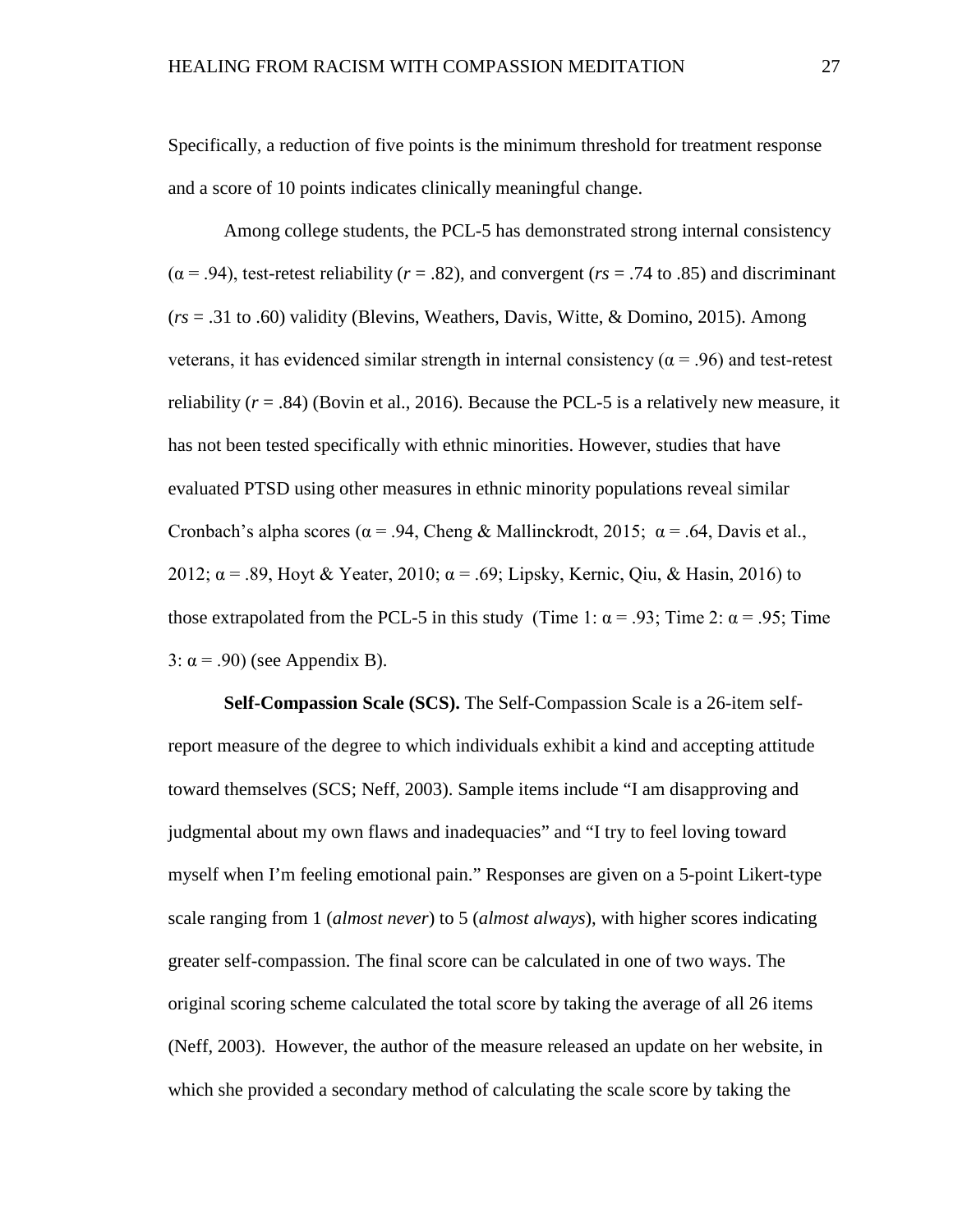average of the subscale scores (Neff, n.d.). Subscales of the SCS include self-kindness, self-judgment, isolation, common humanity, mindfulness, and over-identified. This study utilized the second method. The SCS has demonstrated good internal consistency ( $\alpha$  = .92), as well as good test-retest reliability ( $\alpha$  = .93; Neff, 2003) over a 3-week interval. Though it has not been tested with the intentional purpose of validation with ethnic minority groups, the SCS has demonstrated strong internal consistency among samples with at least 50% of the members identifying as ethnic minorities ( $\alpha$  = .87-.90, Jazaieri et al., 2012;  $\alpha$  = .94, Neff, Kirkpatrick, & Rude, 2007;  $\alpha$  = .92, Williams, 2004;  $\alpha$  = .88, Williams, 2013). In this study, the SCS demonstrated acceptable internal consistency (Time 1:  $\alpha$  = .72; Time 2:  $\alpha$  = .44; Time 3:  $\alpha$  = .90) (see Appendix C).

**Coping with Discrimination Scale (CDS).** The Coping with Discrimination Scale is a 25-item scale assessing how students cope with racial discrimination (CDS; Wei et al., 2010). The items were rated on a 6-point Likert-type scale from 1 (*never like me*) to 6 (*always like me*). Factor analyses identified five factors: *Education/Advocacy*, *Internalization*, *Drug and Alcohol Use*, *Resistance*, and *Detachment*, with internal consistency reliability estimates ranging from 0.72-0.90 (Wei et al., 2010). Subscale scores are calculated by taking the average of five items each. The original scoring scheme does not include an overall score; rather, it calculates separate scores for different subscales. This study utilized the Internalization and Detachment subscales. Internalization is defined as "the tendency to attribute the cause or responsibility of a discriminatory incident to oneself," and Detachment refers to "distancing oneself from social support and having no idea how to deal with discrimination" (Wei et al., 2010, p. 331-332). A sample item of the Internalization subscale is "I wonder if I did something to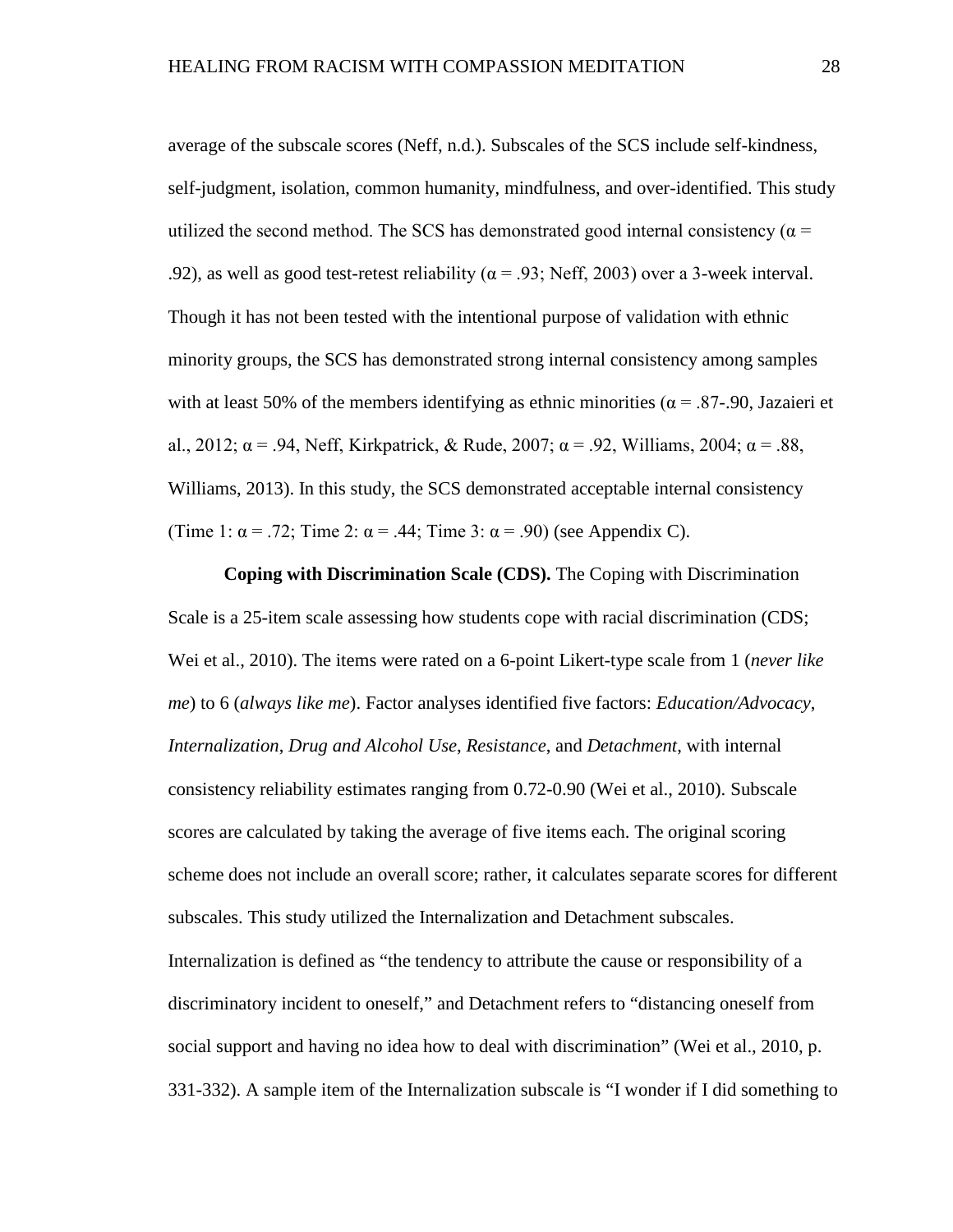offend others," and a sample item of the Detachment subscale is "it's hard for me to seek emotional support from other people." In previous studies examining ethnic minority populations, the Internalization subscale has evidenced strong internal consistency ( $\alpha$  = .77, Carr et al., 2014;  $\alpha$  = .89, Szymanski et al., 2014;  $\alpha$  = .83, Szymanski & Lewis, 2016;  $\alpha$  = .87-.91, Wei et al., 2010), as did the Detachment subscale ( $\alpha$  = .83, Szymanski et al., 2014;  $\alpha$  = .72, Szymanski & Lewis, 2016;  $\alpha$  = .63-.76, Wei et al., 2010). In this study, internal consistency estimates for the Internalization subscale (Time 1:  $\alpha$  = .83; Time 2:  $\alpha$ = .83; Time 3:  $\alpha$  = .17) and the Detachment subscale (Time 1:  $\alpha$  = .90; Time 2:  $\alpha$  = .40; Time 3:  $\alpha$  = .77) were mostly adequate (see Appendix D).

#### **Data Analysis**

**Handling of missing data.** Because the sample was so small, determining the most appropriate protocol for handling missing data was essential. There were two types of missing data in this study: (1) a single item or set of items missing in a scale for a single participant, and (2) an entire scale missing for a single participant. The first type of missing data was present at all three time points (Time 1: missing one item for one participant; Time 2: missing one item for one participant; Time 3: missing twenty total items from two scales for one participant). Thus, 22 of 2484 cells among the nine participants, or 0.89% of the data, were categorized as missing. The second type of missing data was present at Time 3 (one scale missing for each of two participants). To replace both types of missing data, mean imputations were calculated by taking the group average for each individual item and substituting the missing data. This method allowed for the retention of the overall group average, while also reinforcing the limited sample size.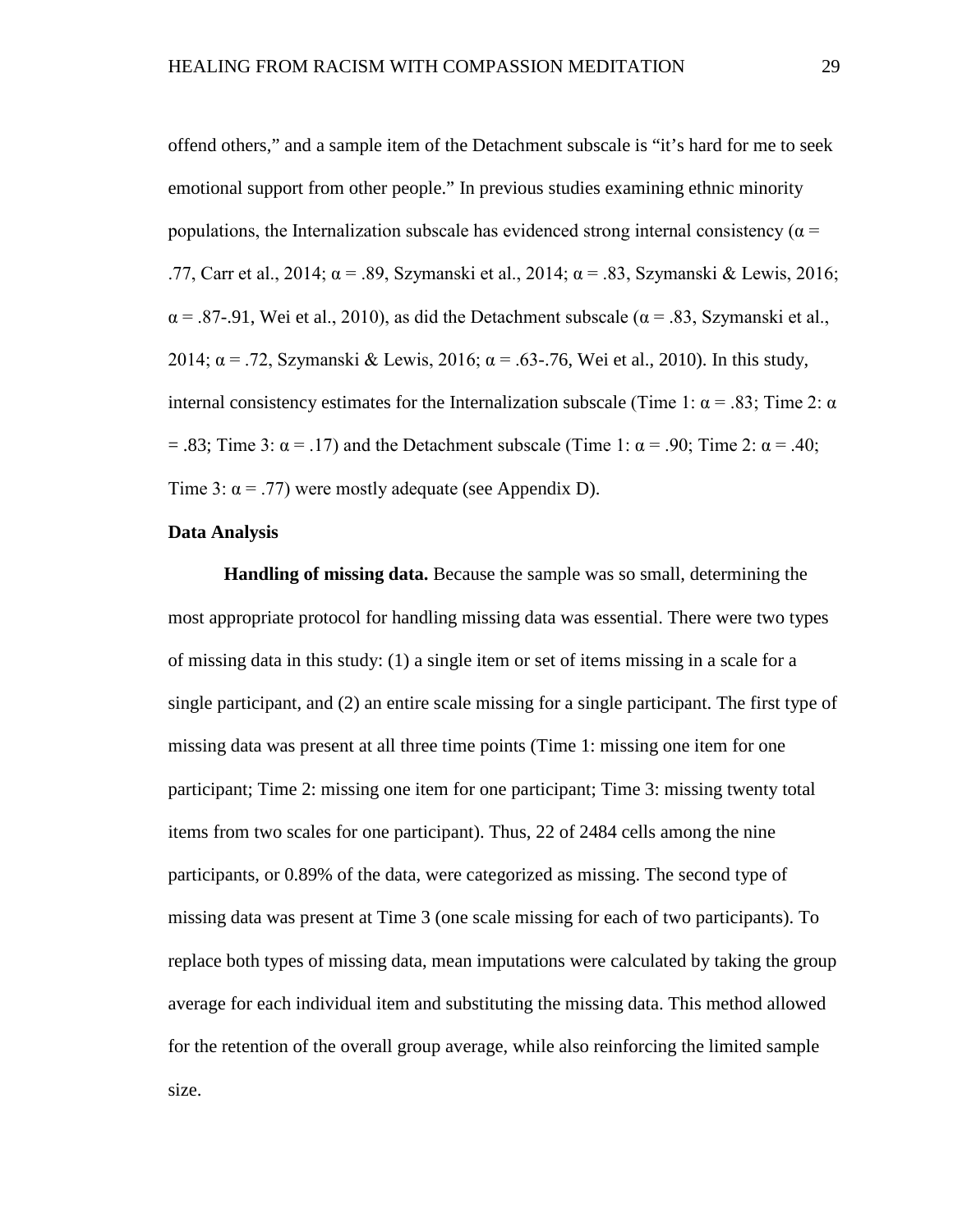**Measuring the effect of the intervention over time.** Repeated ANOVA analyses were utilized to confirm that changes in the variables of interest from Time 1 to Time 3 of the intervention were significant. Time-point was the independent variable, with Times 1 to 3 as three different levels. The dependent variables were the five variables of interest: depression, PTSD, self-compassion, internalization coping, and detachment coping.

**Determining relationships among the variables.** Because the sample size was too small to meet the assumptions of a parametric Pearson's correlation, a series of fifteen non-parametric Spearman's rank-order correlations was calculated to analyze the relationships among the five variables of interest at all three time-points. A second series of five Spearman's correlations was calculated to analyze the relationships among the change scores for the study variables. The change scores were calculated by subtracting the Time 1 score from its corresponding Time 3 score.

**Predicting mental health outcomes.** Hierarchical multiple regression analyses were conducted to examine factors that predict change in clinical mental health scores between Times 1 and 3 of the intervention. The criterion variables were changes in clinical scores, of which there were two types: depression and PTSD. The predictor variables were changes in coping strategy scores, of which there were three types: selfcompassion, internalization, and detachment. In each regression, Time 1 clinical scores were entered into Block 1 to control for their association with the criterion variables. The corresponding Time 1 clinical scores and change scores in coping strategies were entered into Block 2. Because there were two clinical variables and three predictor variables, a total of six analyses were conducted with this regression model structure.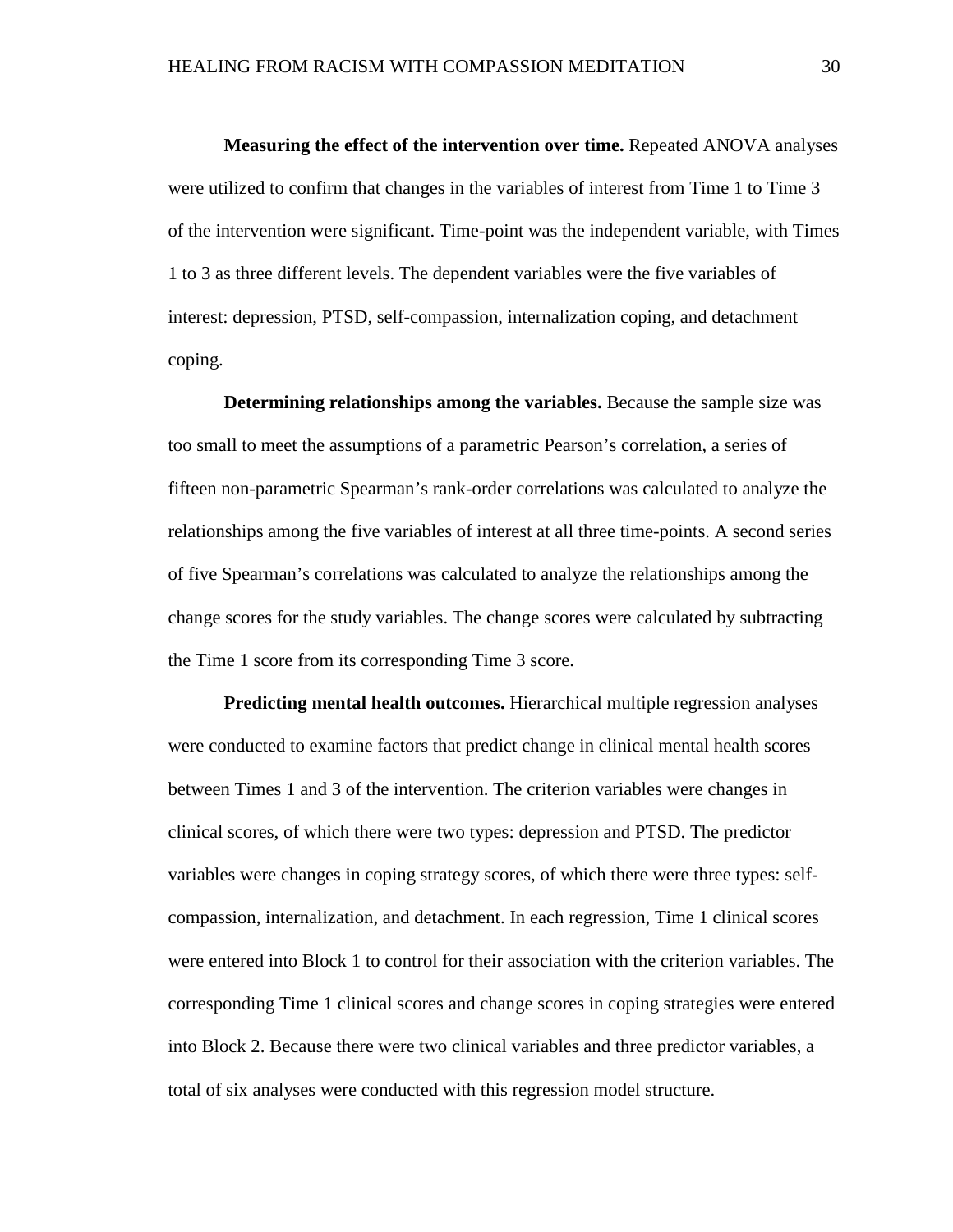**Hypotheses.** From Time 1 (pre-intervention) to Time 3 (post-intervention):

- (1) Hypothesis 1: Changes will occur between Time 1 and Time 3 regarding a number of variables, including:
	- a. Hypothesis 1a: Decreases in PTSD, Depression, Coping via Internalization, and Coping via Detachment
	- b. Hypothesis 1b: Increases in Self-Compassion
- (2) Hypothesis 2: Resulting clinical changes will occur due to increases and decreases in coping strategies.
	- a. Hypothesis 2a: Increases in Self-Compassion will predict decreases in PTSD
	- b. Hypothesis 2b: Decreases in Coping via Internalization will predict decreases in PTSD
	- c. Hypothesis 2c: Decreases in Coping via Detachment will predict decreases in PTSD
	- d. Hypothesis 3a: Increases in Self-Compassion will predict decreases in Depression
	- e. Hypothesis 3b: Decreases in Coping via Internalization will predict decreases in Depression
	- f. Hypothesis 3c: Decreases in Coping via Detachment will predict decreases in Depression

## **Results**

## **Descriptive Statistics**

Demographic variables for the sample are provided in Table 1 of Appendix E.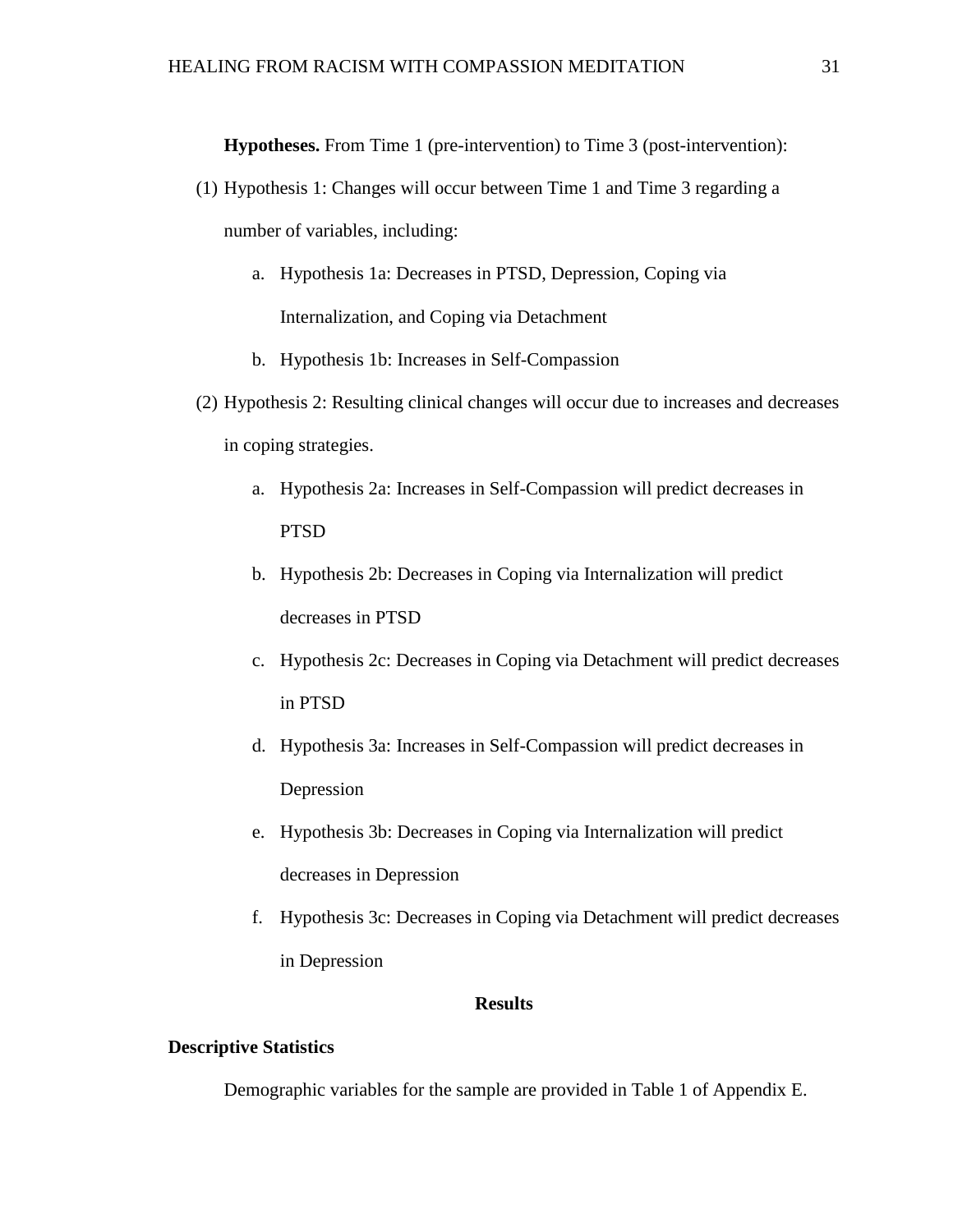Means, standard deviations, skewness, and kurtosis statistics for participants' reported levels of depression, PTSD, self-compassion, coping via internalization, and coping via detachment are presented in Table 2. In Table 2, Times 1, 2, and 3 refer to the time-points at which each of the five aforementioned variables were recorded. Specifically, Time 1 refers to the pre-intervention score one week before the start date of the program, Time 2 refers to the mid-intervention score four weeks after the start date of the program, and Time 3 refers to the post-intervention score eight weeks after the start date of the program. The descriptive statistics for the change scores of the five variables (calculated by subtracting Time 3 scores from Time 1 scores) are also presented in Table 2.

## **Repeated Analysis of Variance Analyses**

Five repeated analysis of variance (ANOVA) omnibus tests were conducted to examine the effects of the intervention across time on participants' scores for selfreported depression, PTSD, self-compassion, coping via internalization, and coping via detachment. An alpha level of .05 was used for all tests. The results are presented in Table 3.

**Depression.** The omnibus test of the main effect of time-point on depression level was statistically significant,  $F(2, 16) = 5.70$ ,  $p = 0.01$ , partial  $\eta^2 = 0.42$ . Sphericity was not violated for depression level, as determined by Mauchly's test,  $\chi^2(2) = 0.76$ ,  $p = 0.69$ . Bonferroni's test confirmed the prediction that participants' Time 3 depression  $(M =$ 13.00,  $SD = 2.77$ ) was significantly lower than their Time 1 depression ( $M = 21.56$ ,  $SD =$ 1.94),  $p = 0.03$  (two-tailed). There were no significant differences between Time 1 and Time 2 depression ( $M = 16.44$ ,  $SD = 2.86$ ),  $p = .14$ , or between Time 2 and Time 3 depression,  $p = 0.80$ . Thus, the depression levels of participants significantly decreased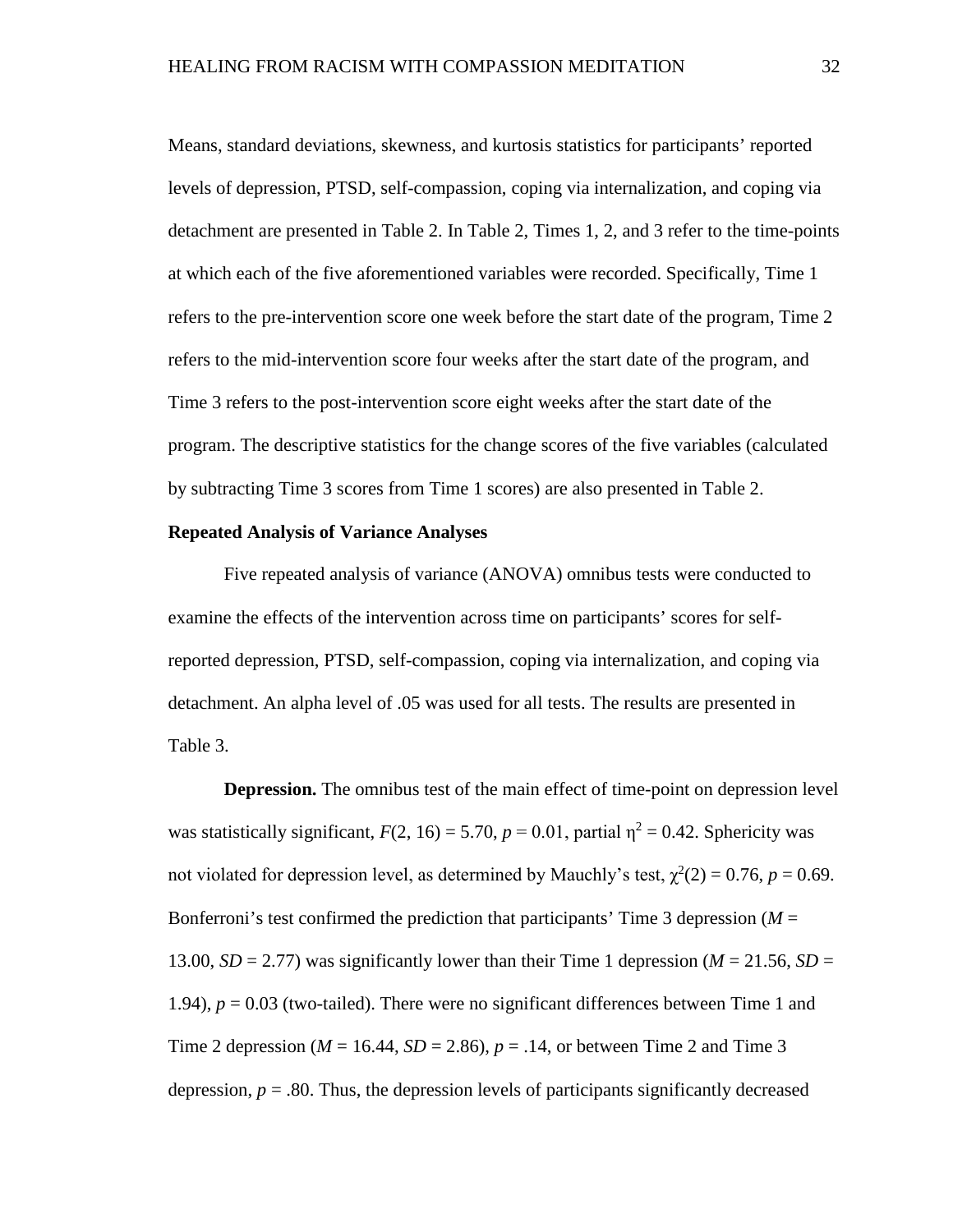from pre- to post-intervention, with 41.6% of the variance in depression being explained by time.

**PTSD.** The repeated ANOVA analysis found that the main effect of time-point on PTSD level was marginally significant,  $F(2, 16) = 3.37$ ,  $p = .06$ , partial  $\eta^2 = 0.30$ . Mauchly's test confirmed sphericity for PTSD level,  $\chi^2(2) = 0.77$ ,  $p = .68$ . Bonferroni's test demonstrated that the difference between participants' Time 1 PTSD (*M* = 22.00, *SD*  $= 16.43$ ) and Time 3 PTSD ( $M = 10.89$ ,  $SD = 9.03$ ) was marginally significant,  $p = .06$ (two-tailed). There were no significant differences between Time 1 and Time 2 PTSD (*M* = 19.67, *SD* = 13.23), *p* = 1.00, or between Time 2 and Time 3 PTSD, *p* = .25. Thus, results revealed that the PTSD levels of participants decreased from pre- to postintervention at a marginally significant level,  $p = .06$ , with 29.6% of the variance in PTSD being explained by time.

**Self-Compassion.** The omnibus test of the main effect of time-point on selfcompassion level was statistically significant,  $F(2, 16) = 7.93$ ,  $p < 0.01$ , partial  $\eta^2 = 0.50$ . Mauchly's test confirmed that sphericity was not violated for self-compassion level,  $\chi^2(2)$  $= 5.72$ ,  $p = 0.06$ . Bonferroni's test revealed that there were no significant differences between Time 1 ( $M = 2.66$ ,  $SD = 0.37$ ) and Time 2 self-compassion ( $M = 2.44$ ,  $SD =$ 0.24),  $p = .15$ , or between Time 1 and Time 3 self-compassion ( $M = 3.08$ ,  $SD = 0.62$ ),  $p =$ .11. However, participants' Time 3 self-compassion was significantly higher than their Time 2 self-compassion,  $p = .046$  (two-tailed), thus demonstrating that the intervention effect occurred later in the process. Thus, the self-compassion levels of participants increased significantly from the middle to the end of the intervention, and 49.8% of the overall variance in self-compassion was explained by time.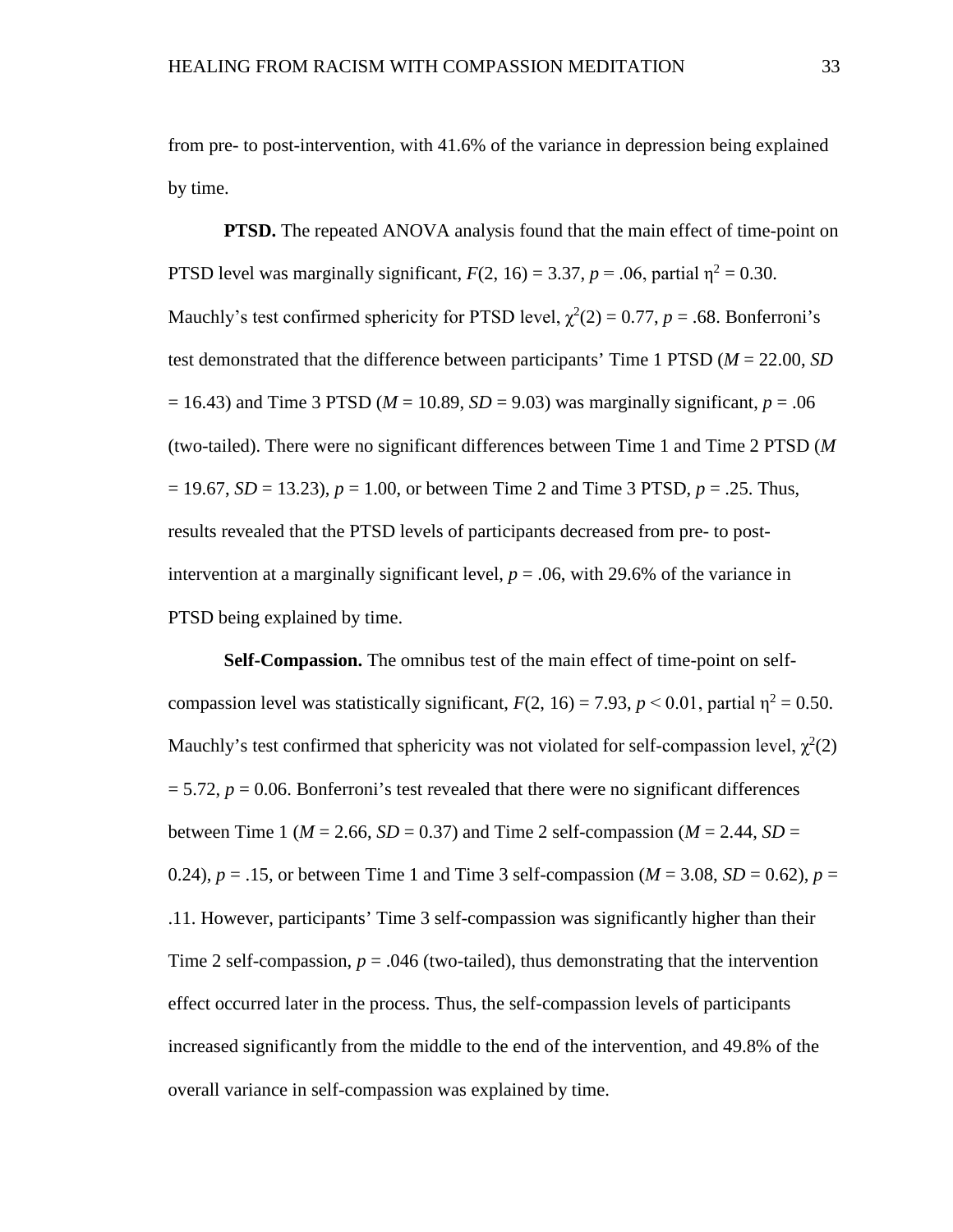**Coping with Discrimination - Internalization subscale.** The repeated ANOVA showed that the main effect of time-point on internalization coping level was not significant,  $F(2, 16) = 2.65$ ,  $p = .10$ , partial  $\eta^2 = 0.25$ . Sphericity was not violated for internalization level, as determined by Mauchly's test,  $\chi^2(2) = 0.91$ ,  $p = .64$ . Bonferroni's test demonstrated that there were no significant differences between participants' Time 1  $(M = 3.23, SD = 1.12)$  and Time 2 internalization  $(M = 3.47, SD = 1.22)$ ,  $p = 1.00$ , Time 1 and Time 3 internalization ( $M = 2.63$ ,  $SD = 0.51$ ),  $p = .40$ , or between Time 2 and Time 3 internalization,  $p = 0.27$ . Thus, the reduction of the internalization levels from the beginning to the end of the intervention was not significant.

**Coping with Discrimination - Detachment subscale.** The repeated ANOVA analysis found that the main effect of time-point on detachment coping level was not significant,  $F(2, 16) = 0.75$ ,  $p = .49$ , partial  $\eta^2 = 0.09$ . Sphericity was not violated for detachment level, as determined by Mauchly's test,  $\chi^2(2) = 4.48$ ,  $p = .11$ . Bonferroni's test demonstrated that there were no significant differences between participants' Time 1  $(M = 2.82, SD = 1.37)$  and Time 2 detachment  $(M = 2.71, SD = 0.68)$ ,  $p = 1.00$ , Time 1 and Time 3 detachment ( $M = 2.31$ ,  $SD = 0.79$ ),  $p = 1.00$ , or between Time 2 and Time 3 detachment,  $p = 0.67$ . The reduction in participants' detachment levels from pre- to postintervention was not significant.

# **Correlational Analyses**

Because of the limited sample size, two series of non-parametric Spearman's rank-order correlational analyses were conducted. The first series is provided in Table 4, and presents the relationships among the five variables (i.e., depression, PTSD, selfcompassion, internalization coping, and detachment coping) at each of the three time-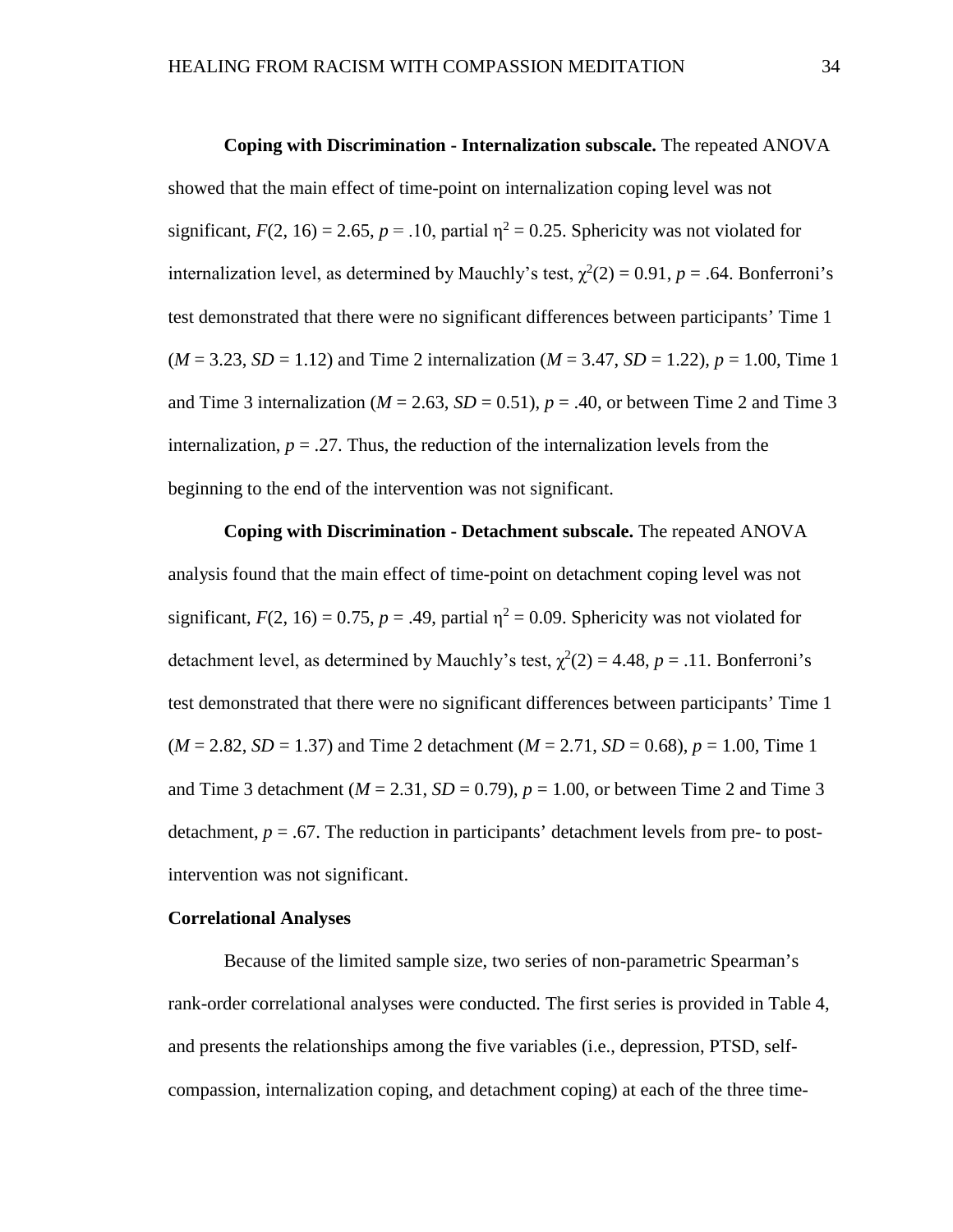points. Among the clinical variables, depression was found to have strong positive correlations with PTSD at both Time 2 ( $r(7) = .80$ ,  $p = .009$ ) and Time 3 ( $r(7) = .94$ ,  $p <$ .001). Time 1 depression was found to have a marginal positive correlation with Time 3 detachment ( $r(7) = .65$ ,  $p = .06$ ), as was Time 3 depression with Time 3 detachment ( $r(7)$ )  $= 0.83$ ,  $p < 0.001$ ). PTSD was found to be significant and positively correlated with detachment, both at Time 1 ( $r(7) = .78$ ,  $p = .014$ ) and at Time 3 ( $r(7) = .75$ ,  $p = .02$ ). Among the independent variables, there was a positive, marginally significant correlation between Time 1 self-compassion and Time 3 self-compassion  $(r(7) = .62, p = .08)$ , a strong positive correlation between Time 1 internalization and Time 2 internalization  $(r(7) = .71, p = .03)$ , a strong positive correlation between Time 1 detachment and Time 3 internalization ( $r(7) = .76$ ,  $p = .018$ ), and a positive, marginally significant correlation between Time 1 detachment and Time 3 self-compassion  $(r(7) = .60, p = .09)$ .

The second series of correlations is provided in Table 5, and presents the relationships among the Time 3 to Time 1 change scores for the five aforementioned variables. Change in depression was negatively correlated with change in selfcompassion ( $r(7) = -.73$ ,  $p = .03$ ) and change in internalization ( $r(7) = -.69$ ,  $p = .04$ ). There was also a strong positive correlation between change in PTSD and change in detachment  $(r(7) = .71, p = .03)$ .

## **Hierarchical Regression Analyses**

A series of hierarchical multiple regression analyses was conducted to examine factors (i.e., self-compassion, coping via internalization, and coping via detachment) that predict clinical mental health outcomes (i.e., PTSD and depression) at Time 3 of the compassion meditation intervention. In doing so, baseline clinical scores were controlled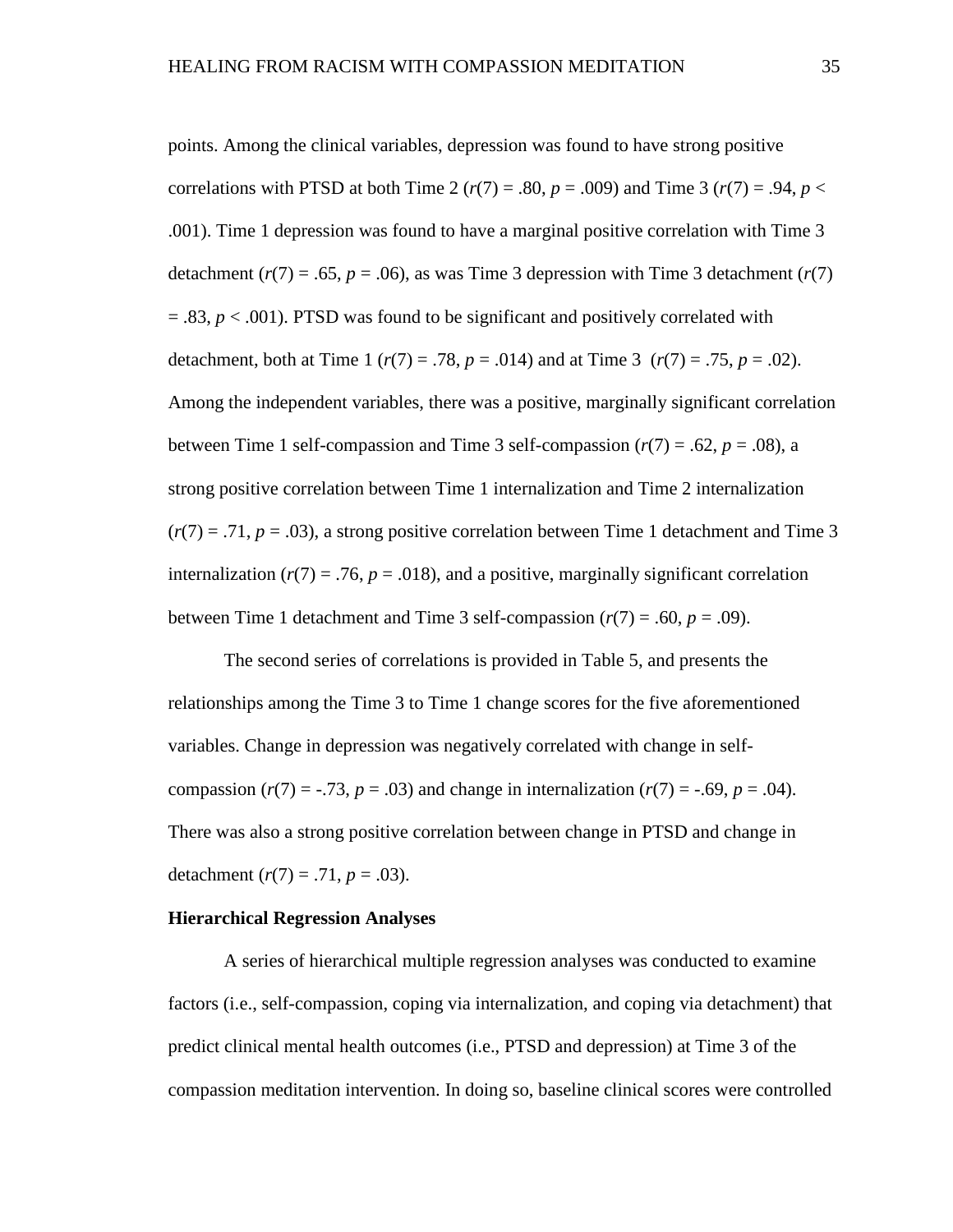for in the first block, followed by the same baseline clinical score and the predictive factor entered in the second block. Tables 6 and 7 present the results of these regression analyses.

**Hypotheses 2a, 2b, and 2c.** Hierarchical multiple regression analysis indicated that after controlling for baseline PTSD, change in self-compassion scores between Times 1 and 3 did not significantly predict change in PTSD scores, β = -.32, *p* = .20. The overall regression model was found to be significant,  $R^2 = .79$ ,  $F(2, 6) = 11.19$ ,  $p = .009$ . Controlling for baseline PTSD, change in internalization coping score from Time 1 to Time 3 did not significantly predict change in PTSD score, β = -.15, *p* = .49. However, the overall regression model was significant,  $R^2 = .74$ ,  $F(2, 6) = 8.56$ ,  $p = .017$ . Controlling for baseline PTSD, change in detachment coping score was found to be a significant predictor of PTSD change,  $\beta = .42$ ,  $p = .03$ . For every one-unit increase in detachment coping change, depression change increased by 2.90 units. The overall regression model also explained 87.4% of the variance in PTSD change,  $F(2, 6) = 20.74$ ,  $p = 0.02$ . Thus, as the participants decreased their usage of detachment coping over time, their PTSD levels significantly decreased.

**Hypotheses 3a, 3b, and 3c.** Controlling for baseline depression, change in selfcompassion scores between Times 1 and 3 was found to be a significant predictor of change in depression scores,  $\beta = -0.80$ ,  $p = 0.011$ . The overall regression model explained 71.3% of the variance in depression change,  $F(2, 6) = 7.47$ ,  $p = 0.02$ . For every one-unit increase in self-compassion change, depression change decreased by 12.39 units. As the participants increased their self-compassion over time, their depression levels significantly decreased. Controlling for baseline depression, change scores in coping via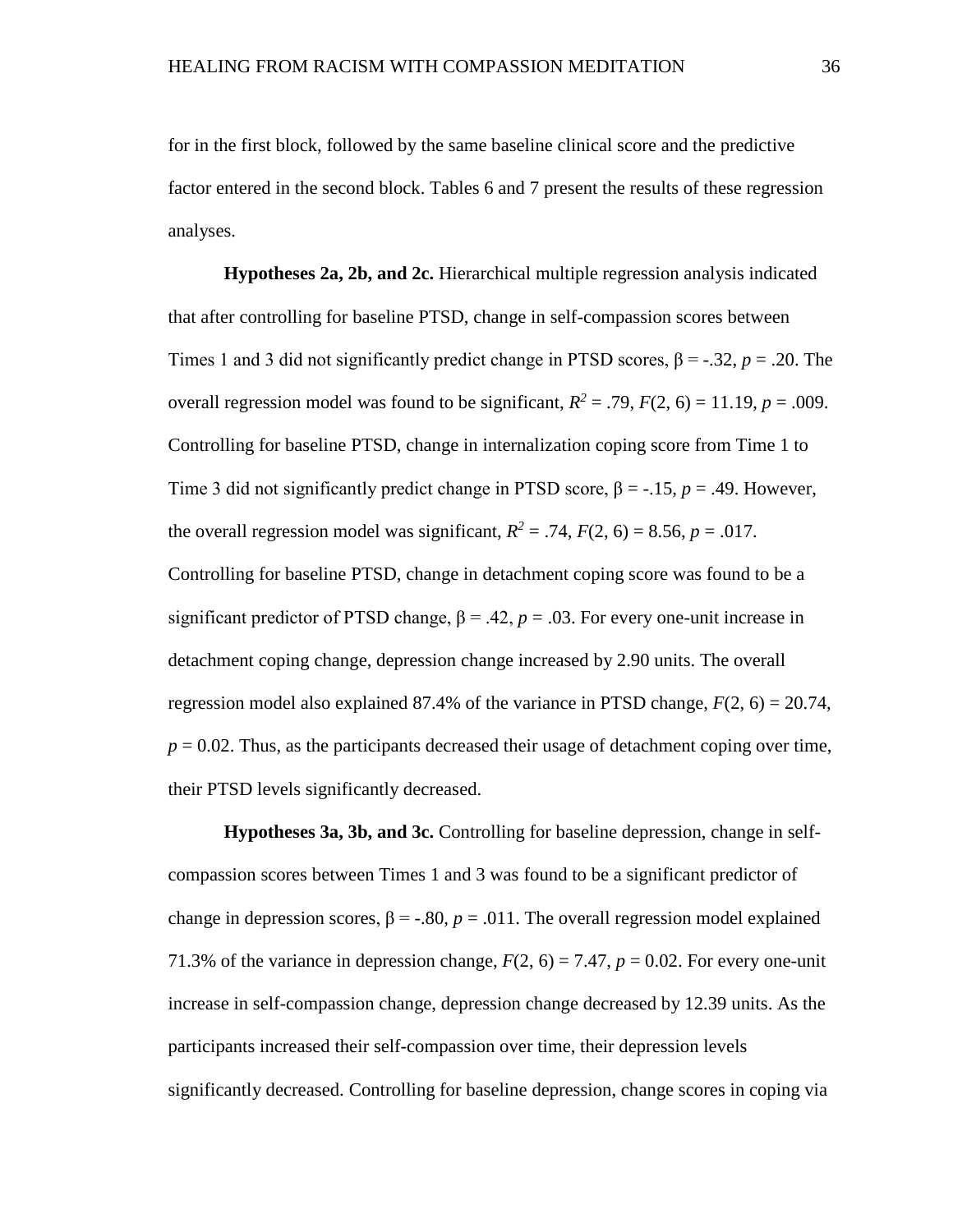internalization from Time 1 to Time 3 did not significantly predict changes in depression scores,  $\beta$  = -.40, *p* = .32. Moreover, the overall model was not significant. Similarly, controlling for baseline depression, changes in depression scores between Times 1 and 3 were not significantly associated with change scores in coping via detachment scores,  $\beta$  = .40,  $p = 0.31$ . The overall model for that analysis was also found to be nonsignificant.

# **Discussion**

The results of the present study provide preliminary evidence in support of the use of a compassion meditation intervention to help ethnic minority college students cope with racism. Although this is not the first compassion meditation intervention designed to improve mental health outcomes in ethnic minority college students (Johnson et al., 2017), it is the first to be developed with the expressed intention of addressing racerelated stress. Specifically, the study demonstrated that participation in an 8-week peerled compassion meditation program can lead to significant reductions in both depression and PTSD symptoms. This finding has important implications, as the intervention was both short-term and low-cost, making it an accessible and beneficial service to support ethnic minority mental health.

Next, the study used multivariate modeling to determine the reasons for changes in clinical levels. Results highlight the importance of developing healthy and effective coping strategies when faced with race-related stress. Specifically, when students trained to be more compassionate towards themselves, they evidenced decreases in depressive symptoms. Compassion towards oneself involves not only loving and taking care of oneself, but also letting go of suffering and pain. By practicing and developing their compassion, these students learned how to love themselves and to let go of their pain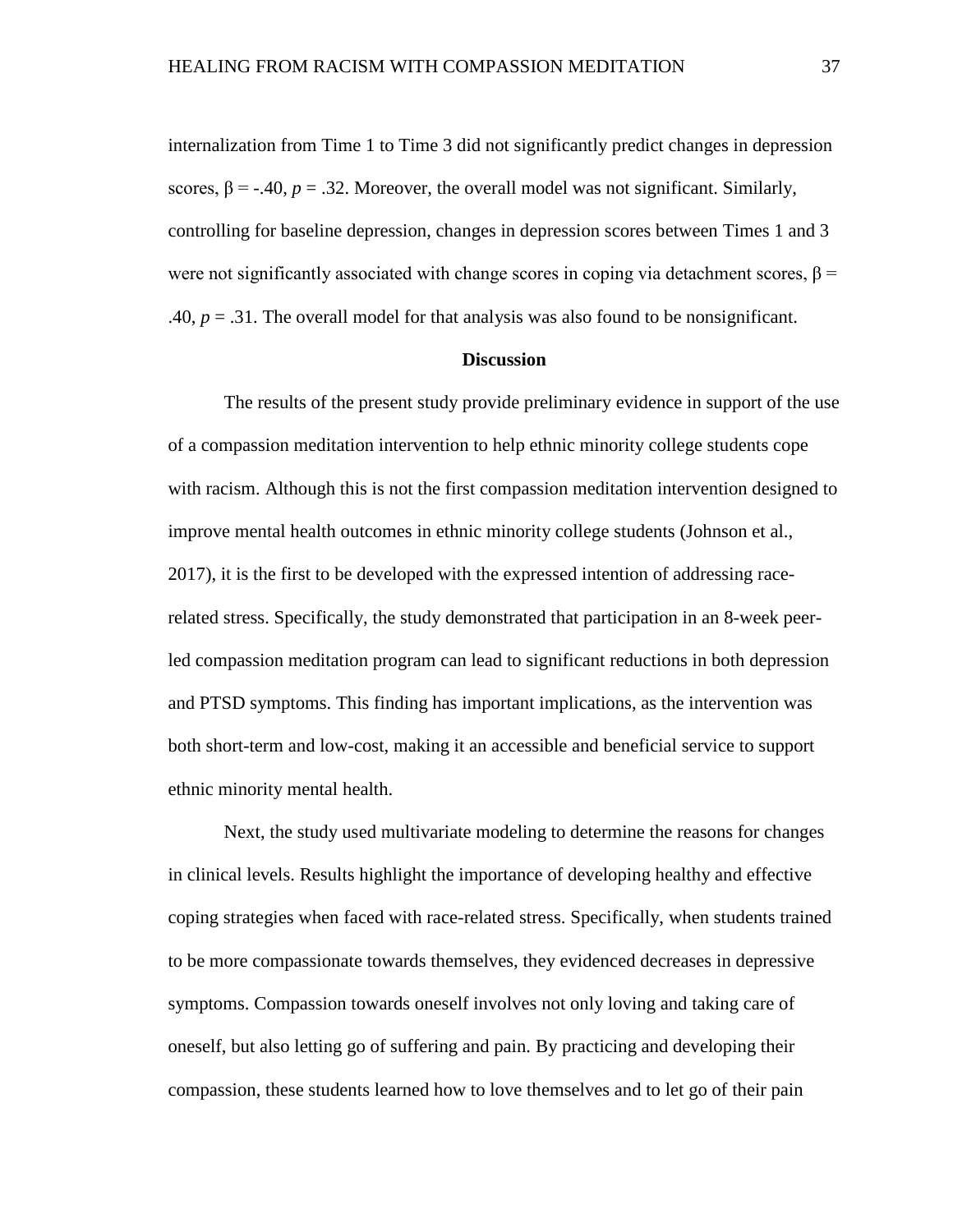caused by race-related stress.

Furthermore, this study underscores the importance of training participants to reduce their usage of maladaptive coping strategies such as detachment. Although detaching and socially isolating oneself can provide short-term relief when one is distressed, it can also create more problems such as avoiding people who may remind the victim of the racist incident, a problem that is similar to symptoms of avoidance in PTSD. Understanding the importance of developing and remaining connected to a broader community is a salient finding of this study. Recognizing this can alert universities to develop programs that will help provide this social support for students who are struggling with race-related stress. Specifically, ongoing group therapy, race-based discussion groups, and online support groups are options that have been developed to help ameliorate and buffer individuals from racism (Andrasik, Woods, & George, 2012; Chang & Yeh, 2003; Elligan & Utsey, 1999). This intervention utilizes a two-pronged approach, integrating a selective focus on improving adaptive coping strategies with the development of intervention programs targeting maladaptive coping strategies. This approach can provide the driving force that may facilitate the healing process for students suffering from race-related stress.

It is important to note that all nine participants of the study met the clinical cutoff for the diagnosis of major depression. Specifically, four participants (*n* = 44.44%) were mildly depressed, four participants were moderately depressed  $(n = 44.44\%)$ , and one participant was severely depressed  $(n = 11.11\%)$ . By the end of the study, however, those numbers decreased to four participants with no to minimal depression  $(n = 44.44\%)$ , three participants with mild depression ( $n = 33.33\%$ ), two participants with moderate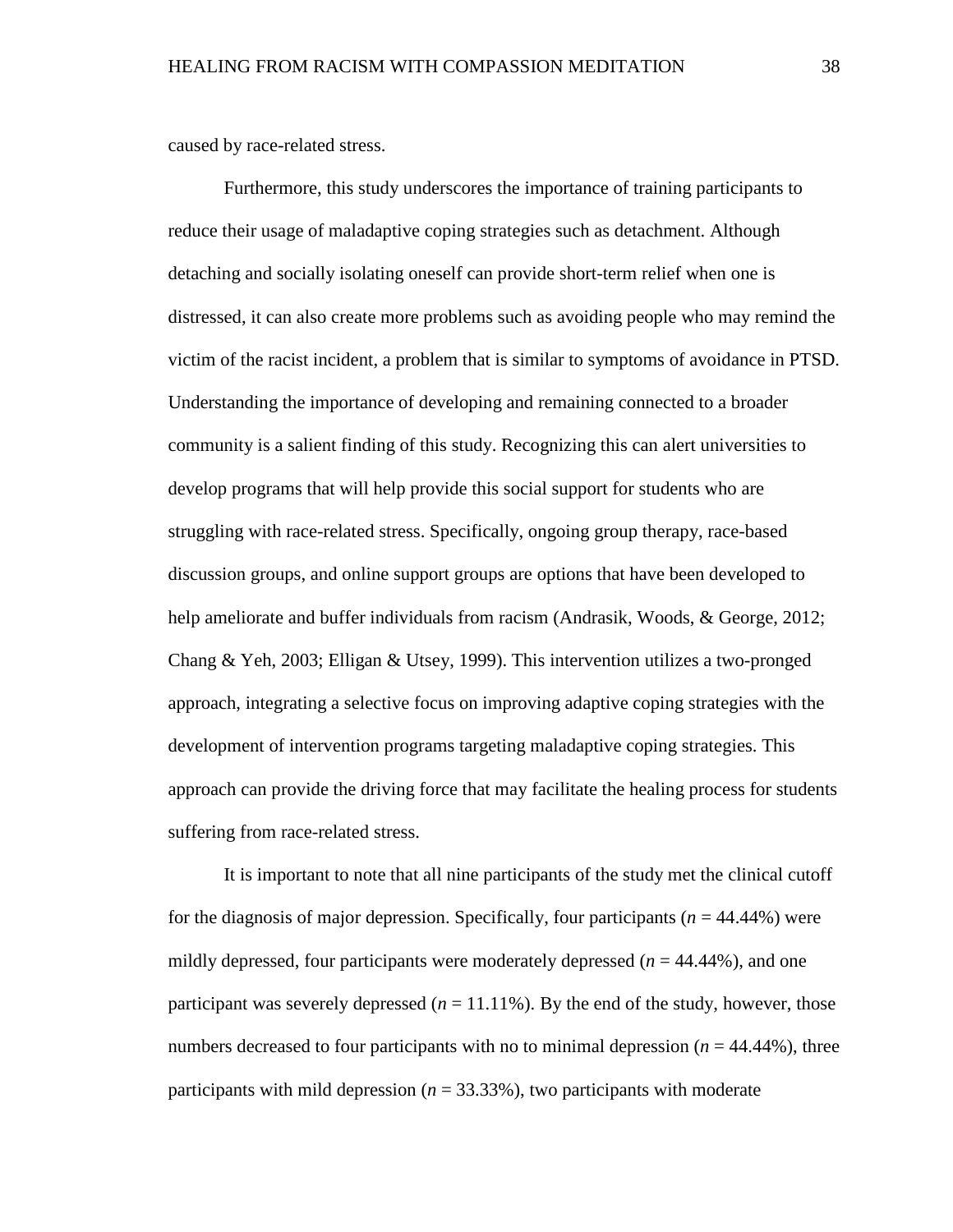depression  $(n = 11.11\%)$ , and no participant with severe depression. Thus, the number of participants meeting the diagnostic criteria for depression dropped nearly in half, from nine participants to five participants. This reduction demonstrates that the intervention participants were able to begin healing from their depression, evidencing considerable pre-post intervention improvements. Regarding PTSD, two participants (22.22%) met diagnostic criteria at the beginning of the study. By the end of the study, this number decreased to zero, indicating that these participants had also begun to heal from their trauma. Thus, although all of the participants enrolled in the intervention met criteria for major depression, not all of them met criteria for PTSD. Nevertheless, the majority of participants evidenced PTSD symptoms, and the intervention was shown to help significantly reduce their overall trauma response.

Gaining the understanding of the participants' clinical profiles is another important contribution of the study. Specifically, this knowledge provides important information for those who are treating individuals suffering from race-related stress. That is, the treatment may need to be tailored for different clinical profiles. For example, among those who have PTSD and major depression, those who have depression as the primary disorder with PTSD symptoms, and those who may not meet criteria for either but may benefit from reductions in symptomatology, treatment options will look different in ways that will best work to reduce the symptoms presented by the individual. However, it is unclear whether the larger portion of ethnic minority students or individuals who have experienced race-related stress would have similar profiles.

It is also essential to note the individual's prior experiences with racist incidents. When developing a treatment plan, researchers should consider the frequency and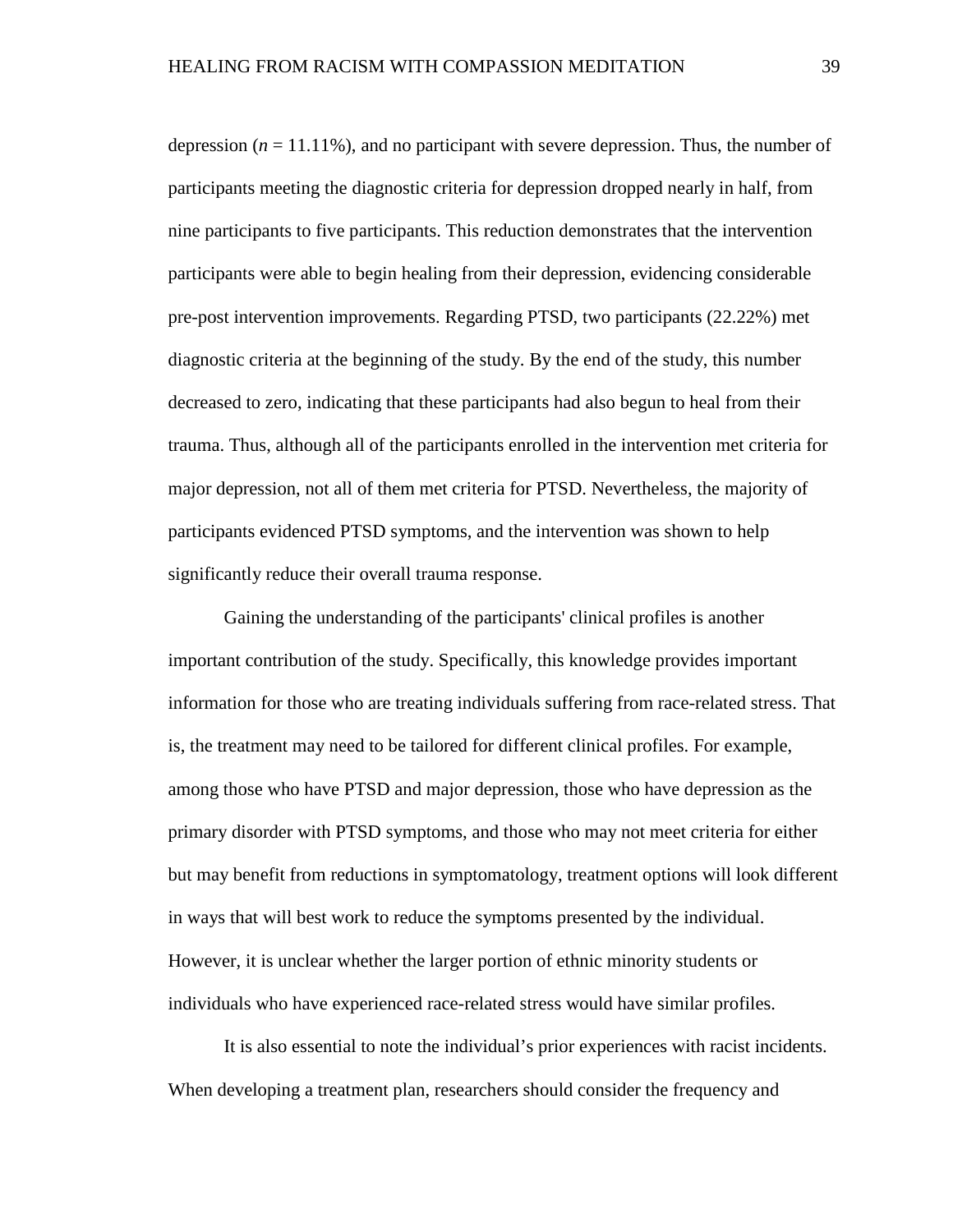severity of these racial experiences, in addition to the temporal order in which they occur. The profile of these experiences with racism will assist researchers in understanding the development of race-related stress and/or clinical symptoms that may follow. In particular, researchers should note the types of stressors that may cause these symptoms and the processes the individual uses to deal with them. In particular, experiencing chronic stressors or daily hassles may put an individual at increased risk of developing depressive symptoms, as their mood, emotion regulation, and cognitive abilities may be impacted by the recurrent stressors. On the other hand, episodic stressors may be more closely linked to the onset of post-traumatic stress symptoms, as the stressors are more likely to indicate the occurrence of a traumatic event, one of the criteria for a PTSD diagnosis. Furthermore, if clinical symptoms did develop, researchers ought to understand whether those symptoms were a result of the race-related stress, or if there were other factors in the individual's life that precipitated them. Similarly, researchers should note which disorder presents first, or if they present concurrently.

In this study, depression may be considered the primary disorder, and PTSD the secondary disorder. With this in mind, the co-occurrence of symptoms from these two disorders may affect the likelihood of reducing one set over the other. For example, depression and PTSD conjointly exacerbate symptoms of pain (Åhman & Stålnacke, 2008; Poundja, Fikretoglu, & Brunet, 2006; Roth, Geisser, & Bates, 2008), which would greatly increase resistance to treatment for both conditions. The Committee on the Assessment of Ongoing Effects in the Treatment of Posttraumatic Stress Disorder recommends the use of concurrent treatment of both conditions, as that approach provides the greatest likelihood of symptom improvement (Galea et al., 2012, Ch. 8).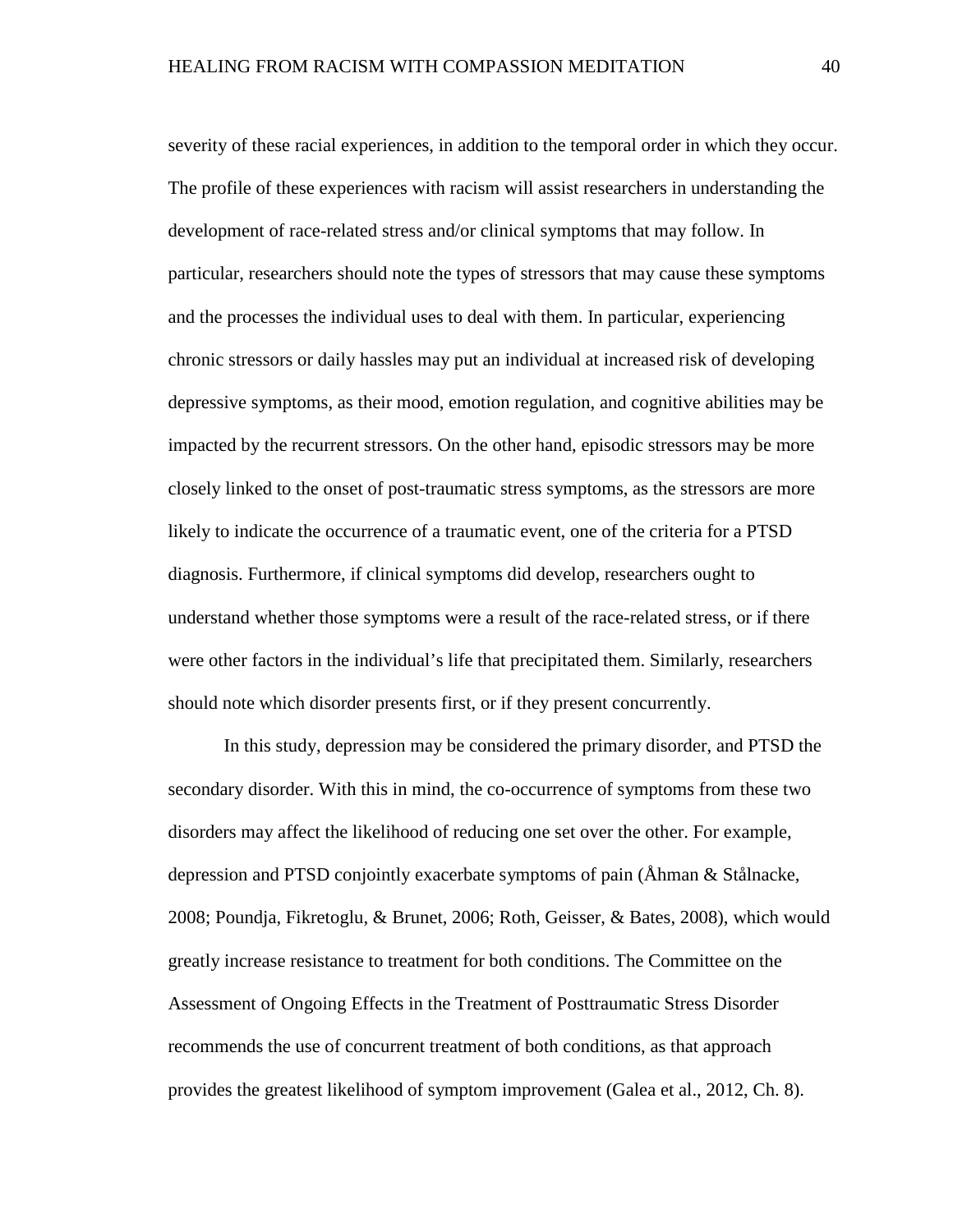Thus, when considering how coping strategies interact with the comorbidity of these disorders, we can surmise that a coping strategy is likely to be more effective if it can target symptoms of both disorders rather than just one.

For that reason, reducing the usage of coping via internalization and detachment should reasonably evidence improvement, as self-blame and social isolation are two forms of avoidance that parallel diagnostic criteria for both depression and PTSD (American Psychiatric Association [APA], 2013). Self-compassion can also affect the mood and cognitive issues associated with both disorders, though it does not directly align with any of the depression or PTSD criteria. Given these suppositions, it appears that aiming to reduce the use of internalization and detachment may yield greater improvement than increasing the use of self-compassion. However, our results indicated that this was not always the case. Regarding which condition may evidence changes first, it may be that depression evidences changes before PTSD. The reason for this is that PTSD may be more resistant to treatment, as treatment would require addressing both cognitive-based emotional regulation and cognitive-based mechanisms of memory (Galea et al., 2012, Ch. 9).

# **Does Participation in CM Lead to Pre-Post Changes in Clinical and Coping Outcomes?**

Consistent with the hypotheses of the study, results indicated that changes in clinical symptoms occurred in both depression and PTSD. Self-compassion was shown to have significant mid-post changes, though pre-post changes were nonsignificant. Similarly, coping via internalization and detachment did not evidence significant pre-post changes. With a larger sample size, it is possible that pre-post changes in these coping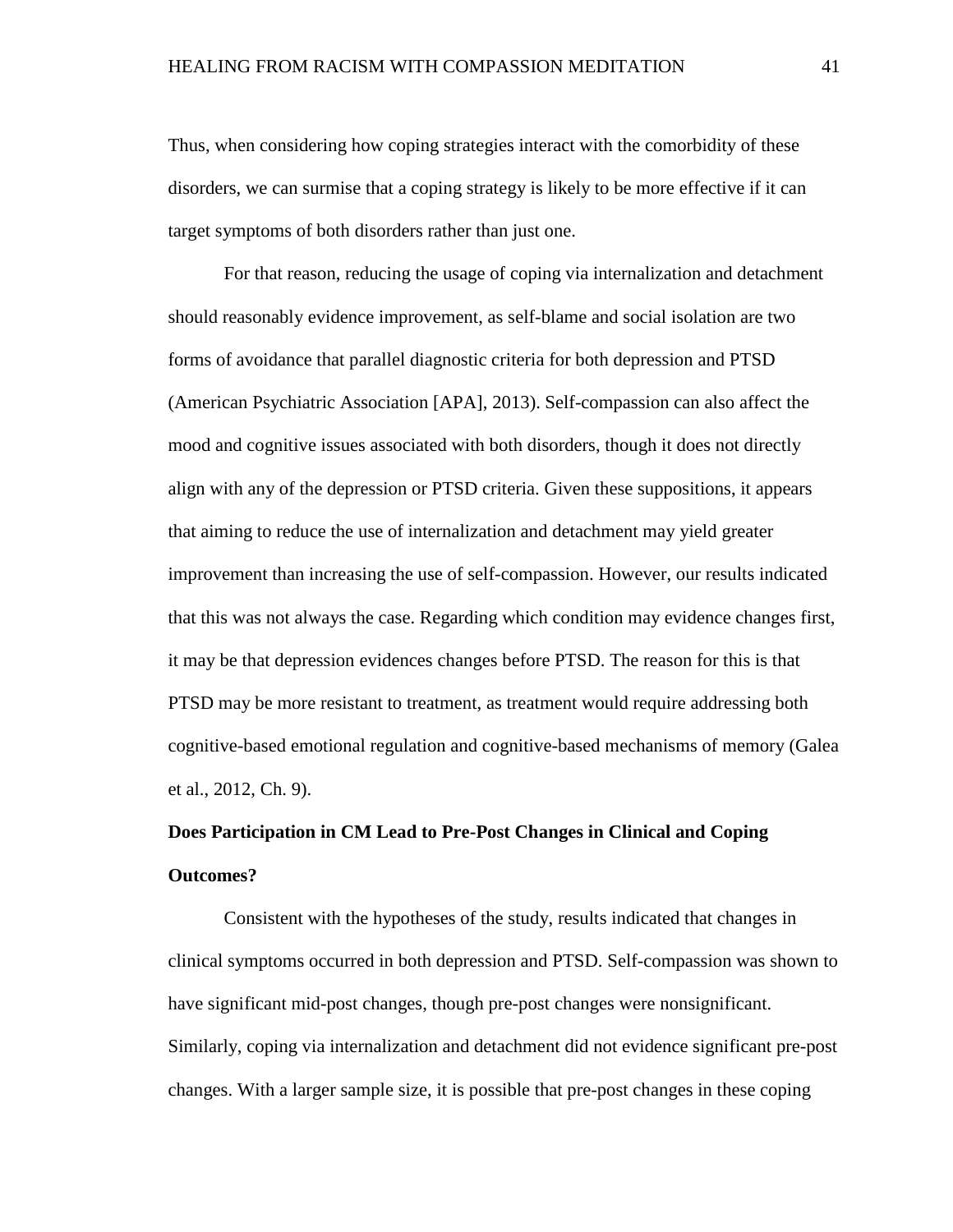measures would have been significant. These results indicate that the compassion meditation intervention used in this study can indeed be a promising strategy for improving mental health outcomes.

#### **Do Clinical Variables Decrease as a Result of Improving Coping Strategies?**

**Self-compassion predicts depression.** Consistent with the study's hypotheses, increased self-compassion was found to both significantly correlate to and predict reductions in depression. This finding is congruent with prior research demonstrating the negative association between self-compassion and depression (Krieger, Altenstein, Baettig, Doerig, & Holtforth, 2013; Raes, 2010; Raes, 2011; Terry et al., 2013; Wang, Lin, & Pan, 2015). It also provides empirical support for the use of active coping strategies to reduce depression.

Self-compassion entails taking the initiative to reduce one's own suffering through techniques similar to those used in cognitive reframing, such as acknowledging but not ruminating on negative thoughts and replacing self-criticism with understanding (Neff & Germer, 2012). Indeed, previous studies have demonstrated that self-compassion has negative associations with various symptoms of depression, such as rumination and thought suppression (Neff et al., 2005; Neff, Kirkpatrick, & Rude, 2007; Neff & Vonk, 2009; Raes, 2010; Thompson & Waltz, 2008). Thus, the results indicate that it is possible for self-compassion to mitigate the impact of depression.

**Detachment predicts PTSD.** Additionally, pre-post decreases in coping via detachment were found to both significantly correlate to and predict pre-post reductions in PTSD. This finding is consistent with prior research on sexual assault survivors, which indicated that utilization of avoidant coping techniques, such as detachment, is related to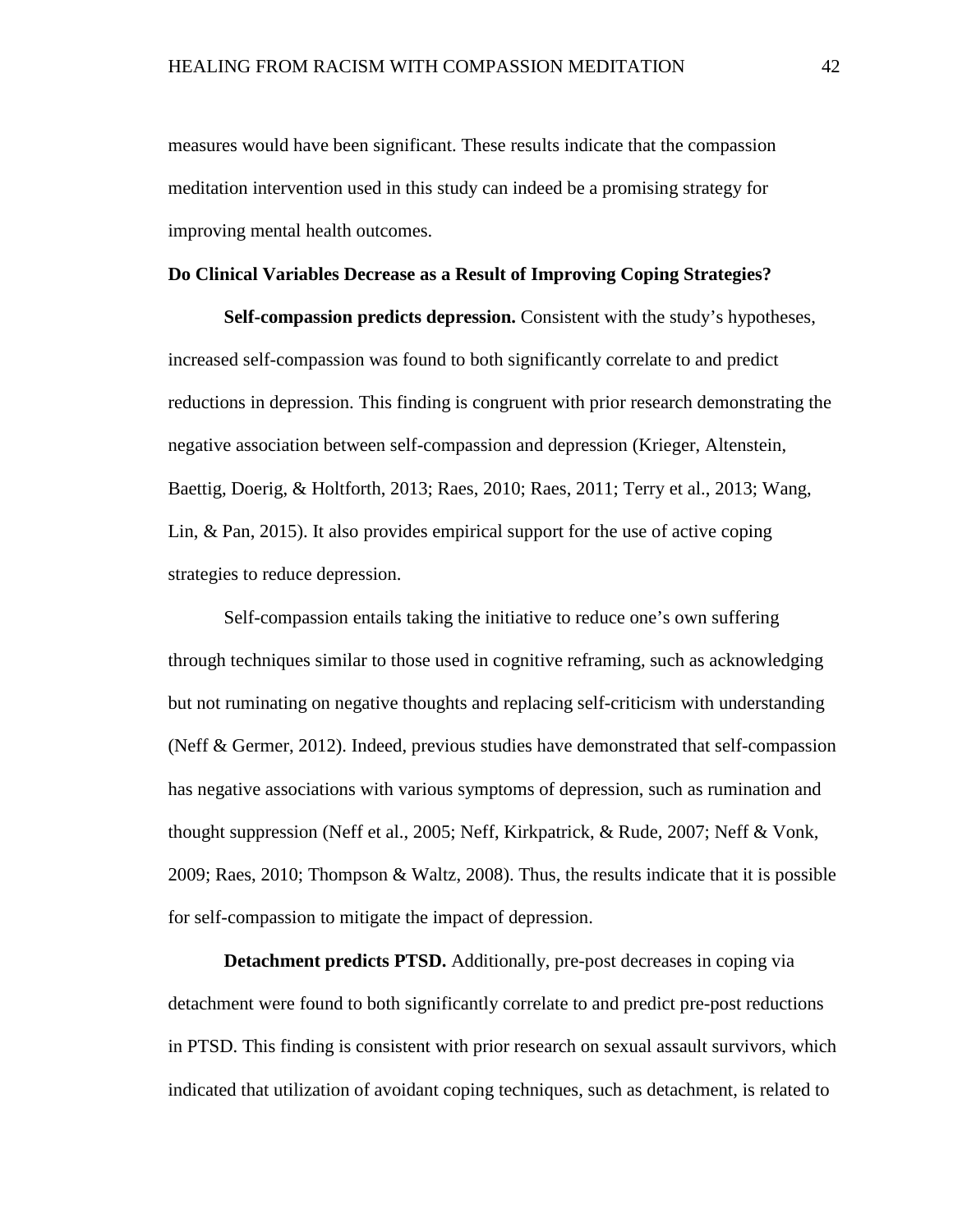greater PTSD symptom severity (Ullman et al., 2007). This finding also supports previous studies that have asserted the importance of coping via detachment as a mediator in the relationship between discrimination and mental health outcomes (Bandermann & Szymanski, 2014; Szymanski & Lewis, 2016), though other studies have reached different conclusions regarding this mediational role (Ngamake et al., 2016).

This significant result may have been due to the similarity of detachment (i.e., the distancing of oneself from social support) to the avoidance criterion of PTSD, which describes avoidance as "efforts to avoid external reminders (people, places, conversations, activities, objects, situations) that arouse distressing memories, thoughts, or feelings about or closely associated with the traumatic event(s)" (APA, 2013, p. 271). Within such a framework, detachment may be considered an effort to avoid people who may intend to provide social support for the victim, but arouse distressing feelings about the victim's traumatic event instead. Thus, detachment may have been linked to PTSD through its parallels with the avoidance criterion.

**Internalization and detachment fail to predict depression.** However, results also demonstrated that after controlling for baseline depression scores, decreased coping via internalization and detachment did not significantly predict reductions in depression. These findings conflict with previous studies demonstrating that depression is associated with coping via internalization (Carr et al., 2014; Ngamake et al., 2016) and detachment (Szymanski & Lewis, 2016). These nonsignificant outcomes may have occurred because both internalization and detachment did not evidence significant pre-post changes, or because of the limited size of the sample.

Alternatively, it is possible in this sample that simply reducing their self-blaming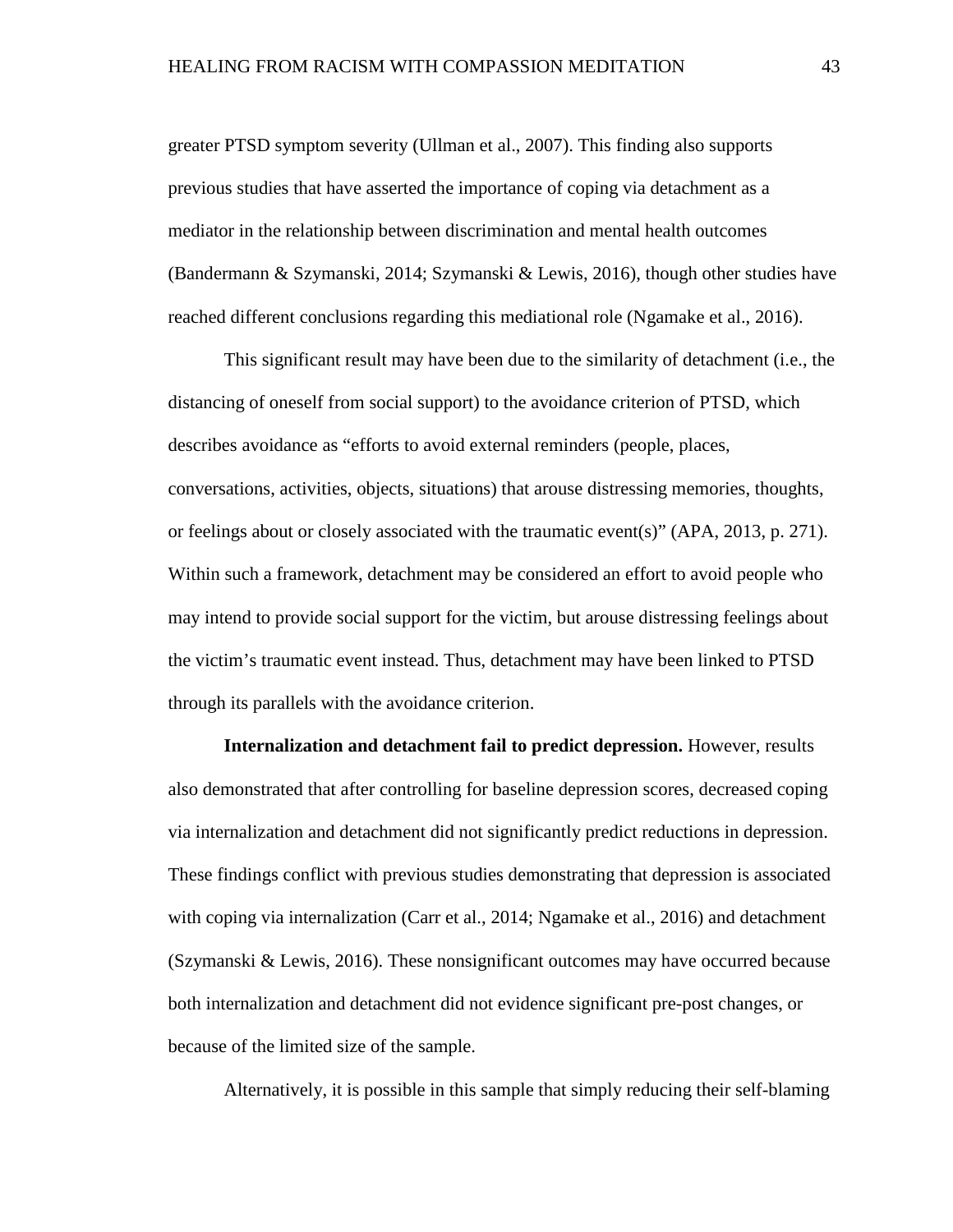or socially-isolating tendencies was not enough to reduce their depressive symptoms. For example, if an ethnic minority student was exposed to different forms of racism, such as covert or overt, they may experience difficulties comprehending the racism or distinguishing its form. These difficulties may cause them to blame themselves for being unable to change their discriminatory situation, and therefore potentially even causing them. This self-blame could then lead the student to distance themselves from social support, as they would not know how to deal with the discrimination they faced and might not feel comfortable around their social support networks. Thus, even with a reduction of maladaptive coping strategies, the multifaceted and overlapping nature of these strategies may not necessarily prompt depression change.

**Self-compassion and internalization fail to predict PTSD.** Additionally, results found that after controlling for baseline PTSD scores, increased self-compassion and reduced coping via internalization did not significantly predict reductions in PTSD. These results conflict with prior research suggesting that self-compassion (Germer & Neff, 2015; Hoffart et al., 2015; Maheux & Price, 2015, 2016; Seligowski et al., 2014; Thompson & Waltz, 2008; Zeller et al., 2015) and coping via internalization (Bandermann & Szymanski, 2014; Wei et al., 2010) are related to lower levels of PTSD. In addition to the limited sample size, one possible reason for the nonsignificance in the analysis predicting PTSD from self-compassion is that change in self-compassion was only significant from mid- to post-intervention, not from pre- to post-intervention. Similarly, pre-post changes in coping via internalization were nonsignificant. Thus, it could have been that the lack of pre-post significance in both measures precluded the regression model from evidencing significance.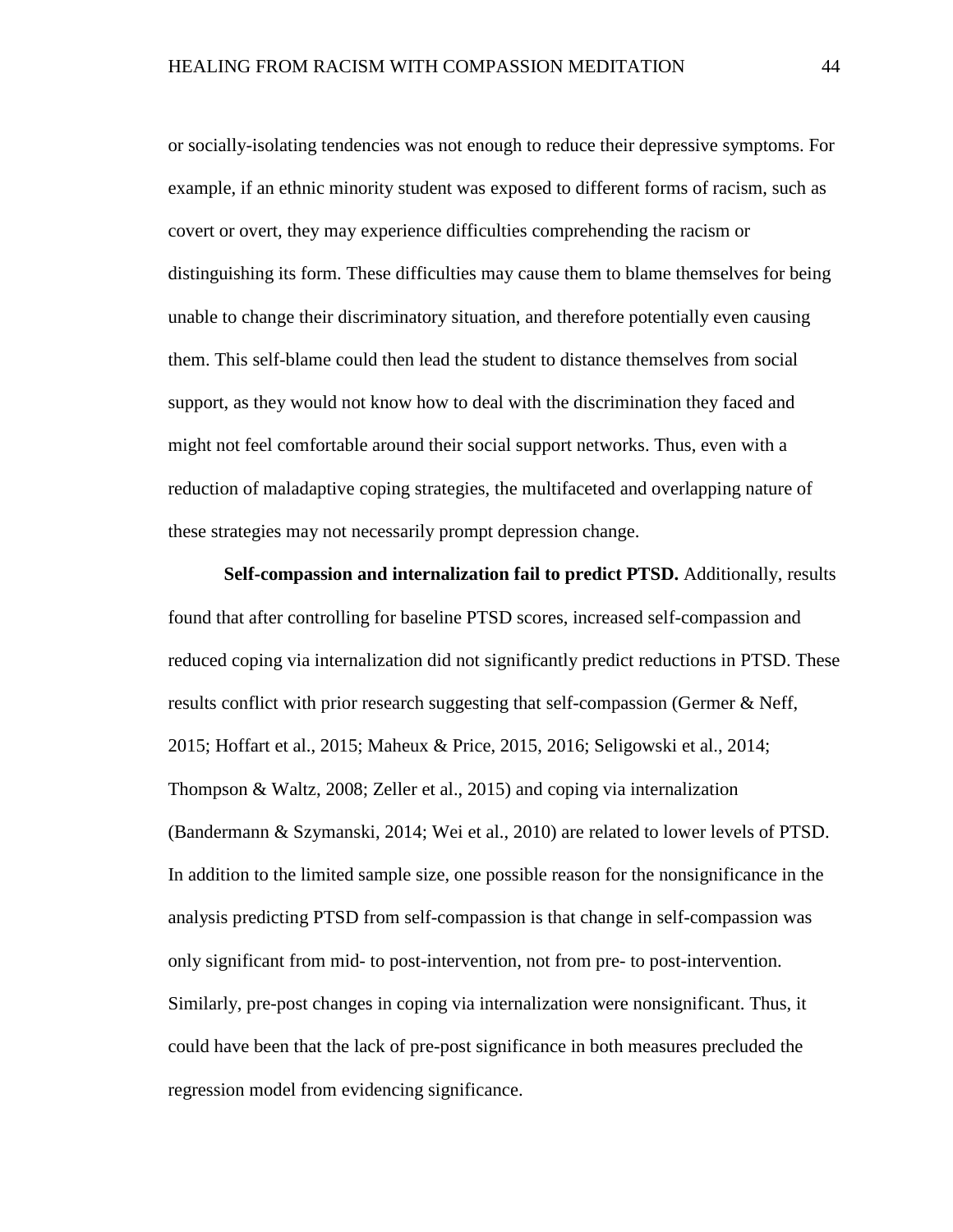Another alternative explanation is that the effects of disengaging from social isolation—in other words, engaging in social support—were more salient than those of becoming more self-compassionate or disengaging from blaming oneself for discriminatory incidents. Indeed, social support, which is the converse of detachment as defined by Wei and colleagues (2010), has been corroborated as a successful strategy for improving PTSD symptoms in ethnic minorities (Lopez, 2005; Maheux & Price, 2016; Plummer & Shane, 1996; Utsey et al., 2006; Utsey et al., 2008; Wei et al., 2010). Thus, it might be inaccurate to assume that PTSD was not associated with self-compassion and with coping via internalization, especially given the variability of the small sample size. Rather, it could be that when controlling for baseline PTSD levels, the strength of the relationships was weakened between PTSD and each of the two constructs of selfcompassion and coping via internalization.

Lastly, it is also possible that despite the benefits of training self-compassion, participants were unable to utilize that training to reduce their post-traumatic stress symptoms. When racist incidents occur, oftentimes victims have no control over the situation; thus, regardless of how they cope with it, they still feel a sense of helplessness, a key PTSD symptom. Because they feel that they cannot change the situation they are in, they might then blame themselves for that inability to enact change, causing deeper internalization and feelings of self-blame. This would explain the lack of predictive power of self-compassion and internalization on PTSD.

#### **Strengths and Limitations**

This study was among the first to incorporate compassion meditation into a clinical intervention that was designed to help ethnic minority students heal from racism.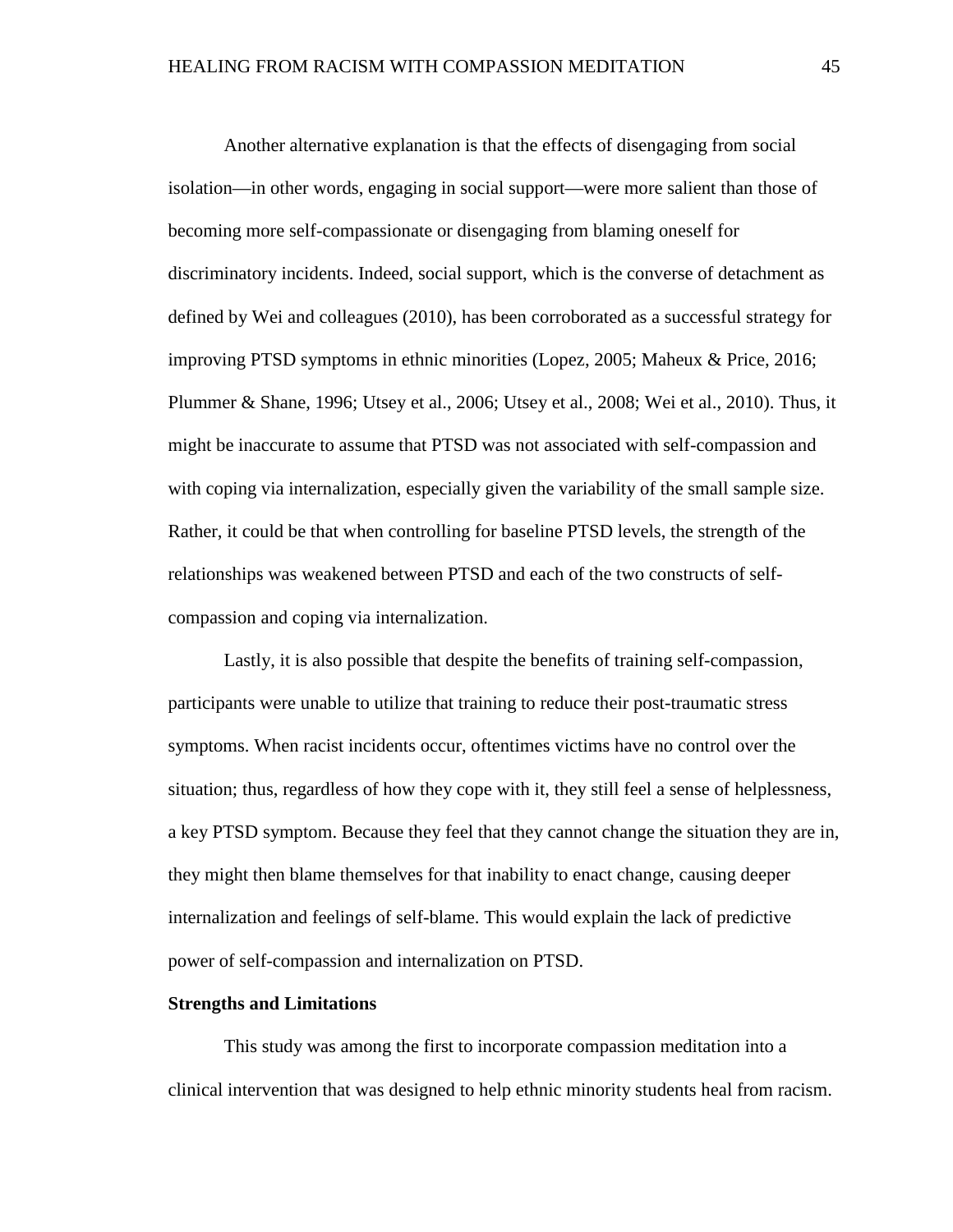One clinically relevant strength of the study was the significant reduction of clinical symptoms, which provides strong initial evidence in support of the effectiveness of the study's intervention. Thus, beyond the research-based implications, clinically the intervention on average improved the mental health of the participants, who were suffering from race-related stress. Additionally, CM evidenced significant predictive relationships between coping strategies and clinical outcomes. Given the small sample size, the significant regression results further reflect the effectiveness of the intervention. This study also provides empirical support for the development of interventions that address and respond to the mental health of ethnic minority college students affected by racism.

However, these results should be interpreted with caution, as several limitations need to be highlighted. First, the sample size of the study was extremely small. This affected the ability to reliably test and find significance of the results. Specifically, a larger sample size would allow for a more confident assertion that the estimates of their scores on each measure are accurate and representative, as a larger sample size would reduce the variability among the participant data and increase the statistical power of the analyses. In addition, the small sample size means that researchers should caution generalizing these results to those of all ethnic minority college students, as the results of these nine participants may not represent those of the overall population. Furthermore, eight of the nine participants identified an Asian ethnicity in their ethnic background.

Second, the participants may have exhibited a self-selection bias, in that individuals who would elect to enter a program for healing from race-related stress are also more likely to want to improve their mental health outcomes. Moreover, all nine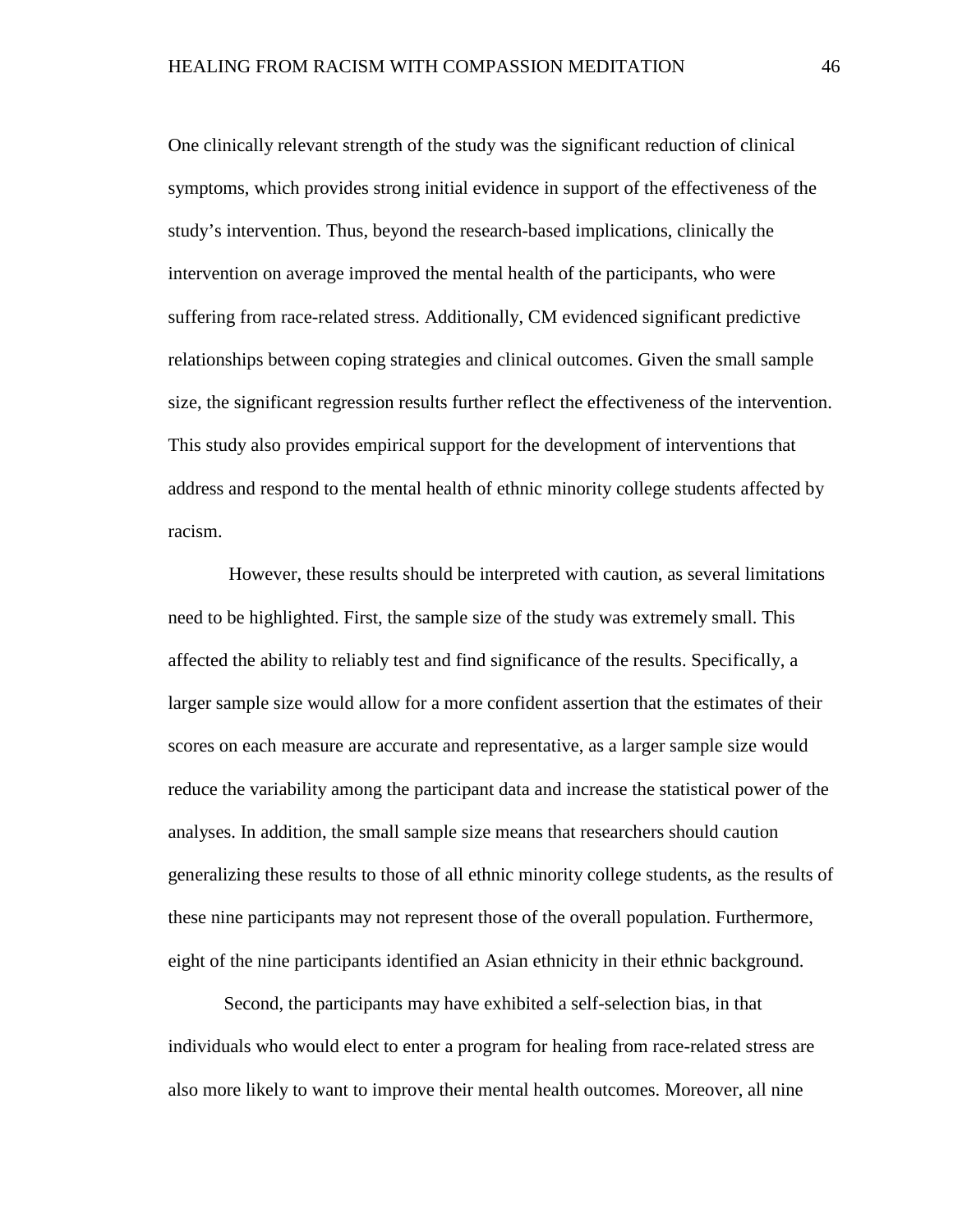participants entered the intervention with clinically significant levels of depression. This may have impacted the results by overestimating the effect of the intervention on the reductions in depression and PTSD.

Third, a randomized controlled trial design that utilized a control group was not employed, and all students who were interested in participating in the program and who met inclusion criteria were included. Unfortunately, because of the serious need on campus to support clinically suffering individuals, it was deemed a more urgent and ethical matter to address the treatment condition before integrating a randomized control trial. This means that the improvements evidenced in the intervention may not necessarily be due to the intervention itself. These improvements may have occurred as a result of the treatment, but they also might have occurred because of additional support networks, external life circumstances, or a combined effect of both treatment and external factors.

Furthermore, a true control group for this intervention would have been composed of a group of individuals who sat in each session of the intervention, but did not actively participate in any part of the sessions, including the meditations, discussions, or activities practicing the use of coping strategies. As such, the implementation of that control group may not have been a viable option for the purposes of healing the participants, as ethnic minorities already mistrust the practice and establishment of research in general (Alvidrez & Areán, 2002; Roberson, 1994). Thus, maintaining group trust is imperative for participants who are already in a compromised and wary position, as it would establish for participants that the intervention is a safe and supportive space for them to share their experiences and heal together. However, if group trust was disintegrated, participants would likely close themselves off from the program, either by not paying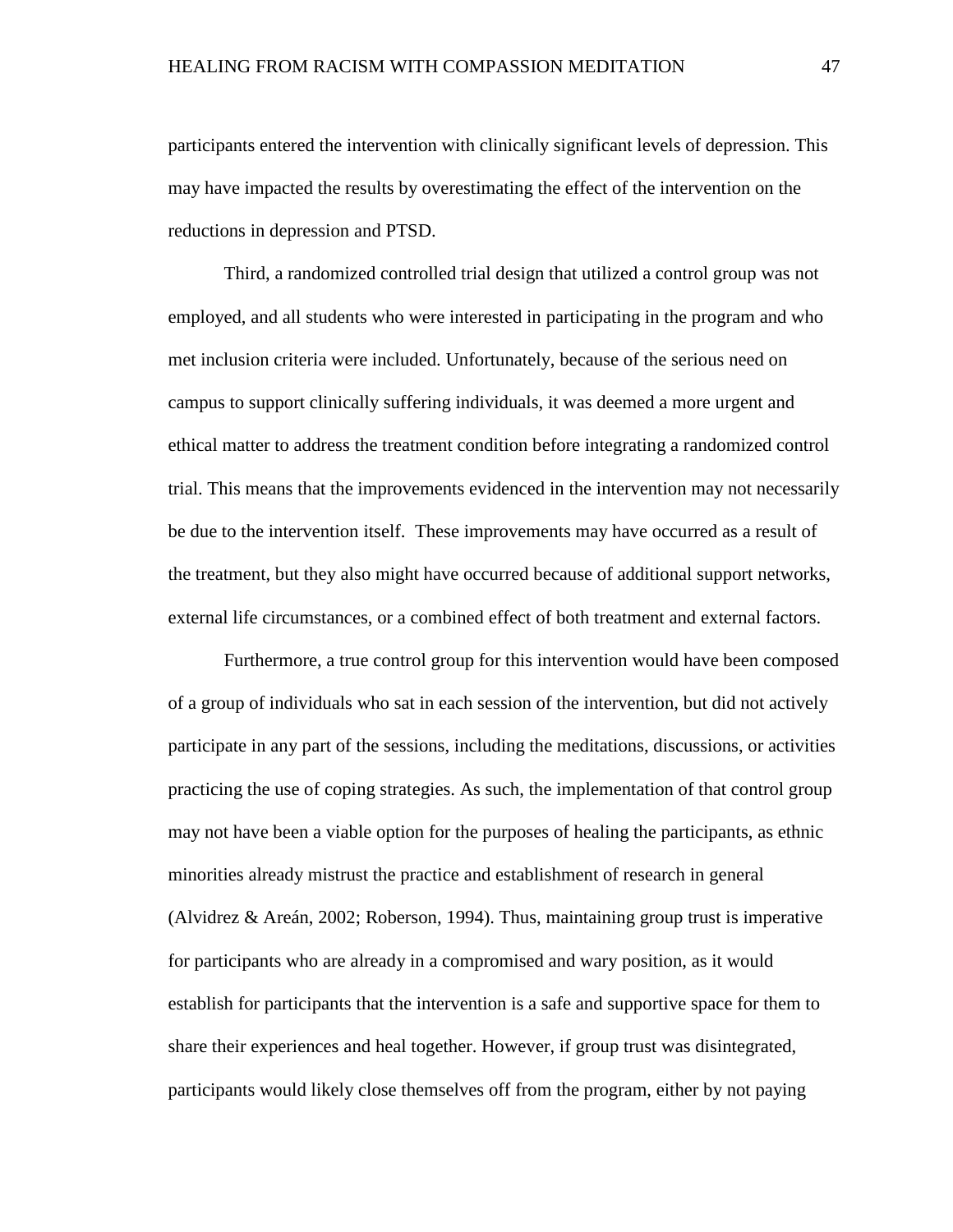attention during sessions, not speaking in group discussions, or not attending sessions at all. This could result in a snowball effect of participants losing trust in one another, making them feel like the intervention group was unsafe and uncomfortable.

Finally, due to the limited sample size, we were unable to control for other variables aside from baseline clinical variables. If any additional variables were added into the regression model, the power would have decreased to a point where there would be little ability to detect significance at all. However, it is important to control for possible confounding variables, such as demographic background, coursework, and attendance.

# **Future Directions**

Future studies should be conducted to further explore the utility of compassion meditation to heal ethnic minority college students from racism. Given the increasingly volatile political and social climate in the United States, it is more important than ever to ensure that ethnic minorities are equipped to cope with and heal from race-related stress. Thus, future research could focus on conducting additional groups of the intervention developed in this study at other college campuses, particularly those outside of Southern California. This would not only expand the overall sample size of the study, but it would also provide accessible treatment to ethnic minority college students who are in need of culturally responsive mental health services. Future research could also explore the use of this intervention in broader community populations, particularly those that have less access to mental health care services. The results may differ in that there could be a higher number of participants meeting clinically diagnostic criteria, as community populations tend to be composed of older individuals who may have had more time to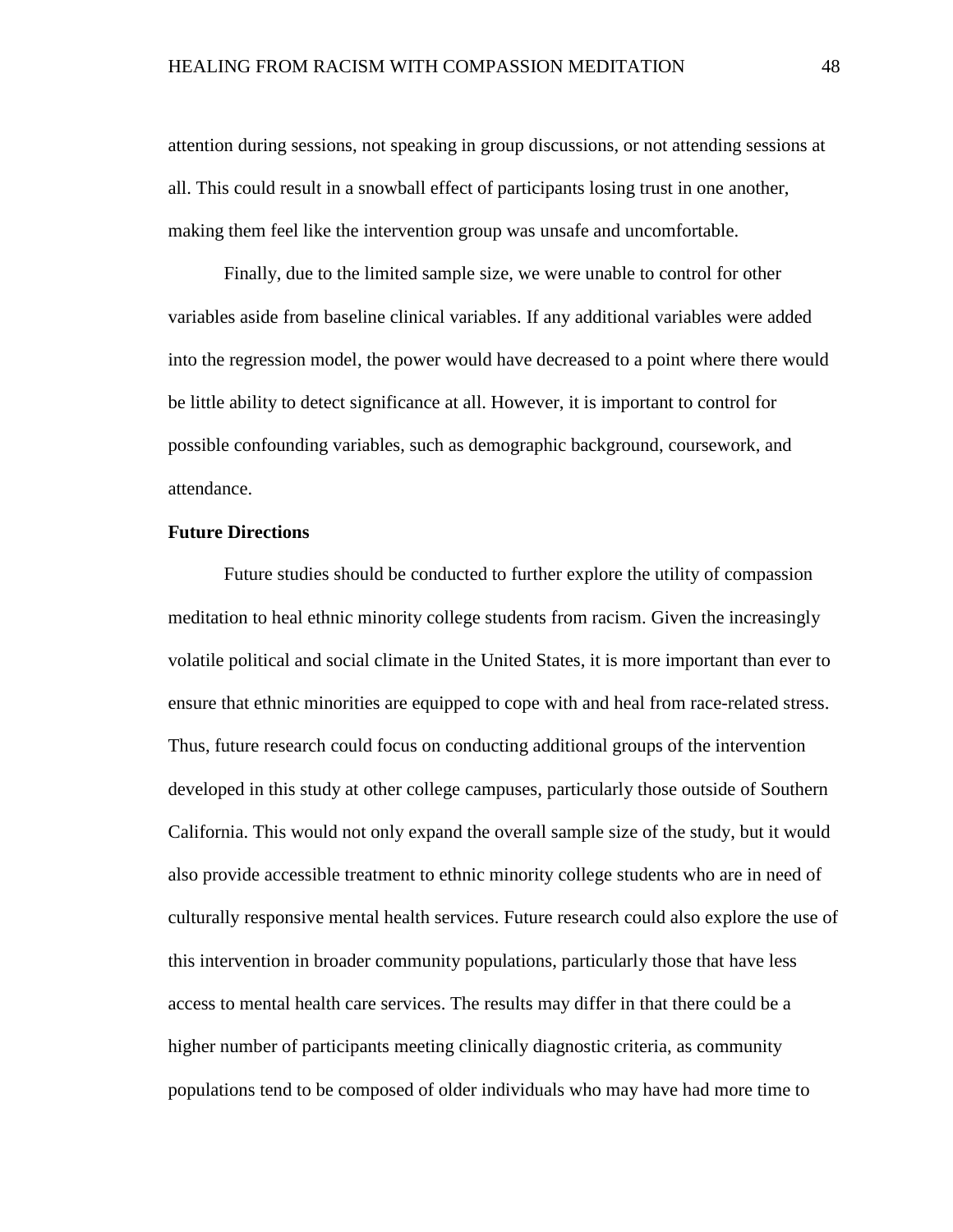develop a clinical disorder. Relatedly, researchers could explore the use of a randomized controlled trial design. This would increase the external validity of the study and provide further empirical evidence supporting the effectiveness of the intervention.

Future studies could also consider conducting intervention groups with multiple ethnicities, like the one presented in this study, or with single ethnicities. Conducting multi-ethnicity groups would allow participants to see that their experiences are shared among a variety of backgrounds, and from that experience, they might feel more supported overall. However, it may also cause conflict within the group, as different ethnicities experience distinctive forms of racism that cause differential impact on the victim. For example, African Americans may experience more direct and violent racism, while Asian Americans may experience more passive and microaggressive racism. On the other hand, conducting single-ethnicity groups would improve group cohesion, as the participants would generally have a shared understanding of the experiences that a fellow member of their shared identity has. However, conducting a single-ethnic group also means that the number of people who can access the service, and correspondingly contribute to the data set, becomes more restricted. In the end, the decision would fall on the researchers and their decisions for what is more important to the populations they are serving with the intervention.

Finally, researchers could explore the effects of controlling for variables other than baseline clinical variables, such as gender, ethnic background, socioeconomic status, citizenship status, attendance, general stress levels, experiences with racism, and sense of belonging. Conducting these analyses would allow for further investigation into the constructs of coping and for an exploration of how certain life experiences influence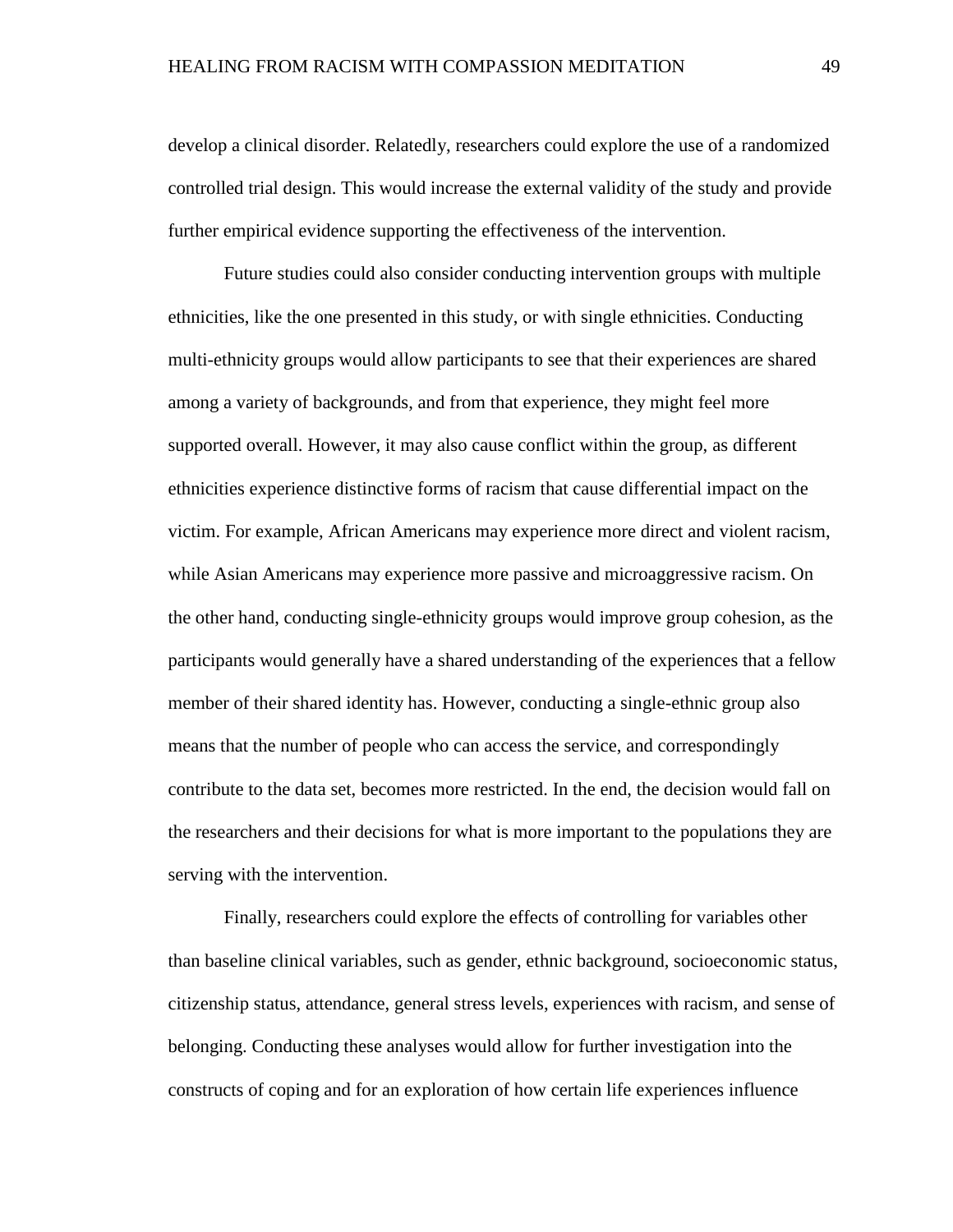one's ability to respond to and heal from racism.

#### **Implications for Clinical Interventions and Prevention**

This study has a number of implications for clinical interventions and for prevention strategies. First, this study provides an empirical foundation for future clinical interventions that may address racism and race-related stress through compassion meditation. Specifically, other colleges or universities that wish to address the mental health of their ethnic minority students may consider utilizing the intervention in this study to provide accessible treatment for them. Thus, the manualization and dissemination of this intervention is crucial for increasing both the sample size of the study and the access to race-specific mental health services for ethnic minority students across the country.

Second, the present study suggests that practitioners who are unable to arrange for group interventions, whether due to lack of time or resources, can take the practice individually to each of their clients. Though the efficacy of CM implemented for individuals was not tested, it is possible that its effects would parallel those of the group intervention. Utilizing CM in this way could allow practitioners to give their clients an additional tool to cope with their race-related stress. Similarly, this approach may be especially effective for clients who are suffering from race-related stress, but have social anxiety or other clinical conditions that would preclude them from participating in a group intervention.

Third, it is important that the peer group leaders for the program be well versed in multicultural issues and have a strong awareness of their own cultural self (Merta, 1995). This means understanding the social, historical, and political context that influences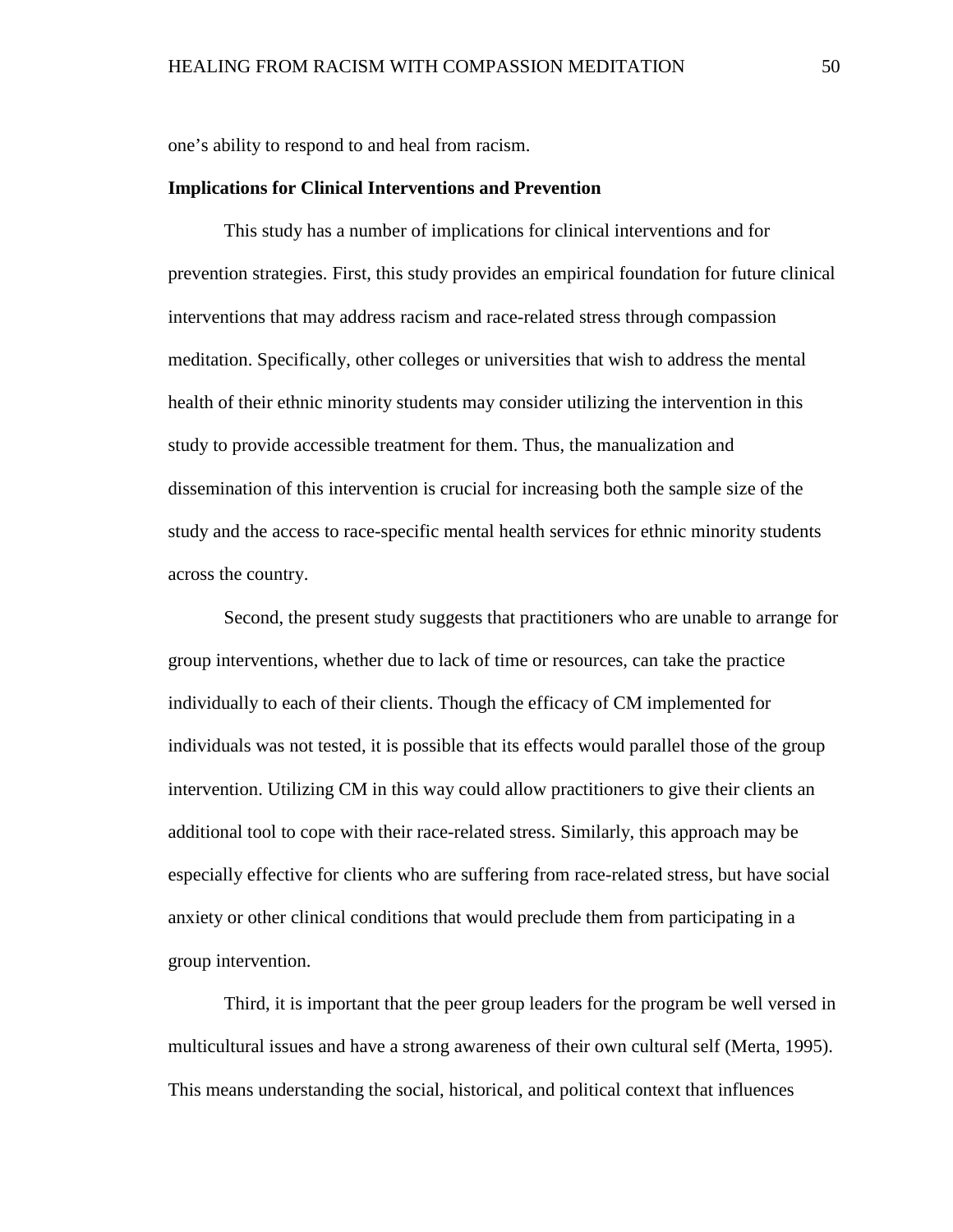ethnic minority individuals. They must be aware of their own biases and the effects of those biases on their interactions with members of the same or different ethnic groups. Similarly, the leader-participant ethnicity match is an important facet of the intervention for which leaders should take measures to ensure it does not interfere with group process. By including all of these considerations in their implementation of the intervention, group leaders can better ensure that they are creating a sense of trust and safety within the group (Chang & Yeh, 2003).

In terms of prevention strategies, college administrators and other interested parties should consider the causes of race-related stress and strive to eliminate them for the sake of their ethnic minority students. This study outlines a number of causes, in addition to various forms of race-related stressors, and prevention can begin with addressing each of them before they materialize on a college campus. In particular, efforts can be made to educate campus communities as a whole—including students, staff, faculty, and administrators—on racism and the kinds of actions that can cause stress, which may have the effect of reducing chronic or daily hassle stressors. In being proactive with prevention of race-related incidents and race-related stress, colleges may be able to improve the mental health of their ethnic minority students overall.

#### **Conclusion**

The results of the present study provide evidence for the debilitating influence that racism has on ethnic minority mental health (Carter, 2007; Carter et al., 2005; Clark et al., 1999; Harrell, 2000; Lee & Ahn, 2012; Pieterse et al., 2012; Shavers et al., 2012), and thus for the growing need to develop psychological interventions to treat this racerelated stress (Helms et al., 2012). This study examined the effects of coping strategies on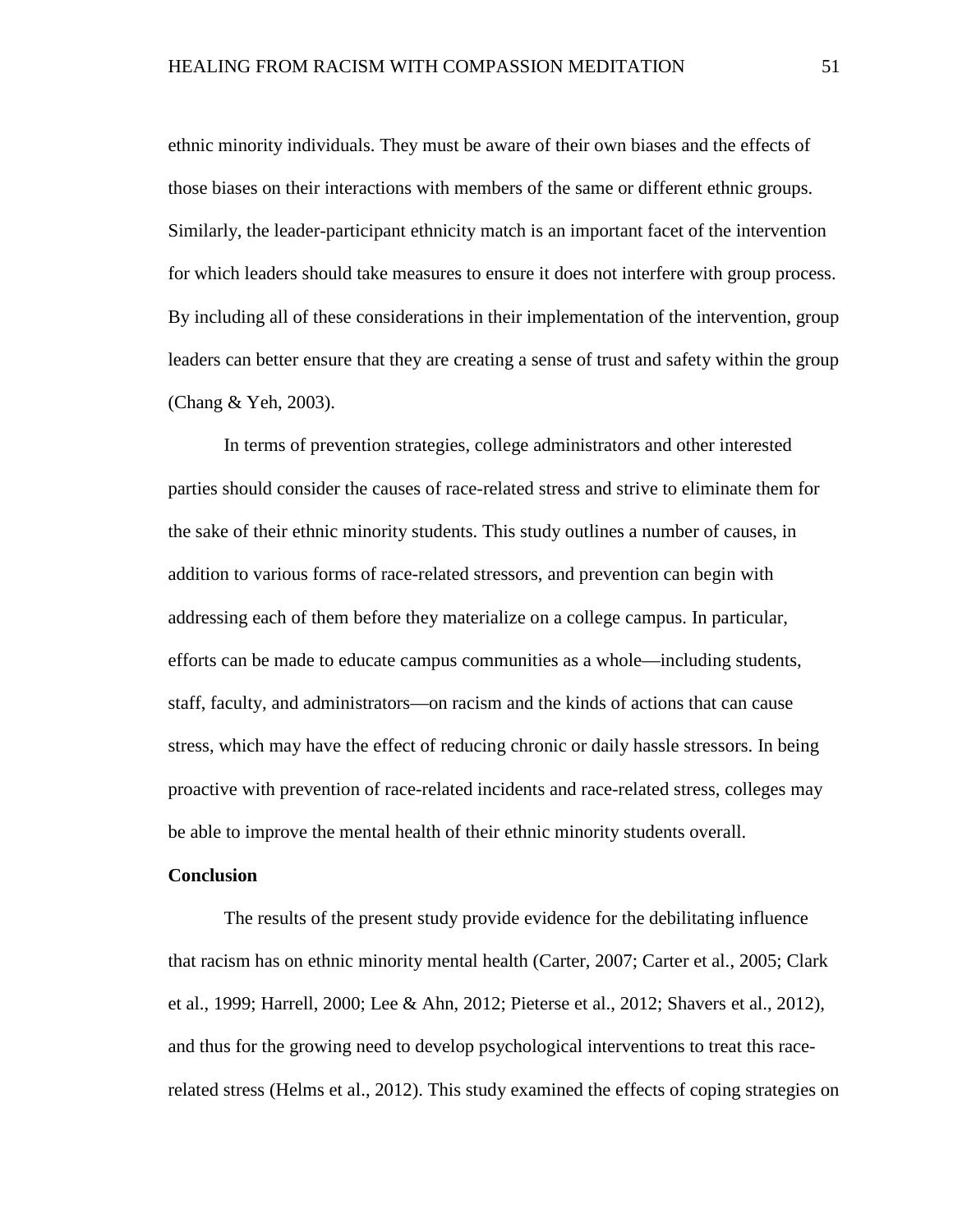mental health outcomes in ethnic minority college students participating in a Compassion Meditation intervention. Results demonstrated that increased self-compassion predicts depression, whereas decreased coping via detachment predicts PTSD. Thus, the initial success of the study's CM intervention suggests that similar interventions with a focus on healing from race-related stress can evidence improvements in mental health, particularly through the development of positive, adaptive coping strategies and the disengagement of negative, maladaptive coping strategies. Perhaps most importantly, this study reveals the incredible resilience that ethnic minorities, even in a disadvantaged position in society, can build to heal from the scars of racism.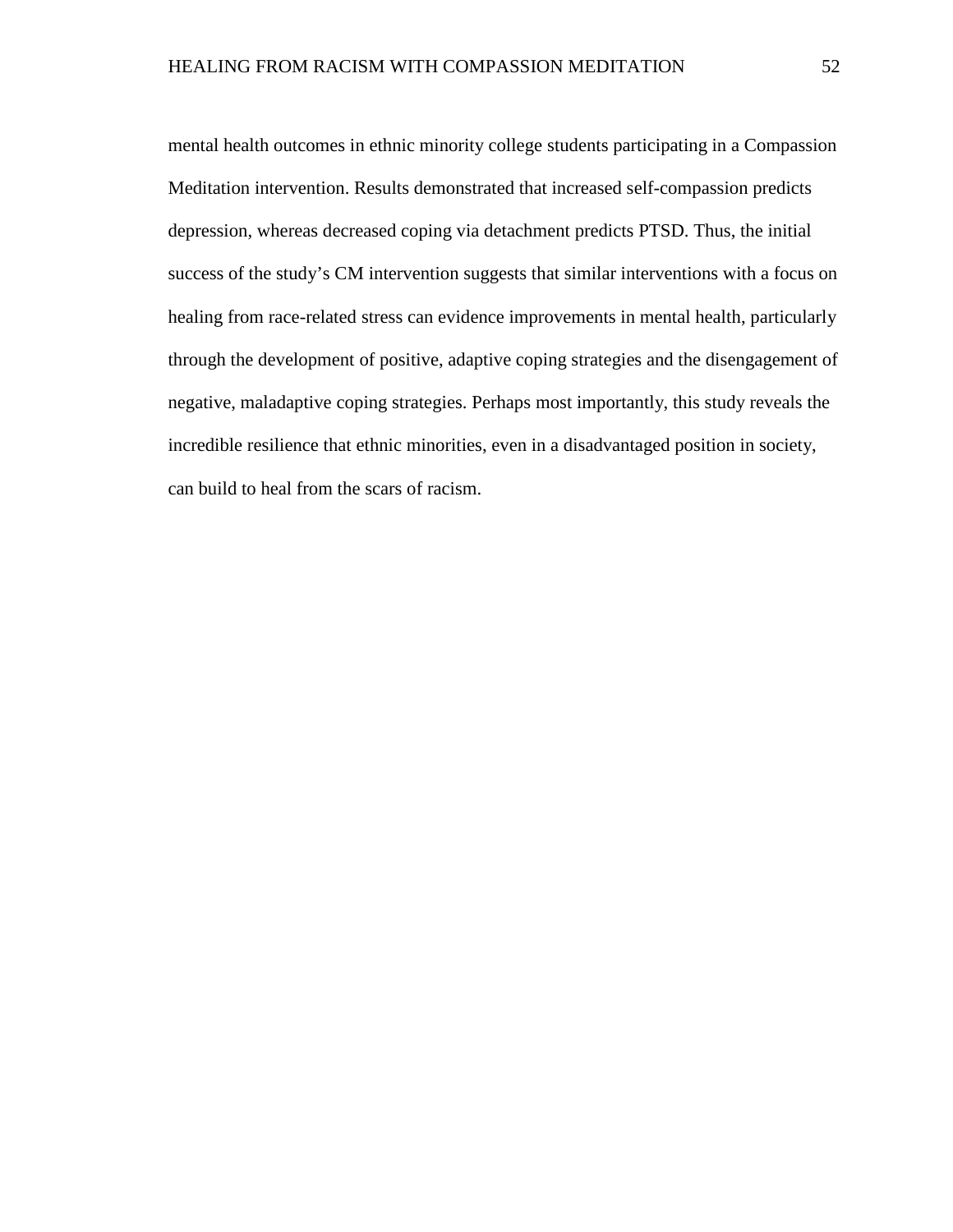## References

Åhman, S., & Stålnacke, B. (2008). Post-traumatic stress, depression, and anxiety in patients with injury-related chronic pain: A pilot study. *Neuropsychiatric Disease And Treatment*, *4*(6), 1245-1249.

Alamilla, S. G., Kim, B. K., & Lam, N. A. (2010). Acculturation, enculturation, perceived racism, minority status stressors, and psychological symptomatology among Latino/as. *Hispanic Journal Of Behavioral Sciences, 32*(1), 55-76. doi:10.1177/0739986309352770

Alcántara, C., Casement, M. D., & Lewis-Fernández, R. (2013). Conditional risk for PTSD among Latinos: A systematic review of racial/ethnic differences and sociocultural explanations. *Clinical Psychology Review, 33*(1), 107-119. doi:10.1016/j.cpr.2012.10.005

- Alegría, M., Chatterji, P., Wells, K., Cao, Z., Chen, C., Takeuchi, D., & ... Meng, X. (2008). Disparity in depression treatment among racial and ethnic minority populations in the United States. *Psychiatric Services, 59*(11), 1264-1272. doi:10.1176/appi.ps.59.11.1264
- Allen, G. K., Conklin, H., & Kane, D. K. (2017). Racial discrimination and psychological health among Polynesians in the U.S. *Cultural Diversity And Ethnic Minority Psychology*, doi:10.1037/cdp0000133

Alvidrez, J., & Areán, P. A. (2002). Psychosocial treatment research with ethnic minority populations: Ethical considerations in conducting clinical trials. *Ethics & Behavior, 12*(1), 103-116. doi:10.1207/S15327019EB1201\_7

American Psychiatric Association. (2013). *Diagnostic and statistical manual of mental*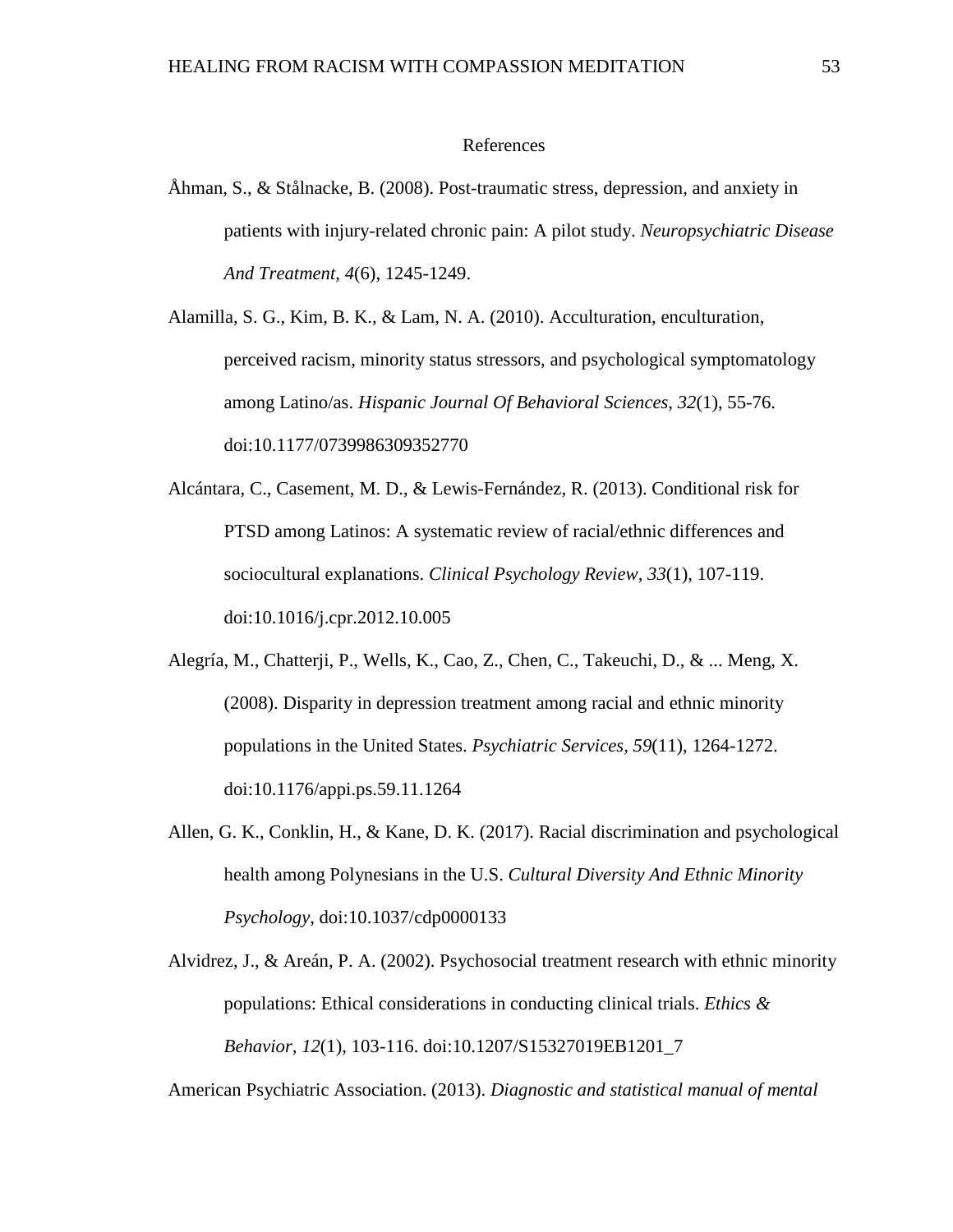*disorders* (5th ed.). Arlington, VA: American Psychiatric Publishing.

- Andrasik, M. P., Woods, B. A., & George, W. H. (2012). The need for culturally competent harm reduction and relapse prevention interventions for African Americans. In G. A. Marlatt, M. E. Larimer, K. Witkiewitz, G. A. Marlatt, M. E. Larimer, K. Witkiewitz (Eds.), *Harm reduction: Pragmatic strategies for managing high-risk behaviors, 2nd ed* (pp. 247-271). New York, NY, US: Guilford Press.
- Aneshensel, C. S., Clark, V. A., & Frerichs, R. R. (1983). Race, ethnicity, and depression: A confirmatory analysis. *Journal Of Personality And Social Psychology, 44*(2), 385-398. doi:10.1037/0022-3514.44.2.385
- Araújo, B. Y., & Borrell, L. N. (2006). Understanding the link between discrimination, mental health outcomes, and life chances among Latinos. *Hispanic Journal Of Behavioral Sciences, 28*(2), 245-266. doi:10.1177/0739986305285825
- Au, T. M., Sauer-Zavala, S., King, M. W., Petrocchi, N., Barlow, D. H., & Litz, B. T. (2017). Compassion-based therapy for trauma-related shame and posttraumatic stress: Initial evaluation using a multiple baseline design. *Behavior Therapy, 48*(2), 207-221. doi:10.1016/j.beth.2016.11.012
- Bandermann, K. M., & Szymanski, D. M. (2014). Exploring coping mediators between heterosexist oppression and posttraumatic stress symptoms among lesbian, gay, and bisexual persons. *Psychology Of Sexual Orientation And Gender Diversity, 1*(3), 213-224. doi:10.1037/sgd0000044
- Bastos, J. L., Celeste, R. K., Faerstein, E., & Barros, A. D. (2010). Racial discrimination and health: A systematic review of scales with a focus on their psychometric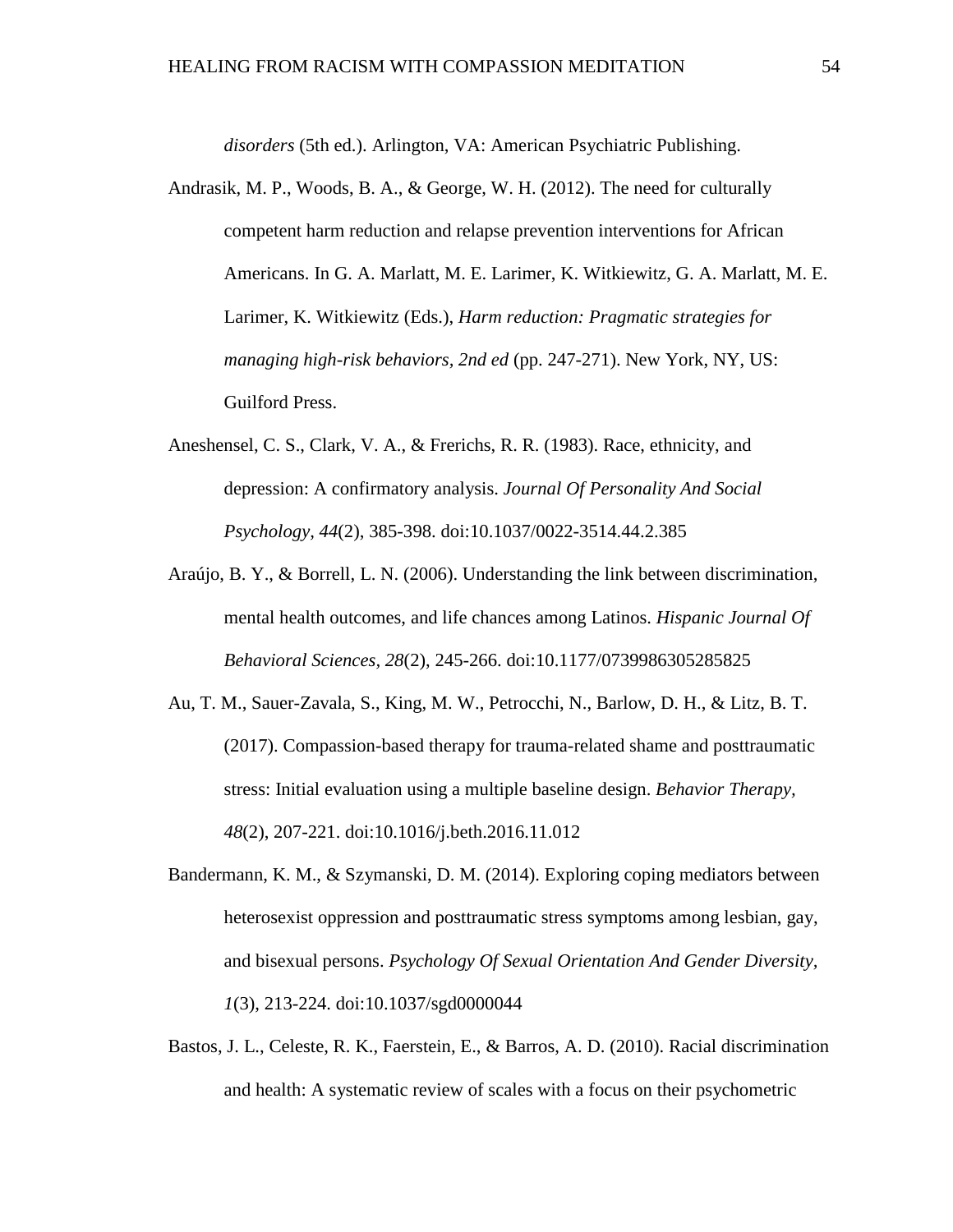properties. *Social Science & Medicine, 70*(7), 1091-1099. doi:10.1016/j.socscimed.2009.12.020

- Baum, A., Cohen, L., & Hall, M. (1993). Control and instrusive memories as possible determinants of chronic stress. *Psychosomatic Medicine, 55*(3), 274-286. doi:10.1097/00006842-199305000-00005
- Beck, A. T., Steer, R. A., Ball, R., & Ranieri, W. F. (1996). Comparison of Beck Depression Inventories–IA and –II in psychiatric outpatients. *Journal Of Personality Assessment, 67*(3), 588-597. doi:10.1207/s15327752jpa6703\_13
- Beck, A. T., Steer, R. A., & Brown, G. K. (1996). *Beck depression inventory-II.* San Antonio, TX, 78204-2498.
- Bennett, G. G., Wolin, K. Y., Robinson, E. L., Fowler, S., & Edwards, C. L. (2005). Perceived racial/ethnic harassment and tobacco use among African American young adults. *American Journal Of Public Health, 95*(2), 238-240. doi:10.2105/AJPH.2004.037812
- Benoit, A. C., Cotnam, J., Raboud, J., Greene, S., Beaver, K., Zoccole, A., & ... Loutfy, M. (2016). Experiences of chronic stress and mental health concerns among urban indigenous women. *Archives Of Women's Mental Health*, doi:10.1007/s00737- 016-0622-8
- Billow, R. H. (2012). A qualitative investigation of the strategies used by a sample of native American older adults to cope with race-related stressors. *Dissertation Abstracts International, 73*, 3997.
- Blair, R. G. (2000). Risk factors associated with PTSD and major depression among Cambodian refugees in Utah. *Health & Social Work, 25*(1), 23-30.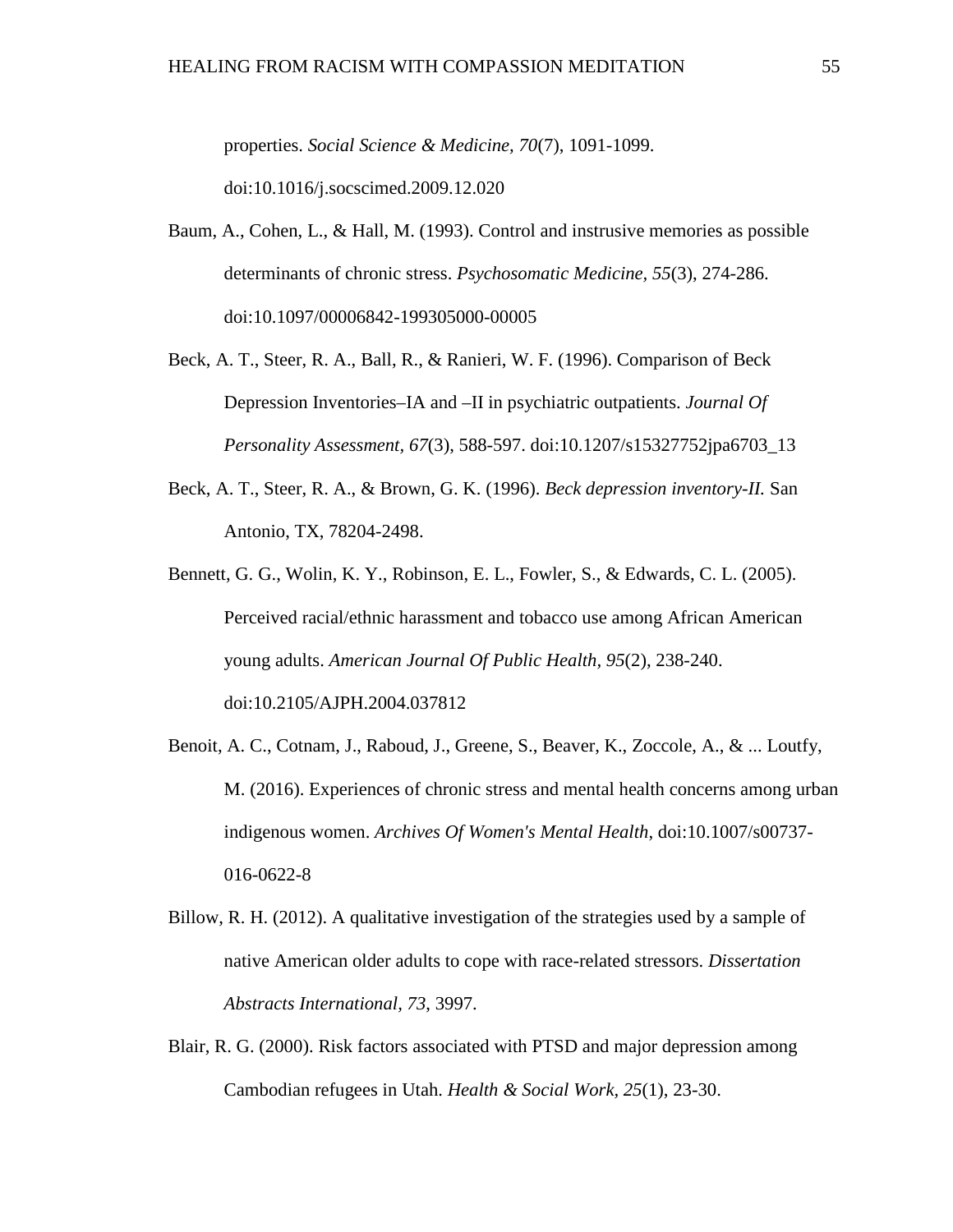doi:10.1093/hsw/25.1.23

- Blevins, C. A., Weathers, F. W., Davis, M. T., Witte, T. K., & Domino, J. L. (2015). The posttraumatic stress disorder checklist for DSM‐5 (PCL‐5): Development and initial psychometric evaluation. *Journal Of Traumatic Stress, 28*(6), 489-498. doi:10.1002/jts.22059
- Boellinghaus, I., Jones, F. W., & Hutton, J. (2014). The role of mindfulness and lovingkindness meditation in cultivating self-compassion and other-focused concern in health care professionals. *Mindfulness, 5*(2), 129-138. doi:10.1007/s12671-012- 0158-6
- Bovin, M. J., Marx, B. P., Weathers, F. W., Gallagher, M. W., Rodriguez, P., Schnurr, P. P., & Keane, T. M. (2016). Psychometric properties of the PTSD Checklist for Diagnostic and Statistical Manual of Mental Disorders–Fifth Edition (PCL-5) in veterans. *Psychological Assessment, 28*(11), 1379-1391. doi:10.1037/pas0000254
- Brondolo, E., ver Halen, N. B., Pencille, M., Beatty, D., & Contrada, R. J. (2009). Coping with racism: A selective review of the literature and a theoretical and methodological critique. *Journal Of Behavioral Medicine, 32*(1), 64-88. doi:10.1007/s10865-008-9193-0
- Burchfield, S. R. (1979). The stress response: A new perspective. *Psychosomatic Medicine, 41*(8), 661-672. doi:10.1097/00006842-197912000-00008
- Burchfield, S. R. (1985). *Stress: Psychological and physiological interactions*. Old TFI Soc Sci.
- Carlson, E. B., & Rosser-Hogan, R. (1991). Trauma experiences, posttraumatic stress, dissociation, and depression in Cambodian refugees. *The American Journal Of*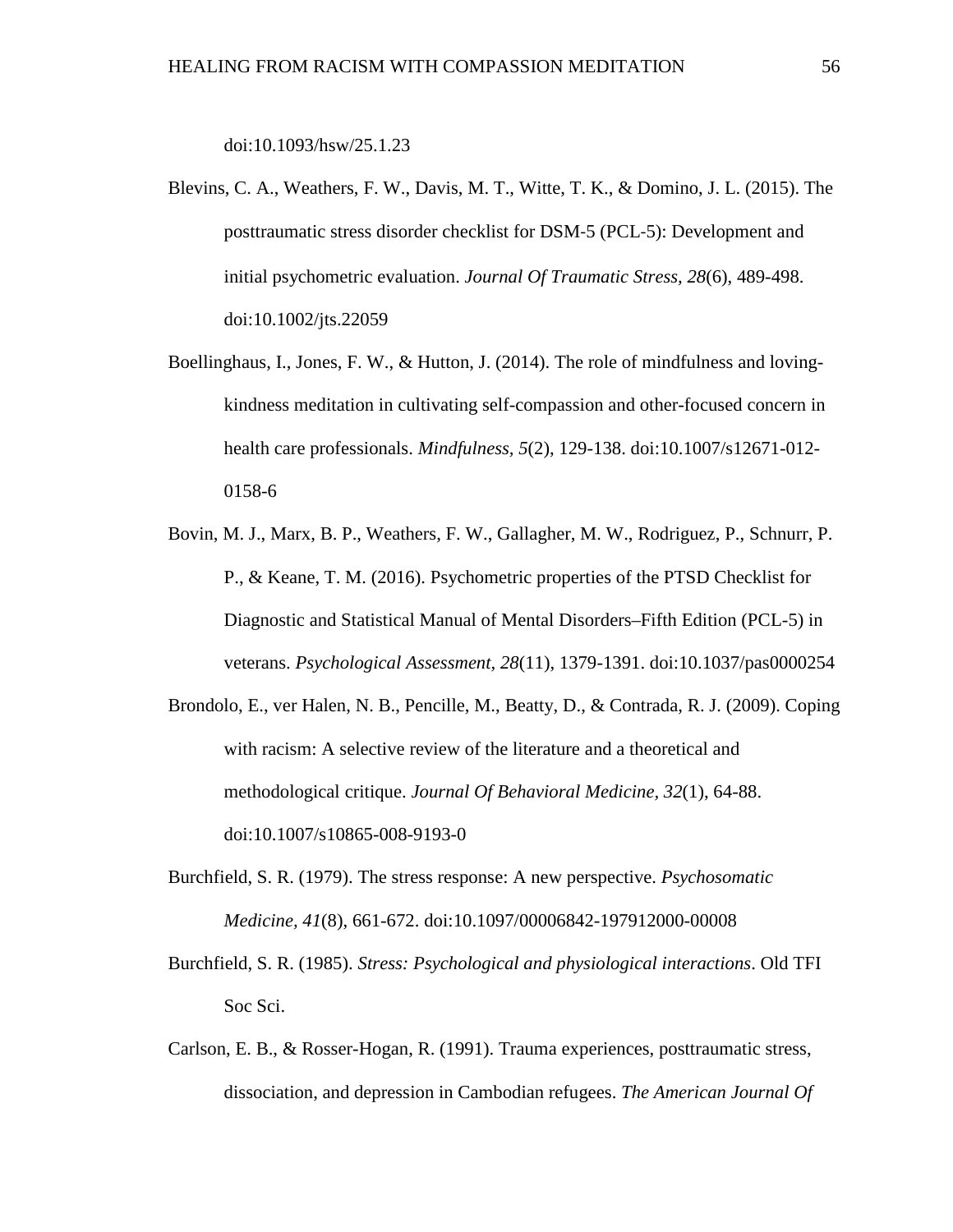*Psychiatry, 148*(11), 1548-1551. doi:10.1176/ajp.148.11.1548

- Carmody, D. P. (2005). Psychometric characteristics of the Beck Depression Inventory-II with college students of diverse ethnicity. *International Journal Of Psychiatry In Clinical Practice, 9*(1), 22-28. doi:10.1080/13651500510014800
- Caron, J., & Liu, A. (2011). Factors associated with psychological distress in the Canadian population: A comparison of low-income and non low-income subgroups. *Community Mental Health Journal, 47*(3), 318-330. doi:10.1007/s10597- 010-9306-4
- Carr, E. R., Szymanski, D. M., Taha, F., West, L. M., & Kaslow, N. J. (2014). Understanding the link between multiple oppressions and depression among African American women: The role of internalization. *Psychology Of Women Quarterly, 38*(2), 233-245. doi:10.1177/0361684313499900
- Carter, R. T. (2007). Racism and psychological and emotional injury: Recognizing and assessing race-based traumatic stress. *The Counseling Psychologist, 35*(1), 13- 105. doi:10.1177/0011000006292033
- Carter, R. T., Forsyth, J. M., Mazzula, S. L., & Williams, B. (2005). Racial discrimination and race-based traumatic stress: An exploratory investigation. In R. T. Carter, R. T. Carter (Eds.), *Handbook of racial-cultural psychology and counseling*, Vol 2: Training and practice (pp. 447-476). Hoboken, NJ, US: John Wiley & Sons Inc.
- Carter, R. T., Mazzula, S., Victoria, R., Vazquez, R., Hall, S., Smith, S., & ... Williams, B. (2013). Initial development of the Race-Based Traumatic Stress Symptom Scale: Assessing the emotional impact of racism. *Psychological Trauma: Theory,*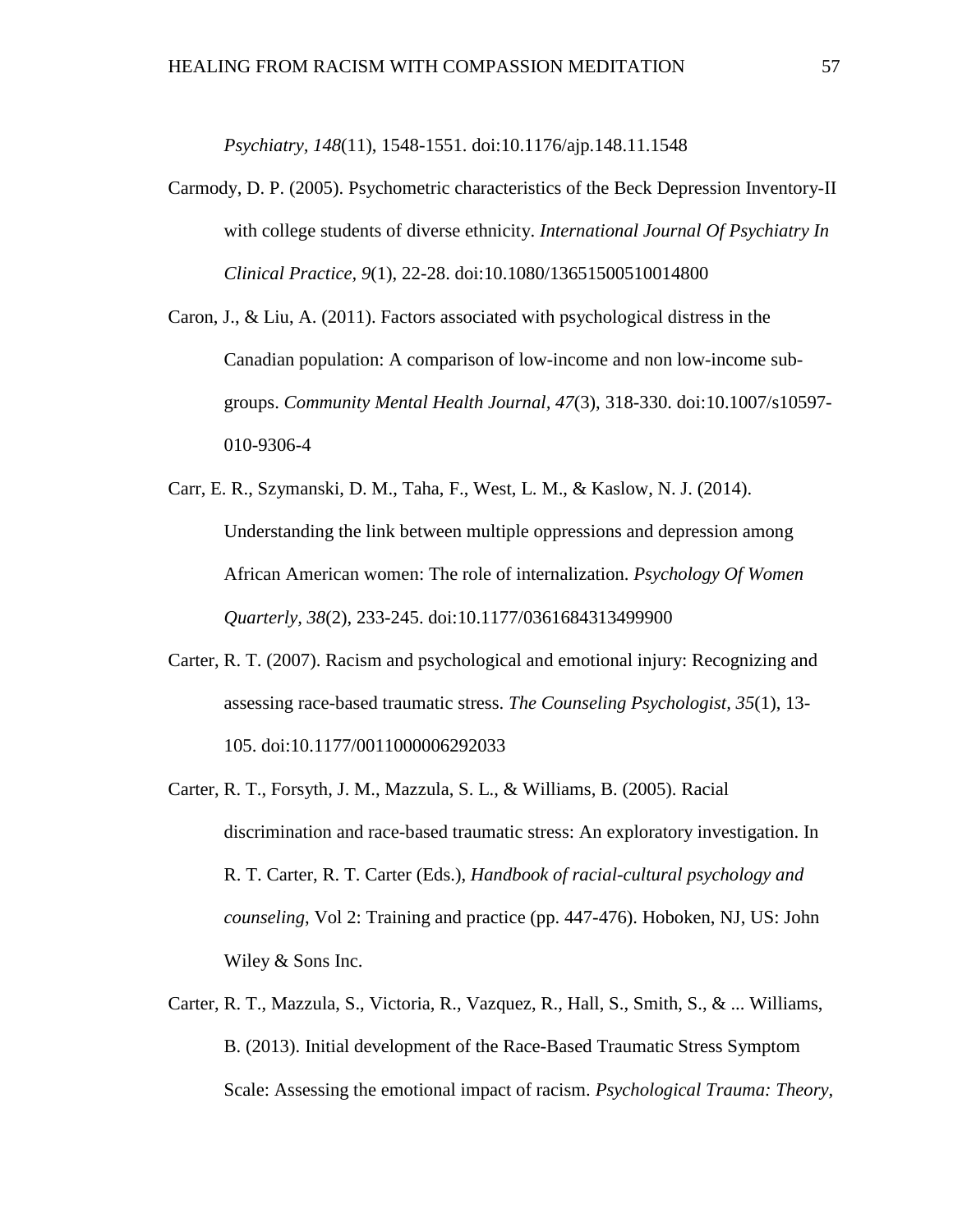*Research, Practice, And Policy, 5*(1), 1-9. doi:10.1037/a0025911

Centers for Disease Control and Prevention. (2013). *Behavioral risk factor surveillance system survey questionnaire.* Retrieved from

[http://www.cdc.gov/brfss/questionnaires/pdf-ques/2013%20brfss\\_english.pdf](http://www.cdc.gov/brfss/questionnaires/pdf-ques/2013%20brfss_english.pdf)

Chang, T., & Yeh, C. J. (2003). Using online groups to provide support to Asian American men: Racial, cultural, gender, and treatment issues. *Professional Psychology: Research And Practice, 34*(6), 634-643. doi:10.1037/0735- 7028.34.6.634

- Cheng, H., & Mallinckrodt, B. (2015). Racial/ethnic discrimination, posttraumatic stress symptoms, and alcohol problems in a longitudinal study of Hispanic/Latino college students. *Journal Of Counseling Psychology, 62*(1), 38-49. doi:10.1037/cou0000052
- Choi, K., Han, C., Paul, J., & Ayala, G. (2011). Strategies for managing racism and homophobia among U.S. ethnic and racial minority men who have sex with men. *AIDS Education And Prevention, 23*(2), 145-158. doi:10.1521/aeap.2011.23.2.145
- Chou, T., Asnaani, A., & Hofmann, S. G. (2012). Perception of racial discrimination and psychopathology across three U.S. ethnic minority groups. *Cultural Diversity And Ethnic Minority Psychology, 18*(1), 74-81. doi:10.1037/a0025432
- Clark, R., Anderson, N. B., Clark, V. R., & Williams, D. R. (1999). Racism as a stressor for African Americans: A biopsychosocial model. *American Psychologist, 54*(10), 805-816. doi:10.1037/0003-066X.54.10.805
- Clark, V. R., & Harrell, J. P. (1982). The relationship among Type A behavior, styles used in coping with racism, and blood pressure. *Journal Of Black Psychology,*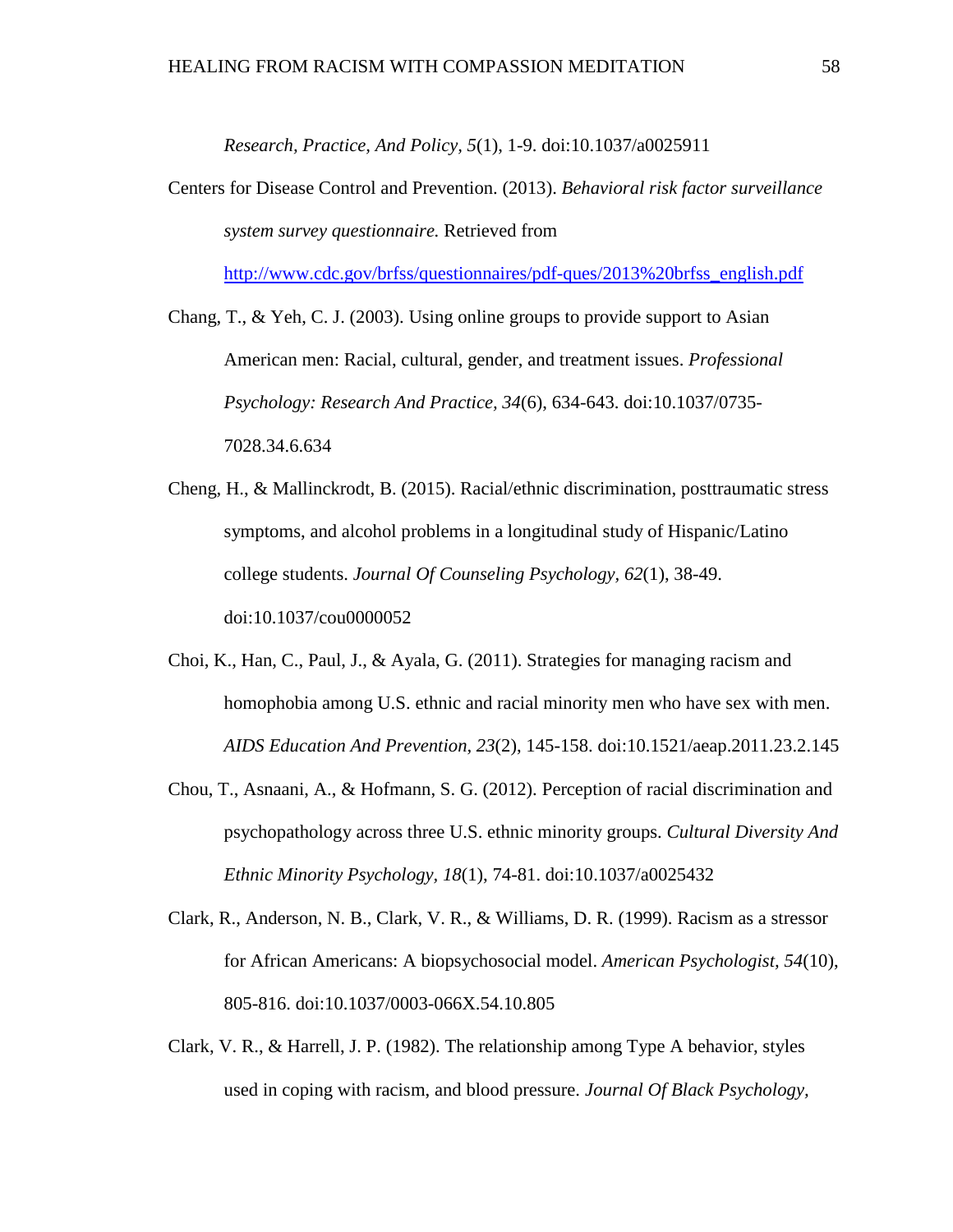# *8*(2), 89-99. doi:10.1177/009579848200800203

- Crystal, D. (1989). Asian Americans and the myth of the model minority. *Social Casework, 70*(7), 405-413.
- David, S., & Knight, B. G. (2008). Stress and coping among gay men: Age and ethnic differences. *Psychology And Aging*, *23*(1), 62-69. doi:10.1037/0882-7974.23.1.62
- Davids, T. W. R., & Stede, W. (1921). *Pali-english dictionary*. London, UK: Motilal Banarsidass Publications Private Limited.
- Davis, T. D., Sullivan, G., Vasterling, J. J., Tharp, A. T., Han, X., Deitch, E. A., & Constans, J. I. (2012). Racial variations in postdisaster PTSD among veteran survivors of Hurricane Katrina. *Psychological Trauma: Theory, Research, Practice, And Policy, 4*(5), 447-456. doi:10.1037/a0025501
- Denckla, C. A., Consedine, N. S., & Bornstein, R. F. (2017). Self-compassion mediates the link between dependency and depressive symptomatology in college students. *Self And Identity, 16*(4), 373-383. doi:10.1080/15298868.2016.1264464
- Diedrich, A., Grant, M., Hofmann, S. G., Hiller, W., & Berking, M. (2014). Selfcompassion as an emotion regulation strategy in major depressive disorder. *Behaviour Research And Therapy*, 5843-51. doi:10.1016/j.brat.2014.05.006
- Dohrenwend, B. P. (2006). Inventorying stressful life events as risk factors for psychopathology: Toward resolution of the problem of intracategory variability. *Psychological Bulletin, 132*(3), 477-495. doi:10.1037/0033-2909.132.3.477
- Dozois, D. A., Dobson, K. S., & Ahnberg, J. L. (1998). A psychometric evaluation of the Beck Depression Inventory–II. *Psychological Assessment*, *10*(2), 83-89. doi:10.1037/1040-3590.10.2.83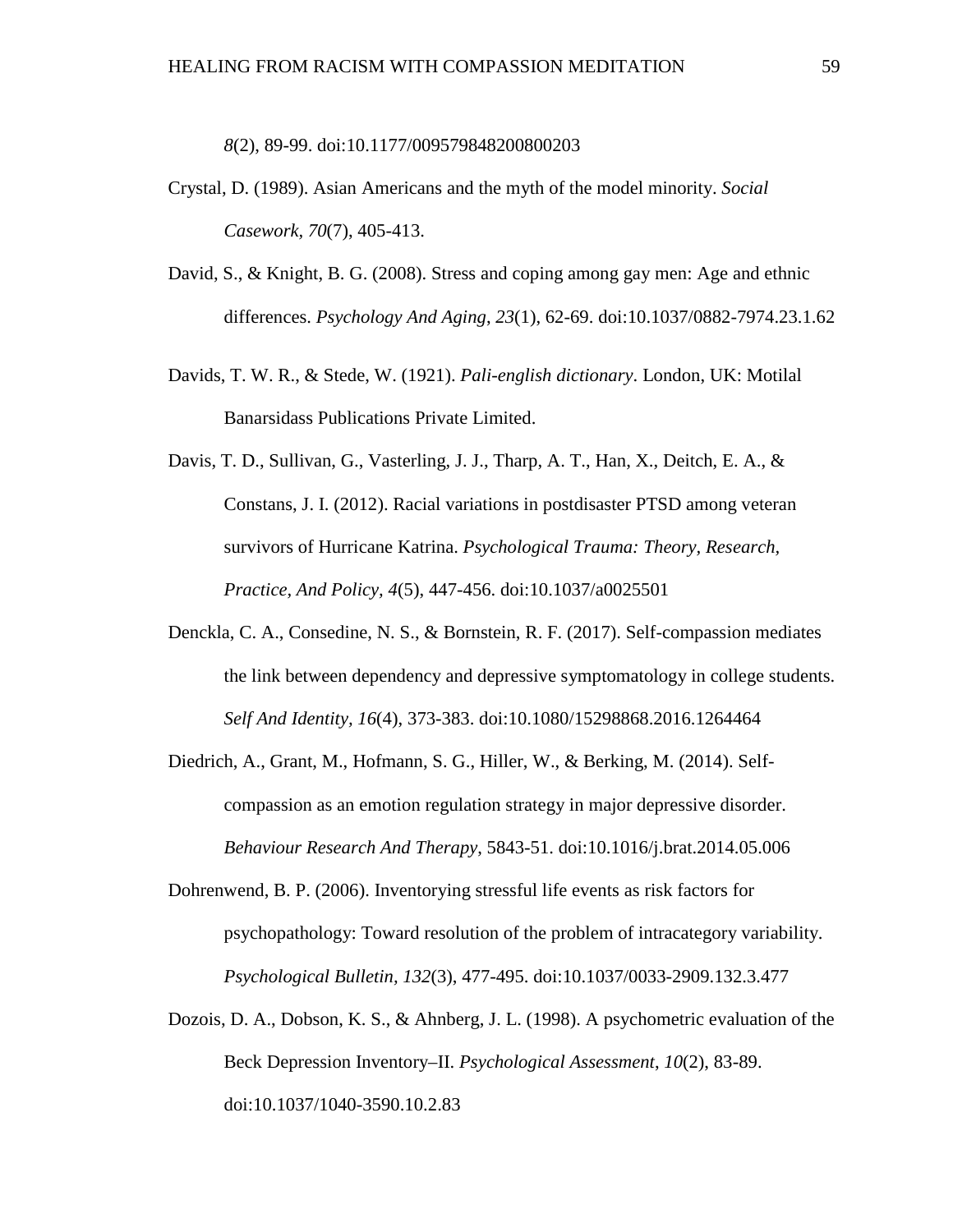- Dutton, M. A. (2015). Mindfulness-based stress reduction for underserved trauma populations. In V. M. Follette, J. Briere, D. Rozelle, J. W. Hopper, D. I. Rome, V. M. Follette, ... D. I. Rome (Eds.), *Mindfulness-oriented interventions for trauma: Integrating contemplative practices* (pp. 243-256). New York, NY, US: Guilford Press.
- Edwards, M., Adams, E. M., Waldo, M., Hadfield, O. D., & Biegel, G. M. (2014). Effects of a mindfulness group on Latino adolescent students: Examining levels of perceived stress, mindfulness, self-compassion, and psychological symptoms. *Journal For Specialists In Group Work, 39*(2), 145-163. doi:10.1080/01933922.2014.891683
- Edwards, L. M., & Romero, A. J. (2008). Coping with discrimination among Mexican descent adolescents. *Hispanic Journal Of Behavioral Sciences, 30*(1), 24-39. doi:10.1177/0739986307311431
- Elligan, D., & Utsey, S. (1999). Utility of an African-centered support group for African American men confronting societal racism and oppression. *Cultural Diversity And Ethnic Minority Psychology, 5*(2), 156-165. doi:10.1037/1099-9809.5.2.156
- Engström, M., & Söderfeldt, B. (2010). Brain activation during compassion meditation: A case study. *The Journal Of Alternative And Complementary Medicine, 16*(5), 597-599. doi:10.1089/acm.2009.0309
- Essed, P. (1990). *Everyday racism: Reports from women of two cultures*. Hunter House Publishers.
- Essed, P. (1991). *Understanding everyday racism: An interdisciplinary theory* (Vol. 2). Sage.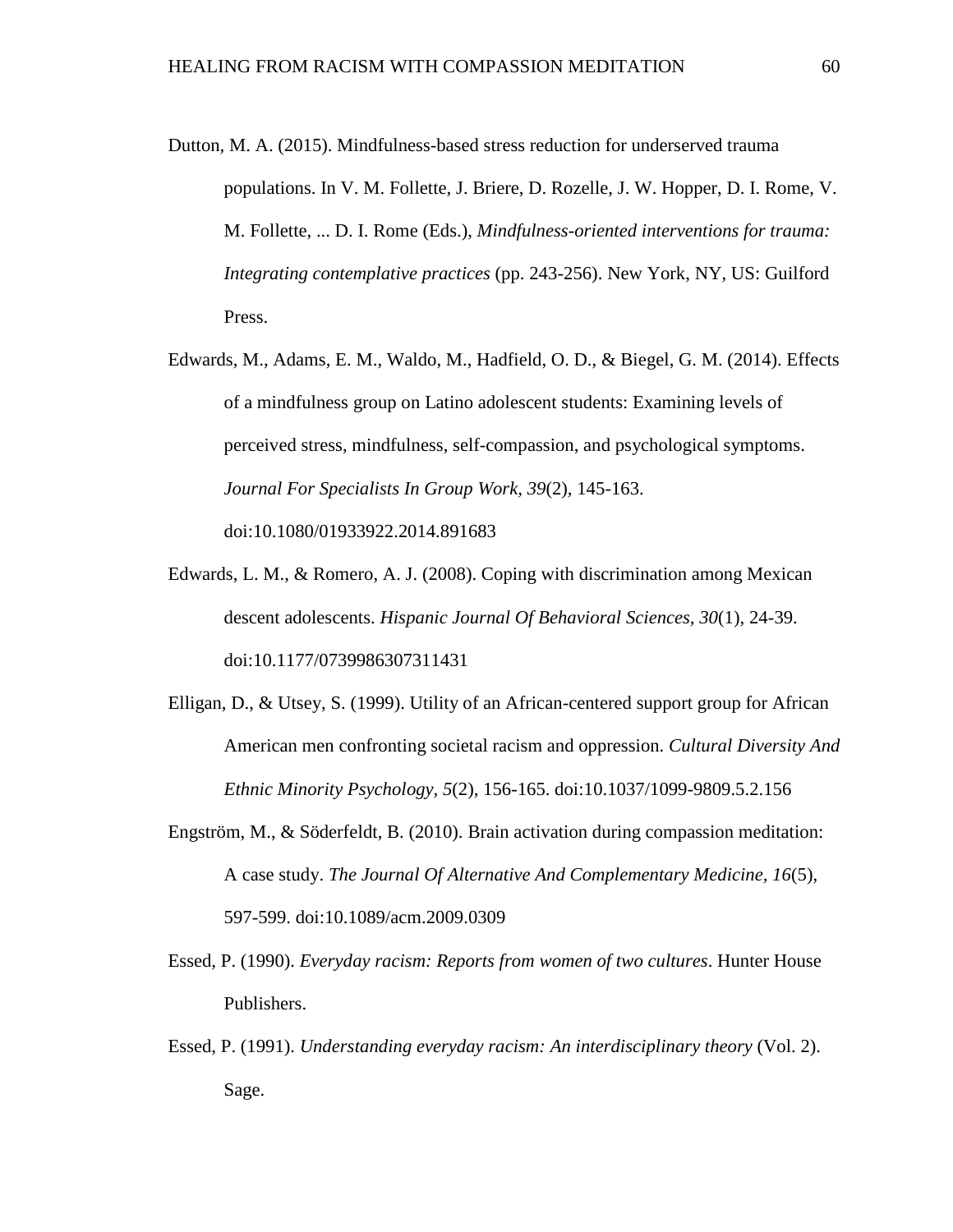- Falsafi, N. (2016). A randomized controlled trial of mindfulness versus yoga: Effects on depression and/or anxiety in college students. *Journal Of The American Psychiatric Nurses Association, 22*(6), 483-497. doi:10.1177/1078390316663307
- Feagin, J. R. (1991). The continuing significance of race: AntiBlack discrimination in public places. *American Sociological Review, 56*(1), 101-116. doi:10.2307/2095676
- Finch, B. K., & Vega, W. A. (2003). Acculturation stress, social support, and self-rated health among Latinos in California. *Journal Of Immigrant Health, 5*(3), 109-117. doi:10.1023/A:1023987717921
- Franklin, A. J., Boyd-Franklin, N., & Kelly, S. (2006). Racism and invisibility: Racerelated stress, emotional abuse and psychological trauma for people of color. *Journal Of Emotional Abuse, 6*(2-3), 9-30. doi:10.1300/J135v06n02\_02
- Franklin-Jackson, D., & Carter, R. T. (2007). The relationships between race-related stress, racial identity, and mental health for Black Americans. *Journal Of Black Psychology, 33*(1), 5-26. doi:10.1177/0095798406295092
- Fredrickson, B. L., Cohn, M. A., Coffey, K. A., Pek, J., & Finkel, S. M. (2008). Open hearts build lives: Positive emotions, induced through loving-kindness meditation, build consequential personal resources. *Journal Of Personality And Social Psychology, 95*(5), 1045-1062. doi:10.1037/a0013262
- Galante, J., Galante, I., Bekkers, M., & Gallacher, J. (2014). Effect of kindness-based meditation on health and well-being: A systematic review and metaanalysis. *Journal Of Consulting And Clinical Psychology*, *82*(6), 1101-1114. doi:10.1037/a0037249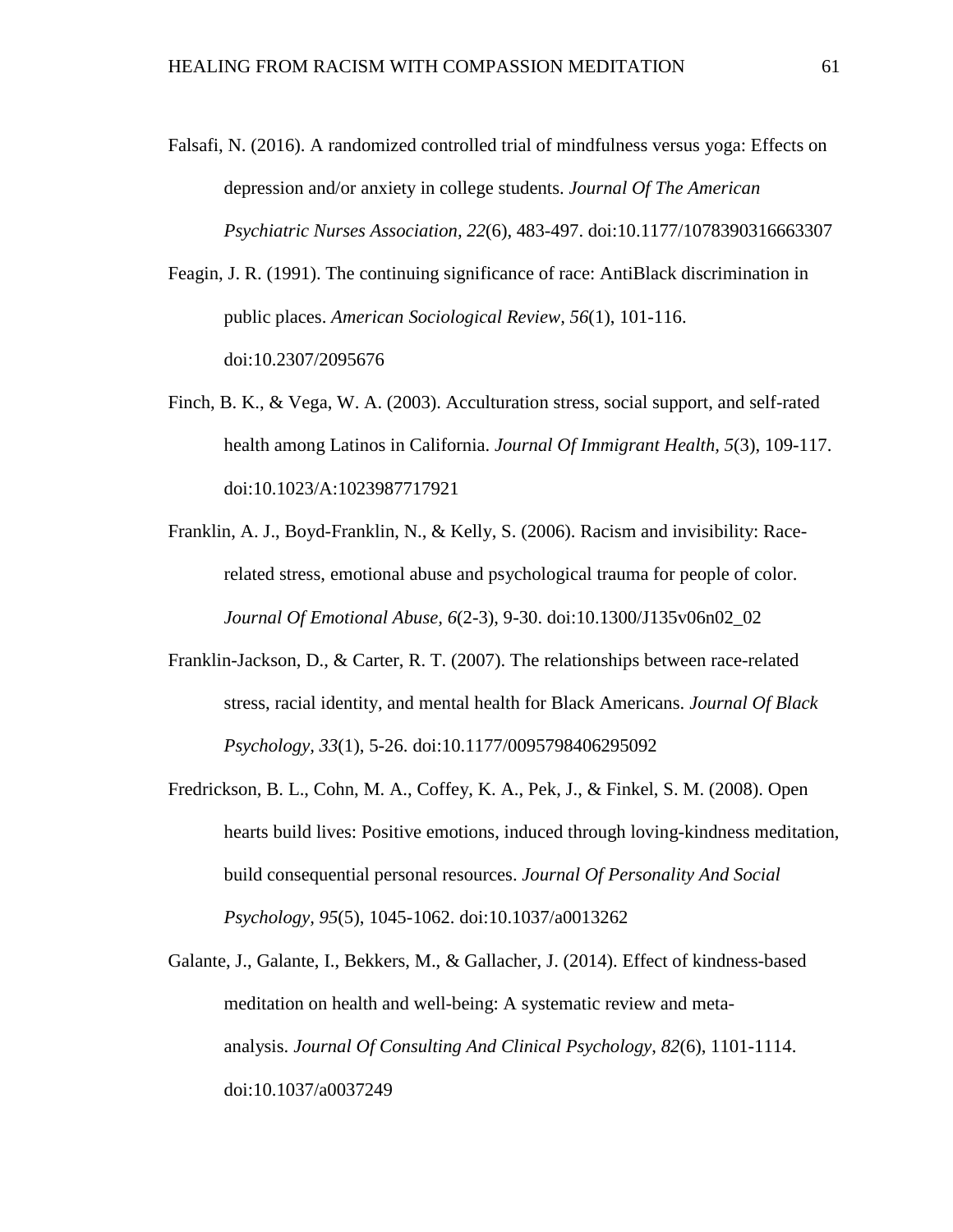- Galea, S., Basham, K., Culpepper, L., Davidson, J., Foa, E., Kizer, K., ... & Milad, M. (2012). *Treatment for posttraumatic stress disorder in military and veteran populations: Initial assessment*. Washington, DC: The National Academies.
- Garland, E. L., Fredrickson, B., Kring, A. M., Johnson, D. P., Meyer, P. S., & Penn, D. L. (2010). Upward spirals of positive emotions counter downward spirals of negativity: Insights from the broaden-and-build theory and affective neuroscience on the treatment of emotion dysfunctions and deficits in psychopathology. *Clinical Psychology Review*, *30*(7), 849-864. doi:10.1016/j.cpr.2010.03.002
- Gaylord-Harden, N. K., & Cunningham, J. A. (2009). The impact of racial discrimination and coping strategies on internalizing symptoms in African American youth. *Journal Of Youth And Adolescence, 38*(4), 532-543. doi:10.1007/s10964-008- 9377-5
- Gee, G. C., Spencer, M., Chen, J., Yip, T., & Takeuchi, D. T. (2007). The association between self-reported racial discrimination and 12-month DSM-IV mental disorders among Asian Americans nationwide. *Social Science & Medicine, 64*(10), 1984-1996. doi:10.1016/j.socscimed.2007.02.013
- Germer, C. K., & Neff, K. D. (2015). Cultivating self-compassion in trauma survivors. In V. M. Follette, J. Briere, D. Rozelle, J. W. Hopper, D. I. Rome, V. M. Follette, ... D. I. Rome (Eds.), *Mindfulness-oriented interventions for trauma: Integrating contemplative practices* (pp. 43-58). New York, NY, US: Guilford Press.
- Gethin, R. (1998). *The foundations of Buddhism*. Oxford, UK: Oxford University Press.

# Gilbert, P., & Procter, S. (2006). Compassionate mind training for people with high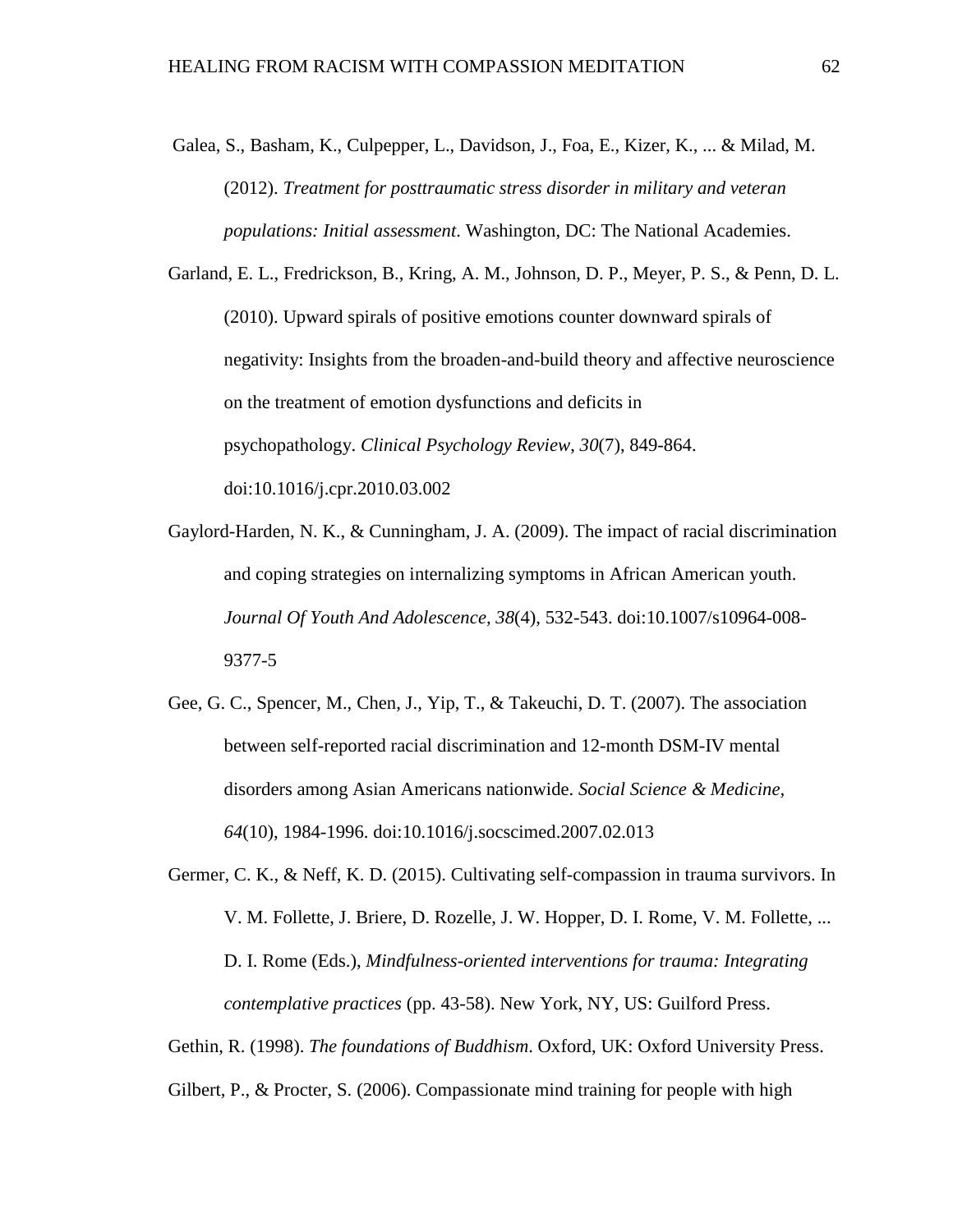shame and self-criticism: Overview and pilot study of a group therapy approach. *Clinical Psychology & Psychotherapy, 13*(6), 353-379. doi:10.1002/cpp.507

- Graser, J., Höfling, V., Weßlau, C., Mendes, A., & Stangier, U. (2016). Effects of a 12 week mindfulness, compassion, and loving kindness program on chronic depression: A pilot within-subjects wait-list controlled trial. *Journal Of Cognitive Psychotherapy, 30*(1), 35-49. doi:10.1891/0889-8391.30.1.35
- Greer, T. M., Laseter, A., & Asiamah, D. (2009). Gender as a moderator of the relation between race-related stress and mental health symptoms for African Americans. *Psychology Of Women Quarterly, 33*(3), 295-307. doi:10.1111/j.1471- 6402.2009.01502.x
- Grossman, P., & Van Dam, N. T. (2011). Mindfulness, by any other name…: Trials and tribulations of sati in western psychology and science. *Contemporary Buddhism, 12*(01), 219-239.
- Guthrie, P. (1995). Racism in academia: A case study. *Racism in the lives of women: Testimony, theory, and guides to antiracist practice*, 45-53.
- Harrell, S. P. (2000). A multidimensional conceptualization of racism-related stress: Implications for the well-being of people of color. *The American Journal of Orthopsychiatry, 70*(1), 42– 57. doi:10.1037/h0087722.
- Harvey, P. (2012). *An introduction to Buddhism: Teachings, history and practices*. Cambridge, UK: Cambridge University Press.
- Hawkins, K., Reading, L., & Barlow, K. (2009). *Our search for safe spaces: A qualitative study of the role of sexual violence in the lives of Aboriginal women living with HIV/AIDS.* Canadian Aboriginal AIDS Network.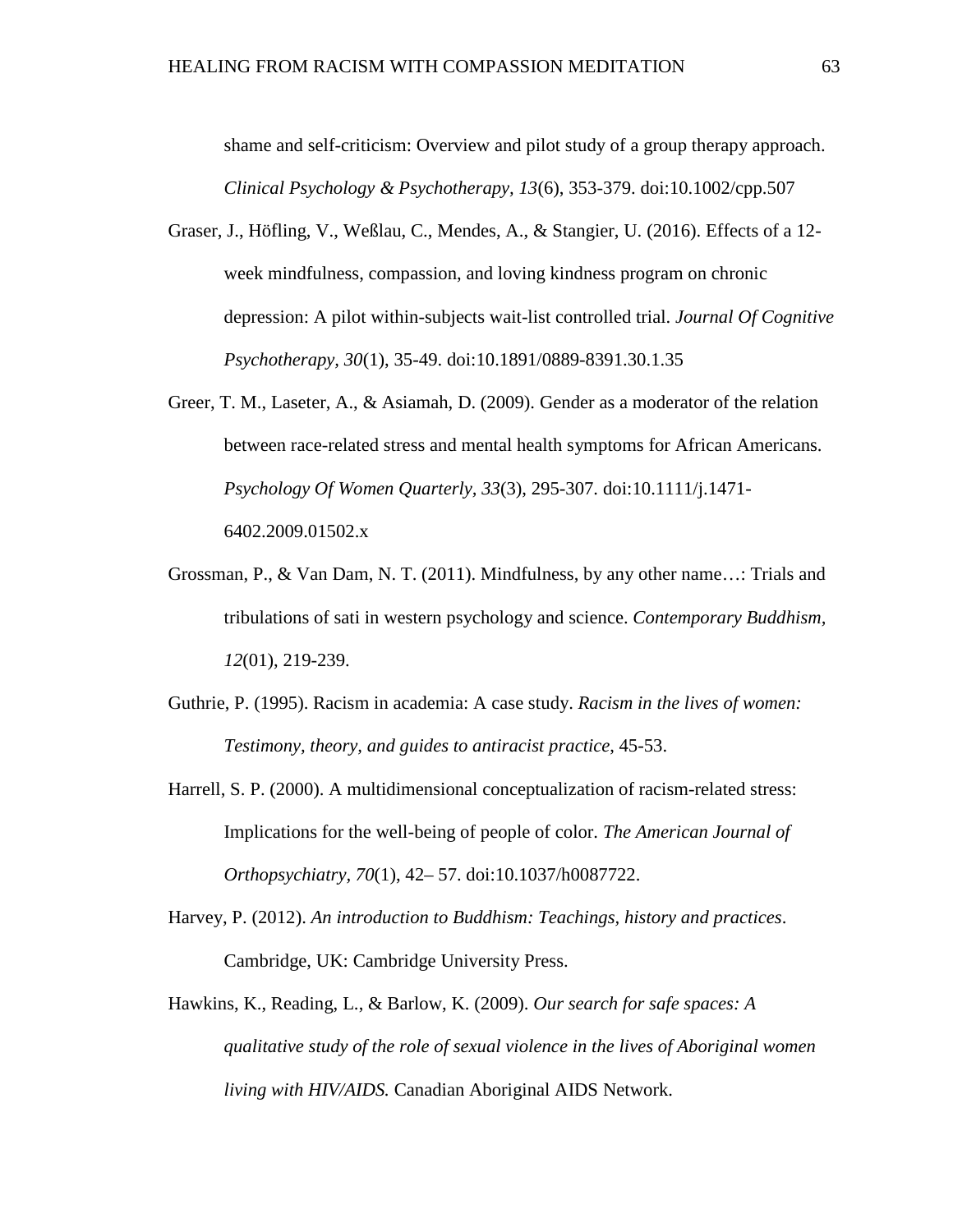- Helms, J. E., Nicolas, G., & Green, C. E. (2012). Racism and ethnoviolence as trauma: Enhancing professional and research training. *Traumatology, 18*(1), 65-74. doi:10.1177/1534765610396728
- Hill, J. S., Kim, S., & Williams, C. D. (2010). The context of racial microaggressions against indigenous peoples: Same old racism or something new?. In D. W. Sue, D. W. Sue (Eds.), *Microaggressions and marginality: Manifestation, dynamics, and impact* (pp. 105-122). Hoboken, NJ, US: John Wiley & Sons Inc.
- Hilton, L., Maher, A. R., Colaiaco, B., Apaydin, E., Sorbero, M. E., Booth, M., & ... Hempel, S. (2016). Meditation for posttraumatic stress: Systematic review and meta-analysis. *Psychological Trauma: Theory, Research, Practice, And Policy*, doi:10.1037/tra0000180
- Hinton, D. E., Ojserkis, R. A., Jalal, B., Peou, S., & Hofmann, S. G. (2013). Loving‐ kindness in the treatment of traumatized refugees and minority groups: A typology of mindfulness and the Nodal Network Model of affect and affect regulation. *Journal Of Clinical Psychology, 69*(8), 817-828. doi:10.1002/jclp.22017
- Hiraoka, R., Meyer, E. C., Kimbrel, N. A., DeBeer, B. B., Gulliver, S. B., & Morissette, S. B. (2015). Self‐compassion as a prospective predictor of PTSD symptom severity among trauma‐exposed U.S. Iraq and Afghanistan war veterans. *Journal Of Traumatic Stress, 28*(2), 127-133. doi:10.1002/jts.21995
- Hoffart, A., Øktedalen, T., & Langkaas, T. F. (2015). Self-compassion influences PTSD symptoms in the process of change in trauma-focused cognitive-behavioral therapies: A study of within-person processes. *Frontiers In Psychology*,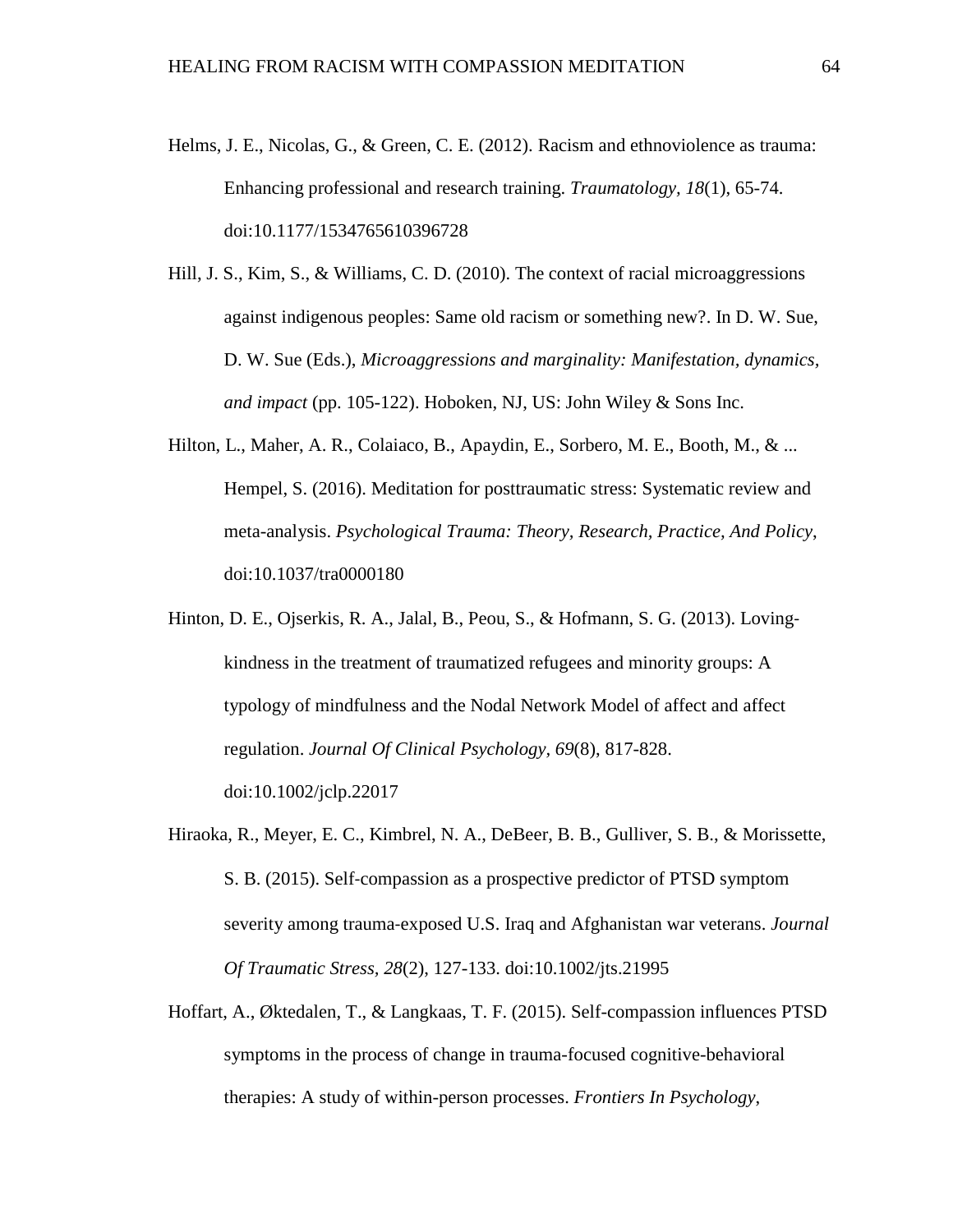6doi:10.3389/fpsyg.2015.01273

- Hofmann, S. G., Grossman, P., & Hinton, D. E. (2011). Loving-kindness and compassion meditation: Potential for psychological interventions. *Clinical Psychology Review*, *31*(7), 1126-1132. doi:10.1016/j.cpr.2011.07.003
- Hoge, E. A., Chen, M. M., Orr, E., Metcalf, C. A., Fischer, L. E., Pollack, M. H., & ... Simon, N. M. (2013). Loving-Kindness Meditation practice associated with longer telomeres in women. *Brain, Behavior, And Immunity*, *32*, 159-163. doi:10.1016/j.bbi.2013.04.005

Hopkins, J. (2001). *Cultivating compassion: A Buddhist perspective*. Harmony.

- Hoyt, T., & Yeater, E. A. (2010). Comparison of posttraumatic stress disorder symptom structure models in Hispanic and White college students. *Psychological Trauma: Theory, Research, Practice, And Policy, 2*(1), 19-30. doi:10.1037/a0018745
- Hughes, D., Rodriguez, J., Smith, E. P., Johnson, D. J., Stevenson, H. C., & Spicer, P. (2006). Parents' ethnic-racial socialization practices: A review of research and directions for future study. *Developmental Psychology, 42*(5), 747-770. doi:10.1037/0012-1649.42.5.747
- Hutcherson, C. A., Seppala, E. M., & Gross, J. J. (2008). Loving-kindness meditation increases social connectedness. *Emotion, 8*(5), 720-724. doi:10.1037/a0013237
- Huynh, Q., Devos, T., & Dunbar, C. M. (2012). The psychological costs of painless but recurring experiences of racial discrimination. *Cultural Diversity And Ethnic Minority Psychology, 18*(1), 26-34. doi:10.1037/a0026601
- Hwang, W., & Goto, S. (2008). The impact of perceived racial discrimination on the mental health of Asian American and Latino college students. *Cultural Diversity*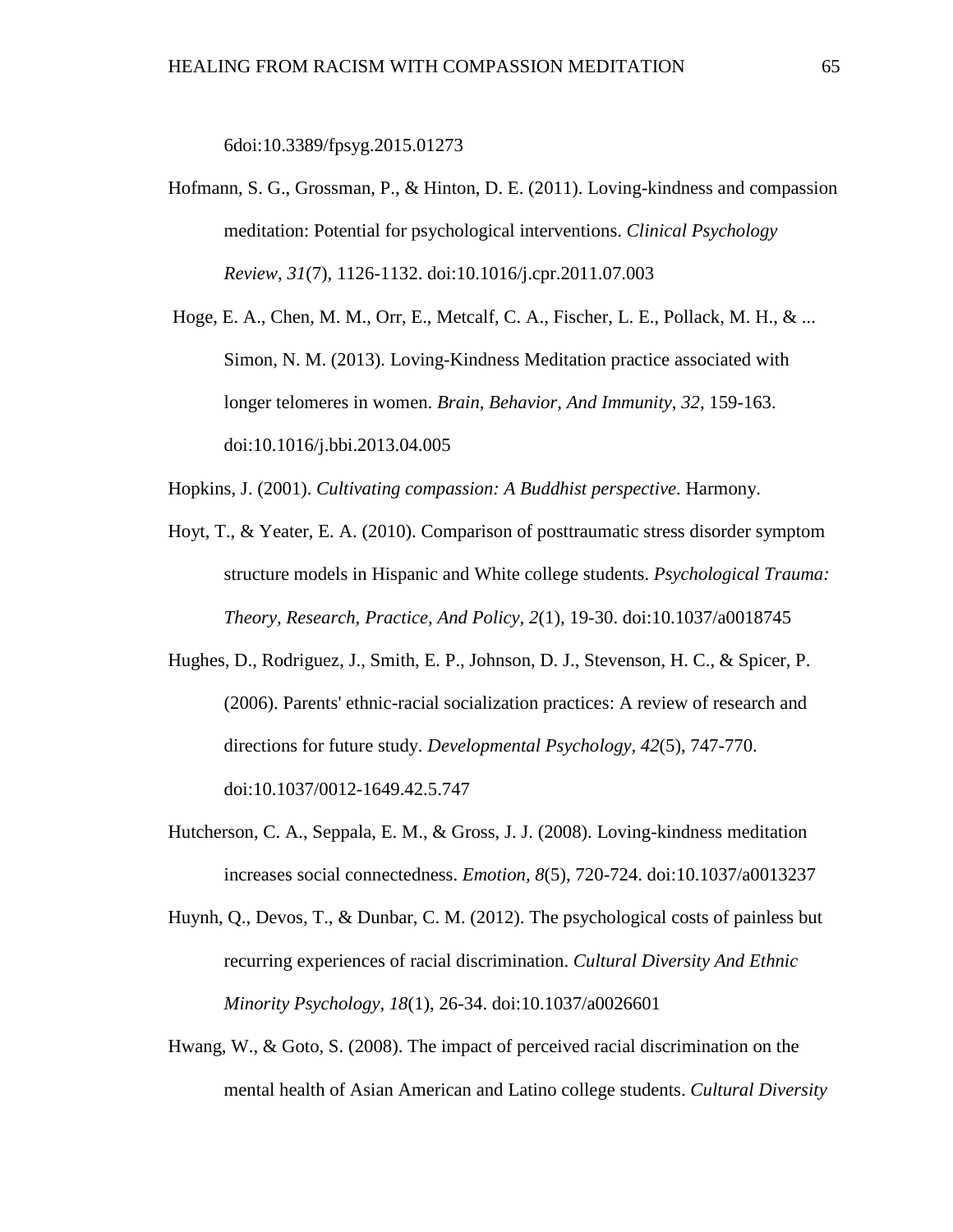*And Ethnic Minority Psychology, 14*(4), 326-335. doi:10.1037/1099-

9809.14.4.326Iwamoto & Liu, 2010

- Iwamoto, D. K., & Liu, W. M. (2010). The impact of racial identity, ethnic identity, Asian values, and race-related stress on Asian Americans and Asian international college students' psychological well-being. *Journal Of Counseling Psychology, 57*(1), 79-91. doi:10.1037/a0017393
- Iwasaki, Y., Bartlett, J., & O'Neil, J. (2003). An examination of stress among Aboriginal women and men with diabetes in Manitoba, Canada. *Ethnicity & Health, 9*(2), 189-212. doi:10.1080/1355785042000222888
- James, S. A. (1993). Racial and ethnic differences in infant mortality and low birth weight: A psychosocial critique. *Annals of Epidemiology, 3*(2), 130-136.
- Jazaieri, H., Goldin, P. R., Werner, K., Ziv, M., & Gross, J. J. (2012). A randomized trial of MBSR versus aerobic exercise for social anxiety disorder. *Journal Of Clinical Psychology, 68*(7), 715-731. doi:10.1002/jclp.21863
- Joeng, J. R., & Turner, S. L. (2015). Mediators between self-criticism and depression: Fear of compassion, self-compassion, and importance to others. *Journal Of Counseling Psychology, 62*(3), 453-463. doi:10.1037/cou0000071
- Johnson, S. B., Goodnight, B. L., Zhang, H., Daboin, I., Patterson, B., & Kaslow, N. J. (2017). Compassion‐based meditation in African Americans: Self‐criticism mediates changes in depression. *Suicide And Life-Threatening Behavior*, doi:10.1111/sltb.12347
- Jones, H. L., Cross, W. J., & DeFour, D. C. (2007). Race-related stress, racial identity attitudes, and mental health among Black women. *Journal Of Black Psychology,*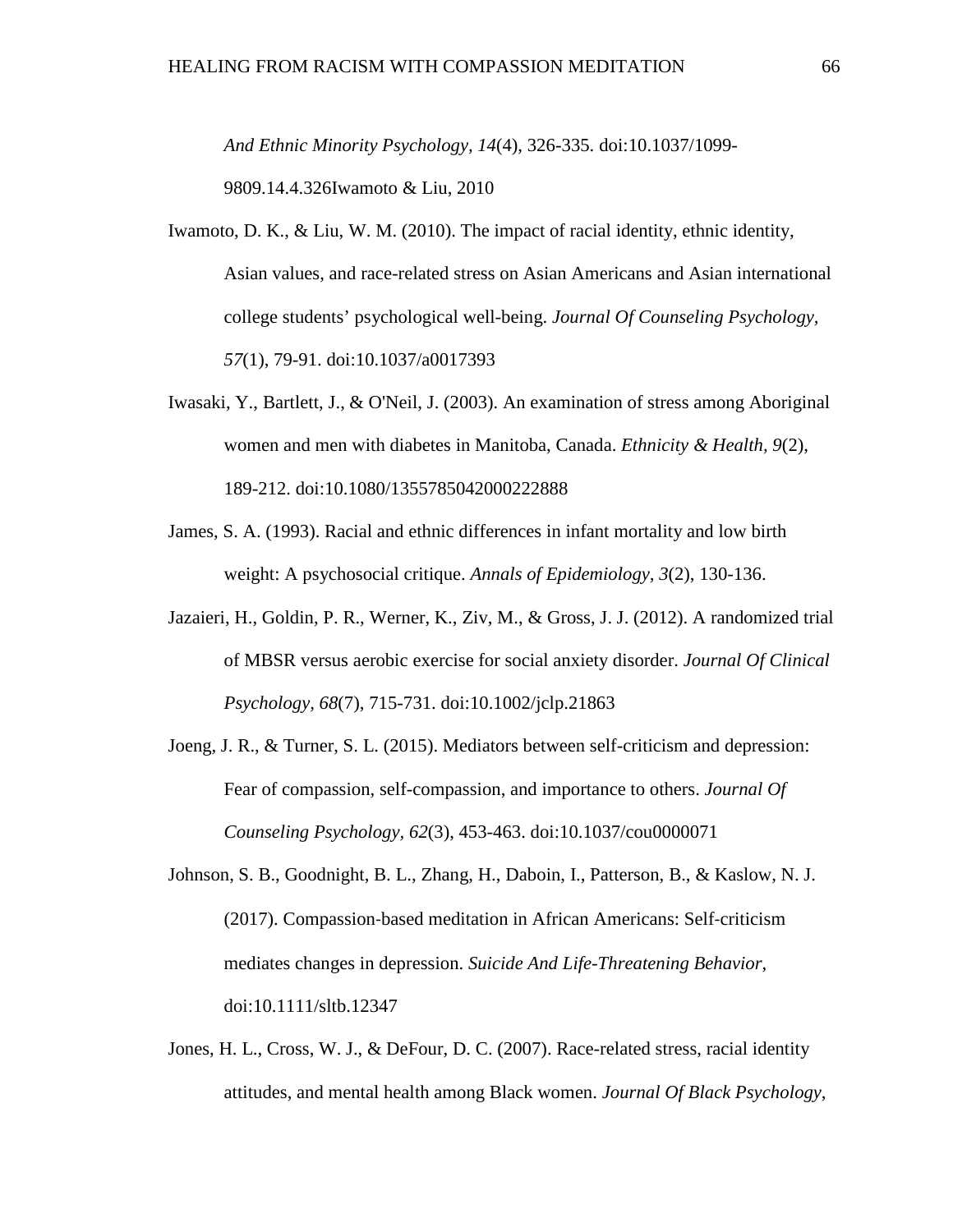*33*(2), 208-231. doi:10.1177/0095798407299517

- Kaczkurkin, A. N., Asnaani, A., Hall-Clark, B., Peterson, A. L., Yarvis, J. S., & Foa, E. B. (2016). Ethnic and racial differences in clinically relevant symptoms in active duty military personnel with posttraumatic stress disorder. *Journal Of Anxiety Disorders*, 4390-98. doi:10.1016/j.janxdis.2016.09.004
- Kaholokula, J. K., Grandinetti, A., Keller, S., Nacapoy, A. H., Kingi, T. K., & Mau, M. K. (2012). Association between perceived racism and physiological stress indices in Native Hawaiians. *Journal Of Behavioral Medicine, 35*(1), 27-37. doi:10.1007/s10865-011-9330-z]
- Kaiser, C. R., & Major, B. (2006). A social psychological perspective on perceiving and reporting discrimination. *Law & Social Inquiry, 31*(4), 801-830.
- Kearney, D. J. (2015). Mindfulness-based stress reduction and loving-kindness meditation for traumatized veterans. In V. M. Follette, J. Briere, D. Rozelle, J. W. Hopper, D. I. Rome, V. M. Follette, ... D. I. Rome (Eds.), *Mindfulness-oriented interventions for trauma: Integrating contemplative practices* (pp. 273-283). New York, NY, US: Guilford Press.
- Kearney, D. J., Malte, C. A., McManus, C., Martinez, M. E., Felleman, B., & Simpson, T. L. (2013). Loving‐kindness meditation for posttraumatic stress disorder: A pilot study. *Journal of Traumatic Stress, 26*(4), 426-434.

Kessler, R. C., Mickelson, K. D., & Williams, D. R. (1999). The prevalence, distribution, and mental health correlates of perceived discrimination in the United States. *Journal Of Health And Social Behavior, 40*(3), 208-230. doi:10.2307/2676349

Khaylis, A., Waelde, L., & Bruce, E. (2007). The role of ethnic identity in the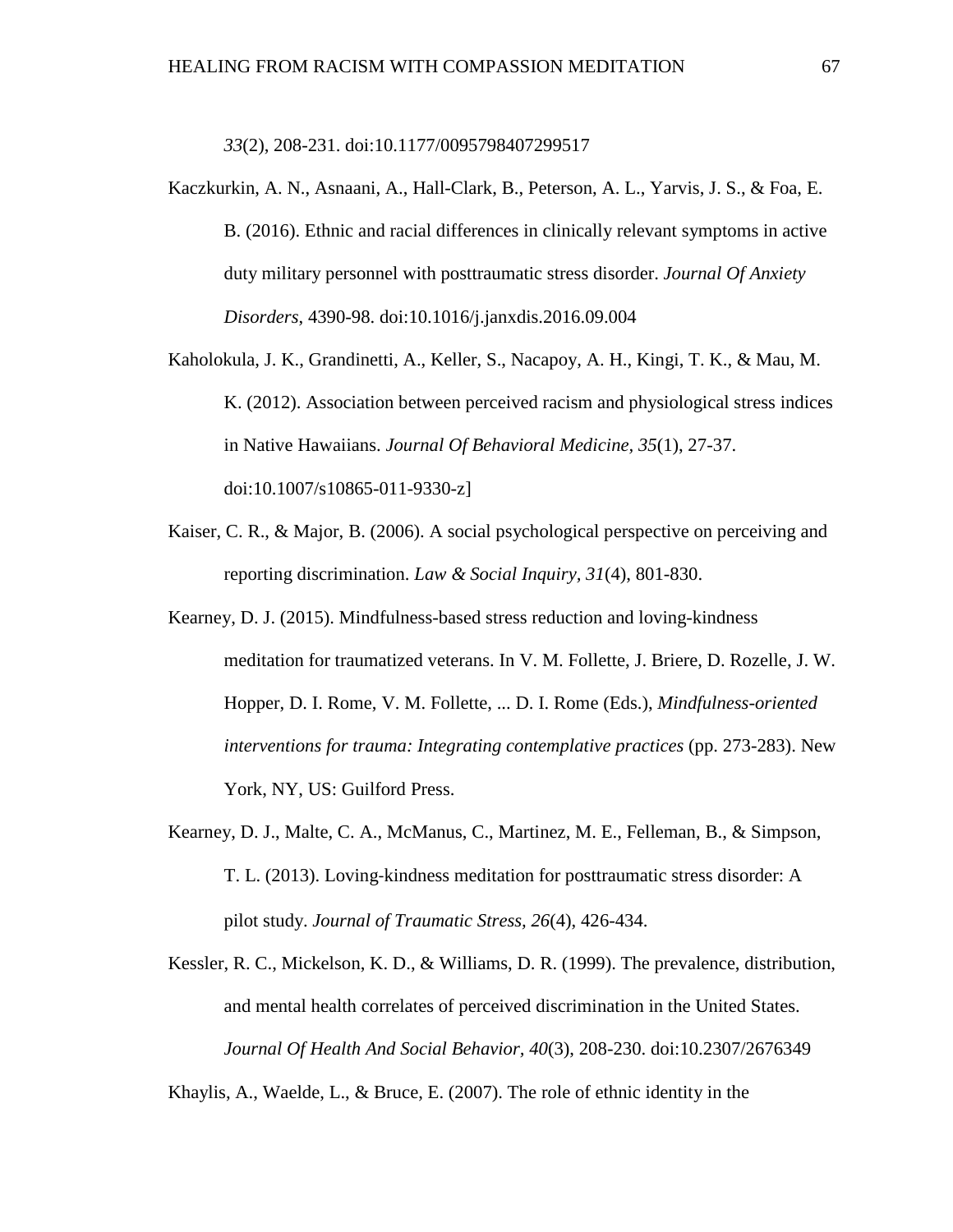relationship of race-related stress to PTSD symptoms among young adults. *Journal Of Trauma & Dissociation, 8*(4), 91-105. doi:10.1300/J229v08n04\_06

- Kim, J., Kim, S., Kim, J., Jeong, B., Park, C., Son, A. R., & ... Ki, S. W. (2009). Compassionate attitude towards others' suffering activates the mesolimbic neural system. *Neuropsychologia, 47*(10), 2073-2081. doi:10.1016/j.neuropsychologia.2009.03.017
- Kinzie, J. D., Boehnlein, J. K., Leung, P. K., Moore, L. J., Riley, C., & Smith, D. (1990). The prevalence of posttraumatic stress disorder and its clinical significance among Southeast Asian refugees. *The American Journal Of Psychiatry, 147*(7), 913-917. doi:10.1176/ajp.147.7.913
- Kirmayer, L. J., Boothroyd, L. J., Tanner, A., Adelson, N., & Robinson, E. (2000). Psychological distress among The Cree of James Bay. *Transcultural Psychiatry, 37*(2), 288.
- Klimecki, O. M., Leiberg, S., Lamm, C., & Singer, T. (2013). Functional neural plasticity and associated changes in positive affect after compassion training. *Cerebral Cortex, 23*(7), 1552-1561. doi:10.1093/cercor/bhs142
- Klimecki, O. M., Leiberg, S., Ricard, M., & Singer, T. (2014). Differential pattern of functional brain plasticity after compassion and empathy training. *Social Cognitive And Affective Neuroscience, 9*(6), 873-879.
- Krieger, T., Altenstein, D., Baettig, I., Doerig, N., & Holtforth, M. G. (2013). Selfcompassion in depression: Associations with depressive symptoms, rumination, and avoidance in depressed outpatients. *Behavior Therapy, 44*(3), 501-513. doi:10.1016/j.beth.2013.04.004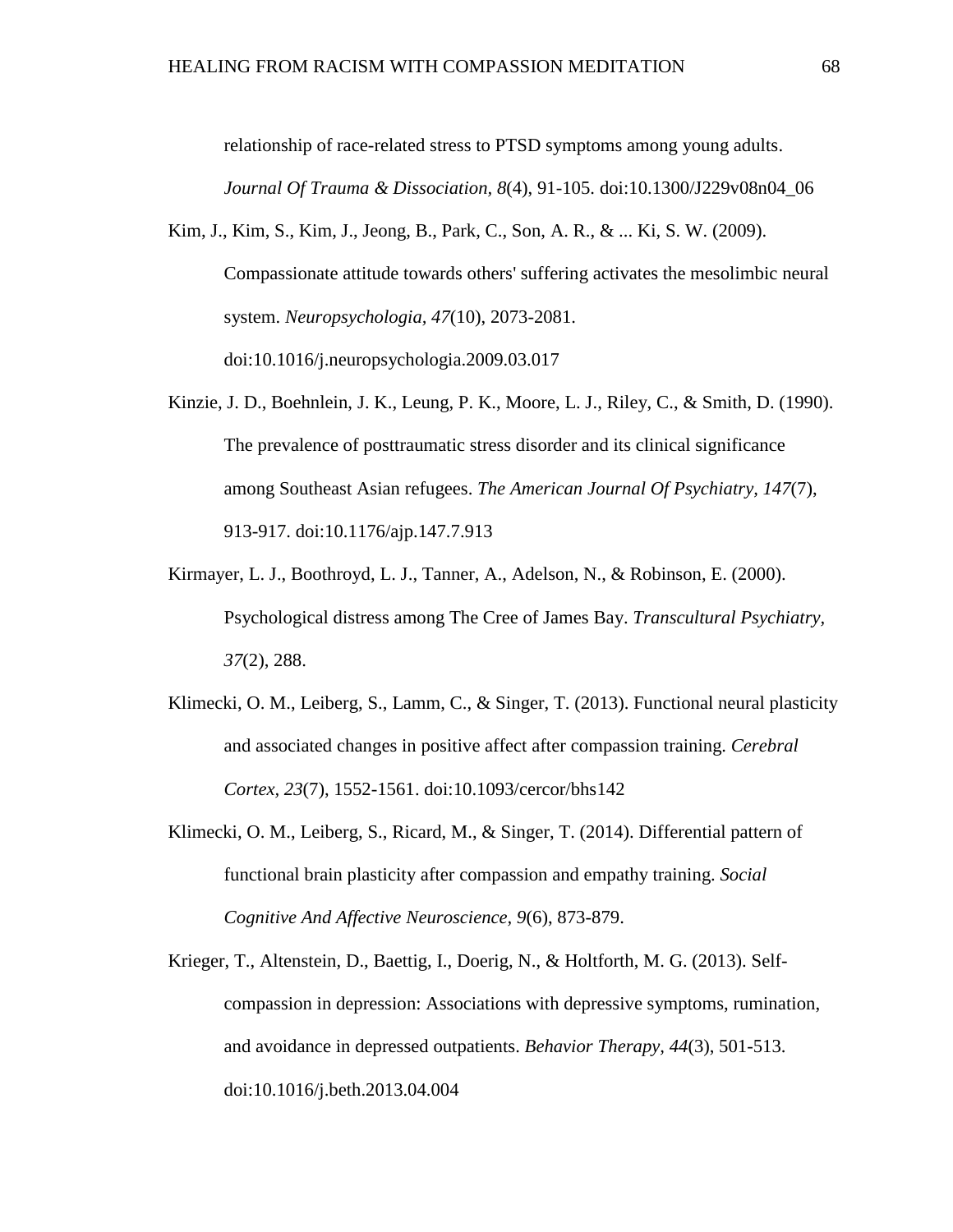Kristeller, J. L., & Johnson, T. (2005). Cultivating loving kindness: A two-stage model of the effects of meditation on empathy, compassion, and altruism. *Zygon®, 40*(2), 391-408. doi:10.1111/j.1467-9744.2005.00671.x

Kuyken, W., Watkins, E., Holden, E., White, K., Taylor, R. S., Byford, S., & ... Dalgleish, T. (2010). How does mindfulness-based cognitive therapy work?. *Behaviour Research And Therapy*, *48*(11), 1105-1112. doi:10.1016/j.brat.2010.08.003

- Lalonde, R. N., & Cameron, J. E. (1994). Behavioral responses to discrimination: A focus on action. In M. P. Zanna, J. M. Olson, M. P. Zanna, J. M. Olson (Eds.), *The psychology of prejudice: The Ontario symposium, Vol. 7* (pp. 257-288). Hillsdale, NJ, US: Lawrence Erlbaum Associates, Inc.
- Landrine, H., & Klonoff, E. A. (1996). The schedule of racist events: A measure of racial discrimination and a study of its negative physical and mental health consequences. *Journal Of Black Psychology, 22*(2), 144-168. doi:10.1177/00957984960222002
- Landrine, H., Klonoff, E. A., Corral, I., Fernandez, S., & Roesch, S. (2006). Conceptualizing and measuring ethnic discrimination in health research. *Journal Of Behavioral Medicine, 29*(1), 79-94. doi:10.1007/s10865-005-9029-0

Lang, A. J., Strauss, J. L., Bomyea, J., Bormann, J. E., Hickman, S. D., Good, R. C., & Essex, M. (2012). The theoretical and empirical basis for meditation as an intervention for PTSD. *Behavior Modification, 36*(6), 759-786. doi:10.1177/0145445512441200

Lazarus, R. S., & Folkman, S. (1984). Coping and adaptation. *The handbook of*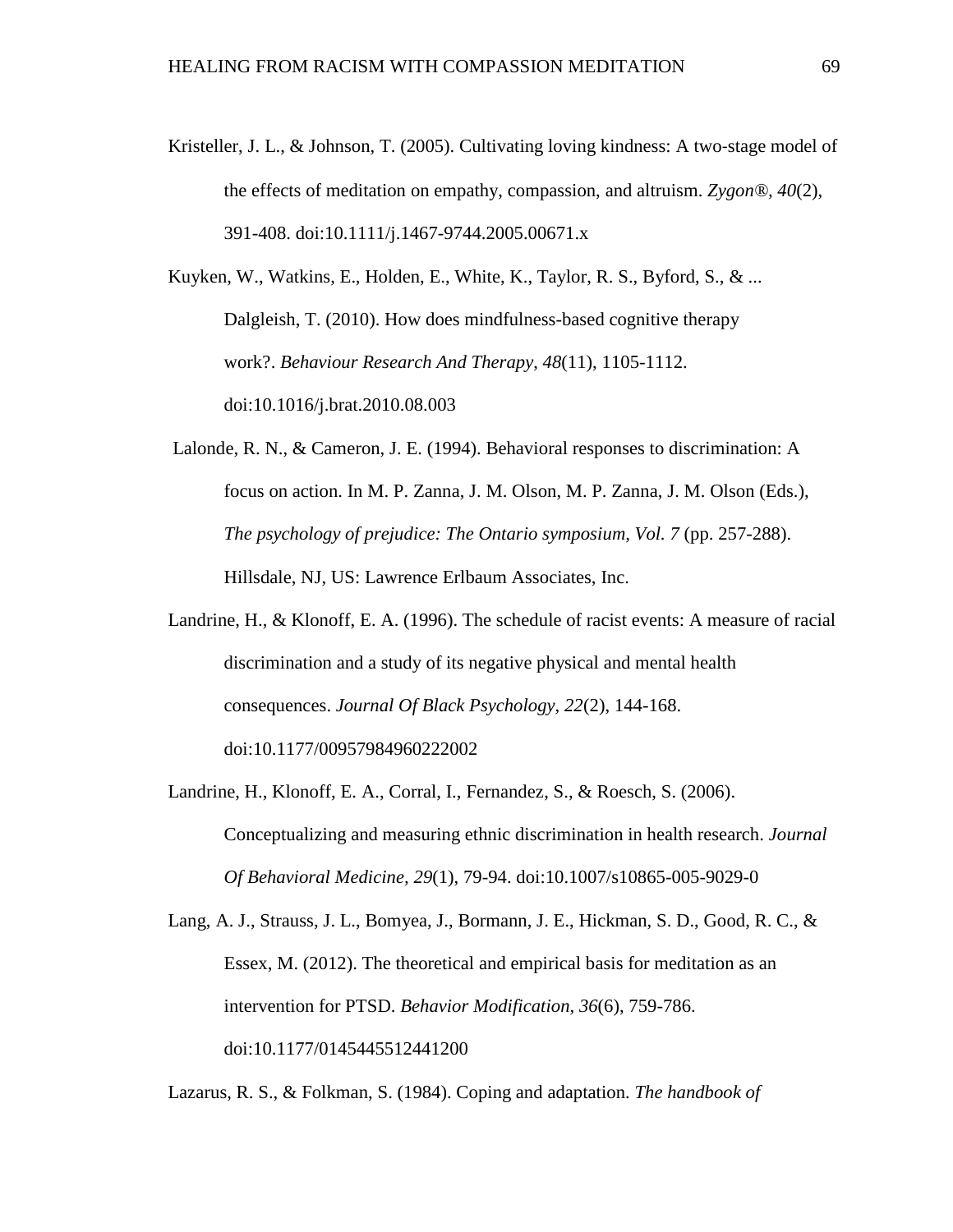*behavioral medicine*, 282-325.

- Le, T. N., & Proulx, J. (2015). Feasibility of mindfulness-based intervention for incarcerated mixed-ethnic Native Hawaiian/Pacific Islander youth. *Asian American Journal Of Psychology, 6*(2), 181-189. doi:10.1037/aap0000019
- Lee, D. L., & Ahn, S. (2013). The relation of racial identity, ethnic identity, and racial socialization to discrimination–distress: A meta-analysis of Black Americans. *Journal Of Counseling Psychology, 60*(1), 1-14. doi:10.1037/a0031275
- Lewis-Coles, M. L., & Constantine, M. G. (2006). Racism-related stress, Africultural coping, and religious problem-solving among African Americans. *Cultural Diversity And Ethnic Minority Psychology, 12*(3), 433-443. doi:10.1037/1099- 9809.12.3.433
- Liang, C. H., & Fassinger, R. E. (2008). The role of collective self-esteem for Asian Americans experiencing racism-related stress: A test of moderator and mediator hypotheses. *Cultural Diversity And Ethnic Minority Psychology*, *14*(1), 19-28. doi:10.1037/1099-9809.14.1.19
- Lipsky, S., Kernic, M. A., Qiu, Q., & Hasin, D. S. (2016). Traumatic events associated with posttraumatic stress disorder: The role of race/ethnicity and depression. *Violence Against Women, 22*(9), 1055-1074. doi:10.1177/1077801215617553
- López, C. M., Andrews, A. I., Chisolm, A. M., de Arellano, M. A., Saunders, B., & Kilpatrick, D. G. (2016). Racial/ethnic differences in trauma exposure and mental health disorders in adolescents. *Cultural Diversity And Ethnic Minority Psychology*, doi:10.1037/cdp0000126

Lopez, J. D. (2005). Race-related stress and sociocultural orientation among Latino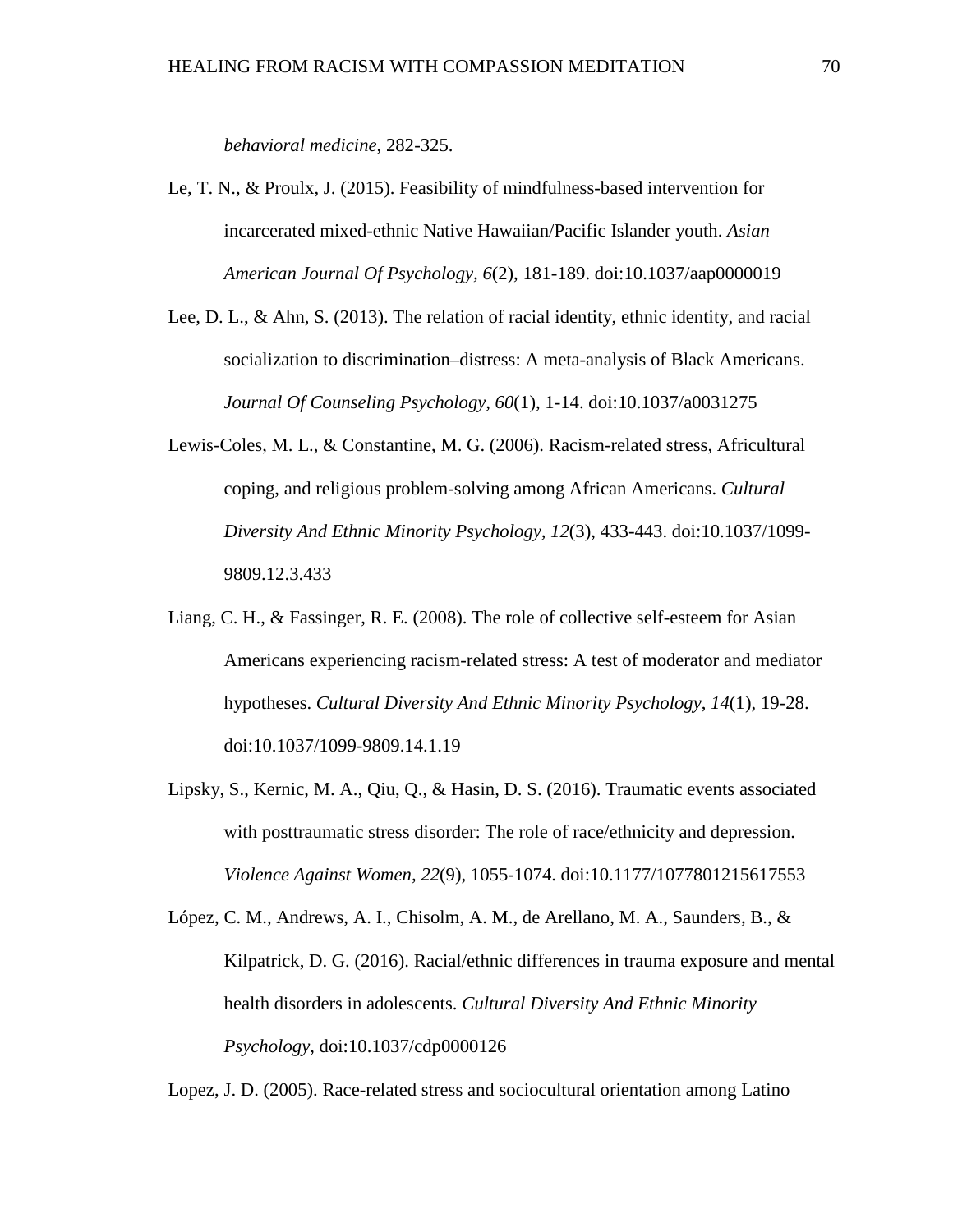students during their transition into a predominately White, highly selective institution. *Journal Of Hispanic Higher Education, 4*(4), 354-365. doi:10.1177/1538192705279594

- Lopez-Kinney, D. I. (2002). Racism-related stress, appraisal, and coping among Latinos/as. *Dissertation Abstracts International, 62*, 3383.
- Lutz, A., Brefczynski-Lewis, J., Johnstone, T., & Davidson, R. J. (2008). Regulation of the neural circuitry of emotion by compassion meditation: Effects of meditative expertise. *PloS one, 3*(3), e1897.

Lutz, A., Greischar, L. L., Perlman, D. M., & Davidson, R. J. (2009). BOLD signal in insula is differentially related to cardiac function during compassion meditation in experts vs. novices. *Neuroimage, 47*(3), 1038-1046. doi:10.1016/j.neuroimage.2009.04.081

- Lutz, A., Slagter, H. A., Dunne, J. D., & Davidson, R. J. (2008). Attention regulation and monitoring in meditation. *Trends In Cognitive Sciences, 12*(4), 163-169. doi:10.1016/j.tics.2008.01.005
- MacBeth, A., & Gumley, A. (2012). Exploring compassion: A meta-analysis of the association between self-compassion and psychopathology. *Clinical Psychology Review, 32*(6), 545-552. doi:10.1016/j.cpr.2012.06.003
- Maheux, A., & Price, M. (2015). Investigation of the relation between PTSD symptoms and self-compassion: Comparison across DSM IV and DSM 5 PTSD symptom clusters. *Self And Identity, 14*(6), 627-637. doi:10.1080/15298868.2015.1037791
- Maheux, A., & Price, M. (2016). The indirect effect of social support on post-trauma psychopathology via self-compassion. *Personality And Individual Differences*,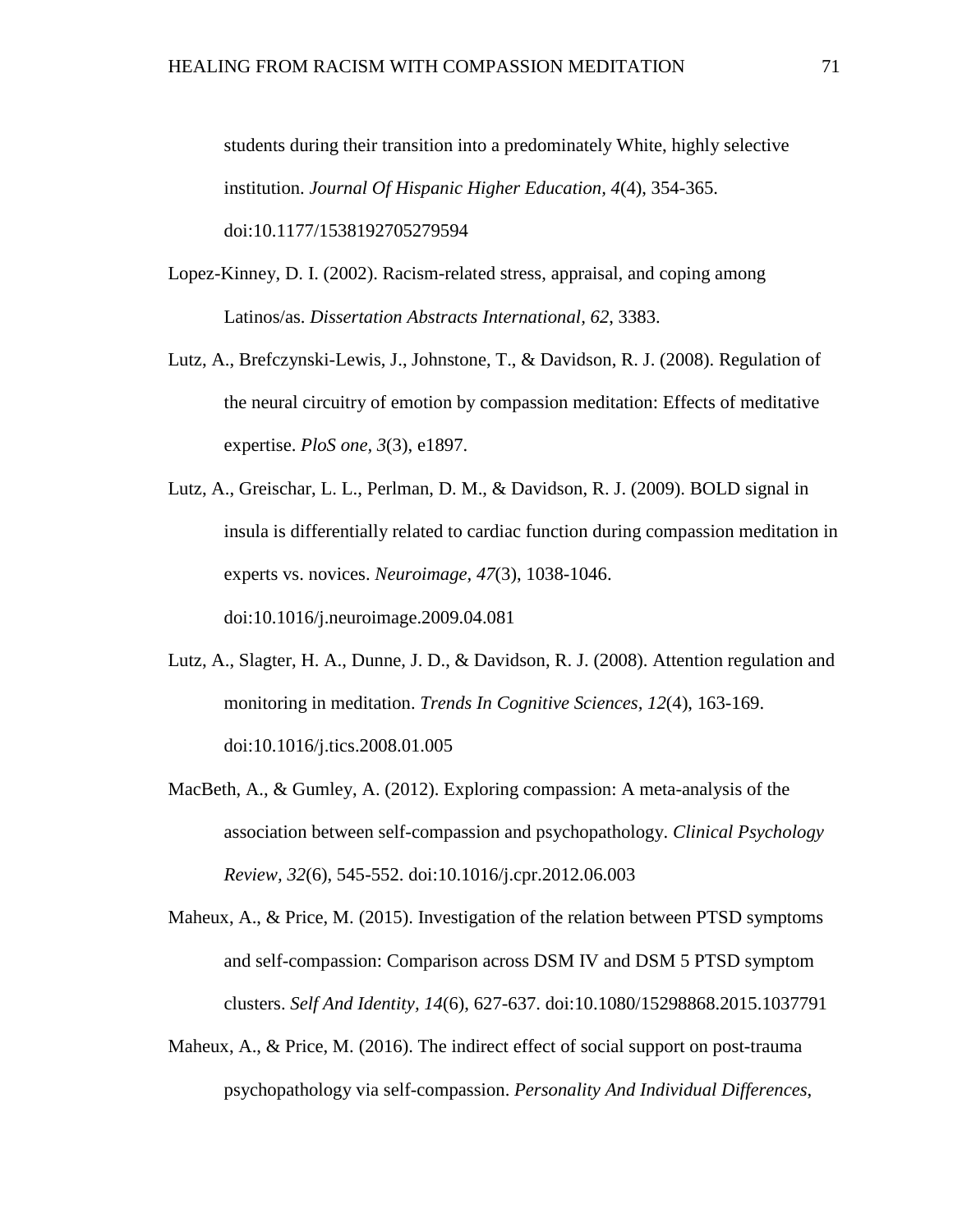88102-107. doi:10.1016/j.paid.2015.08.051

- Mayhew, S. L., & Gilbert, P. (2008). Compassionate mind training with people who hear malevolent voices: A case series report. *Clinical Psychology & Psychotherapy, 15*(2), 113-138. doi:10.1002/cpp.566
- McGuire, T. G., & Miranda, J. (2008). Racial and ethnic disparities in mental health care: Evidence and policy implications. *Health Affairs (Project Hope), 27*(2), 393–403. doi:10.1377/hlthaff.27.2.393
- McNeilly, M., Musick, M., Efland, J. R., Baughman, J. T., Toth, P. S., Saulter, T. D., & ... Anderson, N. B. (2000). Minority populations and psychophysiologic research: Challenges in trust building and recruitment. *Journal Of Mental Health And Aging, 6*(1), 91-102.
- Mehr, K. E., & Adams, A. C. (2016). Self-compassion as a mediator of maladaptive perfectionism and depressive symptoms in college students. *Journal Of College Student Psychotherapy, 30*(2), 132-145. doi:10.1080/87568225.2016.1140991
- Mellor, D. (2004). Responses to racism: A taxonomy of coping styles used by Aboriginal Australians. *American Journal Of Orthopsychiatry, 74*(1), 56-71. doi:10.1037/0002-9432.74.1.56
- Merta, R. J. (1995). Group work: Multicultural perspectives. In J. G. Ponterotto, J. M. Casas, L. A. Suzuki, C. M. Alexander, J. G. Ponterotto, J. M. Casas, ... C. M. Alexander (Eds.), *Handbook of multicultural counseling* (pp. 567-585). Thousand Oaks, CA, US: Sage Publications, Inc.
- Miehls, D. (2011). Racism and its effects. In N. R. Heller, A. Gitterman, N. R. Heller, A. Gitterman (Eds.), *Mental health and social problems: A social work perspective*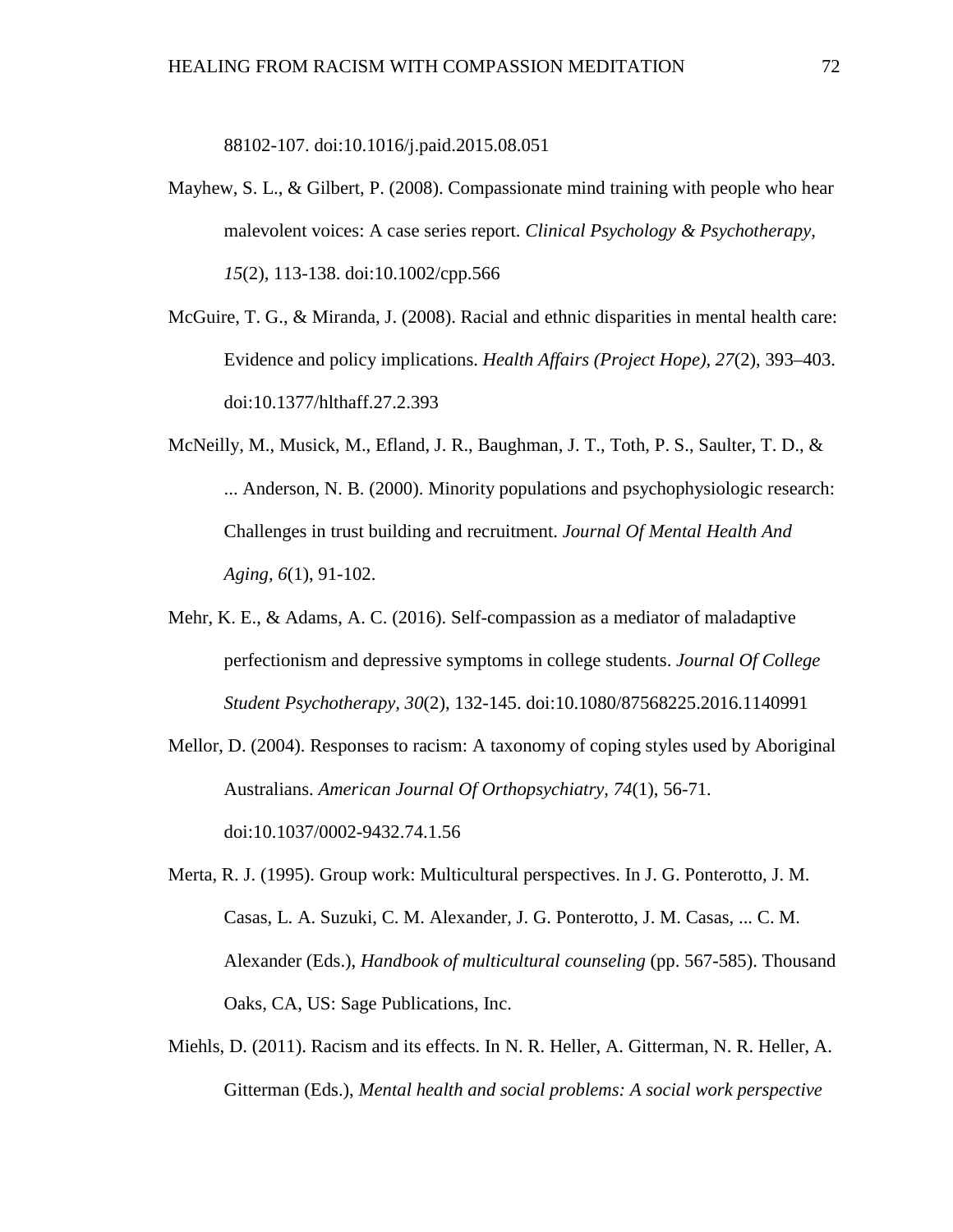(pp. 62-85). New York, NY, US: Routledge/Taylor & Francis Group.

- Miller, C. T., & Kaiser, C. R. (2001). A theoretical perspective on coping with stigma. *Journal Of Social Issues, 57*(1), 73-92. doi:10.1111/0022-4537.00202
- Moore, L. J., & Boehnlein, J. K. (1991). Posttraumatic stress disorder, depression, and somatic symptoms in U.S. Mien patients. *Journal Of Nervous And Mental Disease, 179*(12), 728-733. doi:10.1097/00005053-199112000-00003
- Moradi, B., & Risco, C. (2006). Perceived discrimination experiences and mental health of Latina/o American persons. *Journal Of Counseling Psychology, 53*(4), 411- 421. doi:10.1037/0022-0167.53.4.411
- Nadal, K. L., Wong, Y., Sriken, J., Griffin, K., & Fujii-Doe, W. (2015). Racial microaggressions and Asian Americans: An exploratory study on within-group differences and mental health. *Asian American Journal Of Psychology, 6*(2), 136- 144. doi:10.1037/a0038058
- Neff, K. D. (2003). The development and validation of a scale to measure selfcompassion. *Self And Identity, 2*(3), 223-250. doi:10.1080/15298860309027
- Neff, K. D. (n.d.) "Self Compassion Scale for Researchers." Retrieved from http://selfcompassion.org/wp-

```
content/uploads/2015/06/Self_Compassion_Scale_for_researchers.pdf
```
- Neff, K. D., & Germer, C. K. (2013). A pilot study and randomized controlled trial of the mindful self‐compassion program. *Journal Of Clinical Psychology, 69*(1), 28-44. doi:10.1002/jclp.21923
- Neff, K. D., Hsieh, Y., & Dejitterat, K. (2005). Self-compassion, achievement goals, and coping with academic failure. *Self And Identity, 4*(3), 263-287.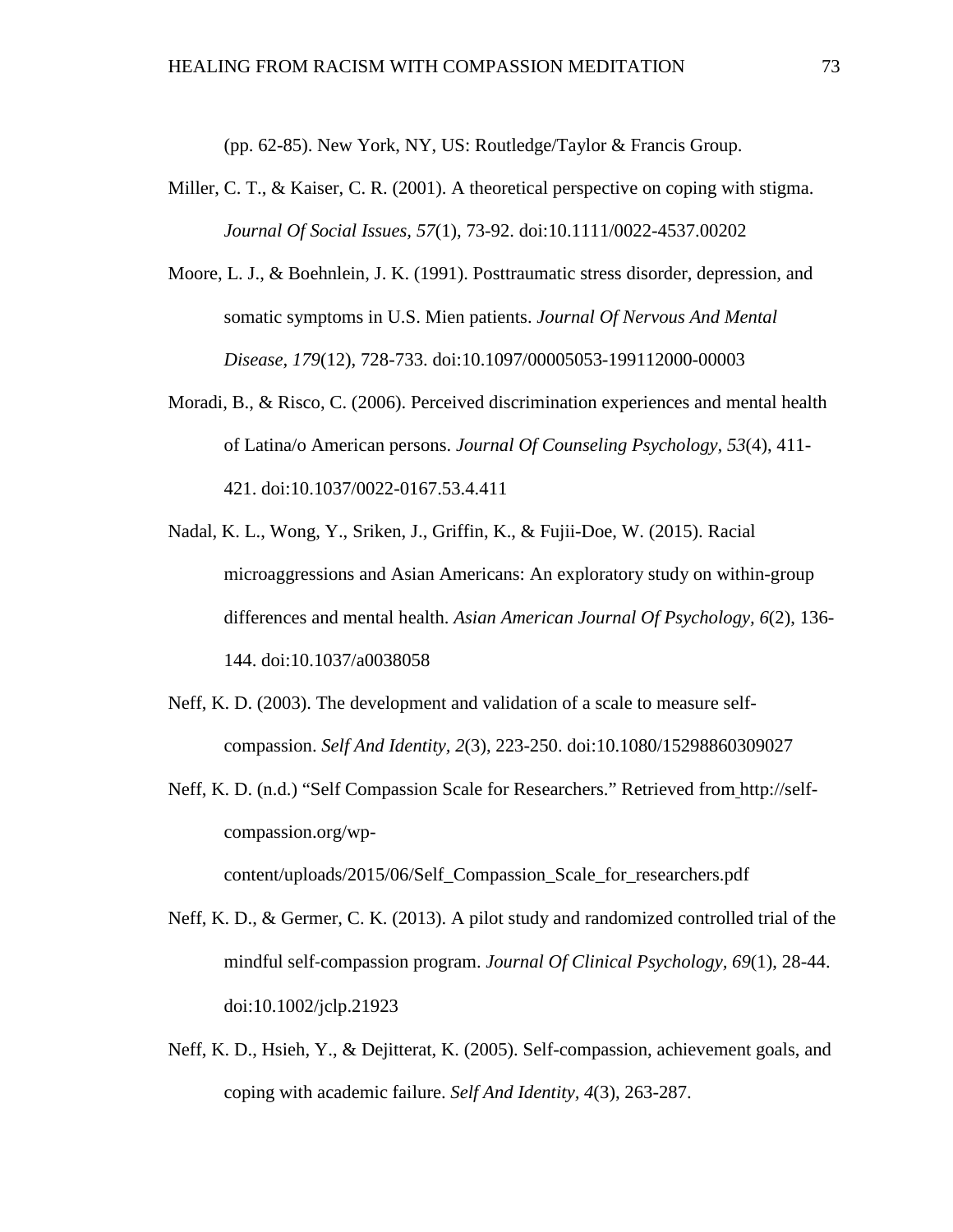doi:10.1080/13576500444000317

- Neff, K. D., Kirkpatrick, K. L., & Rude, S. S. (2007). Self-compassion and adaptive psychological functioning. *Journal Of Research In Personality, 41*(1), 139-154. doi:10.1016/j.jrp.2006.03.004
- Neff, K. D., & Vonk, R. (2009). Self-compassion versus global self-esteem: Two different ways of relating to oneself. *Journal Of Personality, 77*(1), 23-50. doi:10.1111/j.1467-6494.2008.00537.x
- Ngamake, S. T., Walch, S. E., & Raveepatarakul, J. (2016). Discrimination and sexual minority mental health: Mediation and moderation effects of coping. *Psychology Of Sexual Orientation And Gender Diversity, 3*(2), 213-226. doi:10.1037/sgd0000163
- National Institutes of Health. (2006). *Fact sheet: Health disparities*. Retrieved from <http://www.nih.gov/aboutresearchresultsforthepublic/HealthDisparities.pdf>
- Noh, S., Beiser, M., Kaspar, V., Hou, F., & Rummens, J. (1999). Perceived racial discrimination, depression, and coping: A study of Southeast Asian refugees in Canada. *Journal Of Health And Social Behavior, 40*(3), 193-207. doi:10.2307/2676348
- Noh, S., & Kaspar, V. (2003). Perceived discrimination and depression: Moderating effects of coping, acculturation, and ethnic support. *American Journal Of Public Health, 93*(2), 232-238. doi:10.2105/AJPH.93.2.232
- Norris, F. H. (1990). Screening for traumatic stress: A scale for use in the general population. *Journal Of Applied Social Psychology*, *20*(20, Pt 2), 1704-1718. doi:10.1111/j.1559-1816.1990.tb01505.x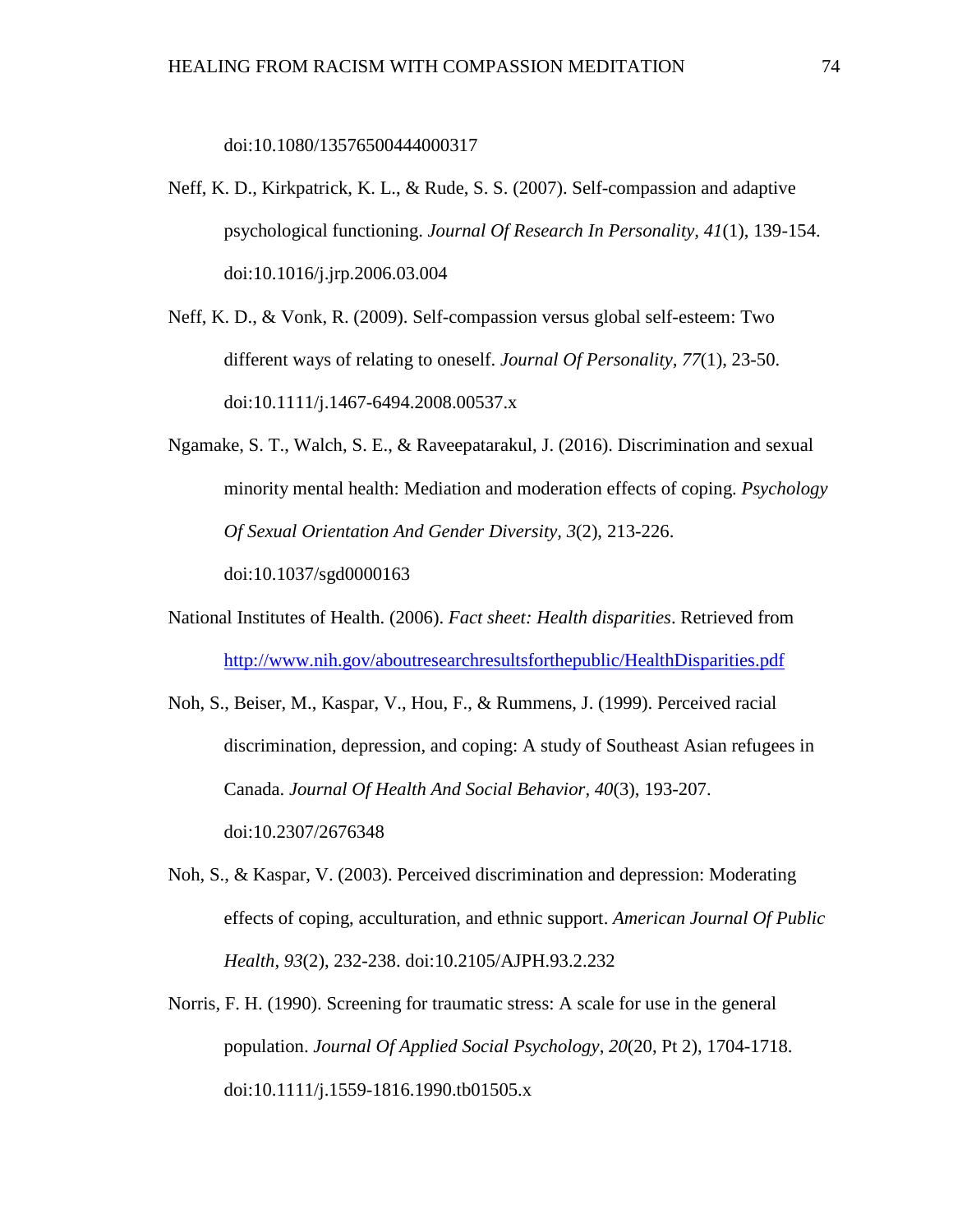- Okazaki, S. (1997). Sources of ethnic differences between Asian American and White American college students on measures of depression and social anxiety. *Journal Of Abnormal Psychology, 106*(1), 52-60. doi:10.1037/0021-843X.106.1.52
- Outlaw, F. H. (1993). Stress and coping: The influence of racism of the cognitive appraisal processing of African Americans. *Issues In Mental Health Nursing, 14*(4), 399-409. doi:10.3109/01612849309006902
- Ozawa-de Silva, B. R., Dodson-Lavelle, B., Raison, C. L., Negi, L. T., Silva, B. R. O., & Phil, D. (2012). Compassion and ethics: Scientific and practical approaches to the cultivation of compassion as a foundation for ethical subjectivity and well-being. *Journal of Healthcare, Science and the Humanities, 2*(1), 145-161.
- Pace, T. W., Negi, L. T., Adame, D. D., Cole, S. P., Sivilli, T. I., Brown, T. D., & ... Raison, C. L. (2009). Effect of compassion meditation on neuroendocrine, innate immune and behavioral responses to psychosocial stress.

*Psychoneuroendocrinology, 34*(1), 87-98. doi:10.1016/j.psyneuen.2008.08.011

Pace, T. W., Negi, L. T., Sivilli, T. I., Issa, M. J., Cole, S. P., Adame, D. D., & Raison, C. L. (2010). Innate immune, neuroendocrine and behavioral responses to psychosocial stress do not predict subsequent compassion meditation practice time. *Psychoneuroendocrinology, 35*(2), 310-315.

doi:10.1016/j.psyneuen.2009.06.008

Palgi, S., Klein, E., & Shamay-Tsoory, S. G. (2016). Oxytocin improves compassion toward women among patients with PTSD. *Psychoneuroendocrinology, 64*, 143- 149. doi:10.1016/j.psyneuen.2015.11.008

Paradies, Y. C. (2006). Defining, conceptualizing and characterizing racism in health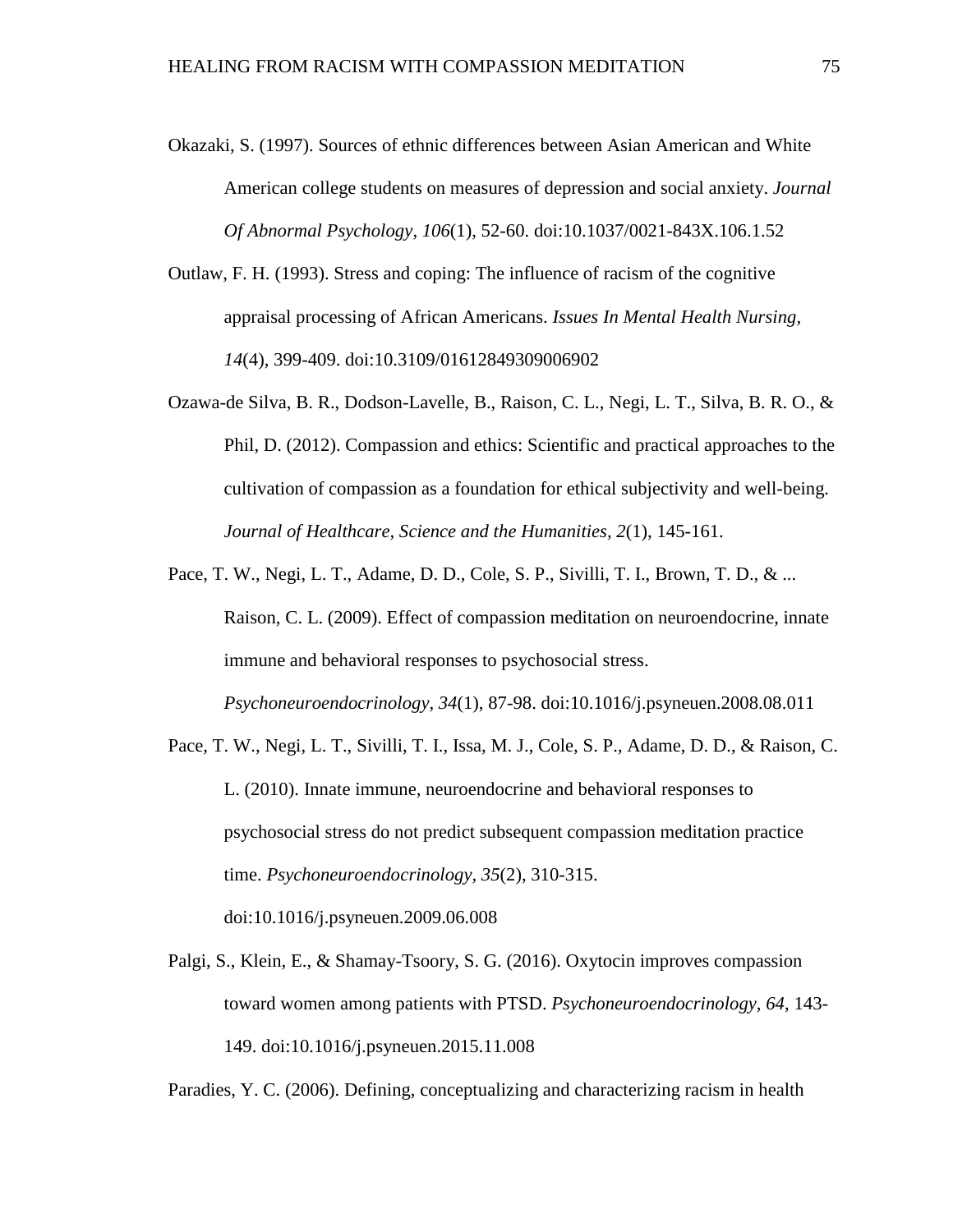research. *Critical Public Health, 16*(2), 143-157.

doi:10.1080/09581590600828881

- Pearlin, L. I., Schieman, S., Fazio, E. M., & Meersman, S. C. (2005). Stress, health, and the life course: Some conceptual perspectives. *Journal Of Health And Social Behavior, 46*(2), 205-219. doi:10.1177/002214650504600206
- Perilla, J. L., Norris, F. H., & Lavizzo, E. A. (2002). Ethnicity, culture, and disaster response: Identifying and explaining ethnic differences in PTSD six months after Hurricane Andrew. *Journal Of Social And Clinical Psychology, 21*(1), 20-45. doi:10.1521/jscp.21.1.20.22404
- Pieterse, A. L., & Carter, R. T. (2007). An examination of the relationship between general life stress, racism-related stress, and psychological health among Black men. *Journal Of Counseling Psychology, 54*(1), 101-109. doi:10.1037/0022- 0167.54.1.101
- Pieterse, A. L., Carter, R. T., Evans, S. A., & Walter, R. A. (2010). An exploratory examination of the associations among racial and ethnic discrimination, racial climate, and trauma-related symptoms in a college student population. *Journal Of Counseling Psychology, 57*(3), 255-263. doi:10.1037/a0020040
- Pieterse, A., & Powell, S. (2016). A theoretical overview of the impact of racism on people of color. In A. N. Alvarez, C. H. Liang, H. A. Neville, A. N. Alvarez, C. H. Liang, H. A. Neville (Eds.), *The cost of racism for people of color: Contextualizing experiences of discrimination* (pp. 11-30). Washington, DC, US: American Psychological Association. doi:10.1037/14852-002

Pieterse, A. L., Todd, N. R., Neville, H. A., & Carter, R. T. (2012). Perceived racism and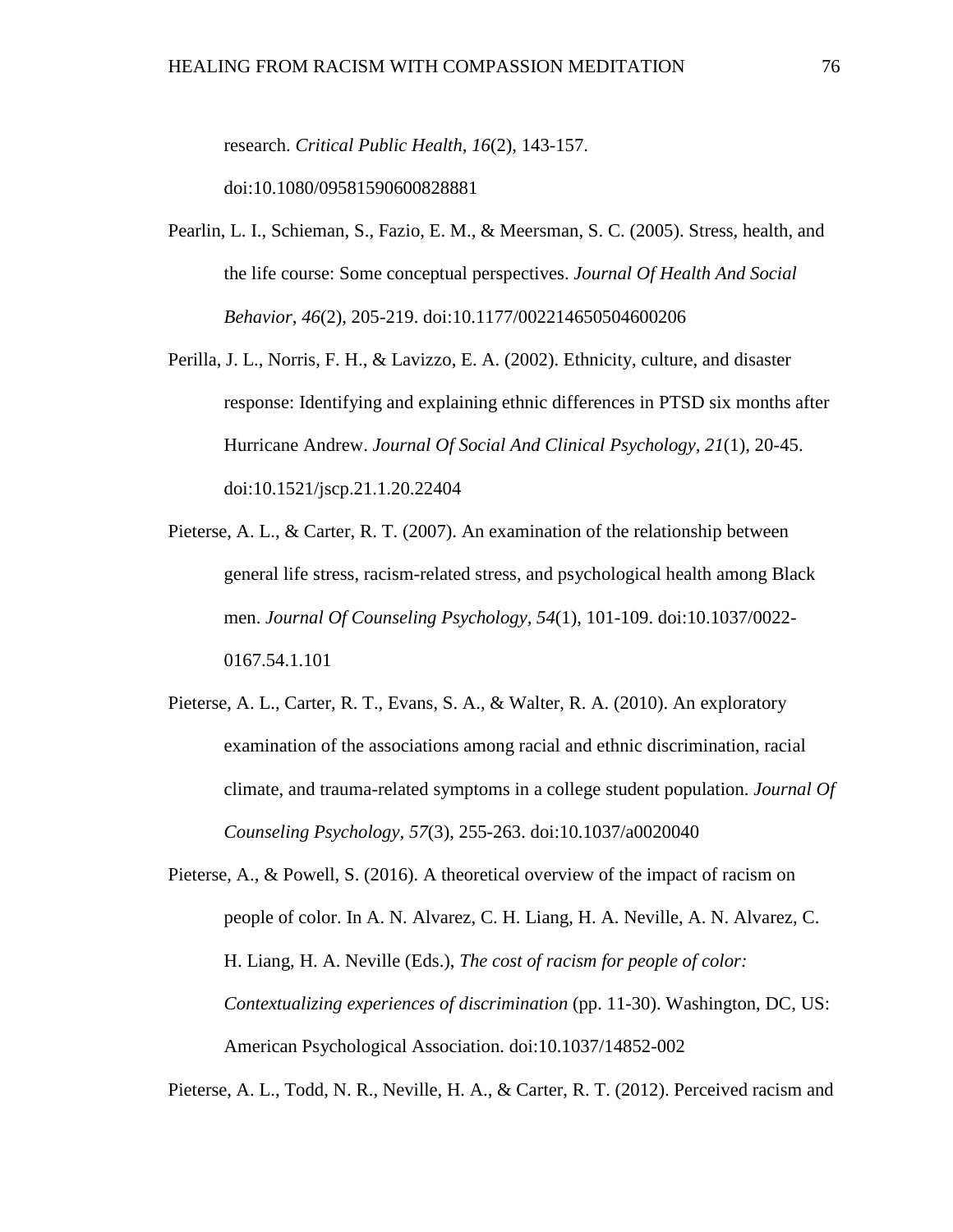mental health among Black American adults: A meta-analytic review. *Journal Of Counseling Psychology, 59*(1), 1-9. doi:10.1037/a0026208

- Plummer, D. L., & Slane, S. (1996). Patterns of coping in racially stressful situations. *The Journal of Black Psychology, 22*(3), 302–315. doi:10.1177/00957984960223002.
- Pokhrel, P., & Herzog, T. A. (2014). Historical trauma and substance use among Native Hawaiian college students. *American Journal Of Health Behavior, 38*(3), 420- 429. doi:10.5993/AJHB.38.3.11
- Pole, N., Best, S. R., Metzler, T., & Marmar, C. R. (2005). Why Are Hispanics at greater risk for PTSD?. *Cultural Diversity And Ethnic Minority Psychology, 11*(2), 144- 161. doi:10.1037/1099-9809.11.2.144
- Poundja, J., Fikretoglu, D., & Brunet, A. (2006). The co-occurrence of posttraumatic stress disorder symptoms and pain: Is depression a mediator?. *Journal Of Traumatic Stress*, *19*(5), 747-751. doi:10.1002/jts.20151
- Priest, N., Paradies, Y., Trenerry, B., Truong, M., Karlsen, S., & Kelly, Y. (2013). A systematic review of studies examining the relationship between reported racism and health and wellbeing for children and young people. *Social Science & Medicine*, 95115-127. doi:10.1016/j.socscimed.2012.11.031
- Raes, F. (2010). Rumination and worry as mediators of the relationship between selfcompassion and depression and anxiety. *Personality And Individual Differences, 48*(6), 757-761. doi:10.1016/j.paid.2010.01.023
- Raes, F. (2011). The effect of self-compassion on the development of depression symptoms in a non-clinical sample. *Mindfulness, 2*(1), 33-36. doi:10.1007/s12671-011-0040-y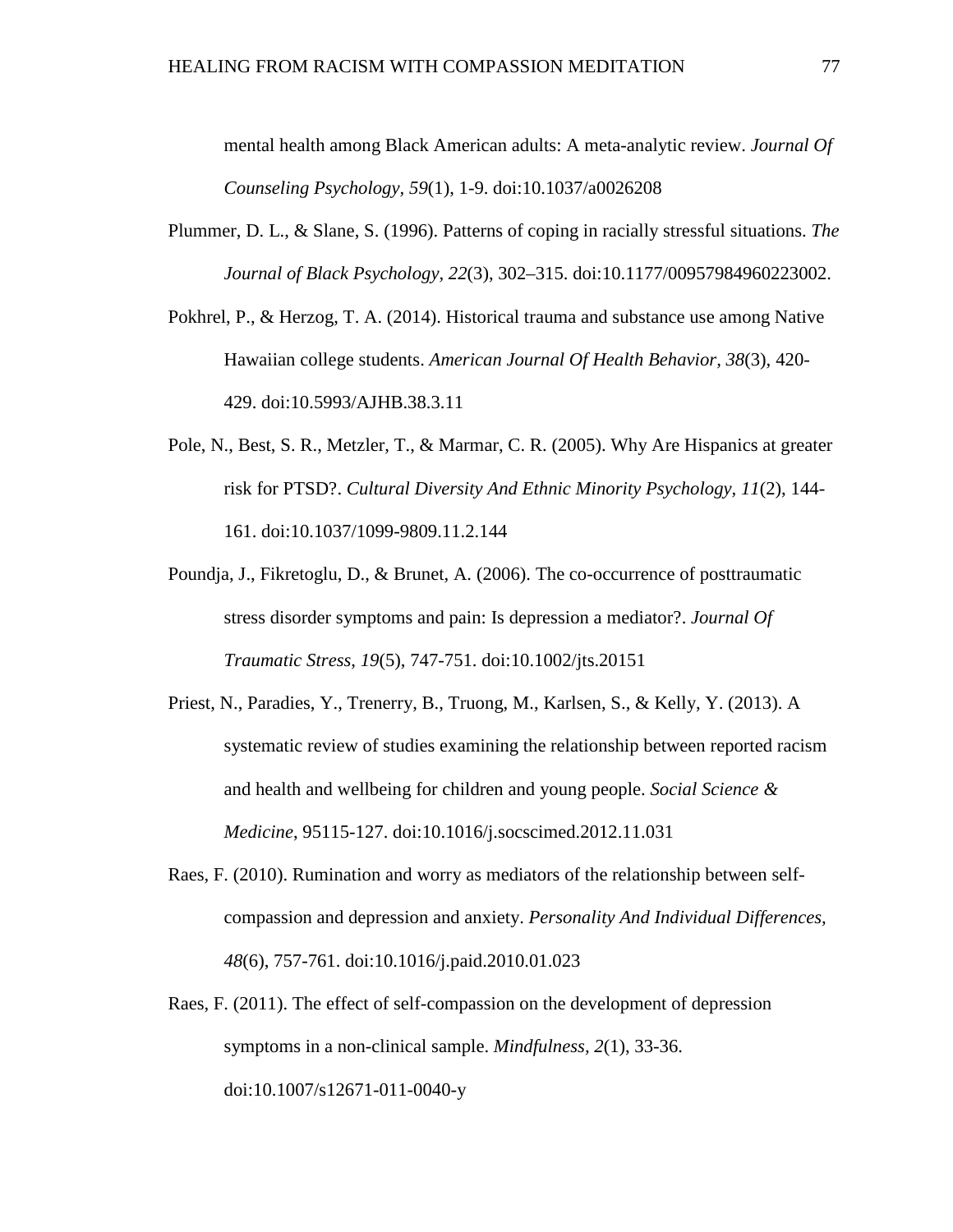Roberson, N. L. (1994). Clinical trial participation: viewpoints from racial/ethnic groups. *Cancer, 74*(S9), 2687-2691.

Roberts, A. L., Gilman, S. E., Breslau, J., Breslau, N., & Koenen, K. C. (2011). Race/ethnic differences in exposure to traumatic events, development of posttraumatic stress disorder, and treatment-seeking for post-traumatic stress disorder in the United States. *Psychological Medicine, 41*(1), 71-83. doi:10.1017/S0033291710000401

- Roth, R. S., Geisser, M. E., & Bates, R. (2008). The relation of post-traumatic stress symptoms to depression and pain in patients with accident-related chronic pain. *The Journal Of Pain*, *9*(7), 588-596. doi:10.1016/j.jpain.2008.01.333
- Salzberg, S. (2002). *Lovingkindness: The revolutionary art of happiness*. Boston, MA: Shambhala Publications.
- Sashidharan, T., Pawlow, L. A., & Pettibone, J. C. (2012). An examination of racial bias in the Beck Depression Inventory-II. *Cultural Diversity And Ethnic Minority Psychology, 18*(2), 203-209. doi:10.1037/a0027689
- Sears, D. O. (1991). Symbolic racism. In P. A. Katz & D. A. Taylor (Eds.), *Eliminating racism: Profiles in controversy* (pp. 53-84). New York: Plenum.
- Seligowski, A. V., Miron, L. R., & Orcutt, H. K. (2015). Relations among selfcompassion, PTSD symptoms, and psychological health in a trauma-exposed sample. *Mindfulness, 6*(5), 1033-1041. doi:10.1007/s12671-014-0351-x
- Shavers, V. L., Fagan, P., Jones, D., Klein, W. P., Boyington, J., Moten, C., & Rorie, E. (2012). The state of research on racial/ethnic discrimination in the receipt of health care. *American Journal Of Public Health, 102*(5), 953-966.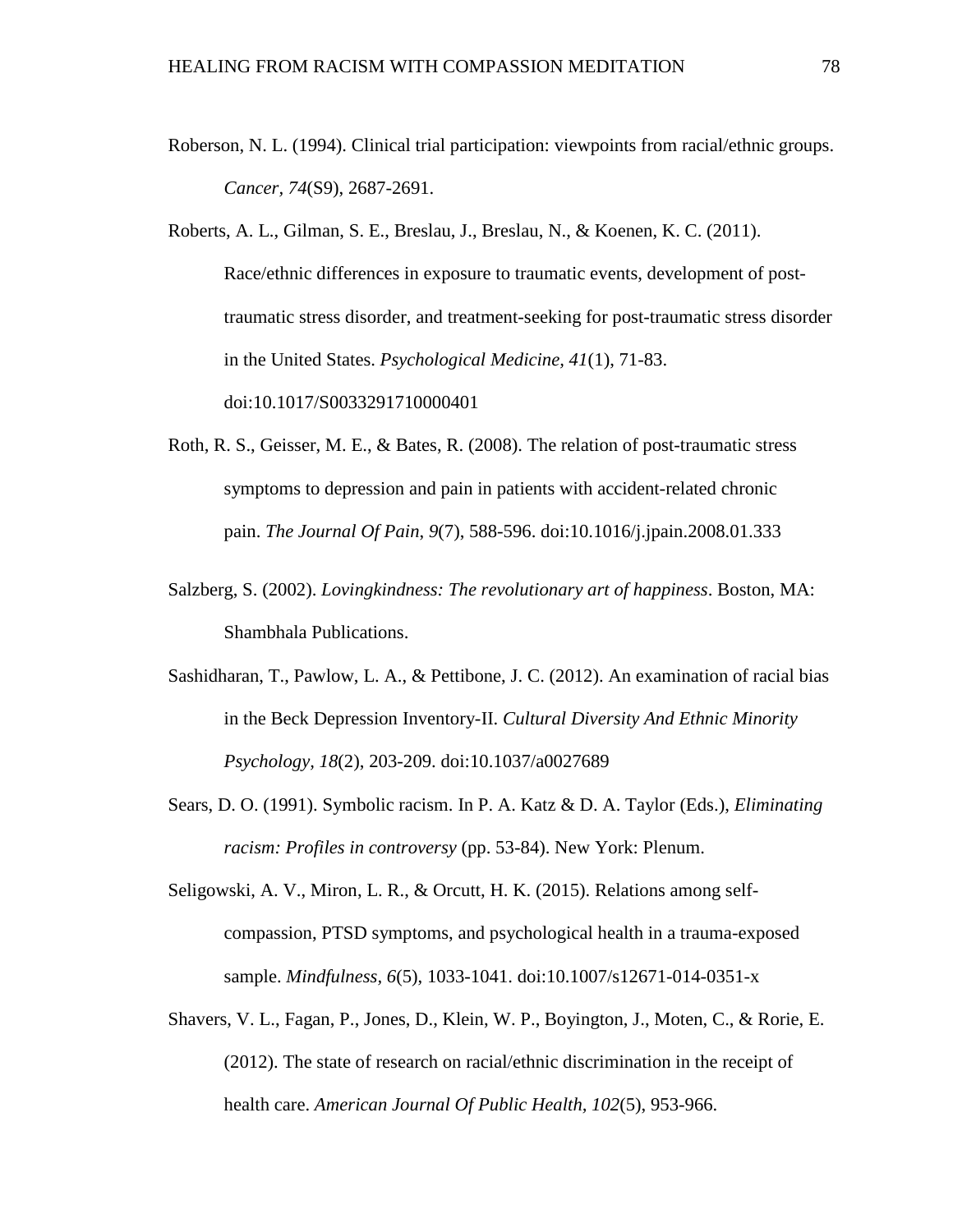doi:10.2105/AJPH.2012.300773

- Shonin, E., Van Gordon, W., Compare, A., Zangeneh, M., & Griffiths, M. D. (2015). Buddhist-derived loving-kindness and compassion meditation for the treatment of psychopathology: A systematic review. *Mindfulness, 6*(5), 1161-1180. doi:10.1007/s12671-014-0368-1
- Siegel, J. M., Aneshensel, C. S., Taub, B., Cantwell, D. P., & Driscoll, A. K. (1998). Adolescent depressed mood in a multiethnic sample. *Journal Of Youth And Adolescence, 27*(4), 413-427. doi:10.1023/A:1022873601030
- Sigelman, L., & Welch, S. (1994). *Black Americans' views of racial inequality: The dream deferred.* New York: Cambridge University Press.
- Sims, M., Diez-Roux, A. V., Dudley, A., Gebreab, S., Wyatt, S. B., Bruce, M. A., & ... Taylor, H. A. (2012). Perceived discrimination and hypertension among African Americans in the Jackson Heart Study. *American Journal Of Public Health, 102*(Suppl 2), S258-S265. doi:10.2105/AJPH.2011.300523
- Slavin, L. A., Rainer, K. L., McCreary, M. L., & Gowda, K. K. (1991). Toward a multicultural model of the stress process. *Journal Of Counseling & Development, 70*(1), 156-163. doi:10.1002/j.1556-6676.1991.tb01578.x
- Smedley, B. D., Stith, A. Y., & Nelson, A. R. (2003). *Unequal treatment: Confronting racial and ethnic disparities in health care.* Washington, DC, US: National Academies Press.
- Snyder, C. R. (2016). Navigating in murky waters: How multiracial Black individuals cope with racism. *American Journal Of Orthopsychiatry, 86*(3), 265-276. doi:10.1037/ort0000148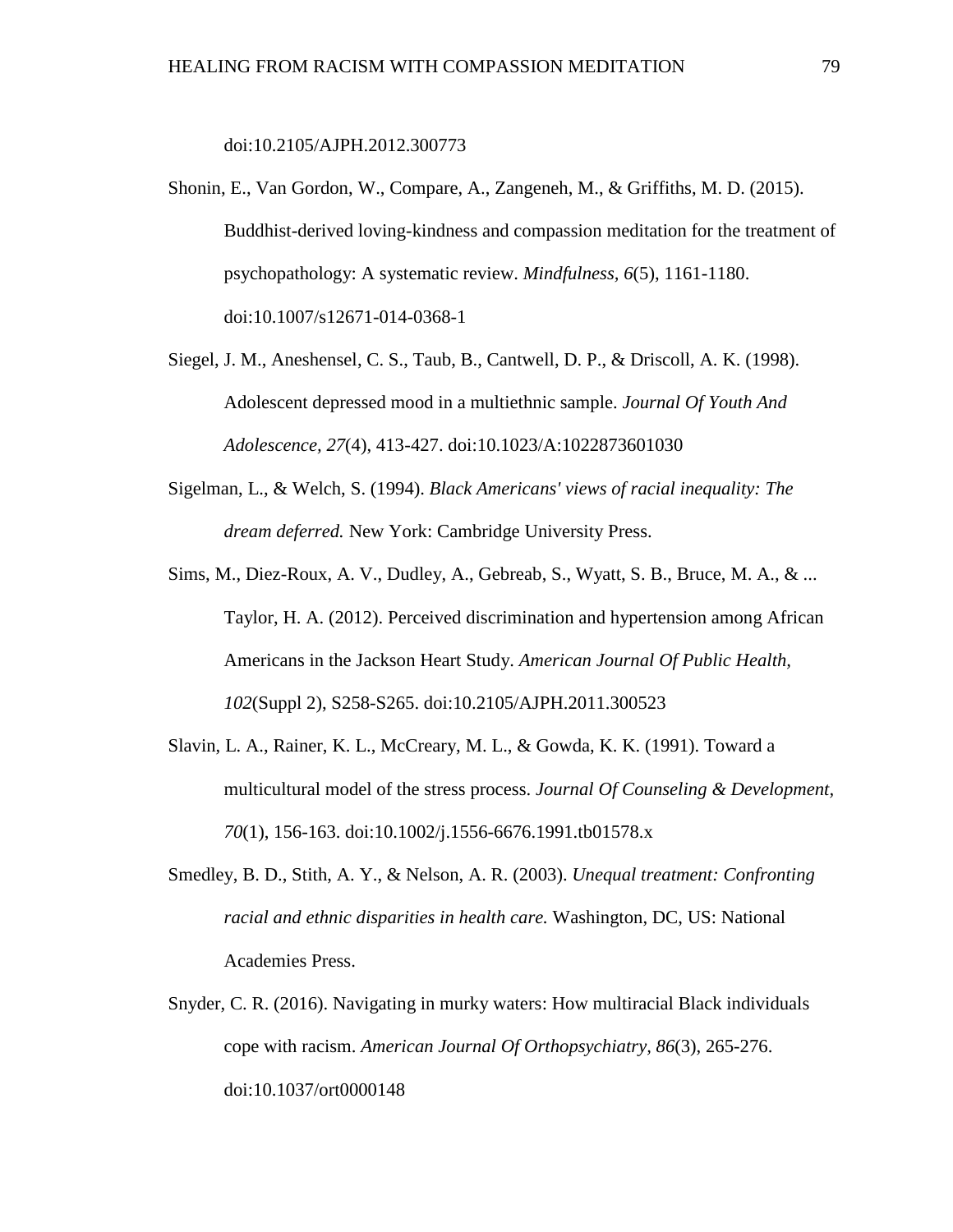- Stam, R. (2007). PTSD and stress sensitisation: A tale of brain and body part 1: Human studies. *Neuroscience And Biobehavioral Reviews, 31*(4), 530-557. doi:10.1016/j.neubiorev.2006.11.010
- Sue, D. W. (2010). *Microaggressions in everyday life: Race, gender, and sexual orientation*. John Wiley & Sons.
- Sue, D. W., Capodilupo, C. M., Torino, G. C., Bucceri, J. M., Holder, A. B., Nadal, K. L., & Esquilin, M. (2007). Racial microaggressions in everyday life: Implications for clinical practice. *American Psychologist, 62*(4), 271-286. doi:10.1037/0003- 066X.62.4.271Sue, 2010
- Sue, D. W., & Sue, D. (2003). *Counseling the culturally diverse: Theory and practice*. New York: J. Wiley.
- Szymanski, D. M., Dunn, T. L., & Ikizler, A. S. (2014). Multiple minority stressors and psychological distress among sexual minority women: The roles of rumination and maladaptive coping. *Psychology Of Sexual Orientation And Gender Diversity, 1*(4), 412-421. doi:10.1037/sgd0000066
- Szymanski, D. M., & Feltman, C. E. (2014). Experiencing and coping with sexually objectifying treatment: Internalization and resilience. *Sex Roles, 71*(3-4), 159-170. doi:10.1007/s11199-014-0392-6
- Szymanski, D. M., & Lewis, J. A. (2016). Gendered racism, coping, identity centrality, and African American college women's psychological distress. *Psychology Of Women Quarterly, 40*(2), 229-243. doi:10.1177/0361684315616113
- Taylor, S. E., & Seeman, T. E. (1999). Psychosocial resources and the SES–health relationship. In N. E. Adler, M. Marmot, B. S. McEwen, J. Stewart, N. E. Adler,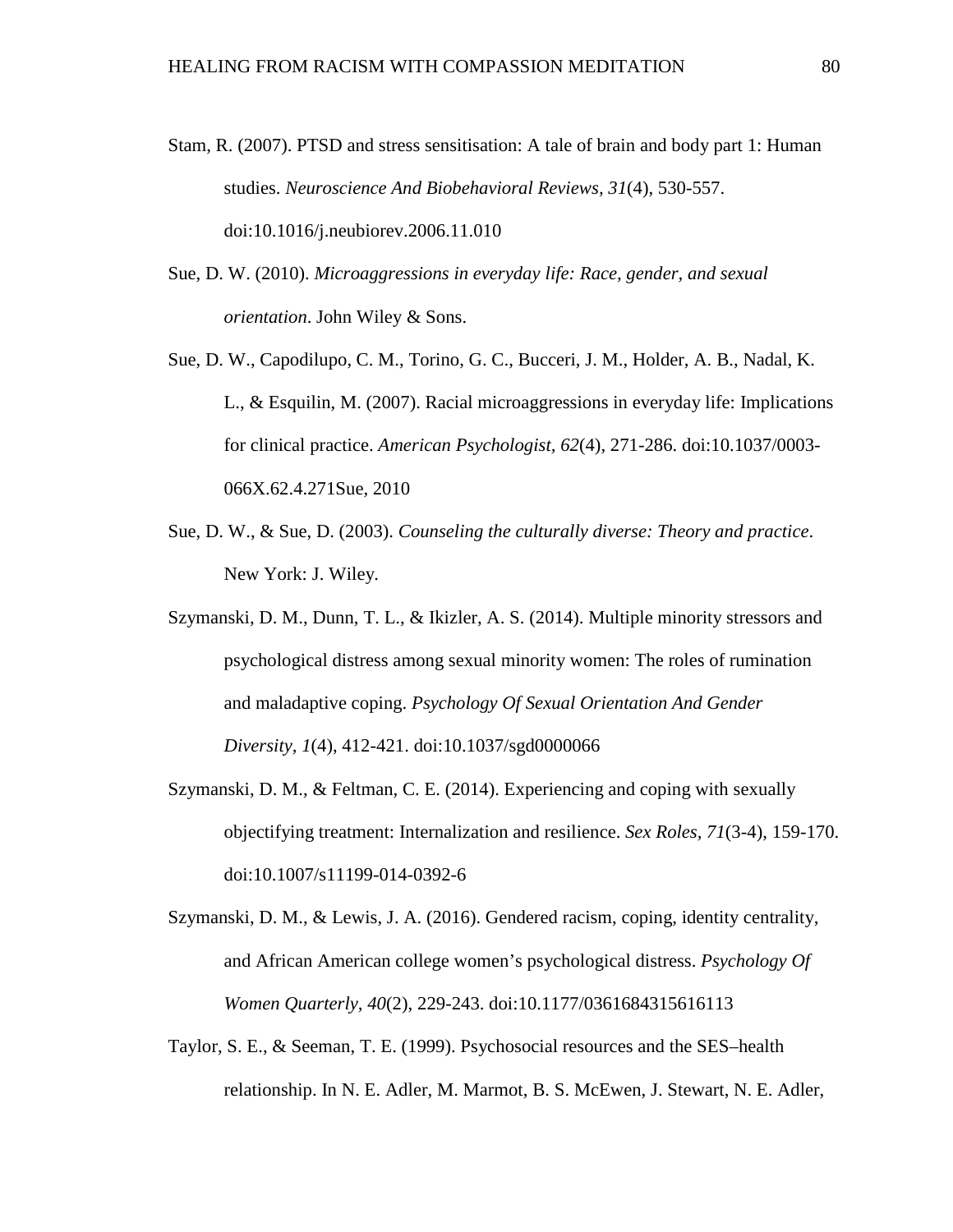M. Marmot, ... J. Stewart (Eds.) , *Socioeconomic status and health in industrial nations: Social, psychological, and biological pathways* (pp. 210-225). New York, NY, US: New York Academy of Sciences.

- Terry, M. L., Leary, M. R., & Mehta, S. (2013). Self-compassion as a buffer against homesickness, depression, and dissatisfaction in the transition to college. *Self And Identity, 12*(3), 278-290. doi:10.1080/15298868.2012.667913
- Thompson, B. L., & Waltz, J. (2008). Self-compassion and PTSD symptom severity. *Journal Of Traumatic Stress, 21*(6), 556-558. doi:10.1002/jts.20374
- Thompson, V. S. (1996). Perceived experiences of racism as stressful life events. *Community Mental Health Journal, 32*(3), 223-233. doi:10.1007/BF02249424
- Thompson, V. S. (2006). Coping Responses and the Experience of Discrimination. *Journal Of Applied Social Psychology, 36*(5), 1198-1214. doi:10.1111/j.0021- 9029.2006.00038.x
- Thompson-Miller, R., & Feagin, J. R. (2007). Continuing Injuries of Racism: Counseling in a Racist Context. *The Counseling Psychologist, 35*(1), 106-115. doi:10.1177/0011000006294664
- Tomes, E. K., Brown, A., Semenya, K., & Simpson, J. (1989). Depression in black women of low socioeconomic status: psychosocial factors and nursing diagnosis. *Journal of National Black Nurses' Association: JNBNA, 4*(2), 37-46.
- Torres, L., & Ong, A. D. (2010). A daily diary investigation of latino ethnic identity, discrimination, and depression. *Cultural Diversity And Ethnic Minority Psychology, 16*(4), 561-568. doi:10.1037/a0020652

Torres, L., Yznaga, S. D., & Moore, K. M. (2011). Discrimination and Latino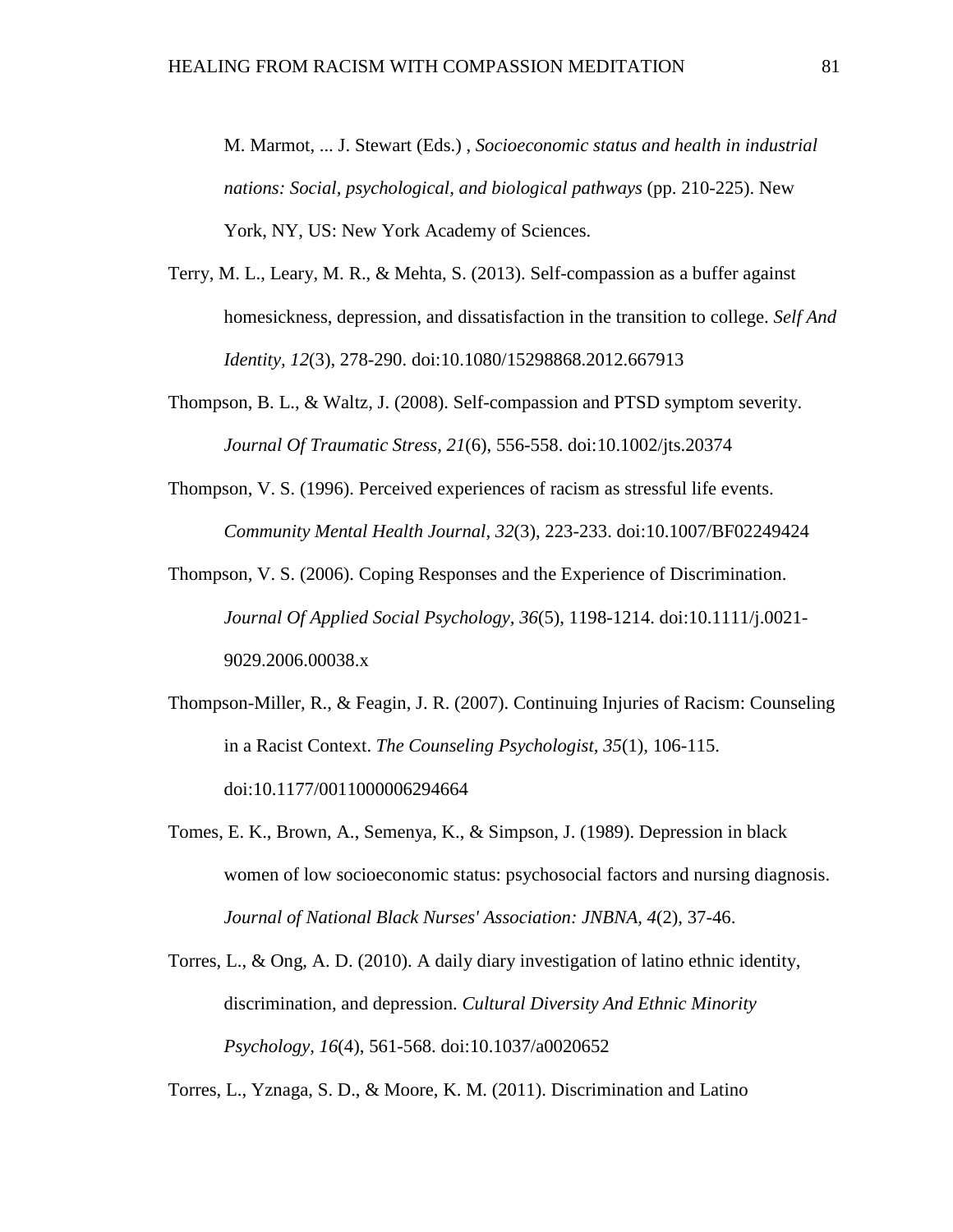psychological distress: The moderating role of ethnic identity exploration and commitment. *American Journal Of Orthopsychiatry, 81*(4), 526-534. doi:10.1111/j.1939-0025.2011.01117.x

- Ullman, S. E., Filipas, H. H., Townsend, S. M., & Starzynski, L. L. (2007). Psychosocial correlates of PTSD symptom severity in sexual assault survivors. *Journal Of Traumatic Stress, 20*(5), 821-831. doi:10.1002/jts.20290
- Utsey, S. O. (1999). Development and validation of a short form of the Index of Race-Related Stress (IRRS)–Brief Version. *Measurement And Evaluation In Counseling And Development, 32*(3), 149-167.
- Utsey, S. O., Chae, M. H., Brown, C. F., & Kelly, D. (2002). Effect of ethnic group membership on ethnic identity, race-related stress and quality of life. *Cultural Diversity And Ethnic Minority Psychology, 8*(4), 366-377. doi:10.1037/1099- 9809.8.4.367
- Utsey, S. O., & Constantine, M. G. (2008). Mediating and moderating effects of racismrelated stress on the relation between poverty-related risk factors and subjective well-being in a community sample of African Americans. *Journal Of Loss And Trauma, 13*(2-3), 186-204. doi:10.1080/15325020701769204
- Utsey, S. O., & Ellison, C. M. (2000). Utility of an African-centered support group for African American men confronting societal racism and oppression. *Cultural Diversity and Ethnic Minority Psychology, 5*(2), 156-165. doi:10.1037/1099- 9809.5.2.156
- Utsey, S. O., Giesbrecht, N., Hook, J., & Stanard, P. M. (2008). Cultural, sociofamilial, and psychological resources that inhibit psychological distress in African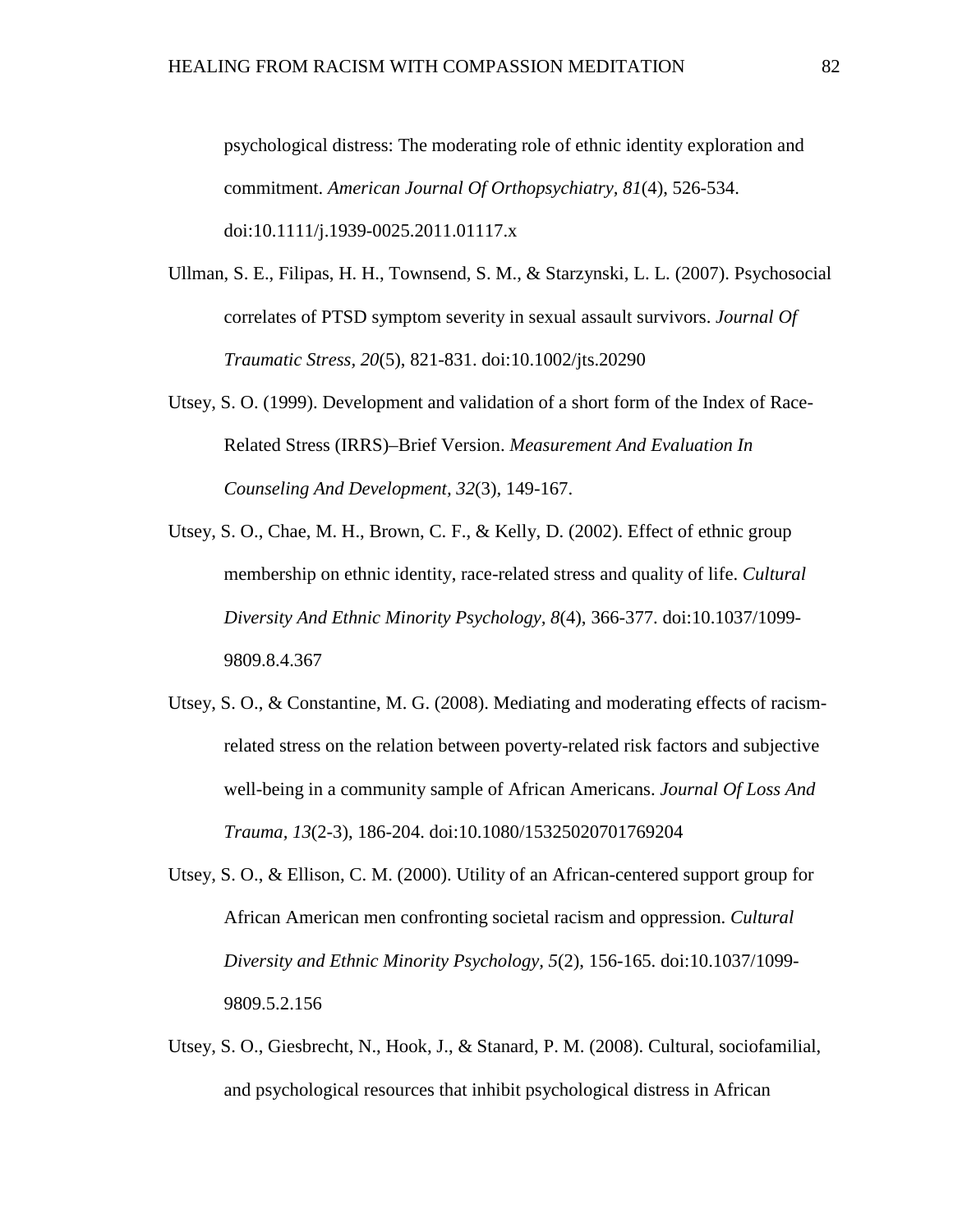Americans exposed to stressful life events and race-related stress. *Journal Of Counseling Psychology, 55*(1), 49-62. doi:10.1037/0022-0167.55.1.49

- Utsey, S. O., Lanier, Y., Williams, O. I., Bolden, M., & Lee, A. (2006). Moderator effects of cognitive ability and social support on the relation between race-related stress and quality of life in a community sample of black Americans. *Cultural Diversity And Ethnic Minority Psychology, 12*(2), 334-346. doi:10.1037/1099- 9809.12.2.334
- Utsey, S. O., & Ponterotto, J. G. (1996). Development and validation of the Index of Race-Related Stress (IRRS). *Journal Of Counseling Psychology, 43*(4), 490-501. doi:10.1037/0022-0167.43.4.490
- Valdez, C. E., & Lilly, M. M. (2016). Self-compassion and trauma processing outcomes among victims of violence. *Mindfulness, 7*(2), 329-339. doi:10.1007/s12671-015- 0442-3
- Vera, E. M., Vacek, K., Coyle, L. D., Stinson, J., Mull, M., Doud, K., & ... Langrehr, K. J. (2011). An examination of culturally relevant stressors, coping, ethnic identity, and subjective well-being in urban, ethnic minority adolescents. *Professional School Counseling, 15*(2), 55-66. doi:10.5330/PSC.n.2011-15.55
- Waelde, L. C., Pennington, D., Mahan, C., Mahan, R., Kabour, M., & Marquett, R. (2010). Psychometric properties of the Race-Related Events Scale. *Psychological Trauma: Theory, Research, Practice, And Policy, 2*(1), 4-11. doi:10.1037/a0019018
- Wang, P. S., Berglund, P., Olfson, M., Pincus, H. A., Wells, K. B., & Kessler, R. C. (2005). Failure and Delay in Initial Treatment Contact After First Onset of Mental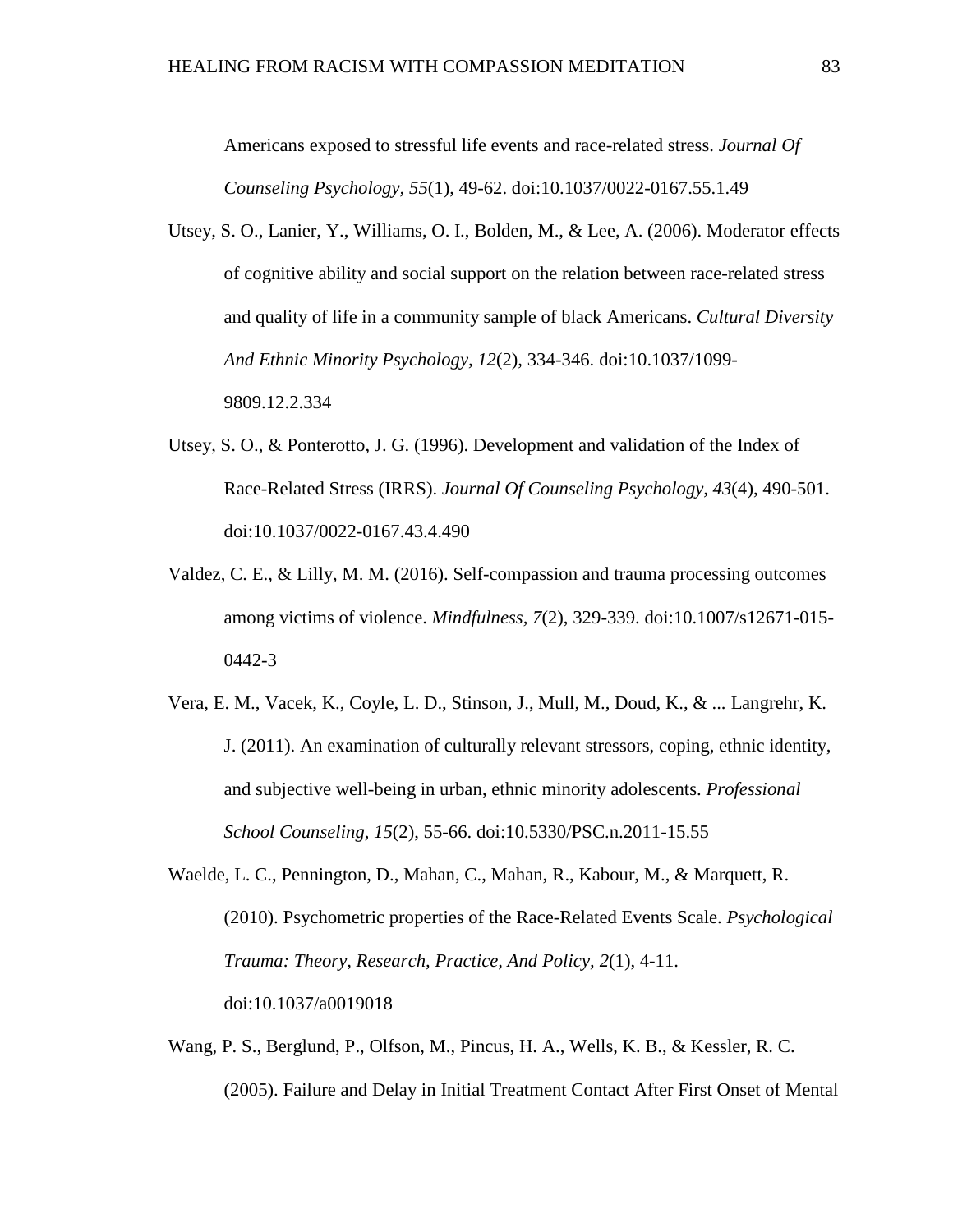Disorders in the National Comorbidity Survey Replication. *Archives Of General Psychiatry, 62*(6), 603-613. doi:10.1001/archpsyc.62.6.603

- Wang, Y., Lin, J., & Pan, J. (2015). The relationships among self-compassion, perfectionism, rumination and depression. *Chinese Journal Of Clinical Psychology, 23*(1), 120-123.
- Watson, L. B., DeBlaere, C., Langrehr, K. J., Zelaya, D. G., & Flores, M. J. (2016). The influence of multiple oppressions on women of color's experiences with insidious trauma. *Journal Of Counseling Psychology, 63*(6), 656-667. doi:10.1037/cou0000165
- Weathers, F. W., Litz, B. T., Keane, T. M., Palmieri, P. A., Marx, B. P., & Schnurr, P. P. (2013). The ptsd checklist for dsm-5 (pcl-5). Scale available from the National Center for PTSD at www. ptsd. va. Gov.
- Wei, M., Alvarez, A. N., Ku, T., Russell, D. W., & Bonett, D. G. (2010). Development and validation of a Coping with Discrimination Scale: Factor structure, reliability, and validity. *Journal Of Counseling Psychology, 57*(3), 328-344. doi:10.1037/a0019969
- Wei, M., Heppner, P. P., Ku, T., & Liao, K. Y. (2010). Racial discrimination stress, coping, and depressive symptoms among Asian Americans: A moderation analysis. *Asian American Journal Of Psychology, 1*(2), 136-150. doi:10.1037/a0020157
- Wei, M., Wang, K. T., Heppner, P. P., & Du, Y. (2012). Ethnic and mainstream social connectedness, perceived racial discrimination, and posttraumatic stress symptoms. *Journal Of Counseling Psychology, 59*(3), 486-493.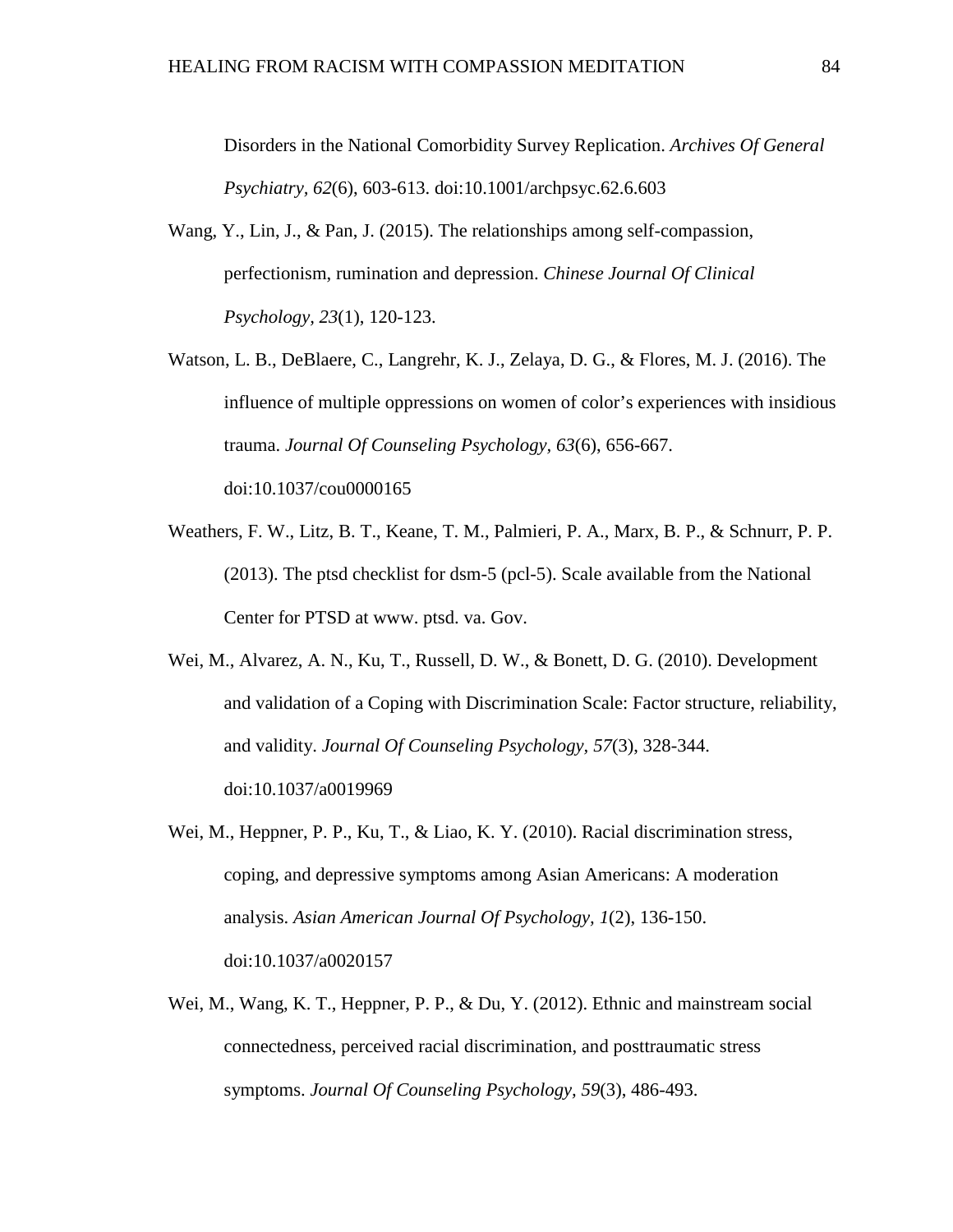doi:10.1037/a0028000

- Whisman, M. A., Judd, C. M., Whiteford, N. T., & Gelhorn, H. L. (2013). Measurement invariance of the Beck Depression Inventory–Second Edition (BDI-II) across gender, race, and ethnicity in college students. *Assessment, 20*(4), 419-428. doi:10.1177/1073191112460273
- Whisman, M. A., & Richardson, E. D. (2015). Normative data on the Beck Depression Inventory—Second edition (BDI-II) in college students. *Journal Of Clinical Psychology, 71*(9), 898-907. doi:10.1002/jclp.22188

Williams, D. R. (2016). Improving the measurement of self-reported racial discrimination: Challenges and opportunities. In A. N. Alvarez, C. H. Liang, H. A. Neville, A. N. Alvarez, C. H. Liang, H. A. Neville (Eds.), *The cost of racism for people of color: Contextualizing experiences of discrimination* (pp. 55-83). Washington, DC, US: American Psychological Association. doi:10.1037/14852- 004

- Williams, D. R., & Chung, A. M. (1999). Racism and health. In R. C. Gibson, J. S. Jackson (Eds.), *Health in Black America.* Newbury Park: Sage Publications.
- Williams, D. R., Yu, Y., Jackson, J. S., & Anderson, N. B. (1997). Racial Differences in Physical and Mental Health: Socio-economic Status, Stress and Discrimination. *Journal Of Health Psychology, 2*(3), 335-351. doi:10.1177/135910539700200305
- Williams, J. G. (2004). Forewarning: A tool to disrupt stereotype threat effects. *Dissertation Abstracts International Section A, 65*, 2901.
- Williams, J. L. (2013). *Examining the Moderating Effects of Adolescent Self-Compassion on the Relationship Between Social Rank and Depression* (Doctoral dissertation,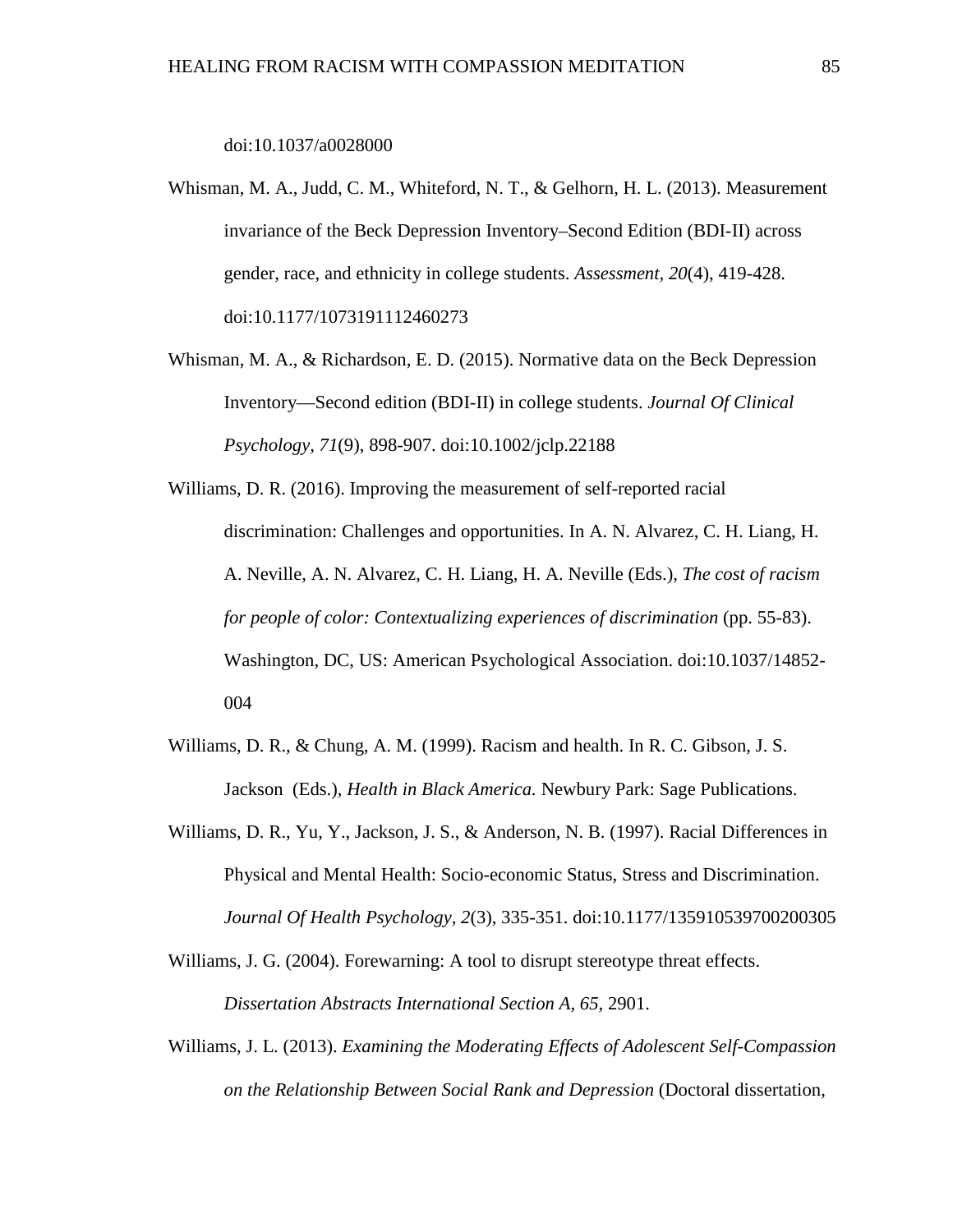University of Alberta).

- Woods-Giscombé, C. L., & Black, A. R. (2010). Mind-body interventions to reduce risk for health disparities related to stress and strength among African American women: The potential of mindfulness-based stress reduction, loving-kindness, and the NTU therapeutic framework. *Complementary Health Practice Review, 15*(3), 115-131. doi:10.1177/1533210110386776
- Yoo, H. C., & Lee, R. M. (2005). Ethnic identity and approach-type coping as moderators of the racial discrimination/well-being relation in Asian Americans. *Journal Of Counseling Psychology, 52*(4), 497-506. doi:10.1037/0022-0167.52.4.497
- Zeller, M., Yuval, K., Nitzan-Assayag, Y., & Bernstein, A. (2015). Self-compassion in recovery following potentially traumatic stress: Longitudinal study of at-risk youth. *Journal Of Abnormal Child Psychology, 43*(4), 645-653. doi:10.1007/s10802-014-9937-y
- Zeng, X., Chiu, C. K., Wang, R., Oei, T. S., & Leung, F. K. (2015). The effect of lovingkindness meditation on positive emotions: A meta-analytic review. *Frontiers In Psychology, 6*, 1693. doi:10.3389/fpsyg.2015.01693.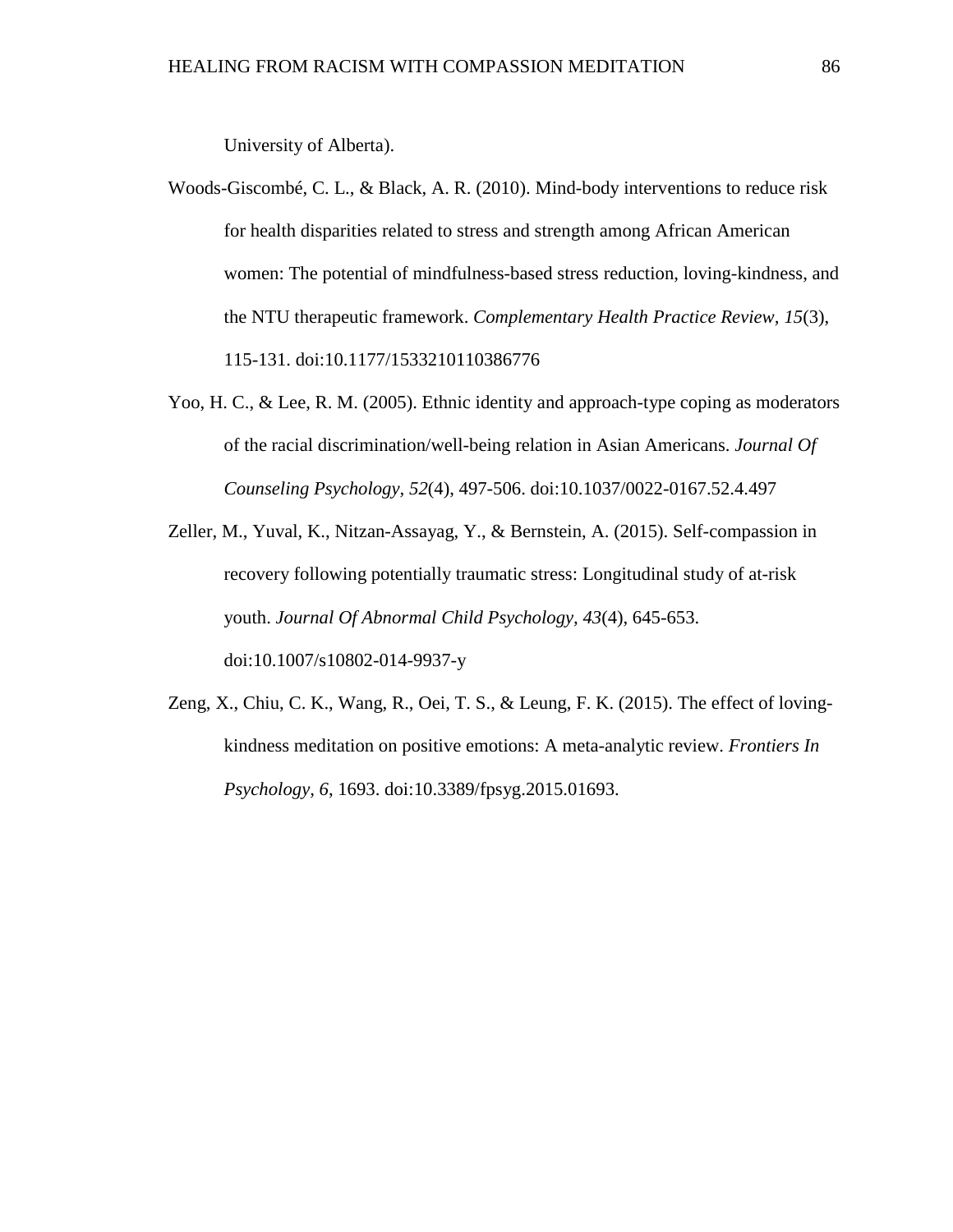#### Appendix A

#### The Beck Depression Inventory-II (BDI-II)

This questionnaire consists of 21 groups of statements. Please read each group of statements carefully, and then pick out the one statement in each group that best describes the way you have been feeling during the past two weeks, including today. Indicate the number beside the statement you have picked. If several statements in the group seem to apply equally well, select the highest number for that group. Be sure that you do not choose more than one statement for any group, including Item 16 (Changes in Sleeping Pattern) or Item 18 (Changes in Appetite).

- 1. Sadness
- 2. Pessimism
- 3. Past failure
- 4. Loss of pleasure
- 5. Guilty feelings
- 6. Punishment feelings
- 7. Self-dislike
- 8. Self-criticalness
- 9. Suicidal thoughts or wishes
- 10. Crying
- 11. Agitation
- 12. Loss of interest
- 13. Indecisiveness
- 14. Worthlessness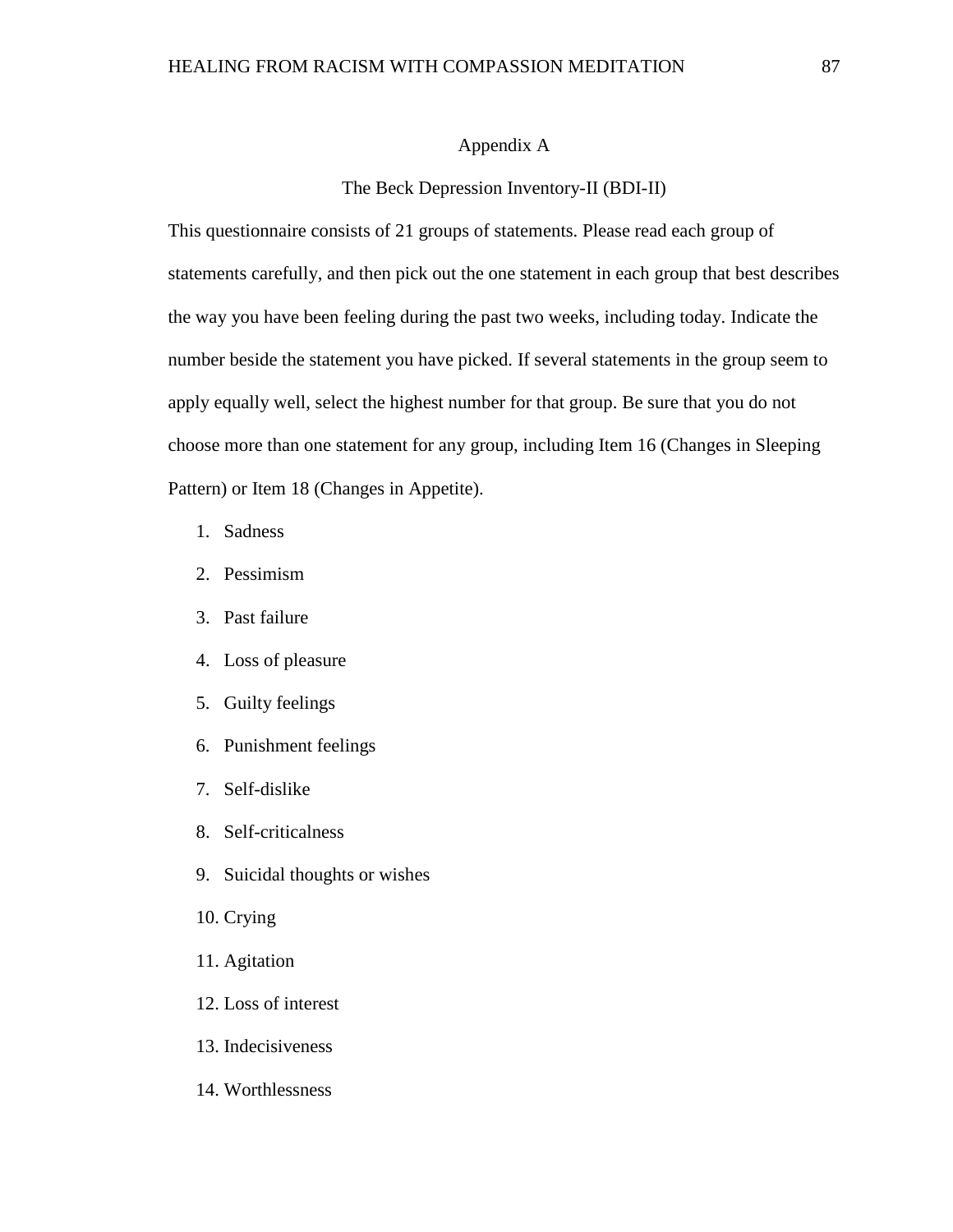- 15. Loss of energy
- 16. Changes in sleeping pattern
- 17. Irritability
- 18. Changes in appetite
- 19. Concentration difficulty
- 20. Tiredness or fatigue
- 21. Loss of interest in sex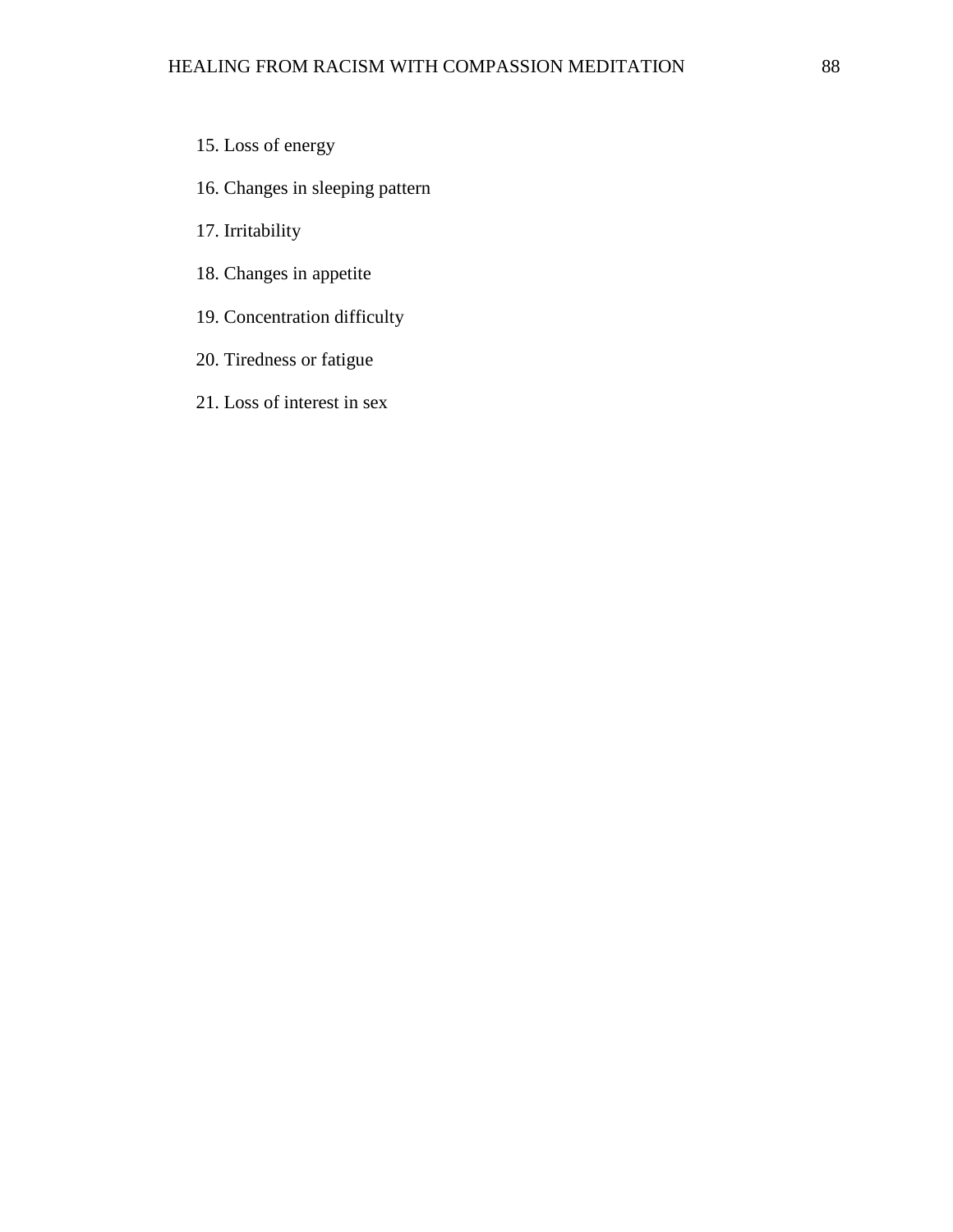### Appendix B

## The PTSD Checklist for DSM-5 (PCL-5)

Below is a list of problems that people sometimes have in response to a very stressful experience (e.g., a race-related incident). Please read each problem carefully and then circle one of the options to the right to indicate how much you have been bothered by that race-related incident in the past month.

| Not At All | A Little Bit | Moderately | Quite a Bit | Extremely |
|------------|--------------|------------|-------------|-----------|
|            |              |            |             |           |

In the past month, how much were you bothered by:

- 1. Repeated, disturbing, and unwanted memories of the stressful experience?
- 2. Repeated, disturbing dreams of the stressful experience?
- 3. Suddenly feeling or acting as if the stressful experience were actually happening again (as if you were actually back there reliving it)?
- 4. Feeling very upset when something reminded you of the stressful experience?
- 5. Having strong physical reactions when something reminded you of the stressful experience (e.g., heart pounding, trouble breathing, sweating)?
- 6. Avoiding memories, thoughts, or feelings related to the stressful experiences?
- 7. Avoiding external reminders of the stressful experience (e.g., people, places, conversations, activities, objects, or situations)?
- 8. Trouble remembering important parts of the stressful experience?
- 9. Having strong negative beliefs about yourself, other people, or the world (e.g., having thoughts such as: I am bad, there is something seriously wrong with me,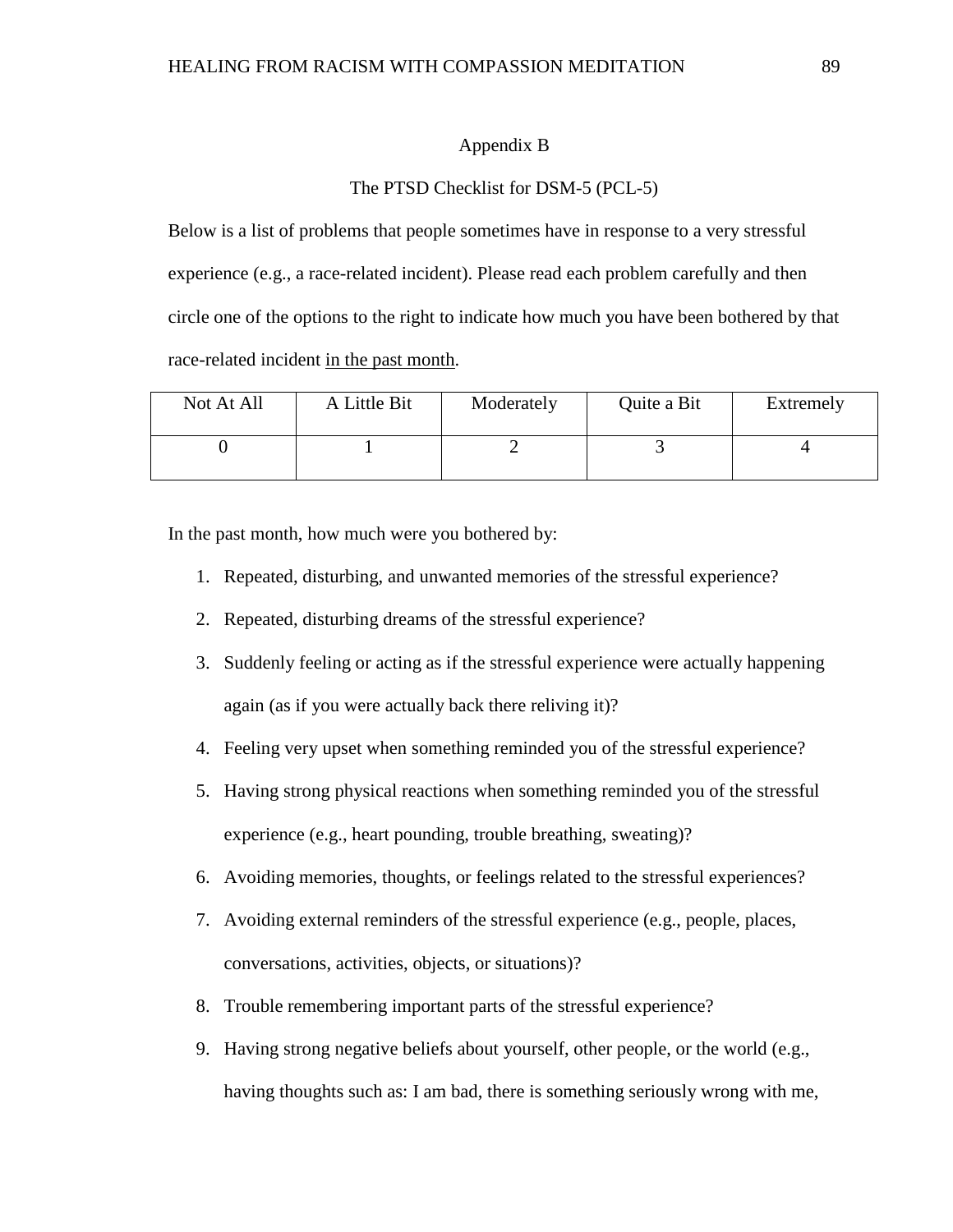no one can be trusted, the world is completely dangerous)?

- 10. Blaming yourself or someone else for the stressful experience or what happened after it?
- 11. Having strong negative feelings such as fear, horror, anger, guilt, or shame?
- 12. Loss of interest in activities that you used to enjoy?
- 13. Feeling distant or cut off from other people?
- 14. Trouble experiencing positive feelings (e.g., being unable to feel happiness or have loving feelings for people close to you)?
- 15. Irritable behavior, angry outbursts, or acting aggressively?
- 16. Taking too many risks or doing things that could cause you harm?
- 17. Being "superalert" or watchful or on guard?
- 18. Feeling jumpy or easily startled?
- 19. Having difficulty concentrating?
- 20. Trouble falling or staying asleep?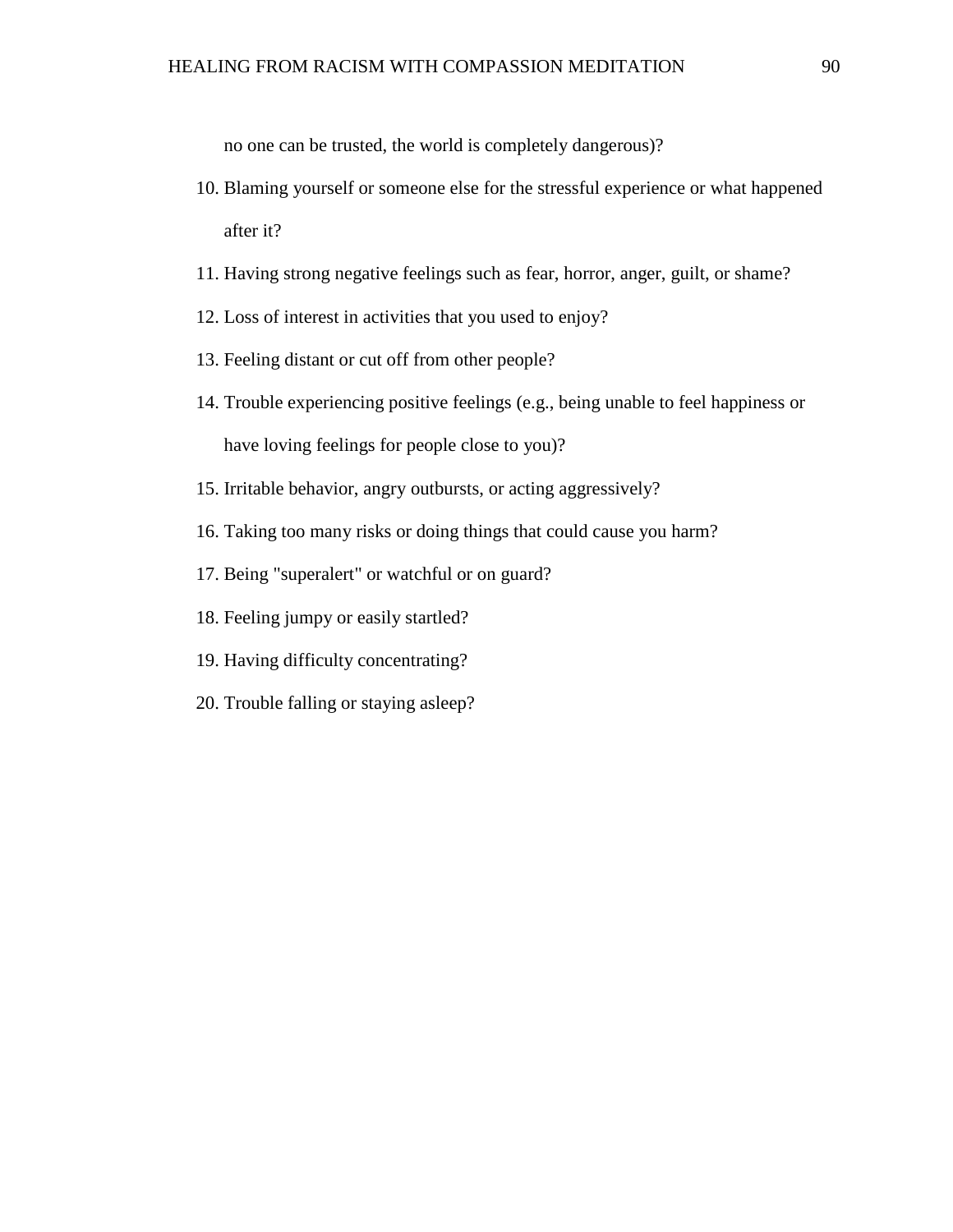## Appendix C

#### The Self-Compassion Scale (SCS)

Please read each statement carefully before answering. To the left of each item, indicate

how often you behave in the stated manner:

| <b>Almost Never</b> |  | <b>Almost Always</b> |
|---------------------|--|----------------------|
|                     |  |                      |

- 1. I'm disapproving and judgmental about my own flaws and inadequacies. (SJ)\*
- 2. When I'm feeling down I tend to obsess and fixate on everything that's wrong.  $(OI)^*$
- 3. When things are going badly for me, I see the difficulties as part of life that everyone goes through. (CH)
- 4. When I think about my inadequacies, it tends to make me feel more separate and cut off from the rest of the world.  $(I)^*$
- 5. I try to be loving towards myself when I'm feeling emotional pain. (SK)
- 6. When I fail at something important to me I become consumed by feelings of inadequacy. (OI)\*
- 7. When I'm down and out, I remind myself that there are lots of other people in the world feeling like I am. (CH)
- 8. When times are really difficult, I tend to be tough on myself. (SJ)\*
- 9. When something upsets me I try to keep my emotions in balance. (M)
- 10. When I feel inadequate in some way, I try to remind myself that feelings of inadequacy are shared by most people. (CH)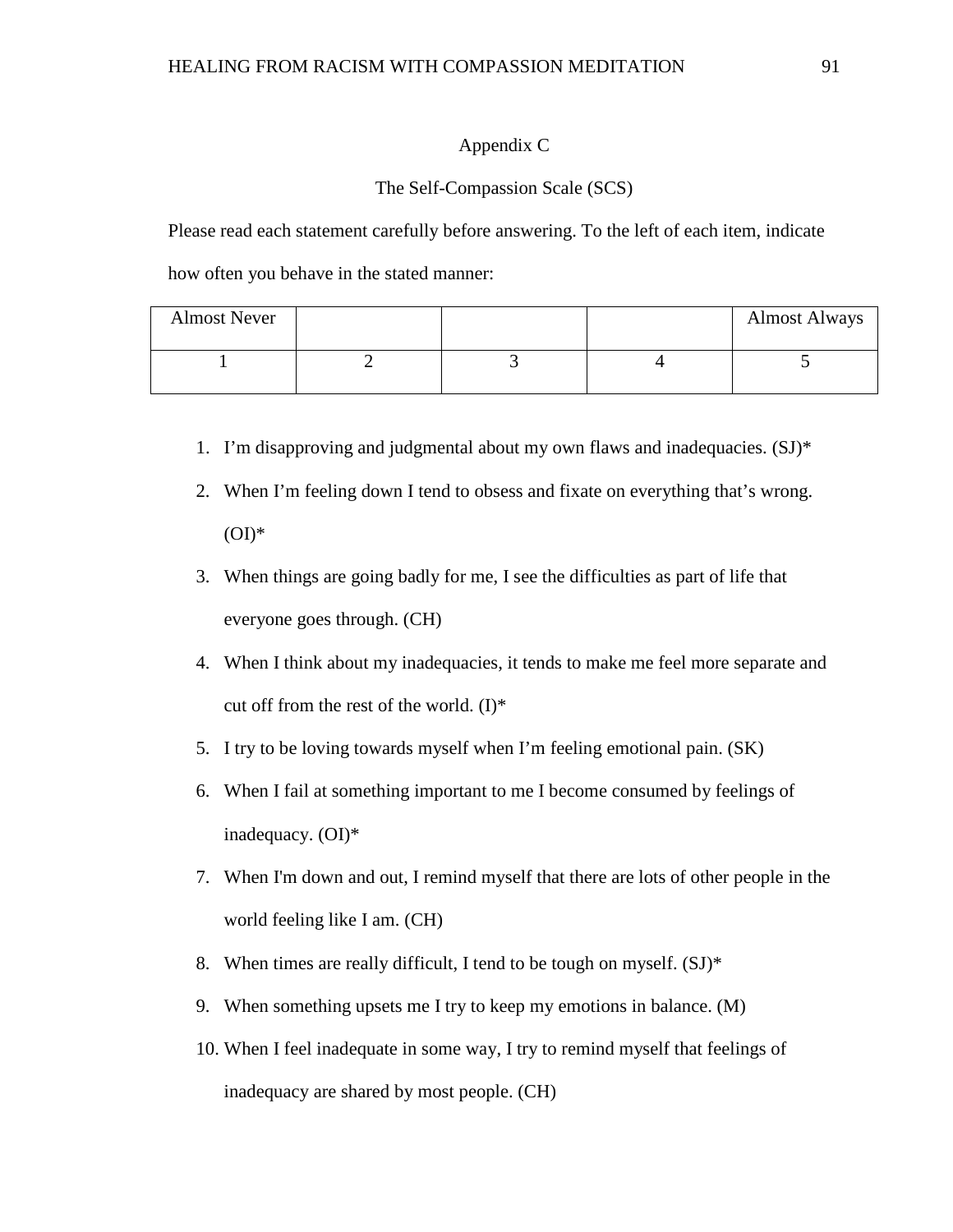- 11. I'm intolerant and impatient towards those aspects of my personality I don't like.  $(SJ)^*$
- 12. When I'm going through a very hard time, I give myself the caring and tenderness I need. (SK)
- 13. When I'm feeling down, I tend to feel like most other people are probably happier than I am.  $(I)^*$
- 14. When something painful happens I try to take a balanced view of the situation. (M)
- 15. I try to see my failings as part of the human condition. (CH)
- 16. When I see aspects of myself that I don't like, I get down on myself.  $(SJ)^*$
- 17. When I fail at something important to me I try to keep things in perspective. (M)
- 18. When I'm really struggling, I tend to feel like other people must be having an easier time of it.  $(I)^*$
- 19. I'm kind to myself when I'm experiencing suffering. (SK)
- 20. When something upsets me I get carried away with my feelings.  $(OI)^*$
- 21. I can be a bit cold-hearted towards myself when I'm experiencing suffering.  $(SJ)^*$
- 22. When I'm feeling down I try to approach my feelings with curiosity and openness. (M)
- 23. I'm tolerant of my own flaws and inadequacies. (SK)
- 24. When something painful happens I tend to blow the incident out of proportion.  $(OI)*$
- 25. When I fail at something that's important to me, I tend to feel alone in my failure.  $(I)^*$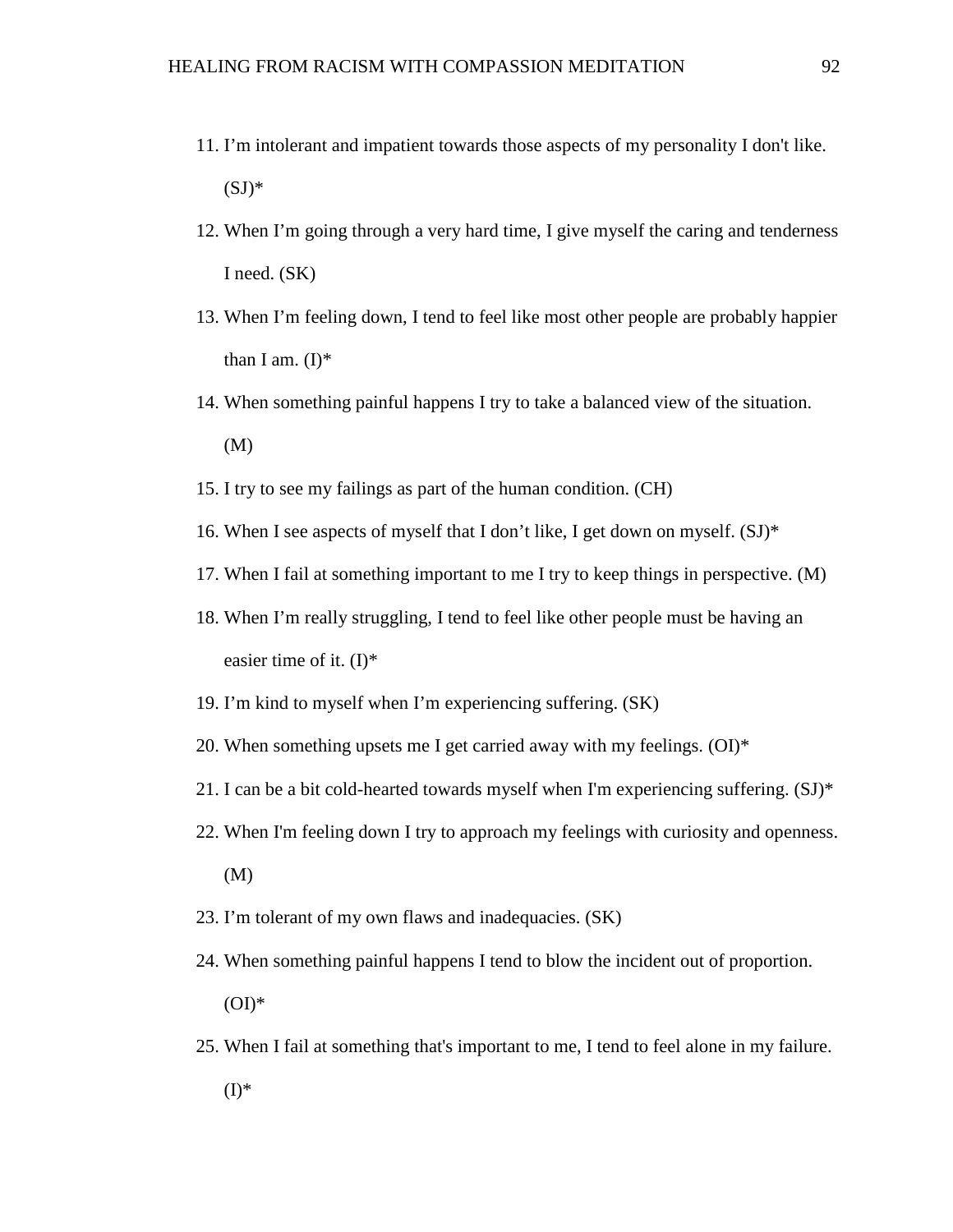- 26. I try to be understanding and patient towards those aspects of my personality I don't like. (SK)
- $(SK) = Self-Kindness$
- (SJ) = Self-Judgment
- (CH) = Common Humanity
- $(I)$  = Isolation
- $(M)$  = Mindfulness
- $(OI) = Over-identification$
- \* = reverse coded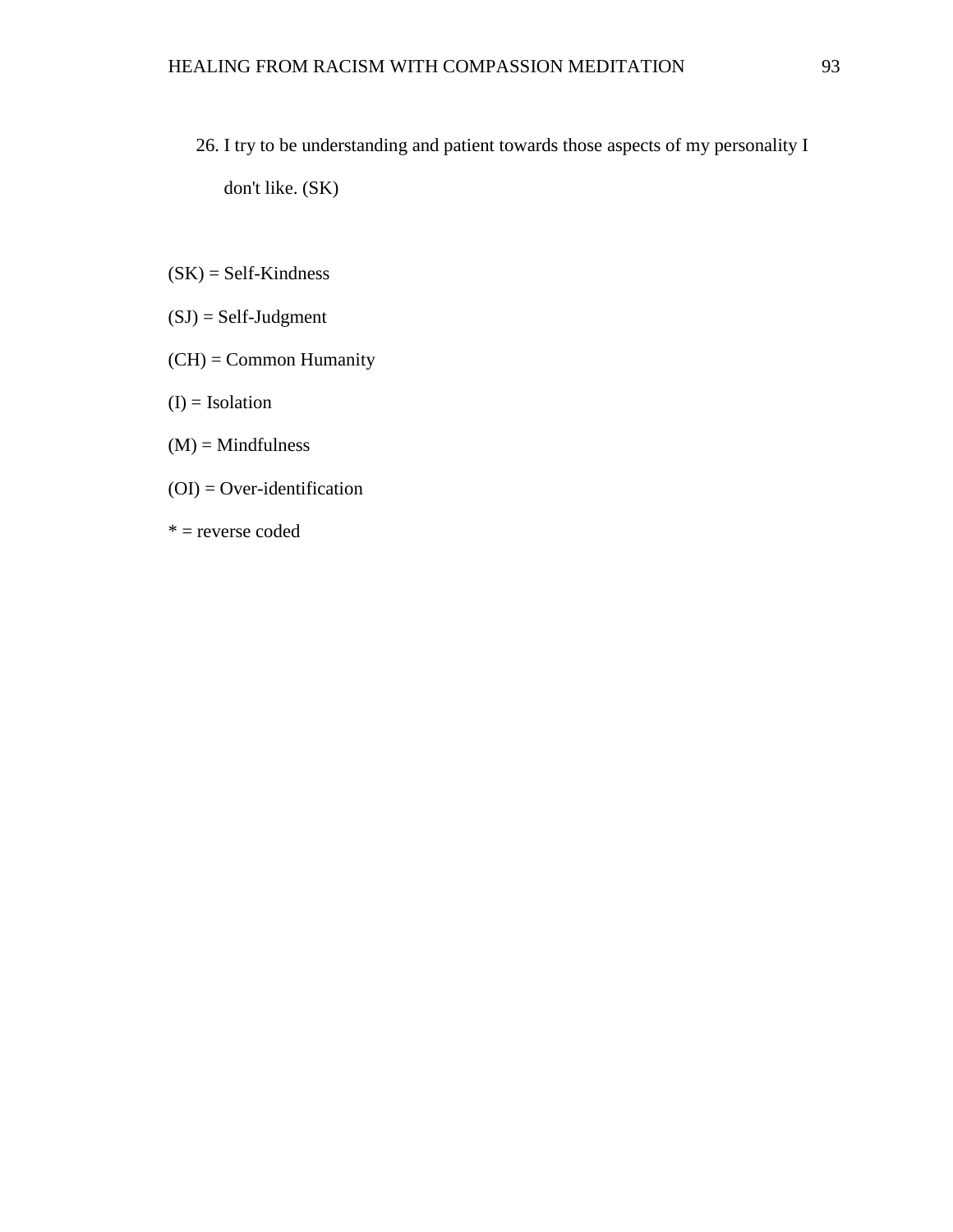### Appendix D

#### The Coping with Discrimination Scale (CDS)

This is a list of strategies that some people use to deal with their experiences of discrimination. Please respond to the following items as honestly as possible to reflect how much each strategy best describes the ways you cope with discrimination. There are no right or wrong answers.

| Never Like | A Little Like | Sometimes | Often Like | Usually Like | Always Like |
|------------|---------------|-----------|------------|--------------|-------------|
| Me         | Me            | Like Me   | Me         | Me           | Me          |
|            |               |           |            |              |             |

- 1. I try to educate people so that they are aware of discrimination. (EA)
- 2. I do not talk with others about my feelings. (D)
- 3. I try to stop thinking about it by taking alcohol or drugs. (DA)
- 4. I respond by attacking others' ignorant beliefs. (R)
- 5. I wonder if I did something to provoke this incident. (I)
- 6. I educate myself to be better prepared to deal with discrimination. (EA)
- 7. I've stopped trying to do anything. (D)
- 8. I use drugs or alcohol to take my mind off things. (DA)
- 9. I get into an argument with the person. (R)
- 10. I wonder if I did something to offend others. (I)
- 11. I try to stop discrimination at the societal level. (EA)
- 12. It's hard for me to seek emotional support from other people. (D)
- 13. I do not use drugs or alcohol to help me forget about discrimination. (DA)\*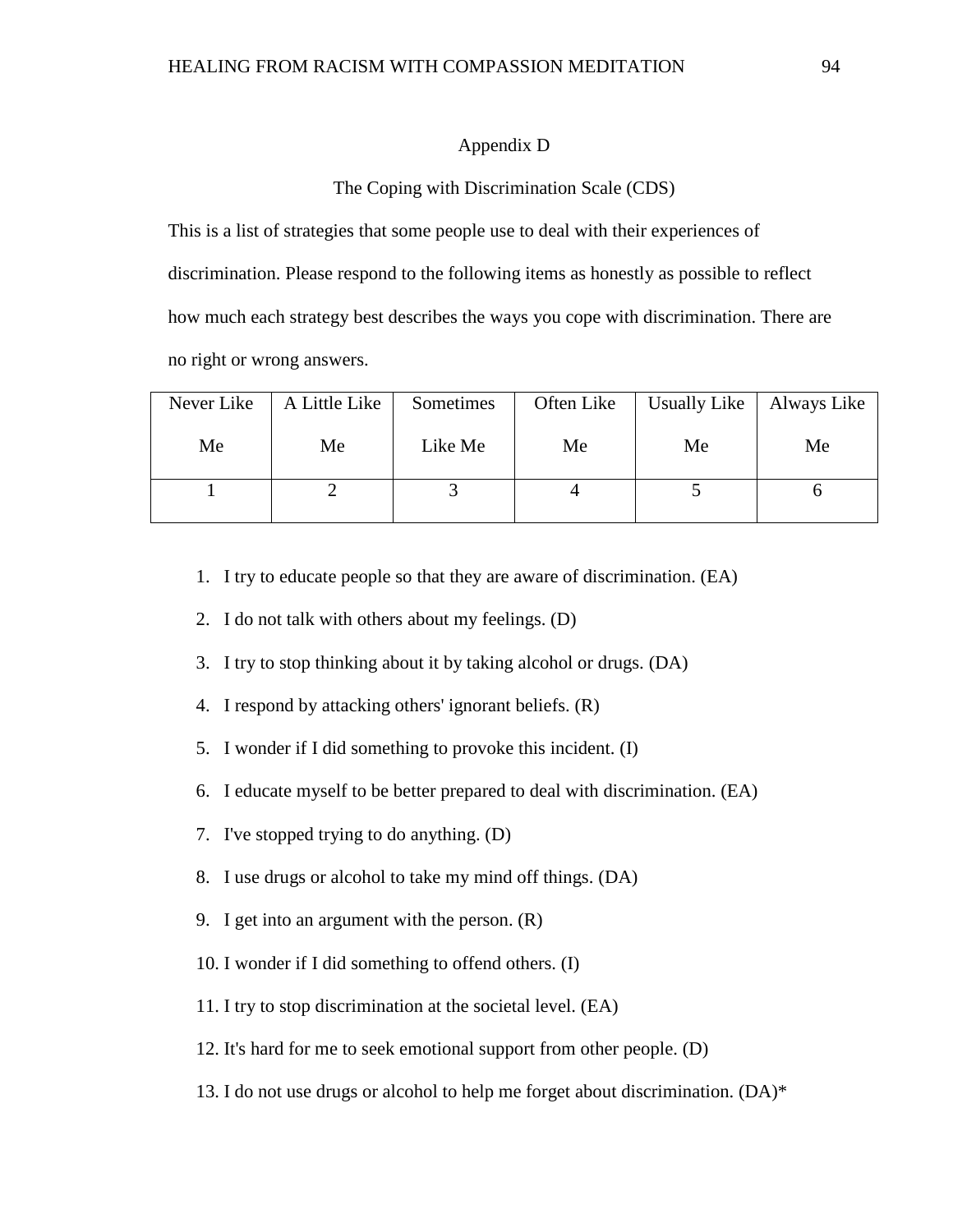- 14. I do not directly challenge the person.  $(R)^*$
- 15. I wonder if I did something wrong. (I)
- 16. I help people to be better prepared to deal with discrimination. (EA)
- 17. I do not have anyone to turn to for support. (D)
- 18. I do not use alcohol or drugs to help me deal with it.  $(DA)^*$
- 19. I try not to fight with the person who offended me.  $(R)^*$
- 20. I believe I may have triggered the incident. (I)
- 21. I educate others about the negative impact of discrimination. (EA)
- 22. I have no idea what to do. (D)
- 23. I use drugs or alcohol to numb my feelings. (DA)
- 24. I directly challenge the person who offended me. (R)
- 25. I do not think that I caused this event to happen.  $(I)^*$
- (EA) = Education/Advocacy
- $(I)$  = Internalization
- (DA) = Drug and Alcohol Use
- $(R)$  = Resistance
- $(D) = Detachment$
- $*$  = reverse coded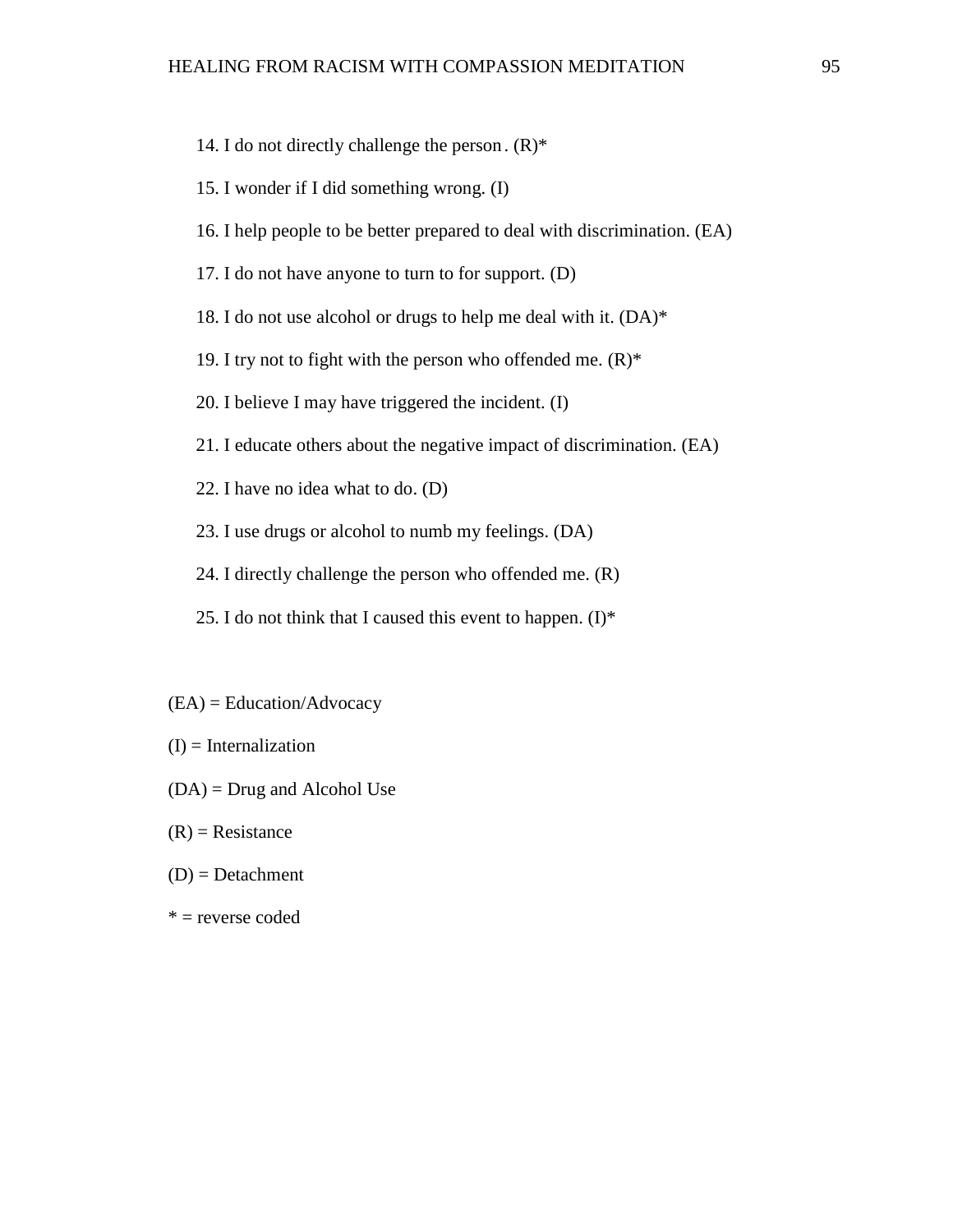# HEALING FROM RACISM WITH COMPASSION MEDITATION 96

Appendix E

| Demographic Characteristics of Intervention Participants (N $= 9$ )            |                |              |
|--------------------------------------------------------------------------------|----------------|--------------|
| Characteristic                                                                 | n              | %            |
| <b>Class Standing</b>                                                          |                |              |
| Sophomore                                                                      | $\mathbf{1}$   | 11.1         |
| Junior                                                                         | $\overline{4}$ | 44.4         |
| Senior                                                                         | $\overline{4}$ | 44.4         |
| Age                                                                            |                |              |
| 19                                                                             | 3              | 33.3         |
| 20                                                                             | $\mathbf{1}$   | 11.1         |
| 21                                                                             | $\overline{4}$ | 44.4         |
| 22                                                                             | $\mathbf{1}$   | 11.1         |
| Race                                                                           |                |              |
|                                                                                |                |              |
| Asian American                                                                 | 5              | 55.6         |
| Latino/a                                                                       | $\mathbf{1}$   | 11.1         |
| Mixed                                                                          | 3              | 33.3         |
| Gender                                                                         |                |              |
| Female                                                                         | 6              | 66.7         |
| Male                                                                           | $\overline{2}$ | 22.2         |
| Other                                                                          | $\mathbf{1}$   | 11.1         |
| Currently Diagnosed with a Psychiatric Disorder                                |                |              |
| Yes                                                                            | 5              | 55.6         |
| N <sub>o</sub>                                                                 | 1              | 11.1         |
| Prefer not to say                                                              | 3              | 33.3         |
| Previous Experience with Mindfulness Practice                                  |                |              |
| Not experienced at all                                                         | 6              | 66.7         |
| Not very experienced                                                           | 1              | 11.1         |
| Somewhat experienced                                                           | $\overline{2}$ | 22.2         |
| Previous Experience with Meditation Practice                                   |                |              |
| Not experienced at all                                                         | $\mathfrak{S}$ | 55.6         |
| Not very experienced                                                           | $\overline{2}$ | 22.2         |
| Somewhat experienced                                                           | $\overline{2}$ | 22.2         |
| Previous Experience with Compassion-Based Meditation                           |                |              |
| Not experienced at all                                                         | 9              | 100          |
| Frequency of Race-Related Incidents with Faculty on Campus<br>Not often at all |                |              |
| Slightly often                                                                 | 2<br>5         | 22.2<br>55.6 |
| Moderately often                                                               | $\overline{2}$ | 22.2         |
| Frequency of Race-Related Incidents with Students on Campus                    |                |              |
| Not often at all                                                               | $\overline{c}$ | 22.2         |
| Slightly often                                                                 | $\mathfrak{Z}$ | 33.3         |
| Moderately often                                                               | $\overline{2}$ | 22.2         |
| Very often                                                                     | $\overline{2}$ | 22.2         |

Table 1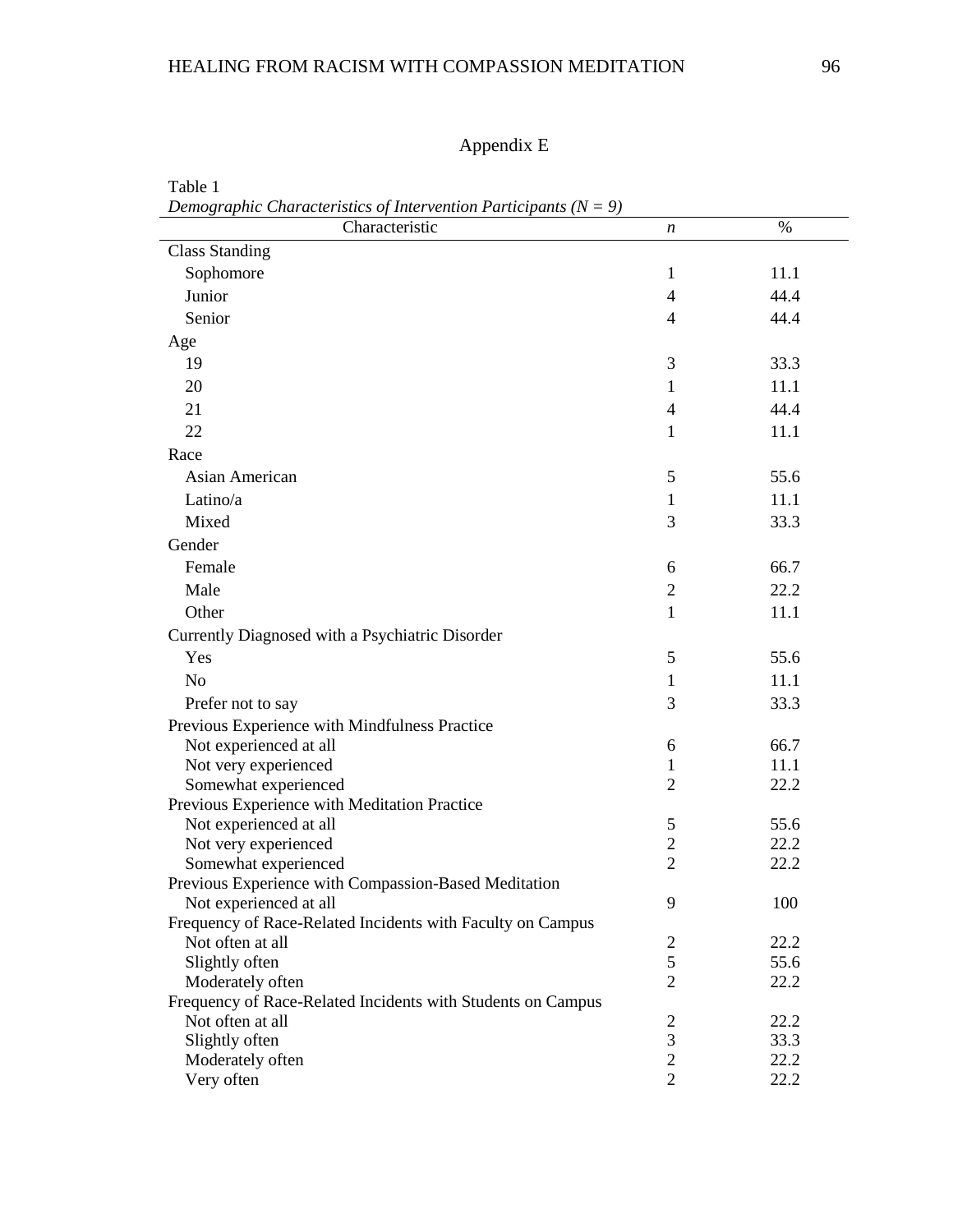| Descriptive Statistics for Time Point and Change Score Variables ( $N = 9$ ) |                  |       |          |          |  |  |  |  |
|------------------------------------------------------------------------------|------------------|-------|----------|----------|--|--|--|--|
| Variable                                                                     | $\boldsymbol{M}$ | SD    | Skewness | Kurtosis |  |  |  |  |
| Time 1 Scores                                                                |                  |       |          |          |  |  |  |  |
| Depression                                                                   | 21.56            | 5.81  | 0.67     | $-0.42$  |  |  |  |  |
| <b>PTSD</b>                                                                  | 22.00            | 16.43 | 0.82     | $-0.44$  |  |  |  |  |
| Self-Compassion                                                              | 2.66             | 0.37  | 0.53     | $-0.96$  |  |  |  |  |
| Internalization                                                              | 3.23             | 1.12  | $-0.25$  | 0.06     |  |  |  |  |
| Detachment                                                                   | 2.82             | 1.37  | 0.77     | 0.02     |  |  |  |  |
| Time 2 Scores                                                                |                  |       |          |          |  |  |  |  |
| Depression                                                                   | 16.44            | 8.59  | 0.82     | 1.15     |  |  |  |  |
| <b>PTSD</b>                                                                  | 19.67            | 13.23 | 1.47     | 2.40     |  |  |  |  |
| Self-Compassion                                                              | 2.44             | 0.24  | 1.84     | 4.05     |  |  |  |  |
| Internalization                                                              | 3.47             | 1.22  | $-0.92$  | 1.15     |  |  |  |  |
| Detachment                                                                   | 2.71             | 0.68  | $-0.15$  | $-1.40$  |  |  |  |  |
| Time 3 Scores                                                                |                  |       |          |          |  |  |  |  |
| Depression                                                                   | 13.00            | 8.32  | 0.57     | $-0.52$  |  |  |  |  |
| <b>PTSD</b>                                                                  | 10.89            | 9.03  | 0.56     | $-0.93$  |  |  |  |  |
| Self-Compassion                                                              | 3.08             | 0.62  | $-1.57$  | 3.49     |  |  |  |  |
| Internalization                                                              | 2.63             | 0.51  | $-0.21$  | $-0.38$  |  |  |  |  |
| Detachment                                                                   | 2.31             | 0.79  | 0.49     | $-0.50$  |  |  |  |  |
| <b>Change Scores</b>                                                         |                  |       |          |          |  |  |  |  |
| Change in Depression                                                         | $-8.56$          | 7.72  | 2.04     | 4.74     |  |  |  |  |
| Change in PTSD                                                               | $-11.11$         | 11.63 | 0.94     | 0.87     |  |  |  |  |
| Change in Self-                                                              | 0.42             | 0.50  | $-0.26$  | 1.25     |  |  |  |  |
| Compassion                                                                   |                  |       |          |          |  |  |  |  |
| Change in Internalization                                                    | $-0.60$          | 1.07  | $-0.30$  | $-1.36$  |  |  |  |  |
| Change in Detachment                                                         | $-0.51$          | 1.68  | $-1.10$  | 3.04     |  |  |  |  |

Table 2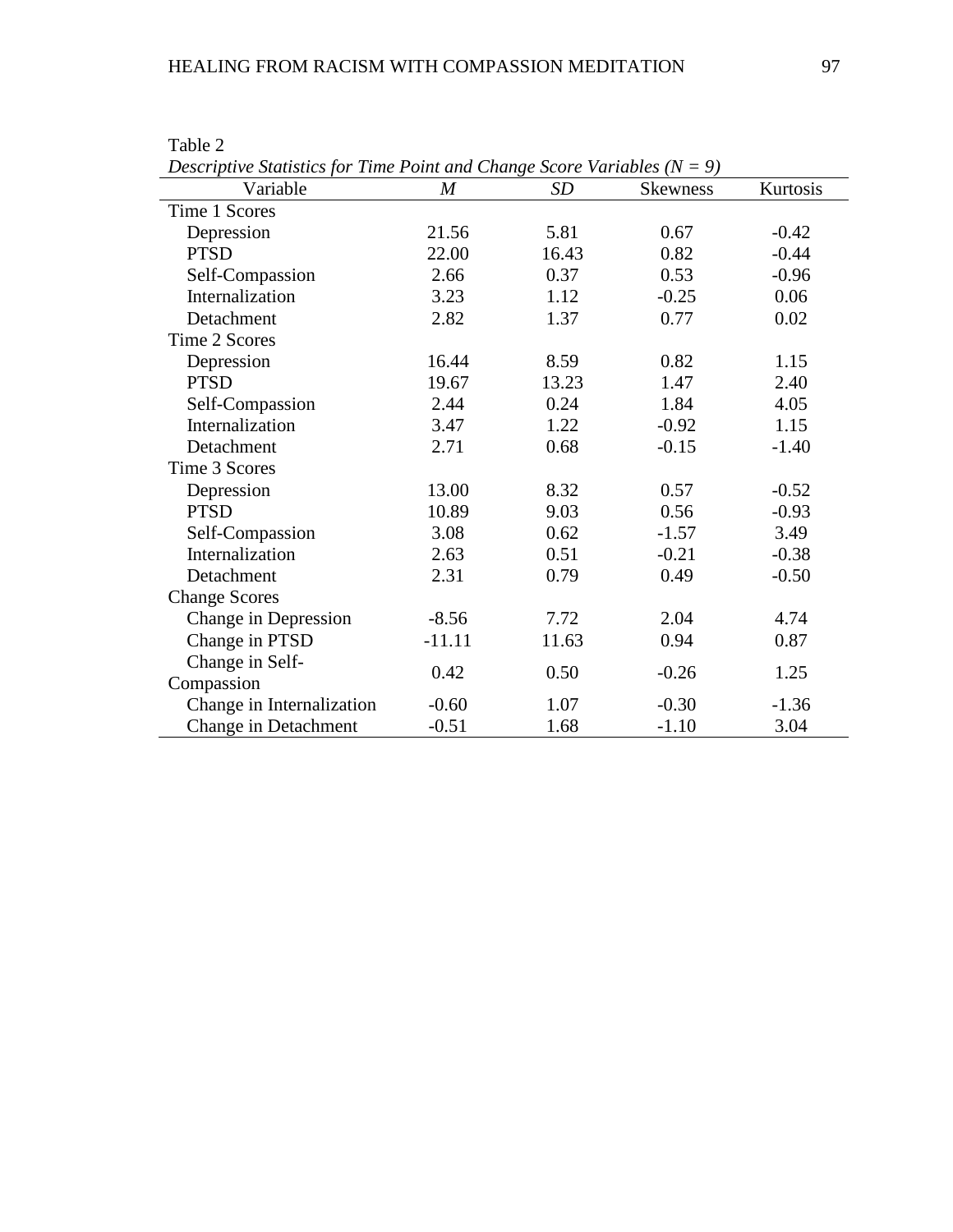| Source          | SS      | df             | <b>MS</b> | $\cal F$ | Partial $\eta^2$ |
|-----------------|---------|----------------|-----------|----------|------------------|
| Depression      |         |                |           |          | .416             |
| Time            | 333.56  | $\overline{2}$ | 166.78    | 5.70*    |                  |
| Error           | 468.44  | 16             | 29.28     |          |                  |
| Total           | 802.00  | 18             | 196.06    |          |                  |
| <b>PTSD</b>     |         |                |           |          | .296             |
| Time            | 617.58  | $\overline{2}$ | 308.93    | 4.83†    |                  |
| Error           | 1467.48 | 16             | 91.72     |          |                  |
| Total           | 2085.06 | 18             | 400.65    |          |                  |
| Self-Compassion |         |                |           |          | .547             |
| Time            | 1.91    | $\overline{2}$ | 0.95      | 7.93**   |                  |
| Error           | 1.92    | 16             | 0.12      |          |                  |
| Total           | 3.83    | 18             | 1.07      |          |                  |
| Internalization |         |                |           |          | .249             |
| Time            | 3.36    | $\overline{2}$ | 1.68      | 2.65     |                  |
| Error           | 10.12   | 16             | 0.63      |          |                  |
| Total           | 13.48   | 18             | 2.31      |          |                  |
| Detachment      |         |                |           |          | .085             |
| Time            | 1.28    | $\mathbf{2}$   | 0.64      | 0.75     |                  |
| Error           | 13.75   | 16             | 0.86      |          |                  |
| Total           | 15.03   | 18             | 1.50      |          |                  |

*Repeated Analysis of Variance for Differences in Clinical and Coping Variables (N = 9)*

 $* p < .05$ , two-tailed.  $* p < .01$ , two-tailed.  $\dagger p < .10$ , two-tailed.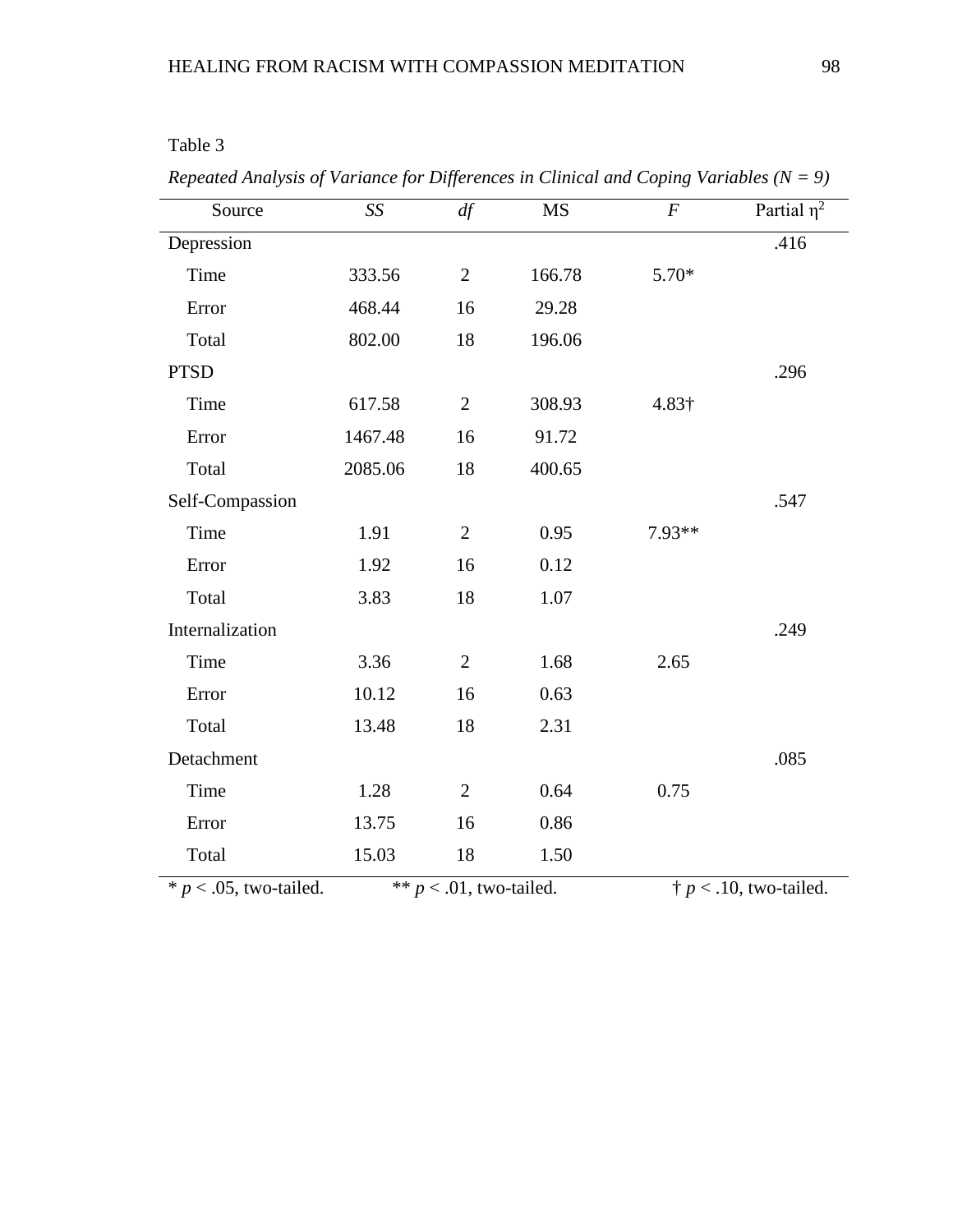## HEALING FROM RACISM WITH COMPASSION MEDITATION 99

Table 4

| Spearman's Rank Order Correlation Matrix for Clinical and Coping Time-Point Variables ( $N = 9$ ) |              |                            |           |               |        |                                 |        |        |        |        |         |        |        |                          |    |
|---------------------------------------------------------------------------------------------------|--------------|----------------------------|-----------|---------------|--------|---------------------------------|--------|--------|--------|--------|---------|--------|--------|--------------------------|----|
| Measure                                                                                           |              | 2                          | 3         | 4             | 5      | 6                               |        | 8      | 9      | 10     | 11      | 12     | 13     | 14                       | 15 |
| 1. Depression Time 1                                                                              |              |                            |           |               |        |                                 |        |        |        |        |         |        |        |                          |    |
| 2. PTSD Time 1                                                                                    | .28          | $\qquad \qquad -$          |           |               |        |                                 |        |        |        |        |         |        |        |                          |    |
| 3. Self-Compassion Time 1                                                                         | .37          | .12                        |           |               |        |                                 |        |        |        |        |         |        |        |                          |    |
| 4. Internalization Time 1                                                                         | $-.03$       | .05                        | .41       |               |        |                                 |        |        |        |        |         |        |        |                          |    |
| 5. Detachment Time 1                                                                              | .31          | .78*                       | .35       | .08           |        |                                 |        |        |        |        |         |        |        |                          |    |
| 6. Depression Time 2                                                                              | $.5\,$       | .52                        | .21       | $-.12$        | .42    |                                 |        |        |        |        |         |        |        |                          |    |
| 7. PTSD Time 2                                                                                    | .29          | .26                        | .18       | $-.06$        | $-.04$ | $.80**$                         |        |        |        |        |         |        |        |                          |    |
| 8. Self-Compassion Time 2                                                                         | $-.38$       | .01                        | .47       | .11           | .01    | $-.17$                          | $-.26$ |        |        |        |         |        |        |                          |    |
| 9. Internalization Time 2                                                                         | $-.26$       | .11                        | .24       | $.71*$        | .35    | $-.25$                          | $-.01$ | $-.14$ |        |        |         |        |        |                          |    |
| 10. Detachment Time 2                                                                             | .42          | .34                        | .46       | .45           | .54    | .04                             | .31    | $-.2$  | .52    |        |         |        |        |                          |    |
| 11. Depression Time 3                                                                             | $.5\,$       | $\mathcal{A}$              | $-.06$    | $\mathcal{A}$ | $-.03$ | .49                             | .24    | $-.28$ | $-.12$ | .17    |         |        |        |                          |    |
| 12. PTSD Time 3                                                                                   | .56          | $\cdot$ .5                 | $-.03$    | .42           | .17    | .48                             | .21    | $-.33$ | $-.01$ | .29    | $.94**$ |        |        |                          |    |
| 13. Self-Compassion Time 3                                                                        | .14          | .05                        | $.62+$    | .04           | .55    | $-.19$                          | .03    | .25    | .31    | $.60+$ | $-.54$  | $-.34$ | $-\,-$ |                          |    |
| 14. Internalization Time 3                                                                        | .5           | .48                        | $\cdot$ 4 | .26           | $.76*$ | $-.04$                          | $-41$  | .05    | .19    | .32    | .19     | .39    | .36    | $\overline{\phantom{m}}$ |    |
| 15. Detachment Time 3                                                                             | $.65\dagger$ | .12                        | .31       | .53           | $-.04$ | .30                             | .01    | $-.14$ | $-.05$ | .20    | $.83**$ | $.75*$ | $-.34$ | .39                      |    |
| $* p < .05$ , two-tailed.                                                                         |              | ** $p < .01$ , two-tailed. |           |               |        | $\dagger p < .10$ , two-tailed. |        |        |        |        |         |        |        |                          |    |

Table 5

*Spearman's Rank Order Correlation Matrix for Clinical and Coping Change Score Variables (N = 9)*

| Measure                      |                            |                                 |        |       |    |
|------------------------------|----------------------------|---------------------------------|--------|-------|----|
| 1. Change in Depression      |                            |                                 |        |       |    |
| 2. Change in PTSD            | .03                        | $- -$                           |        |       |    |
| 3. Change in Self-Compassion | $-.73*$                    | .34                             | $- -$  |       |    |
| 4. Change in Internalization | $-.69*$                    | .13                             | .37    | $- -$ |    |
| 5. Change in Detachment      | .44                        | $.71*$                          | $-.09$ | - 14  | -- |
| $* p < .05$ , two-tailed.    | ** $p < .01$ , two-tailed. | $\dagger p < .10$ , two-tailed. |        |       |    |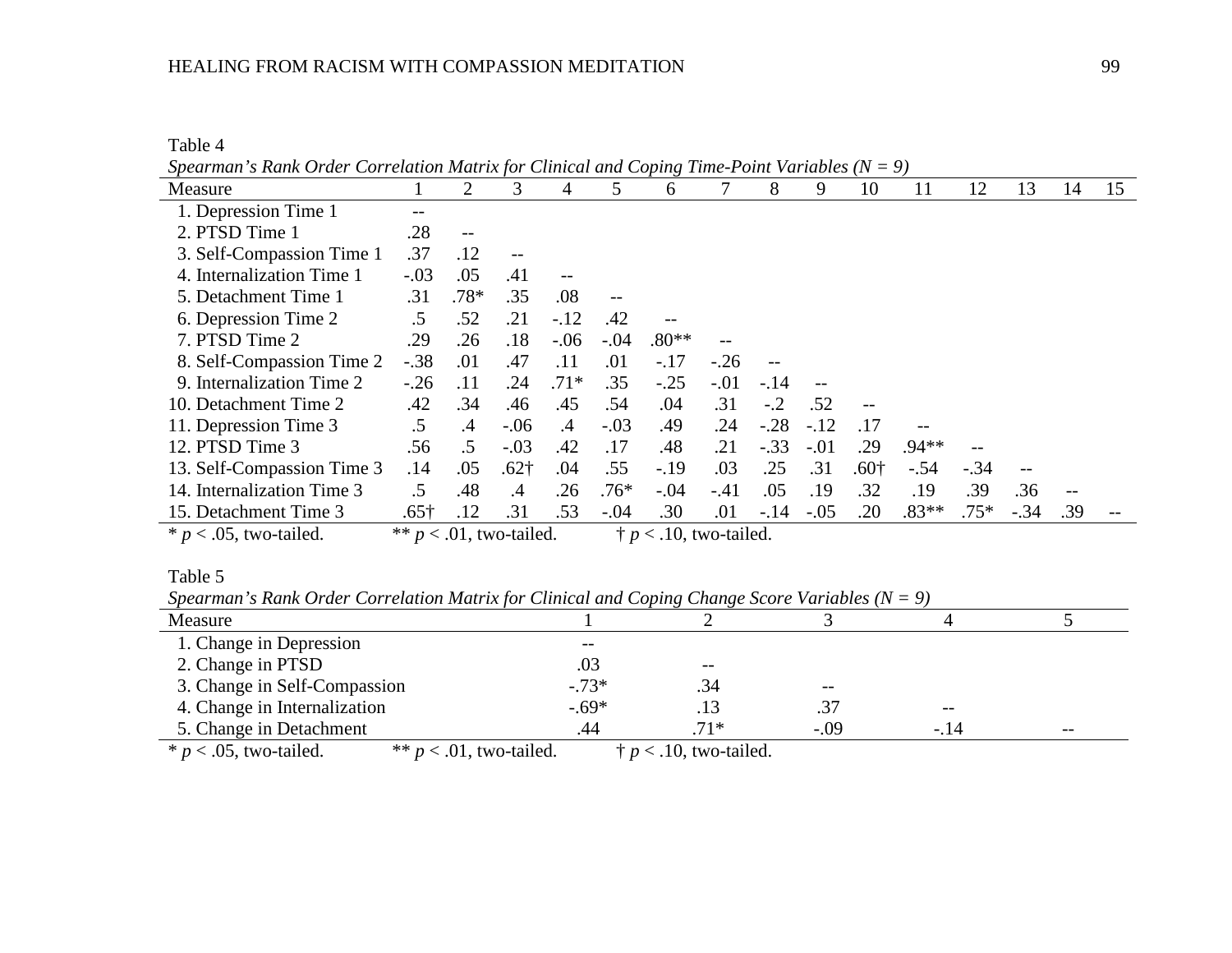# Table 6

# *Hierarchical Regression Model for Coping Variables Predicting Depression Change*

| Variable                  | $\boldsymbol{B}$           | SE    | β        | $\boldsymbol{t}$               | $R^2$ | $\Delta R^2$ |  |  |
|---------------------------|----------------------------|-------|----------|--------------------------------|-------|--------------|--|--|
| Self-Compassion           |                            |       |          |                                |       |              |  |  |
| <b>Block 1</b>            |                            |       |          |                                | 0.072 | 0.072        |  |  |
| Depression Time 1         | $-0.356$                   | 0.483 | $-0.268$ | $-0.737$                       |       |              |  |  |
| Block 2                   |                            |       |          |                                | 0.713 | $0.641**$    |  |  |
| Depression Time 1         | $-0.376$                   | 0.290 | $-0.283$ | $-1.295$                       |       |              |  |  |
| Change in Self-Compassion | $-12.389$                  | 3.381 | $-0.801$ | $-3.665*$                      |       |              |  |  |
| Internalization           |                            |       |          |                                |       |              |  |  |
| <b>Block 1</b>            |                            |       |          |                                | 0.072 | 0.072        |  |  |
| Depression Time 1         | $-0.356$                   | 0.483 | $-0.268$ | $-0.737$                       |       |              |  |  |
| <b>Block 2</b>            |                            |       |          |                                | 0.222 | 0.150        |  |  |
| Depression Time 1         | $-0.247$                   | 0.489 | $-0.186$ | $-0.505$                       |       |              |  |  |
| Change in Internalization | $-2.850$                   | 2.653 | $-0.396$ | $-1.074$                       |       |              |  |  |
| Detachment                |                            |       |          |                                |       |              |  |  |
| <b>Block 1</b>            |                            |       |          |                                | 0.072 | 0.072        |  |  |
| Depression Time 1         | $-0.356$                   | 0.483 | $-0.268$ | $-0.737$                       |       |              |  |  |
| Block 2                   |                            |       |          |                                | 0.228 | 0.156        |  |  |
| Depression Time 1         | $-0.369$                   | 0.476 | $-0.278$ | $-0.775$                       |       |              |  |  |
| Change in Detachment      | 1.810                      | 1.646 | 0.395    | 1.099                          |       |              |  |  |
| $* p < .05$ , two-tailed. | ** $p < .02$ , two-tailed. |       |          | $\dagger p$ < .10, two-tailed. |       |              |  |  |

*Score from Time 1 to Time 3 (N = 9)*